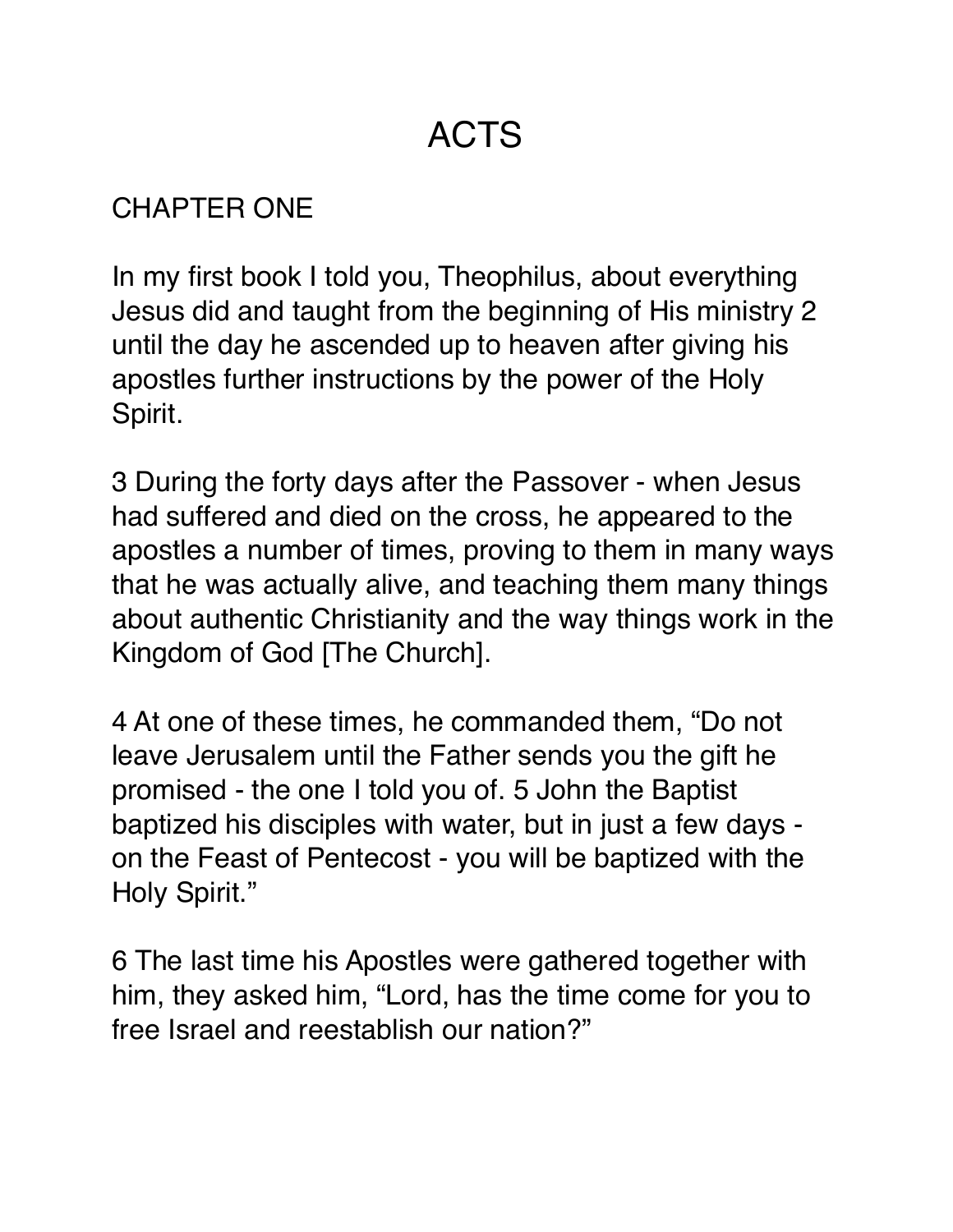7 He replied, "The Father alone has the authority to set those dates and times, and they are not for you to know. 8 But I want you - after the Holy Spirit comes upon you and fills you - to be my emissaries, telling people about me everywhere—in Jerusalem, throughout Judea, in Samaria, and to the rest of the world."

9 After giving them this charge, as they watched in amazement, he began to rise, and continued to ascend until they lost sight of him in the clouds. 10 As they strained to keep sight of him, suddenly, two white-robed men appeared standing before them. 11 "People of Galilee," they addressed them, "there is no point in continuing to stare up at the sky: Jesus has returned to Heaven. But, someday, a long time from now, your beloved Savior will return to this very spot, in the same body and in the same way you just saw him leave." 12 So, they left the Mount of Olives and returned to Jerusalem - a distance of about a half a mile.

13 When they arrived, they went to the upstairs room of the building where they had been staying — Peter, John, James, Andrew, Philip, Thomas, Bartholomew, Matthew, James (son of Alphaeus), Simon (the zealot), and Judas (son of James). 14 They, along with Mary the mother of Jesus, several other women, and the brothers of Jesus, continued to assemble here, united in heart and in sincere prayer.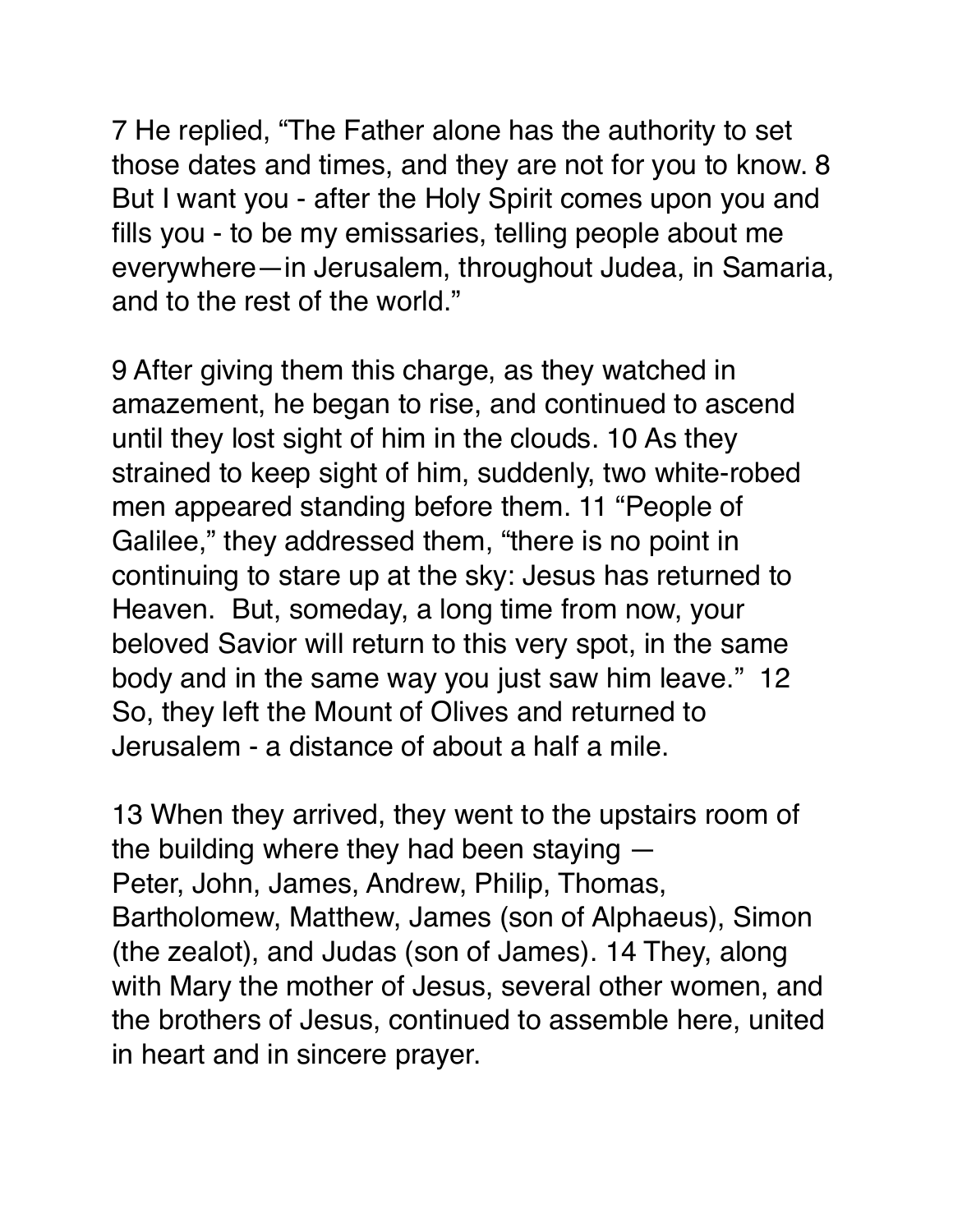15 During this time, when about 120 believers were gathered, Peter stood up and addressed them. 16 "Brothers," he said, "the Scriptures had to be fulfilled concerning Judas, who guided those who arrested Jesus. This was predicted long ago by the Holy Spirit, speaking through King David. 17 Judas was chosen to be an Apostle, just as we were, and shared in the ministry with us.

18 "Judas bought some land for himself with the money he received for his treachery. But he fell headfirst off a precipice on his property, hit the ground below, and his belly burst, killing him. 19 The news of his death spread quickly throughout Jerusalem, and they gave the place the Aramaic name Akeldama, which means "Field of Blood.

20 "This was predicted in the book of Psalms, where it says, 'Let his property become desolate, with no one living on it.' But the Bible also says, 'Let someone else take his position.'

21 "So now we must choose a replacement for Judas from among the men who were with us the entire time we were traveling with the Lord Jesus— 22 from the time he was baptized by John until the day he ascended into Heaven. Whoever is chosen will join us as a missionary, telling others of Jesus' resurrection."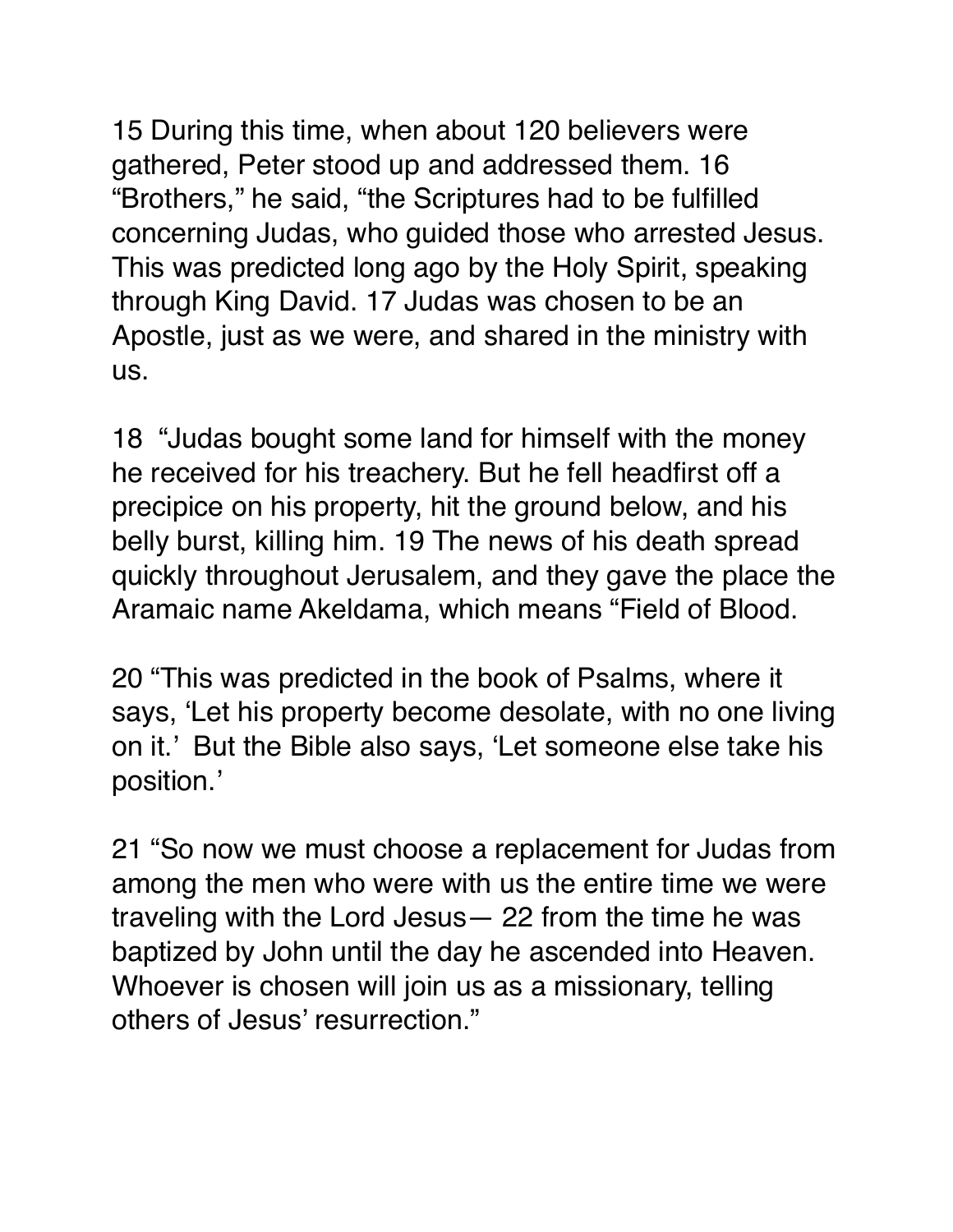23 So they nominated two men: Joseph called Barsabbas (also known as Justus) and Matthias. 24 Then they all prayed, "O Lord, you know every heart. Show us which of these men you have chosen 25 as an apostle to replace Judas in this ministry, for he has lost his place with us and gone where he belongs." 26 Then they took a vote, and Matthias was selected to become an Apostle with the other eleven.

#### **ACTS 2**

On the day of Pentecost - 50 days since the Resurrection of Jesus, and 10 days since His ascension - the believers were all assembled in one place, united in heart and mind. 2 Suddenly, there was a sound from heaven like the roaring of a mighty windstorm, and it filled the house where they were sitting. 3 Then, what looked like little flames of fire appeared and settled on each of them. 4 And everyone present was filled with the Holy Spirit and began speaking in different languages, as the Holy Spirit gave them this ability.

5 Because of the celebration of Pentecost, there were at that time devout Jews from all the surrounding countries staying in Jerusalem. 6 As the news that this group of people was speaking in many foreign languages spread, a great crowd gathered, and they were mystified to hear their own languages being spoken by the believers.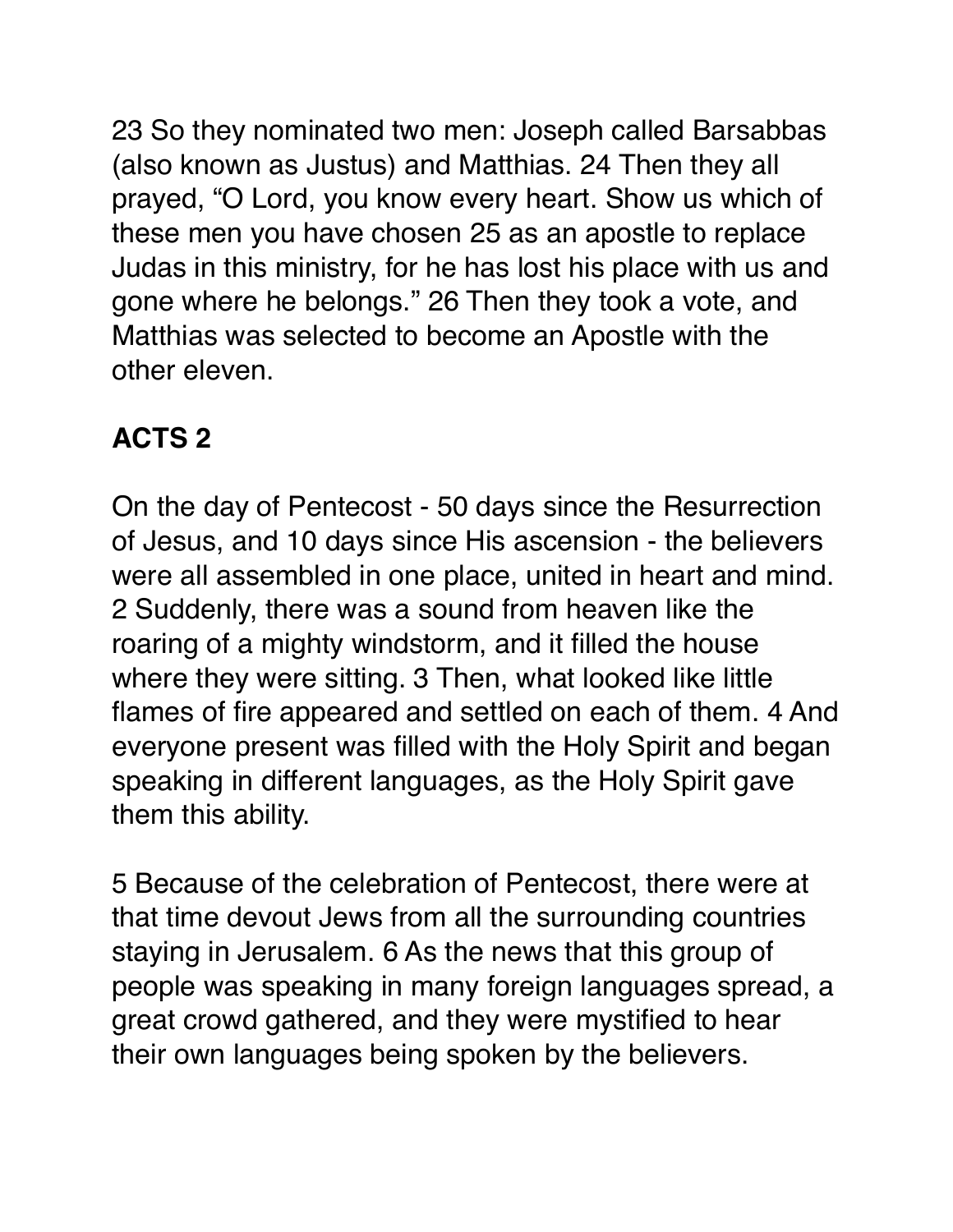7 They were amazed and wondered, "How can this be? These people are all from Galilee, 8 and yet we hear them speaking in our own native languages! 9 Here we are— Parthians, Medes, Elamites, people from Mesopotamia, Judea, Cappadocia, Pontus, the province of Asia, 10 Phrygia, Pamphylia, Egypt, and the areas of Libya around Cyrene, visitors from Rome 11 (both Jews and converts to Judaism), Cretans, and Arabs. And we all hear these people speaking in our own languages about the wonderful things God has recently done!" 12 They stood there amazed and perplexed. "What can this mean?" they asked each other.

13 But others in the crowd ridiculed them, saying, "They're just drunk, that's all!"

14 Then Peter stepped forward with the eleven other apostles and addressed the crowd, "Fellow Jews and residents of Jerusalem! Let me tell you about this. Listen. 15 These people are not drunk, as some of you are assuming. Nine o'clock in the morning is much too early for that. 16 No, what you see was predicted long ago by the prophet Joel:

17 " 'In the last days,' God says,

 'I will pour out my Spirit upon all people. Your sons and daughters will prophesy. Your young men will see visions,

and your old men will dream dreams.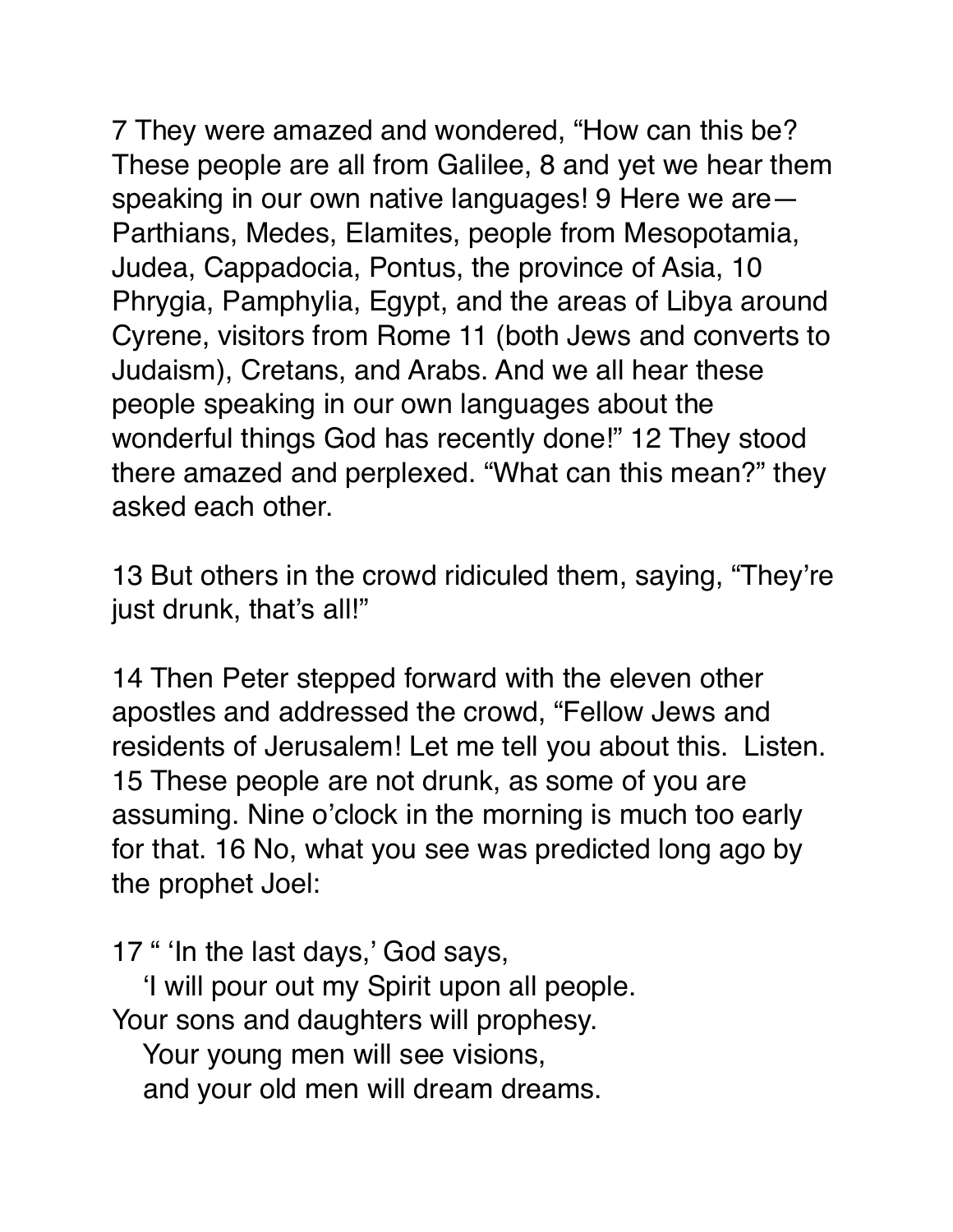18 In those days I will pour out my Spirit

 on all my followers—men and women alike and they will prophesy.

19 And I will display extraordinary signs in the heavenly bodies above your heads and meteorological phenomena and signs on the earth below—

 blood and fire and clouds of smoke. 20 There will be eclipses of both the sun and the moon just before I bring the Great Tribulation upon the earth. 21 But everyone who calls on the name of the Lord will be saved."

22 "People of Israel, listen! God publicly endorsed Jesus of Nazareth by doing powerful miracles, wonders, and signs through him — as you well know. 23 But God knew what would happen, and his prearranged plan was carried out when Jesus was betrayed. With the help of lawless Gentiles, you nailed him to a cross and killed him. 24 But God released him from the horrors of death and raised him back to life, for death could not keep him in its grip. 25 King David said this about him:

'I see that the Lord is always with me.

I will not be shaken, for he is right beside me.

26 No wonder my heart is glad,

and my tongue shouts his praises!

More than this, I can face death unafraid,

27 for you will not leave my soul among the dead nor allow your Holy One to rot in the grave.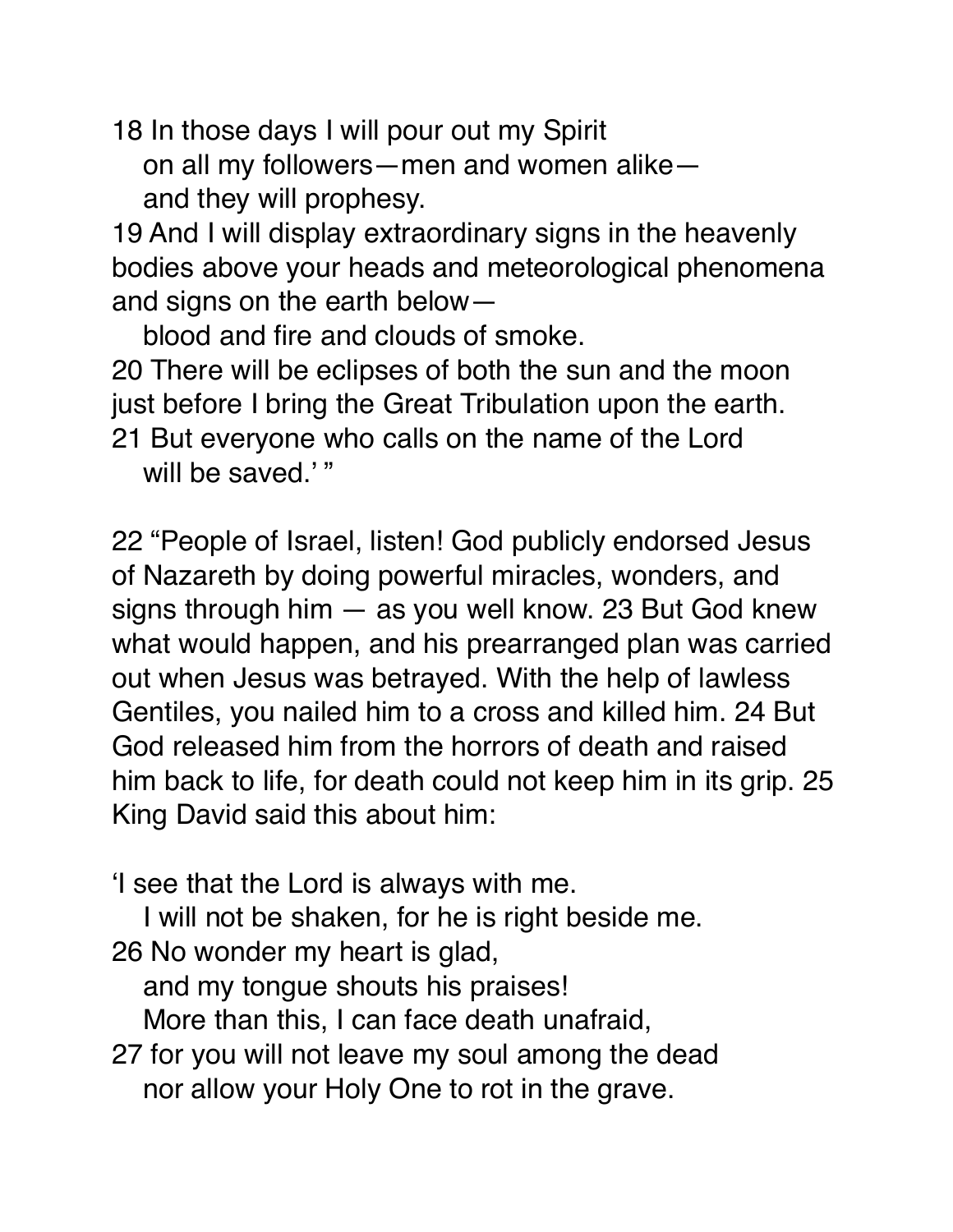28 You have shown me the way of life,

 and you will fill me with the joy of your presence.' 29 "Dear brothers, I respectfully say this about the patriarch, David: he wasn't referring to himself, for he died and was buried, and his tomb is still here among us. 30 But he was a prophet, and he knew God had promised with an oath that one of David's own descendants would be *the Messiah* and reign in his place. 31 David was looking into the future and speaking of *the Messiah's* resurrection. He was saying that God would not leave *the Messiah's body* among the dead nor allow *the Messiah's*  body to rot in the grave.

32 "Now, the very Jesus whom you crucified has been raised by God from the dead, and we are all witnesses of this fact. 33 He is, right now, exalted to the place of highest honor in heaven, at God's right hand. And the Father, as Jesus had promised us, has given him the Holy Spirit to pour out upon us. *That* is what you are seeing and hearing here, this morning. 34 For David himself never ascended into heaven - as we saw Jesus do!, yet he said,

'Jehovah said to my Lord,

 "Sit in the place of honor at my right hand 35 until I humble your enemies,

making them a footstool under your feet."'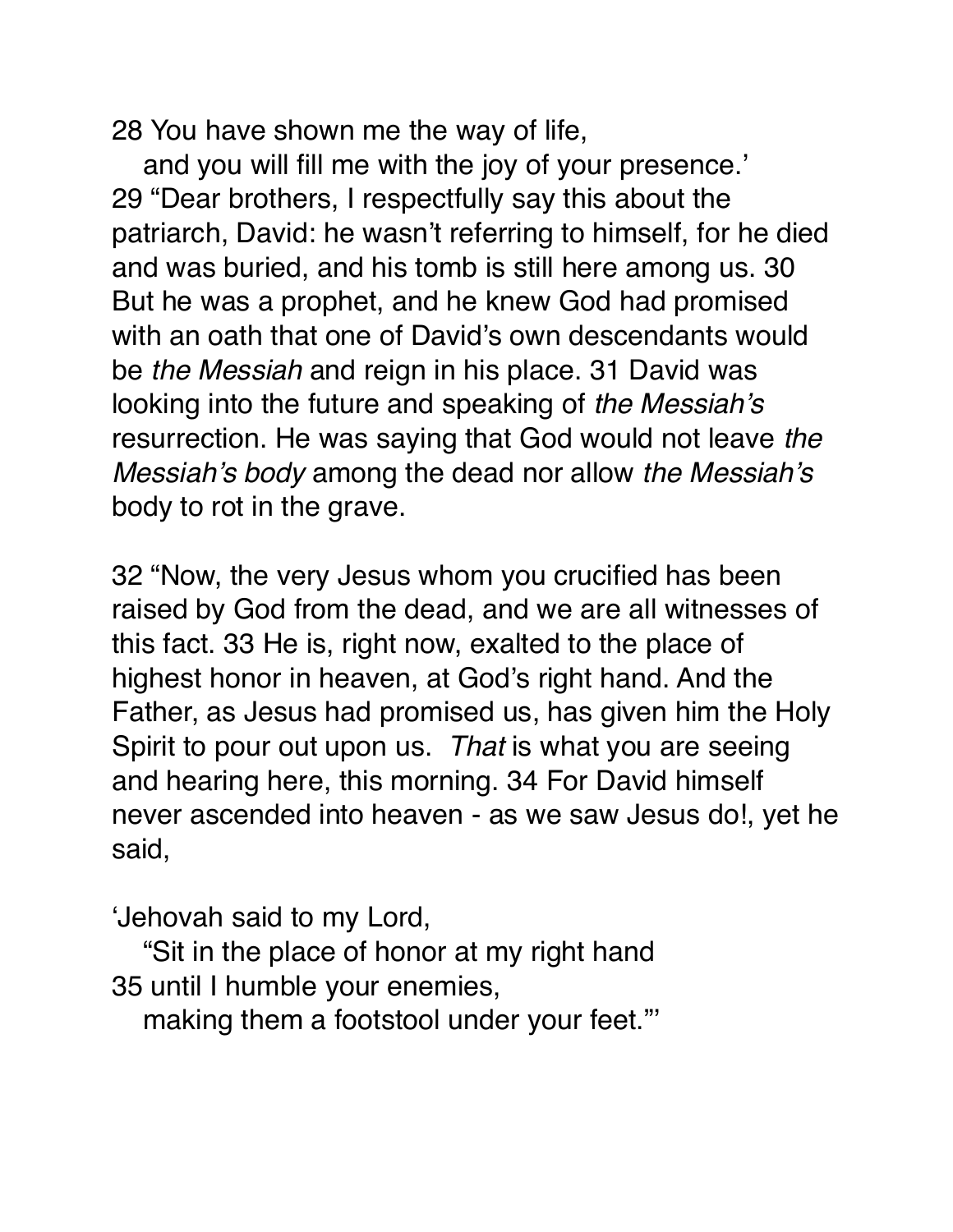36 "So, let everyone in Israel know for certain that God has certified that this Jesus — the very person you crucified — is both Lord and Messiah!"

37 Peter's words pierced their hearts, and they asked him and the other apostles, "Brothers, what should we do?"

38 Peter replied, "Turn from your sins to God, and be baptized as believers in Jesus Christ - accepting his death on the cross as the atonement for your sins. Then you, too, will receive this gift of the Holy Spirit. 39 For salvation is promised by God to you, to your children, and even to people in other countries — to as many as the Lord our God shall call." 40 Peter continued testifying and exhorting for a long time, strongly urging all his listeners, "Don't align yourselves with those who crucified the Messiah! Accept Jesus as your Savior!"

41 Those who understood and believed what Peter said were filled with joy. They were baptized in the river and filled with the Holy Spirit. So, that day, about 3,000 people became Christians and were added to the Body of Christ.

42 All the believers remained devoted to listening to the apostles' teach, and to fellowshipping with each other, and to eating meals together, and to praying together.

43 A deep sense of awe came over them all, as they saw the apostles perform many miraculous signs and wonders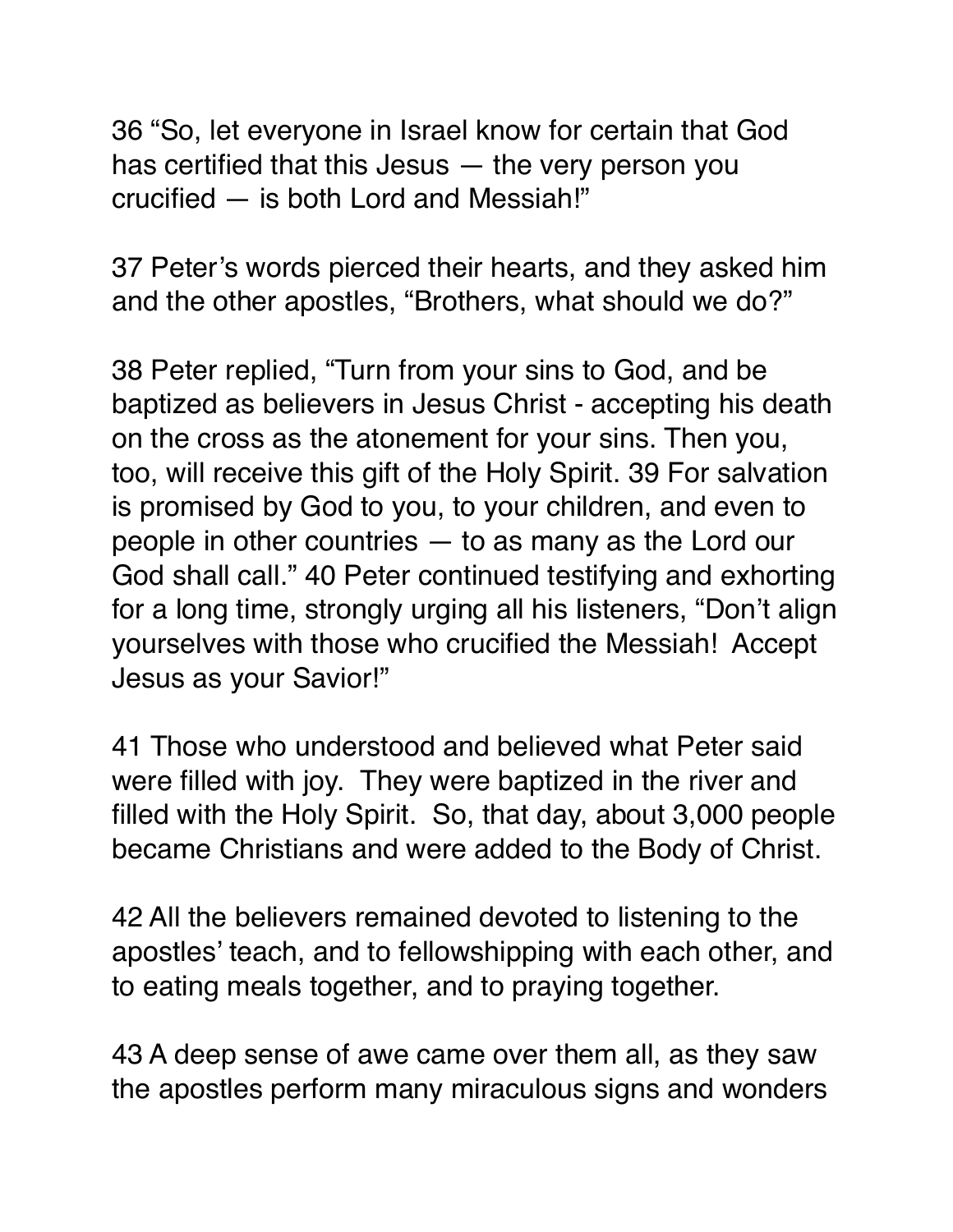- authenticating their message. 44 And all the believers met together in one place and shared everything they had. 45 They sold their extra properties and possessions and shared the money with those in need. 46 They met together at the Temple each day, invited one another to each other's homes for meals, which were characterized by laughter and harmony — 47 all the while praising God and enjoying the goodwill of all the townspeople. And each day the Lord added to their number those who were being saved.

# **ACTS 3**

Peter and John went to the Temple one afternoon to take part in the three o'clock prayer service. 2 As they approached the Temple, a man lame from birth was being carried in. Each day he was put beside the Temple gate, the one called the Beautiful Gate, so he could beg from the people going into the Temple. 3 When he saw Peter and John about to enter, he asked them for some money.

4 Peter and John looked at him intently, and Peter said, "Look at us!" 5 The lame man looked at them eagerly, expecting some money. 6 But Peter said, "I don't have any silver or gold for you. But I'll give you what I *do* have. In the name of Jesus of Nazareth, the Messiah, be healed! — stand up and go wherever you please."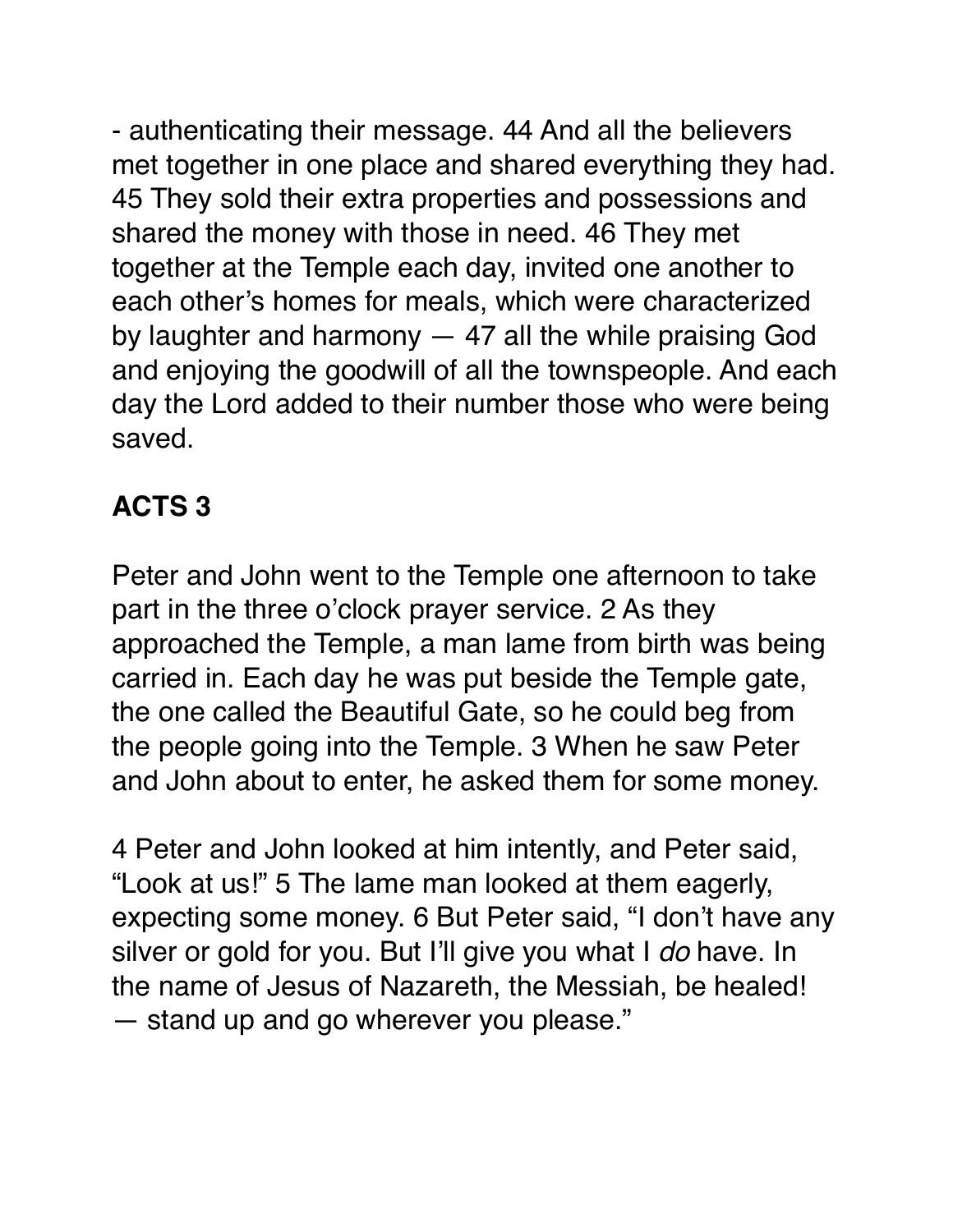7 Then Peter took the lame man by the right hand and helped him up. And as he did, the man's feet and ankles were instantly healed and strengthened. 8 He jumped up, stood on his feet, and began to walk! Then, walking, leaping, and praising God, he went into the Temple with them.

9 All the people saw him walking and heard him praising God. 10 When they realized he was the lame beggar they had seen so often at the Beautiful Gate, they were absolutely astounded! 11 They all rushed out in amazement to Solomon's Colonnade, where the man overwhelmed with gratitude and joy was hugging Peter and John.

12 Peter seized the opportunity and addressed the crowd. "People of Israel," he said, "why is this so surprising to you? And why are you gawking at us as though we had made this man walk by our own power or godliness? 13 The God of Abraham, Isaac, and Jacob—the God of all our ancestors — has done this to focus attention on his son, Jesus — the very same Jesus whom you handed over and rejected before Pilate, despite Pilate's desire to release him. 14 Instead of releasing the only person who is truly holy and righteous, you rejected him! And, worse than that, you demanded that a murderer's life be spared, 15 and you murdered the Prince of Life - the One who created life and gives life to all!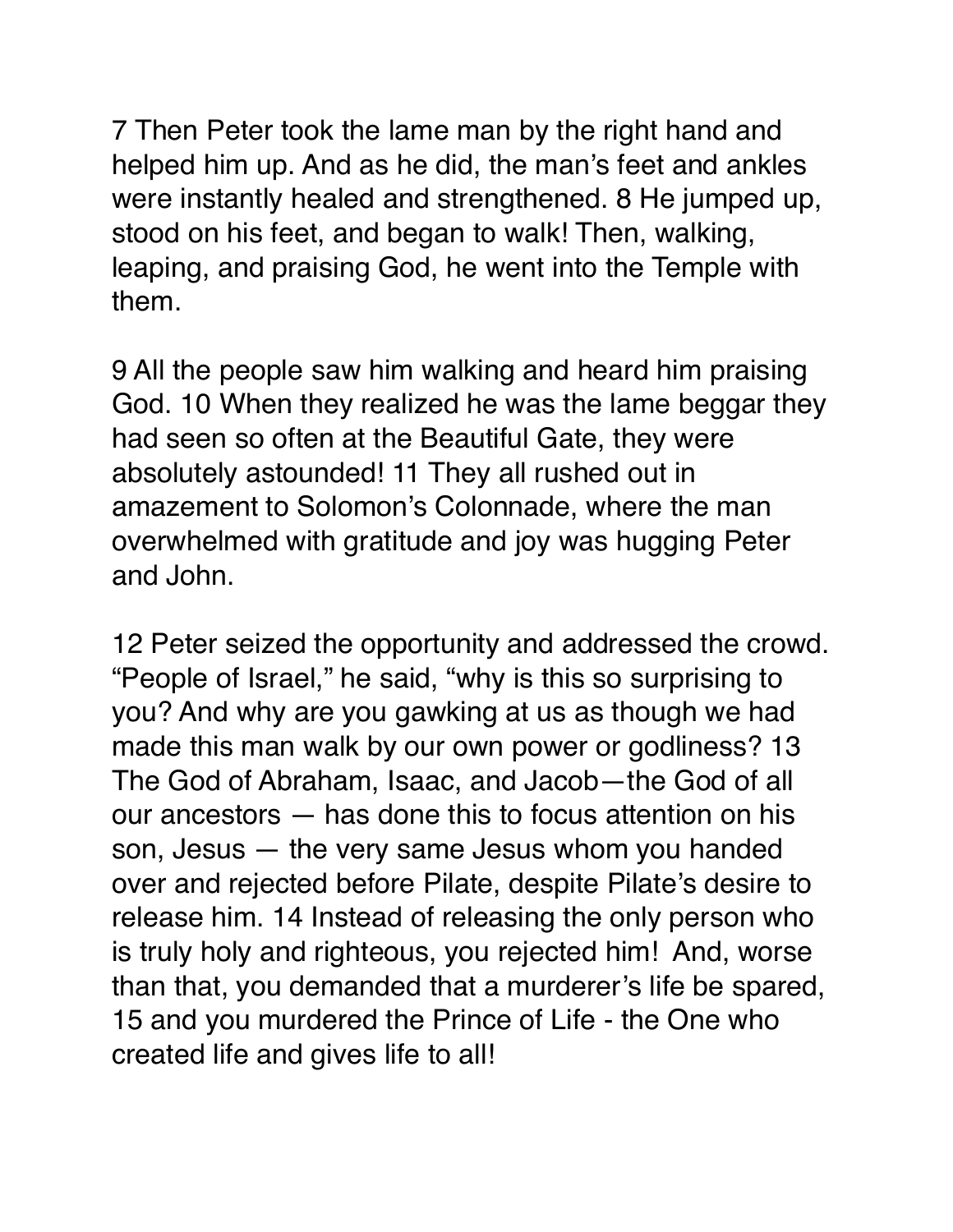But God has raised him from the dead. And we are witnesses of this fact!

16 "This man was healed by Jesus - by believing on His name — and you all know how crippled he was before. Faith in Jesus' name has healed him before your very eyes.

17 "Friends, I realize that what you and your leaders did to Jesus was done in ignorance. 18 But God was fulfilling what all the prophets had foretold about the Messiah—that he must suffer these things. 19 But now that you know this, repent of your sins and turn to God, so that your sins may be totally blotted out! Then God will fill *you* with the same joy this man is feeling, 20 until, someday, God once again sends Jesus, your appointed Messiah, back to you. 21 For he will remain in heaven until the time arrives for the final restoration of all things, as God promised long ago through his holy prophets. 22 What Moses told our ancestors was true: 'The Lord your God will raise up for you a Prophet like me from among your own people. Listen carefully to everything he tells you. 23 Anyone who will not listen to that Prophet will be completely cut off from God's people.'

24 "Samuel, and every prophet since, spoke about what is happening today. 25 You are the children of those prophets, and you are included in the covenant God promised to your ancestors. For God said to Abraham,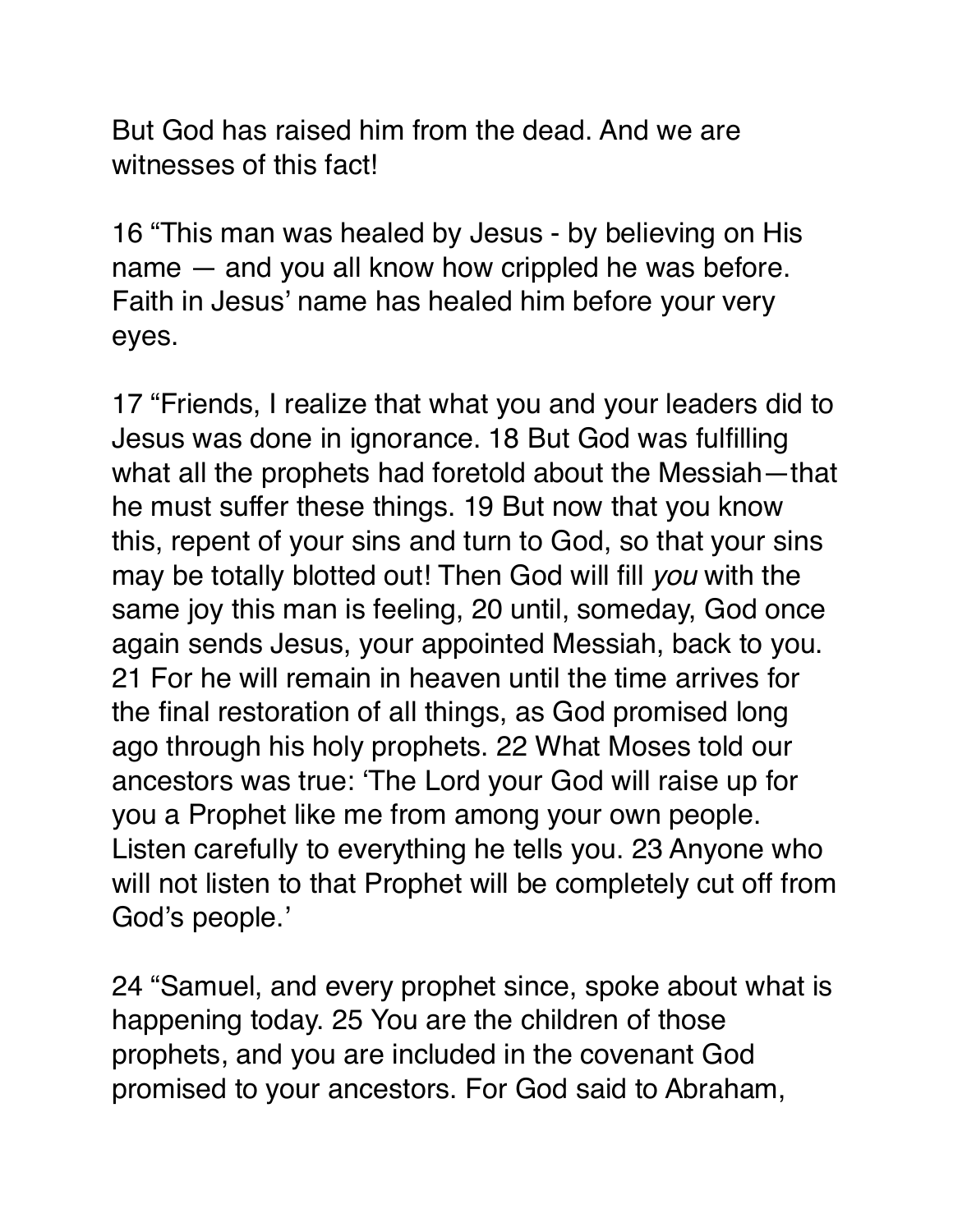'Through your descendants all the families on earth will be blessed.' 26 So, God— having raised His son, Jesus, from the dead — is still blessing you people of Israel, before He turns to anybody else, by inviting each of you to repent from your sins and be saved."

### **ACTS 4**

While Peter and John were speaking to the people, they were confronted by the priests, the captain of the Temple guard, and some of the Sadducees. 2 These leaders were very disturbed that Peter and John were teaching the people that through Jesus there is a resurrection of the dead. 3 They arrested them and, since it was already evening, put them in jail until morning. 4 But many of the people who heard their message believed it, so the number of men who believed now totaled about 5,000.

5 The next day the council of all the rulers and elders and teachers of religious law met in Jerusalem. 6 Annas the high priest was there, along with Caiaphas, John, Alexander, and other relatives of the high priest. 7 They brought in the two disciples and demanded, "How did you heal the crippled man? Who gave you permission?"

8 Then Peter, filled with the Holy Spirit, said to them, "Rulers and elders of our people, 9 are we being questioned today because we've done a good deed for a crippled man? Do you want to know how he was healed?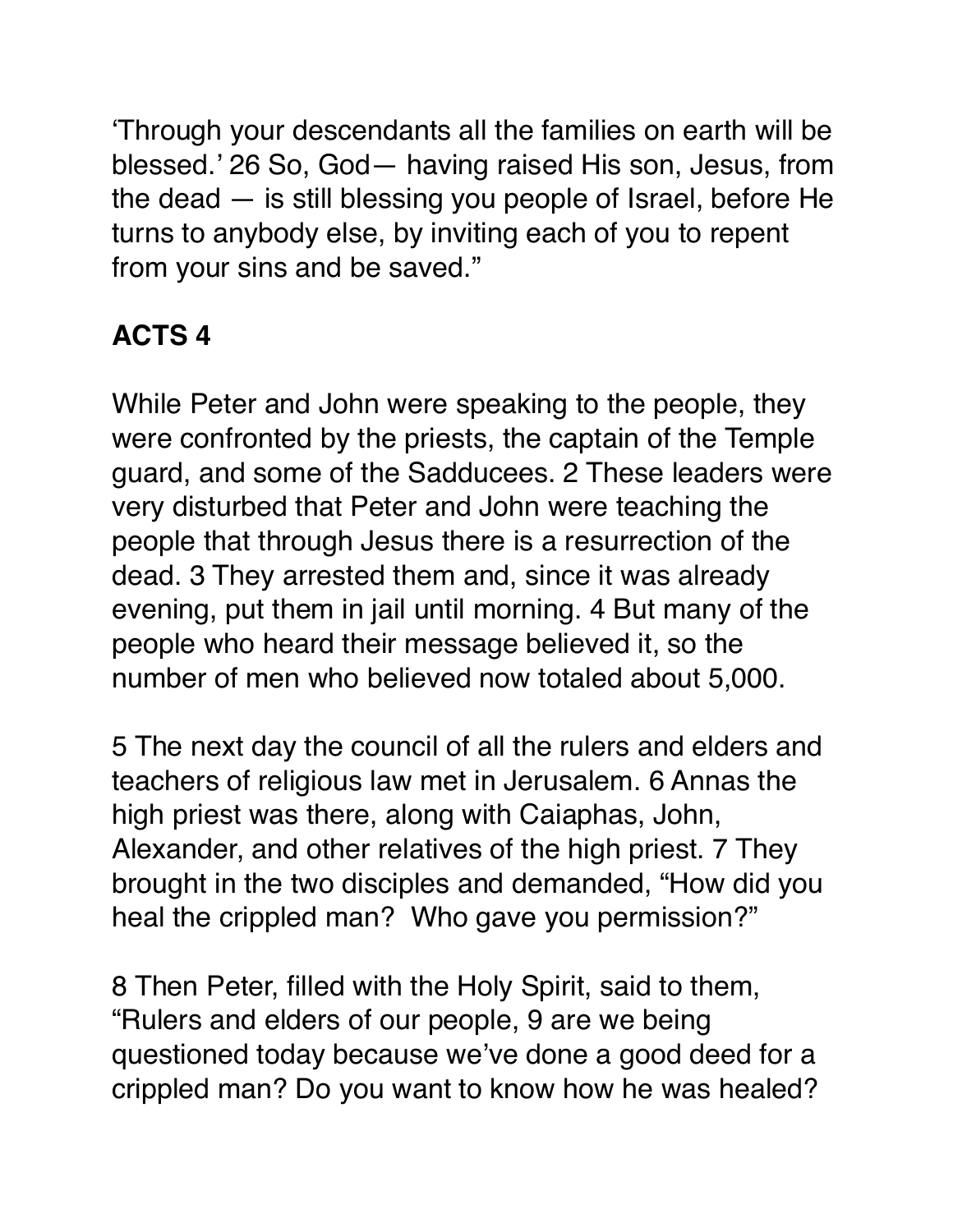10 Let me clearly state to all of you and to all the people of Israel that he was healed in the name of Jesus of Nazareth, the Messiah, and by His power — the man you crucified but whom God raised from the dead. 11 For Jesus is the one referred to in the Scriptures, where it says,

'The stone that you builders rejected has now become the cornerstone.'

12 And He is the only one who has the power to deliver anybody — whether nation or individual! In all the world, there is no other name God has given that can save anyone!"

13 The members of the council were amazed when they saw the boldness of Peter and John, for they could see that they were ordinary men with no special training in the Scriptures. They also recognized them as men who had been with Jesus. 14 But since they could see the man who had been healed standing right there among them, there was nothing the council could say. 15 So they ordered Peter and John out of the council chamber and conferred among themselves.

16 "What should we do to these men (to put an end to this new movement)?" they asked each other. "There is no doubt that they have performed a miraculous sign everybody in Jerusalem knows about it! So, there's no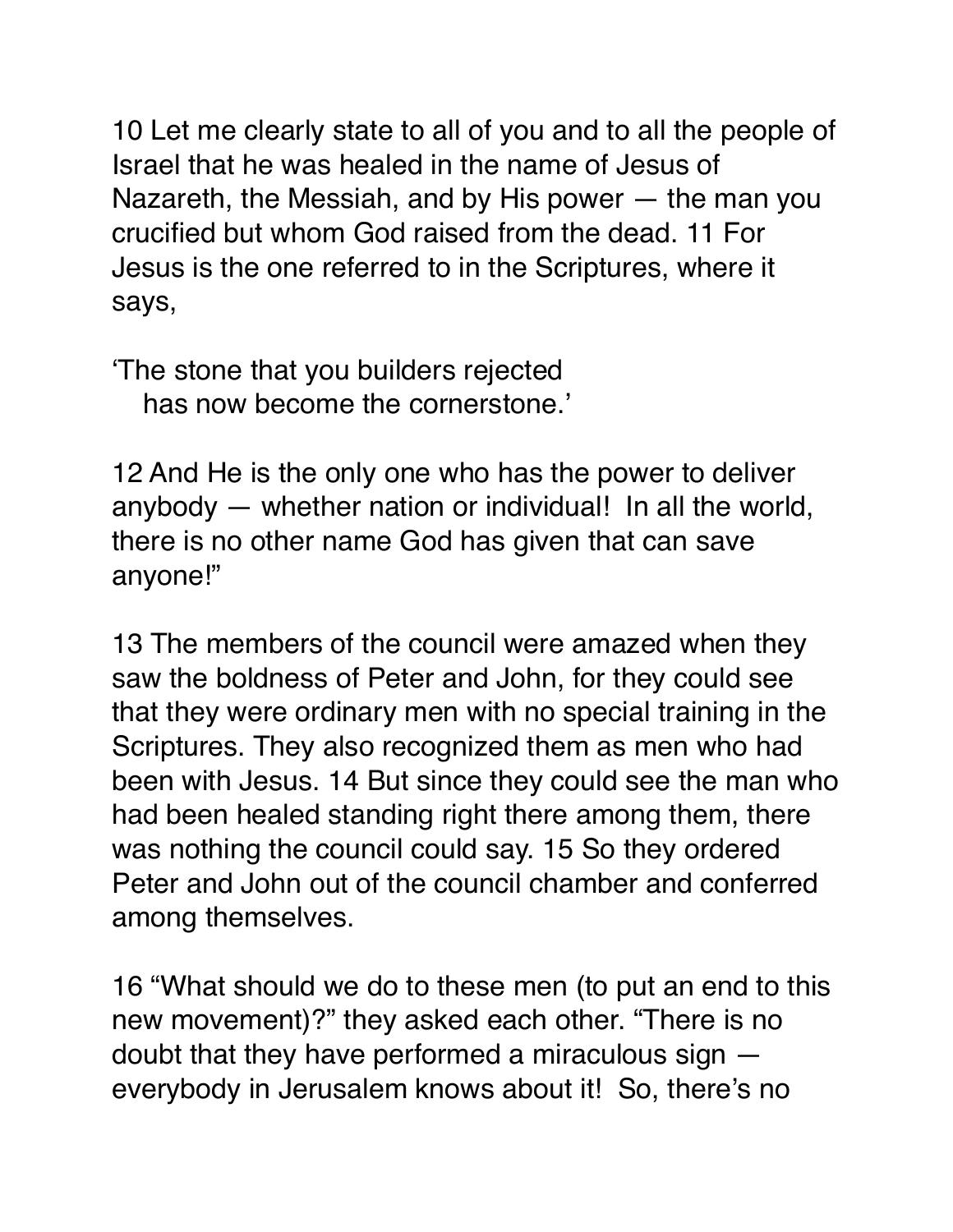way we can simply deny it! 17 To keep their propaganda from spreading any further, let us threaten them with severe punishment if they speak to anyone in this name [Jesus] again." 18 So they called the apostles back in and commanded them never again to speak or teach in the name of Jesus.

19 But Peter and John replied, "You will have to decide whether God would rather we obey you or Him. 20 We are morally bound to tell others the truth we have both seen and heard."

21 The council threatened them some more, but, in the end, had to release them, because they didn't know how to punish them severely enough to stop them from talking about Jesus without starting a riot. For everyone was praising God for this miraculous sign— 22 the healing of a man who had been lame for more than forty years.

23 As soon as they were freed, Peter and John returned to the other believers and told them what the leading priests and elders had said. 24 When they heard the report, all the believers lifted their voices together in prayer to God:

"O Sovereign Lord, Creator of heaven and earth, the sea, and everything in them— 25 you spoke long ago by the Holy Spirit through our ancestor David, your servant, saying,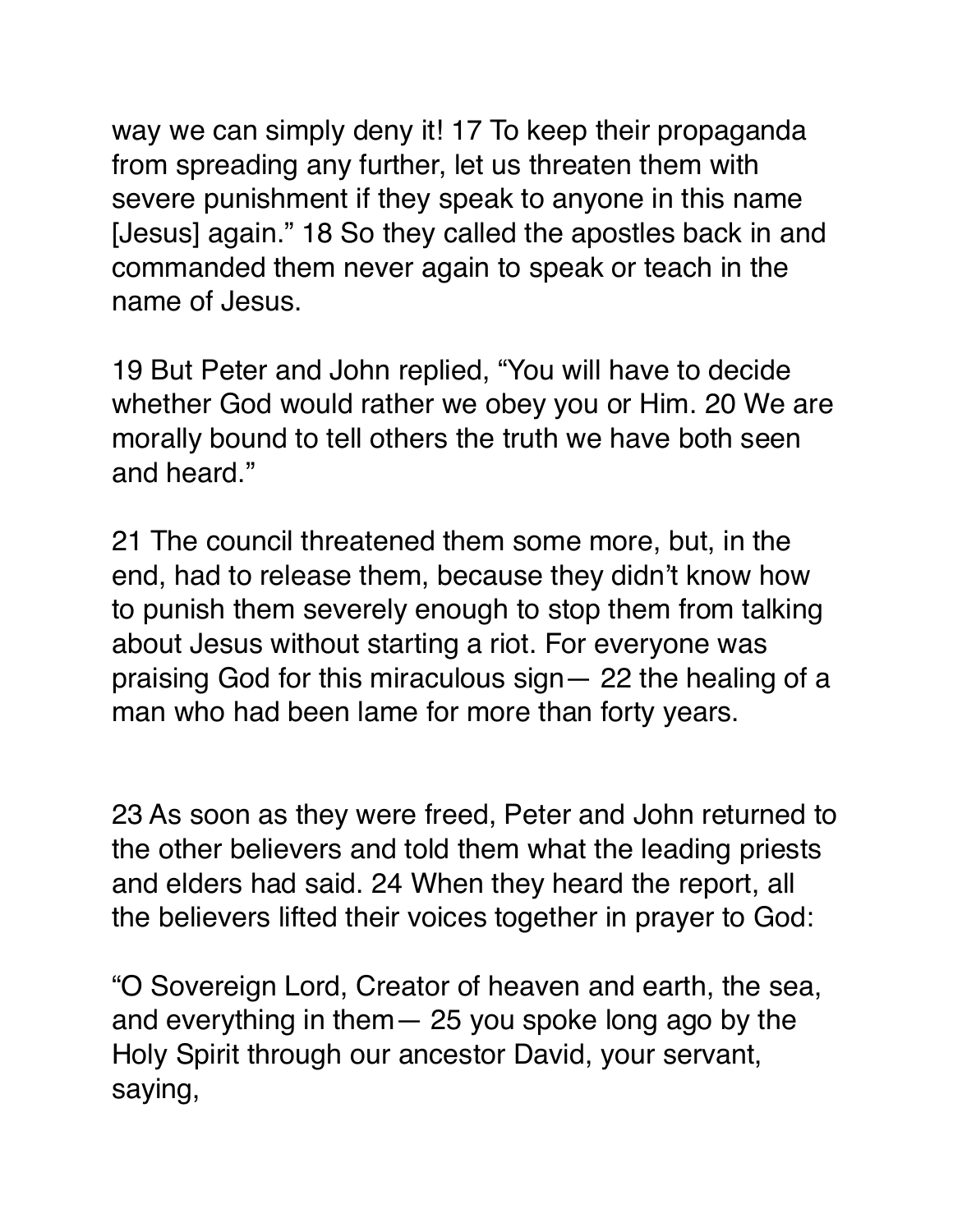'Why were the nations so angry? Why did they waste their time with futile plans? 26 The kings of the earth prepared for battle; the rulers gathered together against the Lord

and against his Messiah.'

27 "In fact, this has happened here in this very city! For Herod Antipas, Pontius Pilate the governor, the Gentiles, and the people of Israel were all united against Jesus, your holy servant, whom you anointed. 28 But everything they did was determined beforehand according to your will. 29 And now, O Lord, hear their threats, and give us, your servants, great boldness in preaching your word. 30 Stretch out your hand with healing power; may miraculous signs and wonders continue to be done through the name of your holy Son, Jesus."

31 After this prayer meeting, the whole building shook, and they were all filled with the Holy Spirit. Then they preached the word of God with boldness.

32 All the believers were united in heart and mind. And they felt that what they owned was not their own, so they shared everything they had. 33 The apostles testified powerfully to the resurrection of the Lord Jesus, and God's great blessing was upon them all. 34 There were no needy people among them, because all who owned extra land or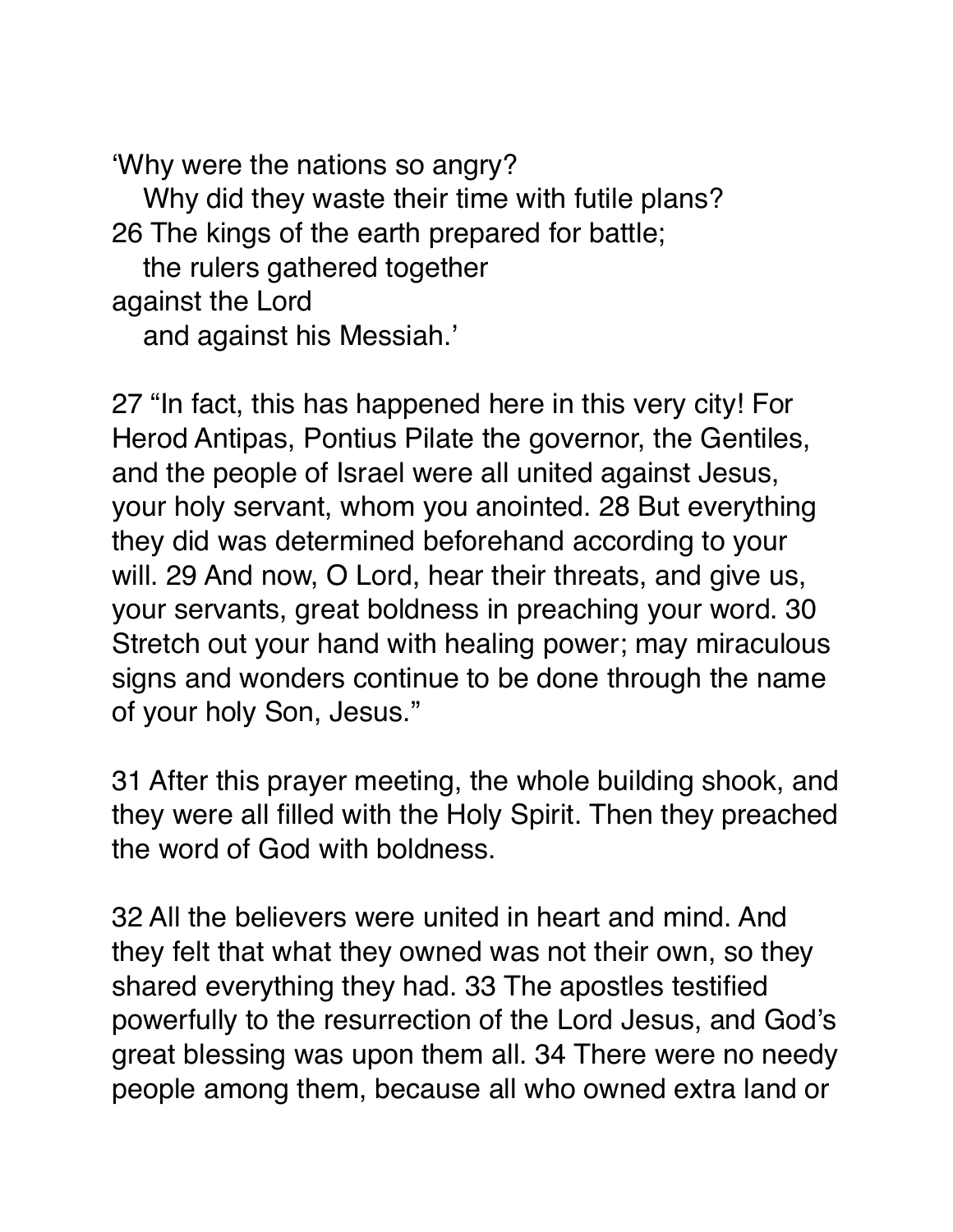houses sold them 35 and entrusted the money to the apostles to give to those in need. [Note: It may well have been the case that the believers, expecting the imminent overthrow and destruction of Jerusalem by the Romans, felt it sensible to sell their *primary* properties.]

36 For instance, there was Joseph, the one the apostles nicknamed Barnabas (which means "Son of Encouragement"). He was from the tribe of Levi and came from the island of Cyprus. 37 He sold a field he owned and brought the money to the apostles.

# **ACTS 5**

But there was a certain man named Ananias who, with his wife, Sapphira, sold some property. 2 He and his wife conspired to keep some of the money and give the rest to the apostles, but claiming it was the full amount.

3 Then Peter said, "Ananias, why have you let Satan fill your heart to lie to the Holy Spirit, while keeping back some of the money from the sale of the property? 4 The property was yours to sell or not sell, as you wished. And after selling it, the money was also yours to do with as you pleased. Why have you lied? You weren't trying to deceive only us, but God, too!"

5 As soon as Ananias heard these words, he dropped dead. Everyone who heard about it was filled with holy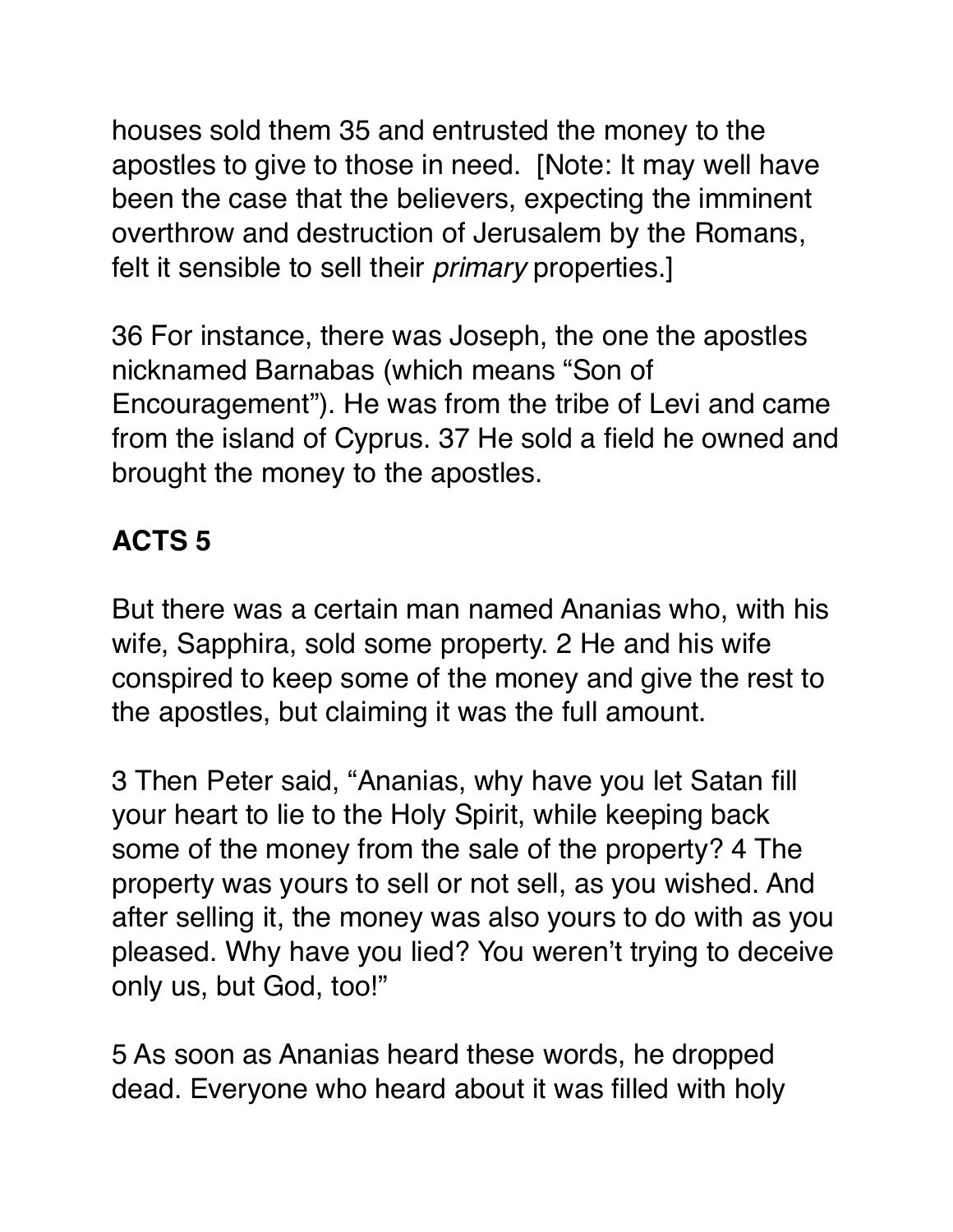fear. 6 Some of the young men present got up, prepared him for burial and took him out to bury him.

7 About three hours later his wife came in, not knowing what had taken place. 8 Peter asked her, "Was this the price you and your husband received for your land?"

"Yes," she replied, "that was the price."

9 And Peter said, "How could the two of you even think of conspiring to test the Spirit of the Lord like this? Here come the young men who just finished burying your husband. Now they can bury you."

10 Instantly, she dropped dead. When the young men came in and saw that she was dead, they carried her out and buried her beside her husband. 11 Sincere holy fear filled the entire body of believers and everyone else who heard what had happened.

12 The apostles were performing many miraculous signs and wonders among the people. And all the believers were meeting regularly at the Temple in the area known as Solomon's Colonnade. 13 No one outside their group dared to join them, even though all the people had high regard for them. 14 More and more people believed and were brought to the Lord—crowds of both men and women, 15 to the extent that sick people were brought out into the streets on beds and mats so that Peter's shadow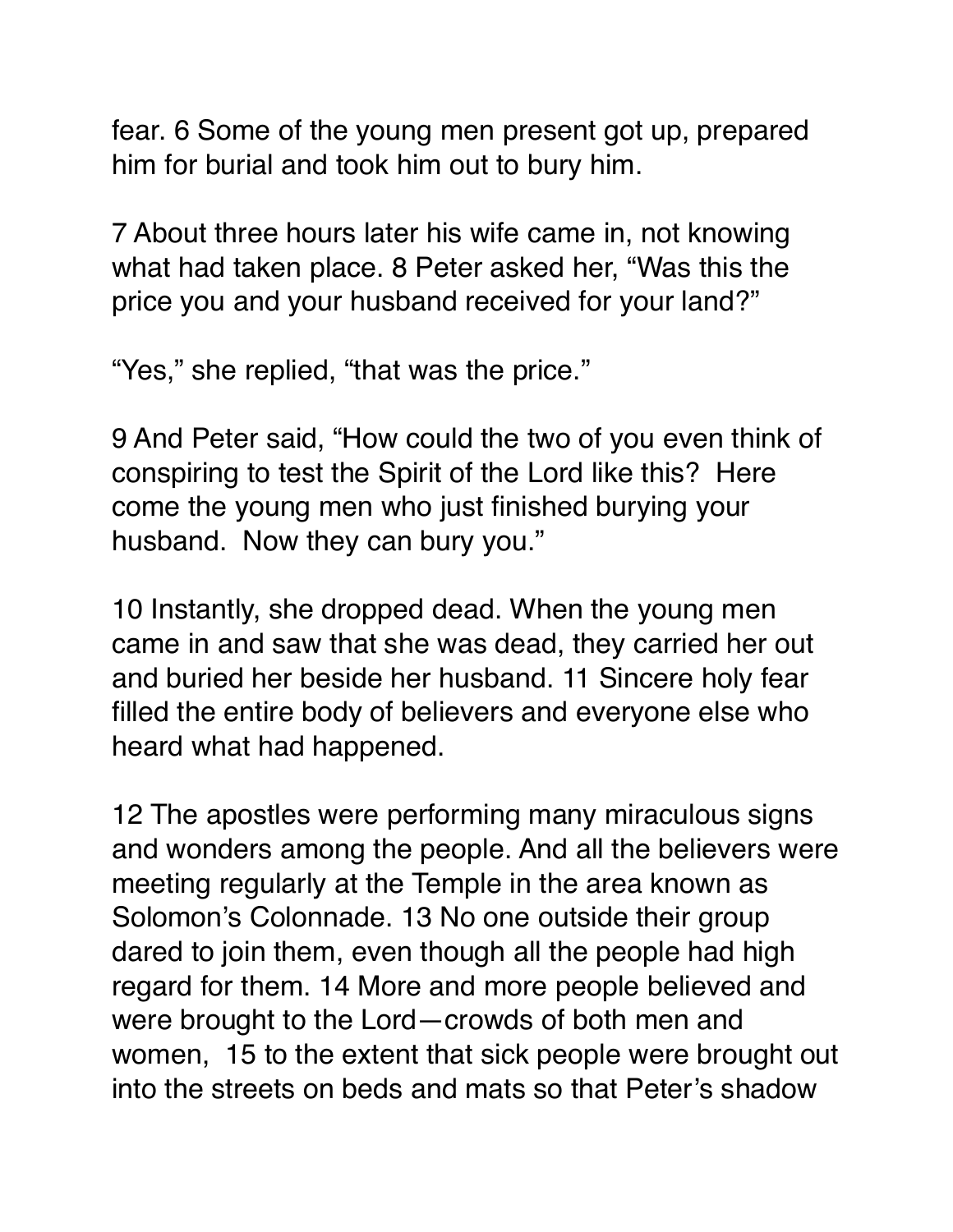might fall across some of them as he passed by. 16 Crowds came, also, from the villages around Jerusalem, bringing their sick and those possessed by evil spirits, and they were all healed.

17 Because of all that was happening, the high priest and his officials, who were Sadducees - in charge of temple worship, were filled with jealousy. 18 They arrested the apostles and put them in the public jail. 19 But an angel of the Lord came at night, opened the gates of the jail, brought them out and told them, 20 "Go right back to the Temple and continue to give the people this message of life!"

21 So at daybreak the apostles entered the Temple, as they were told, and immediately began teaching people about Jesus.

When the high priest and his officials arrived, they convened the high council—the full assembly of the elders of Israel. Then they sent for the apostles to be brought from the jail for trial. 22 But when the Temple guards went to the jail, the men were gone. So they returned to the council and reported, 23 "The jail was securely locked, with the guards standing alertly at their posts, but when we opened the cell, it was empty!"

24 When the captain of the Temple guard and the leading priests heard this, they were completely baffled, and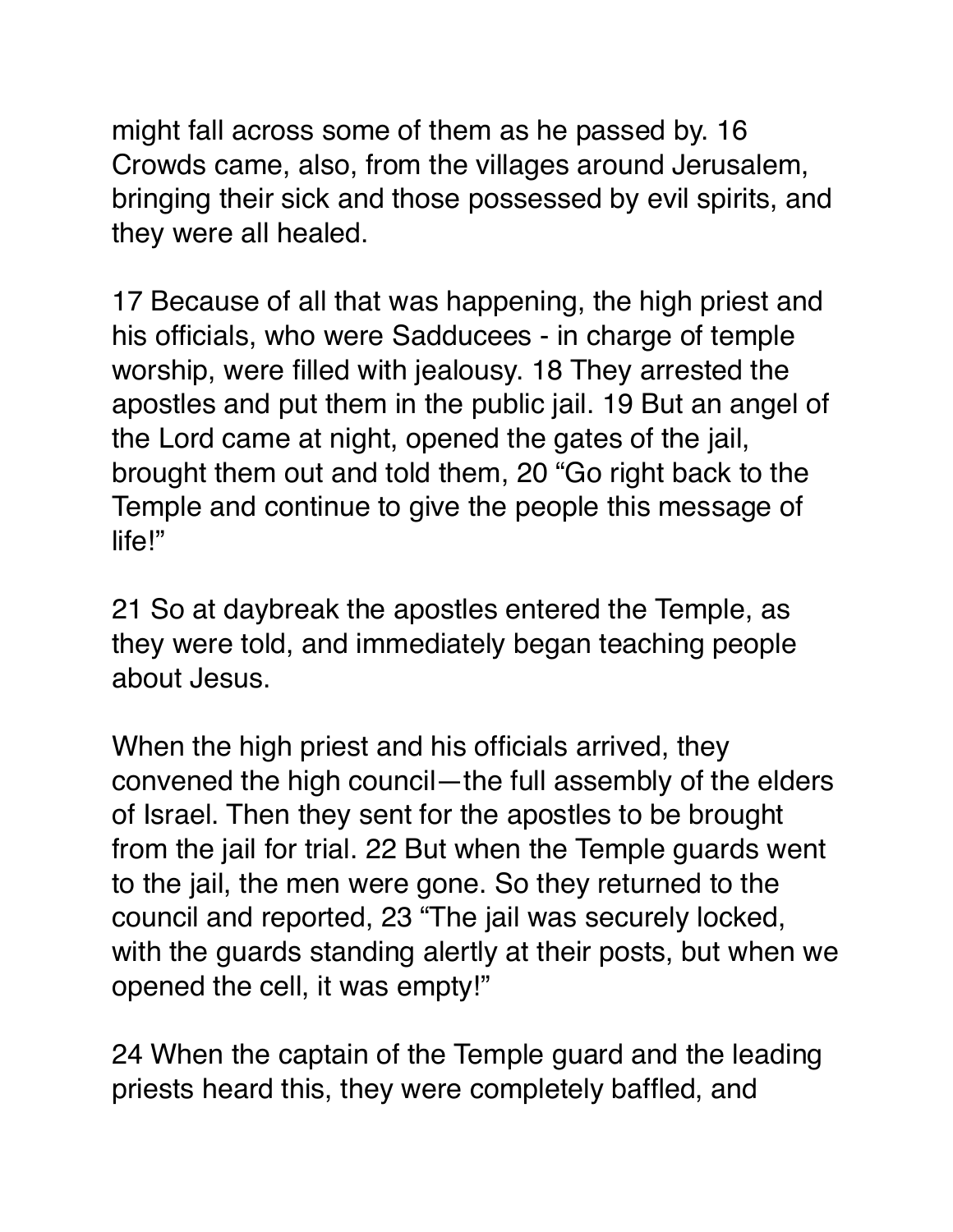wondered what was going on. 25 Then someone arrived with startling news: "The guys you arrested and put in jail are standing in plain sight at the Temple, still talking to the crowds about Jesus!"

26 The captain went with his Temple guards and arrested the apostles, but without violence, for fear of being stoned by the people. 27 Then they brought the apostles before the high council, where the high priest confronted them. 28 "We gave you strict orders never again to teach in this man's name!" he said. "Instead, you have filled all Jerusalem with your teaching about him, and are trying to turn everyone against us for his death!"

29 But Peter and the apostles replied, "First of all, we must obey God rather than any human authority. 30 Secondly, the God of our ancestors raised Jesus from the dead whom you, in fact, murdered by crucifixion. 31 But God has exalted him to the place of honor at his right hand as Prince and Savior. He did all this so the people of Israel would turn back to God, repent of their sins, and be forgiven. 32 We are His witnesses of these things and so is the Holy Spirit, whom God has given to those who obey him [in other words: to us and all the believers, rather than to you]."

33 When they heard this, the high council was deeply offended - cut to the heart - and decided to kill them. 34 But one member, a Pharisee named Gamaliel, who was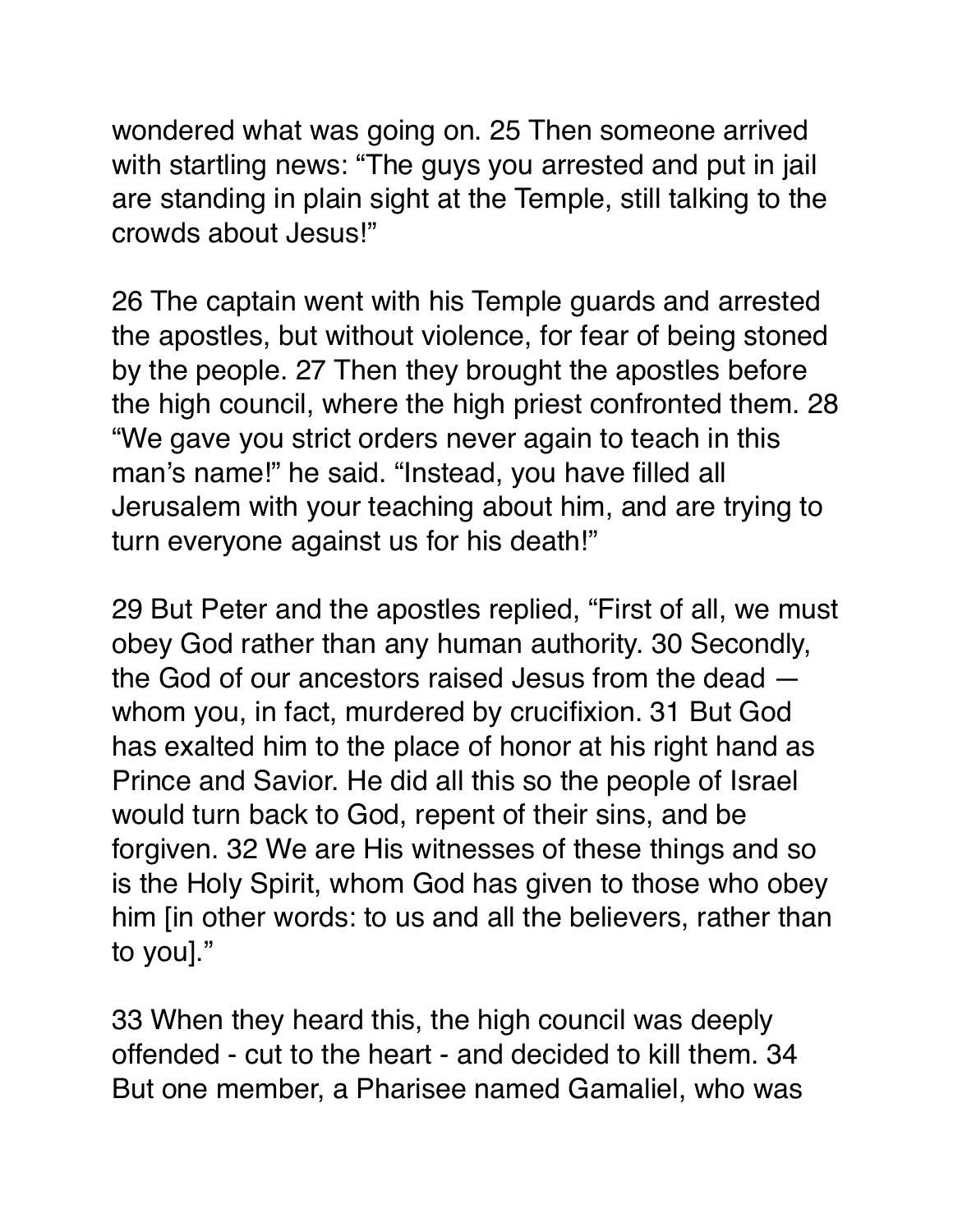an expert in religious law and respected by all the people, stood up and ordered that the apostles be sent outside the council chamber for a while. 35 Then he said to his colleagues, "Men of Israel, take care what you are planning to do to these men! 36 Some time ago there was that fellow Theudas, who pretended to be someone great. About 400 others joined him. But he was killed during the revolt against the Roman government, and all his followers disbanded. The whole movement came to nothing. 37 After him, at the time of the census, there was Judas of Galilee. He drew quite a following, but the Romans killed him, too, and all his followers were dispersed.

38 "So my advice is, leave these men alone. Let them go. If they are planning and doing these things merely on their own, they will soon be overthrown by the Romans. 39 But if this movement is from God, you will not be able to defeat them; you will find yourselves in a losing battle against God."

40 His advice made sense to the rest of the council. They had the apostles brought back in and flogged. Then they ordered them to never again speak in the name of Jesus, and released them.

41 The apostles left the high council rejoicing that God had counted them worthy to suffer disgrace for the name of Jesus. 42 And every day, in the Temple and wherever they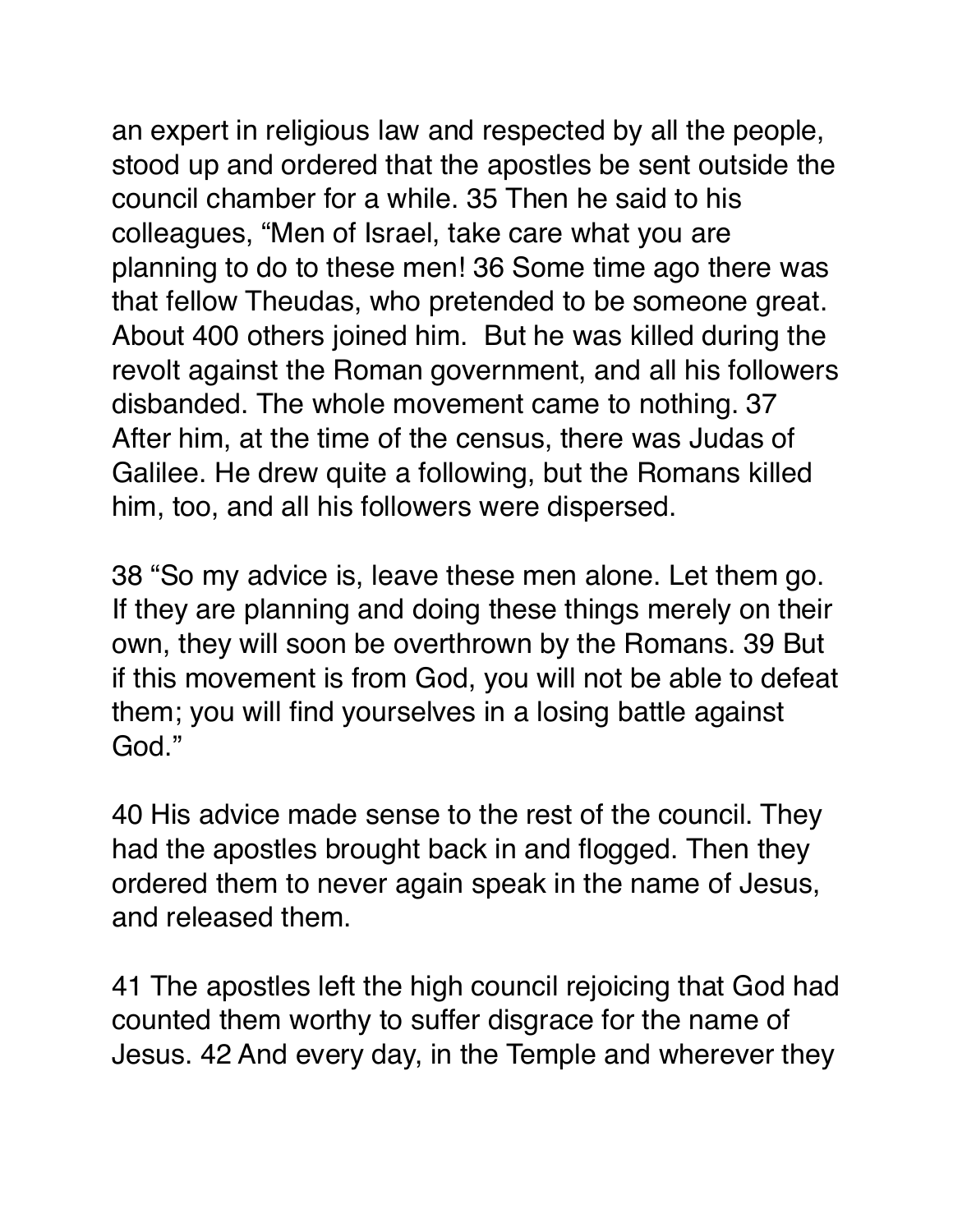were, they continued to teach and proclaim, "Jesus is the Messiah<sup>"</sup>

# **ACTS 6**

But as the number of believers rapidly multiplied, there were rumblings of discontent. The Gentile believers complained about the Jewish believers, saying that their widows were being discriminated against in the daily distribution of food.

2 So the Twelve called for a meeting with all the believers. They said, "We apostles should spend our time teaching the word of God, not running a food program. 3 And so, brothers, select seven men who are well respected and are full of the Holy Spirit and wisdom. We will turn this responsibility over to them. 4 Then we apostles can spend our time in prayer and teaching the word."

5 Everyone liked this idea, and they chose the following men: Stephen (a man full of faith and the Holy Spirit), Philip, Procorus, Nicanor, Timon, Parmenas, and Nicolas of Antioch (an earlier convert to the Jewish faith). 6 These seven were presented to the apostles, who prayed for them and ordained them to their new job.

7 So God's message about salvation by grace through faith in Jesus continued to spread. The number of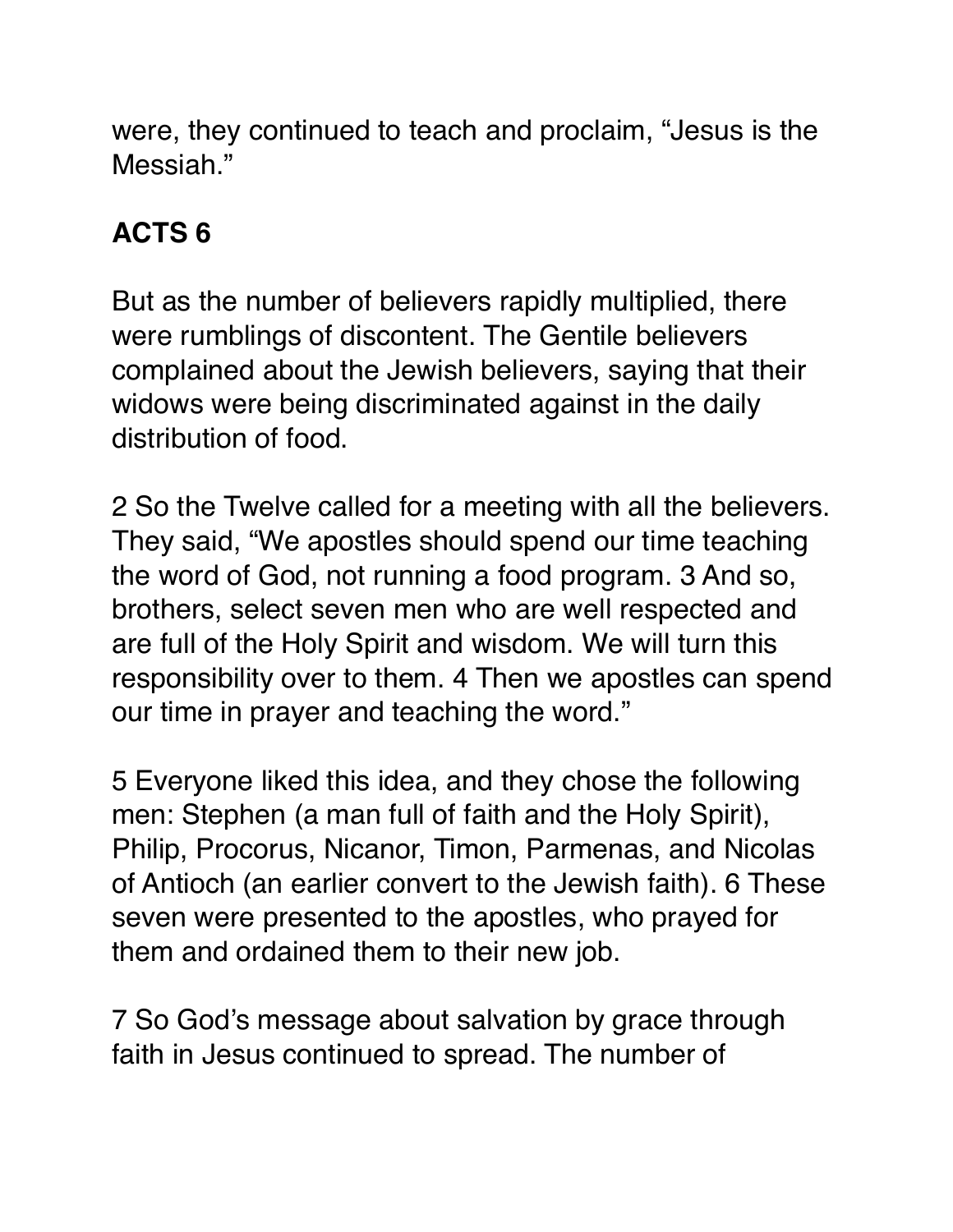believers in Jerusalem greatly increased, and many of the Jewish priests were converted, too.

8 Stephen, a man full of God's grace and power, performed amazing miracles and signs among the people. 9 But one day some men from the Assembly of the Libertines, as it was called, started to debate with him. They were Jews from Cyrene, Alexandria, Cilicia, and the province of Asia. [Note: characterized by a philosophy of freedom from tradition and restraint, particularly in regards to morals] 10 None of them could stand against the wisdom and power of the Holy Spirit with which Stephen spoke.

11 So they persuaded some men to slander Stephen, saying, "We heard him blaspheme Moses, and even God." 12 This inflamed the people, the elders, and the teachers of religious law. So they arrested Stephen and brought him before the high council.

13 The hired slanderers said, "This man is always speaking against the holy Temple and against the law of Moses. 14 We have heard him say that this Jesus of Nazareth will destroy the Temple and uproot the traditions Moses handed down to us."

15 The members of the high council looked at Stephen, and his face appeared to them to be angelic.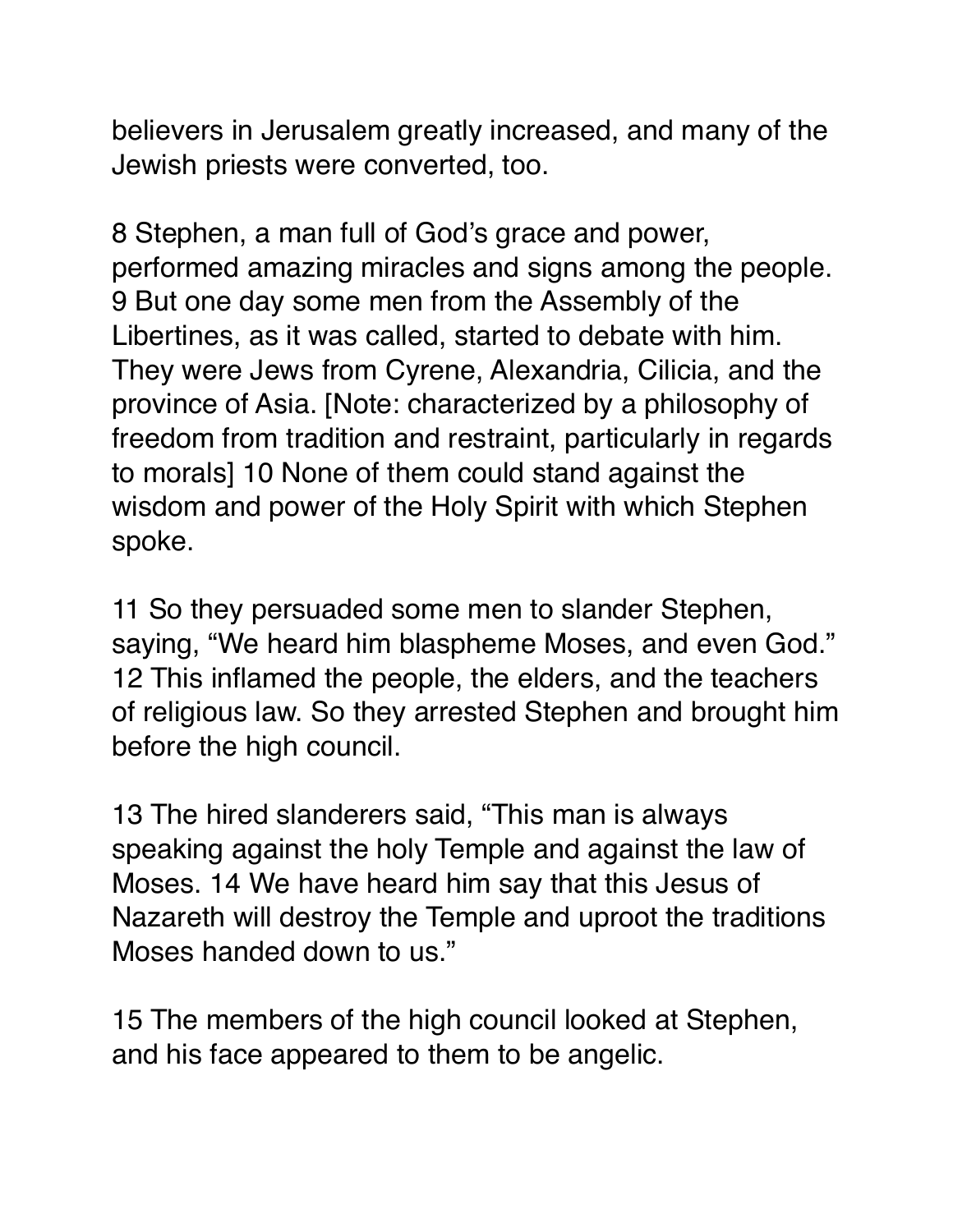### **ACTS 7**

 Then the high priest asked Stephen, "Are these accusations true?"

2 This was Stephen's reply: "Gentlemen — brothers and elders, listen to me. Our glorious God appeared to our ancestor Abraham in Mesopotamia before he settled in Haran. 3 God told him, 'Leave your native land and your relatives, and go to the land that I will show you.' 4 So Abraham left the land of the Chaldeans and lived in Haran until his father died. Then God brought him here to the land where you now live.

5 "But God gave him no inheritance here, not even one square foot of land. God did promise, however, that eventually the whole land would belong to Abraham and his descendants—even though he had no children yet. 6 God also told him that his descendants would live in a foreign land, where they would be oppressed as slaves for 400 years. 7 'But I will punish the nation that enslaves them,' God said, 'and in the end they will come out and worship me here in this place.'

8 "God also gave Abraham the covenant of circumcision at that time. So when Abraham became the father of Isaac, he circumcised him on the eighth day. And the practice was continued when Isaac became the father of Jacob,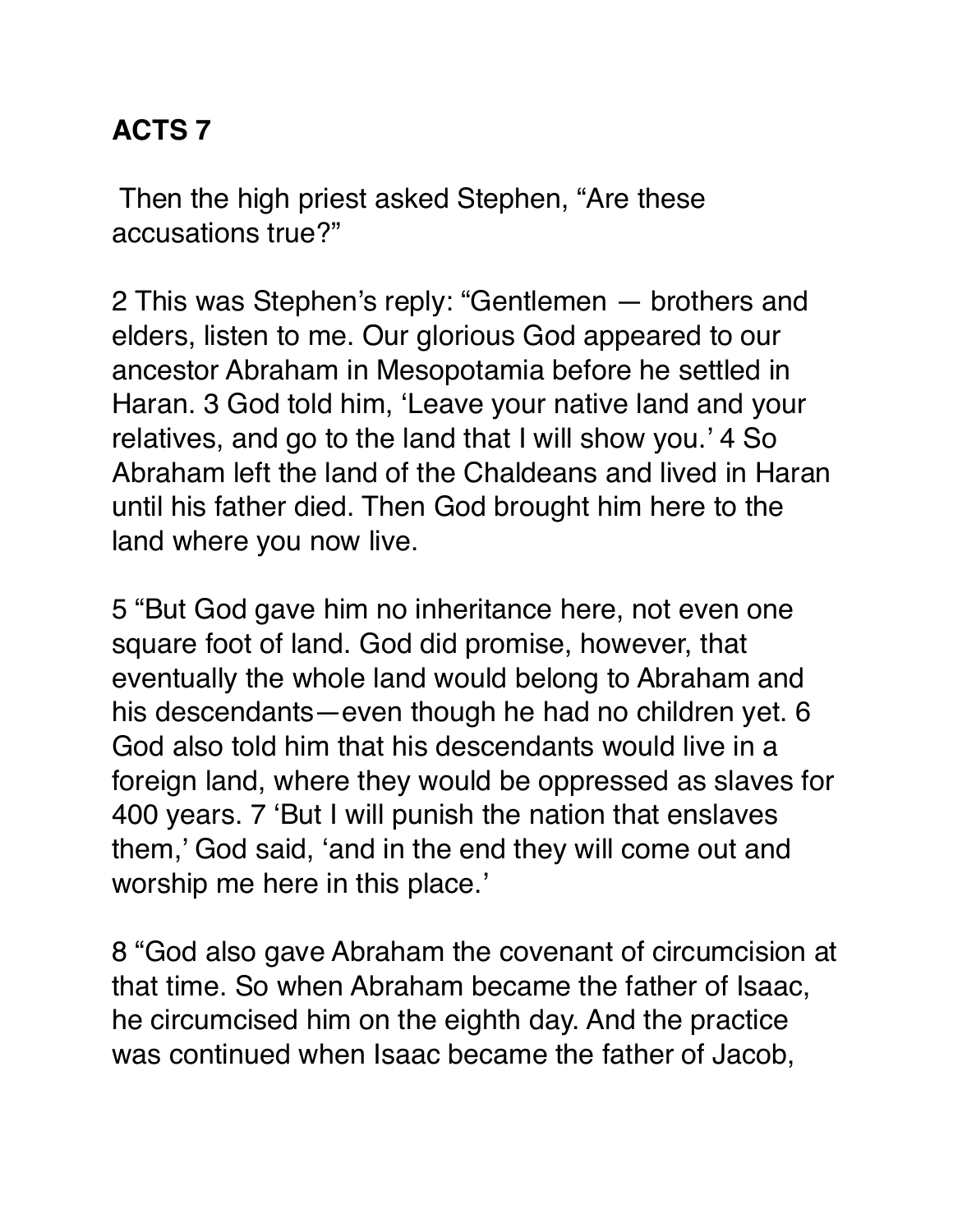and when Jacob became the father of the twelve patriarchs of the Israelite nation.

9 "These patriarchs were jealous of their brother Joseph, and they sold him to be a slave in Egypt. But God was with him 10 and rescued him from all his troubles. And God gave him favor before Pharaoh, king of Egypt. God also gave Joseph unusual wisdom, so that Pharaoh appointed him governor over all of Egypt and put him in charge of the palace.

11 "But a famine came upon Egypt and Canaan. There was great misery, and our ancestors ran out of food. 12 When Jacob heard that there was still grain in Egypt, he sent his sons—our ancestors—to buy some. 13 The second time they went, Joseph revealed his identity to his brothers, and they were introduced to Pharaoh. 14 Then Joseph sent for his father, Jacob, and all his relatives to come to Egypt, seventy-five persons in all. 15 So Jacob went to Egypt. He died there, as did our ancestors. 16 Their bodies were taken to Shechem and buried in the tomb Abraham had bought for a certain price from Hamor's sons in Shechem.

17 "As the time drew near when God would fulfill his promise to Abraham, the number of our people in Egypt greatly increased. 18 But then a new pharaoh came to the throne of Egypt who knew nothing about Joseph. 19 This pharaoh exploited our people and oppressed them, forcing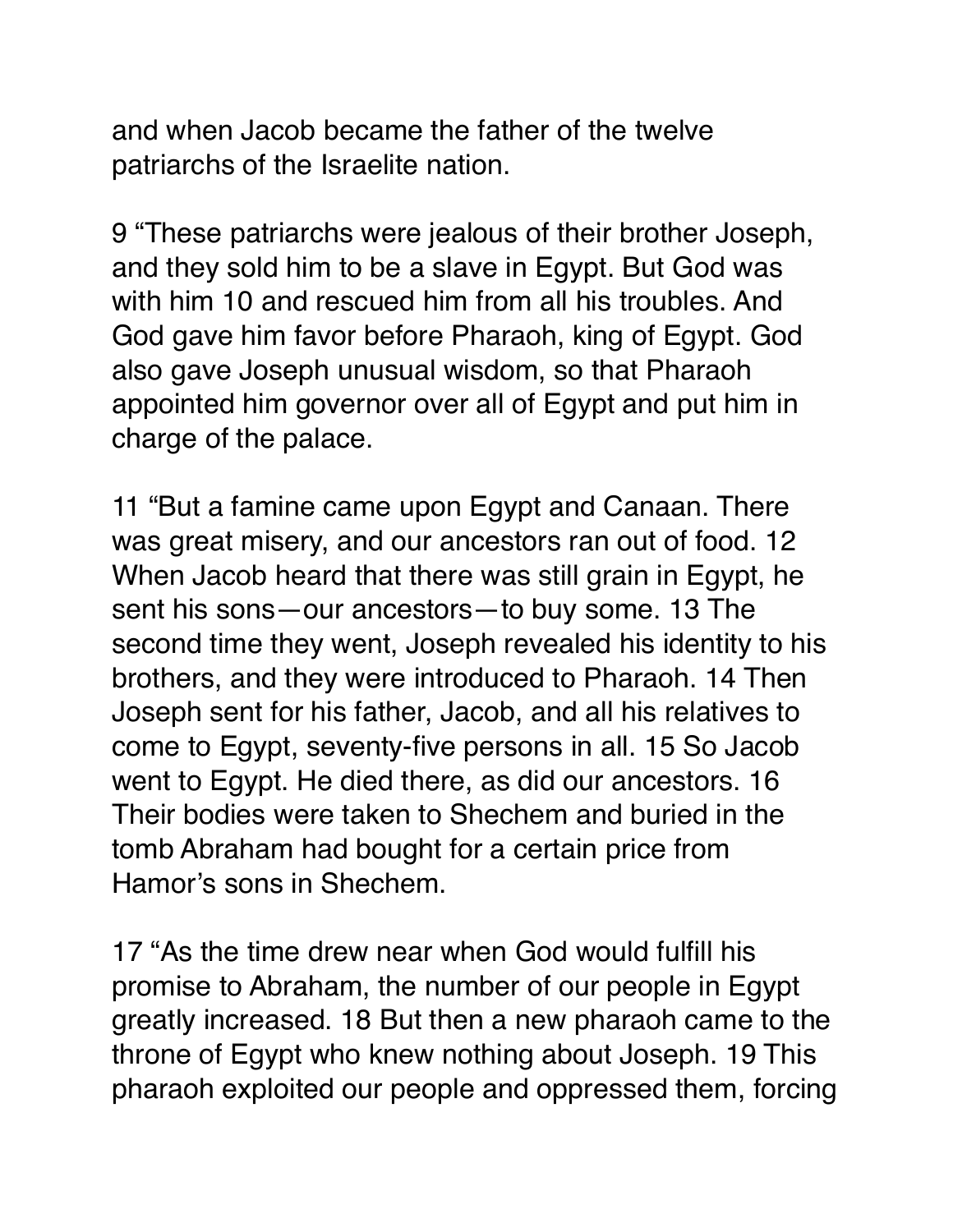parents to abandon their newborn babies so they would die.

20 "It was during this time that Moses was born—a beautiful child. His parents cared for him at home for three months. 21 When they had to abandon him, Pharaoh's daughter adopted him and raised him as her own son. 22 Moses was taught all the wisdom of the Egyptians, and he was powerful in both speech and action.

23 "One day when Moses was forty years old, he decided to visit his relatives, the people of Israel. 24 He saw an Egyptian mistreating an Israelite. So Moses came to the man's defense and avenged him, killing the Egyptian. 25 Moses assumed his fellow Israelites would realize that God had sent him to rescue them, but they didn't.

26 "The next day he visited them again and saw two men of Israel fighting. He tried to be a peacemaker. 'Men,' he said, 'you are brothers. Why are you fighting each other?'

27 "But the man in the wrong pushed Moses aside. 'Who made you a ruler and judge over us?' he asked. 28 'Are you going to kill me as you killed that Egyptian yesterday?' 29 When Moses heard that, he fled the country and lived as a foreigner in the land of Midian. There his two sons were born.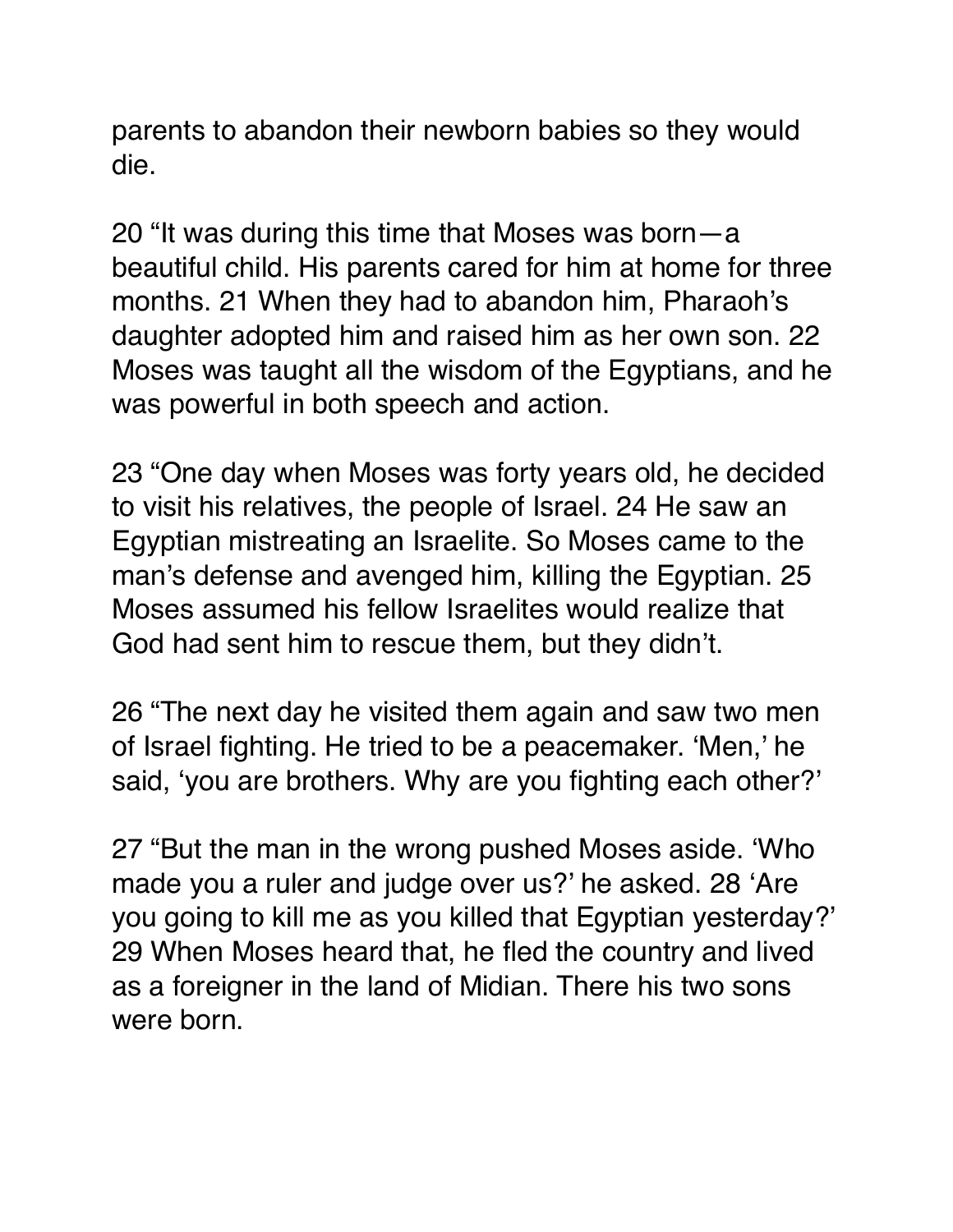30 "Forty years later, in the desert near Mount Sinai, an angel appeared to Moses in the flame of a burning bush. 31 When Moses saw it, he was amazed at the sight. As he went to take a closer look, the voice of the Lord called out to him, 32 'I am the God of your ancestors—the God of Abraham, Isaac, and Jacob.' Moses shook with terror and did not dare to look.

33 "Then the Lord said to him, 'Take off your sandals, for you are standing on holy ground. 34 I have seen —oh, yes, I have seen the oppression of my people in Egypt, and I have heard their groans, so I have come down to rescue them. Now go, for I am sending you back to Egypt.'

35 "So God sent back the same man his people had previously rejected when they demanded, 'Who made you a ruler and judge over us?' Through the angel who appeared to him in the burning bush, God sent Moses to be their ruler and savior. 36 And by means of many wonders and miraculous signs, he led them out of Egypt, through the Red Sea, and through the wilderness for forty years.

37 "Moses told the people of Israel, 'God will raise up for you a Prophet like me from among your own people.'

38 Moses was with our ancestors, the assembly of God's people in the wilderness, when the angel spoke to him at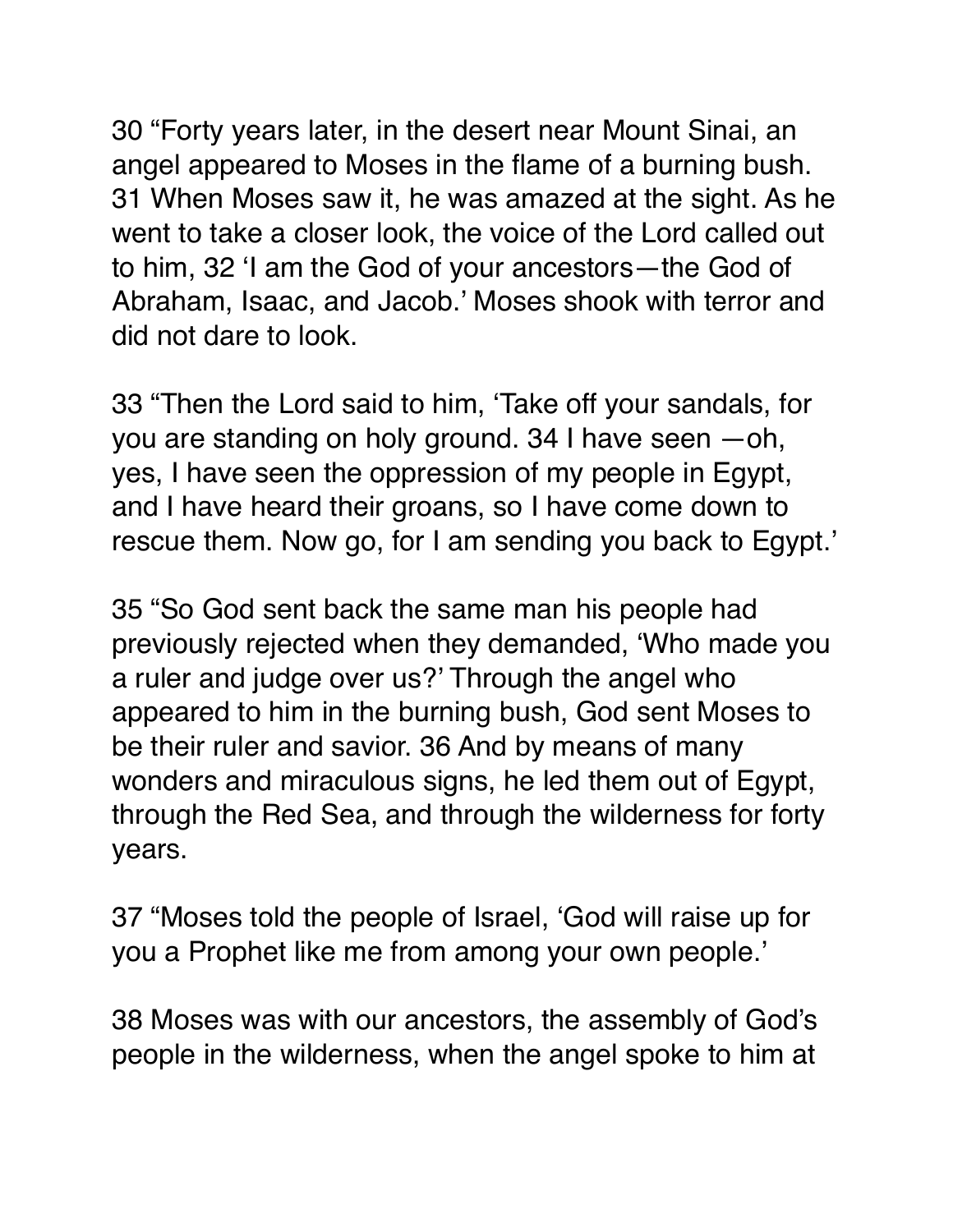Mount Sinai. And there Moses received life-giving words to pass on to us.

39 "But our ancestors refused to listen to Moses. They rejected him and wanted to return to Egypt. 40 They told Aaron, 'Make us some gods who can lead us, for we don't know what has become of this Moses, who brought us out of Egypt.' 41 So they made an idol shaped like a calf, and they sacrificed to it and celebrated over this thing they had made. 42 Then God turned away from them and abandoned them to serve the stars of heaven as their gods! In the book of the prophets it is written,

'Was it to me you were bringing sacrifices and offerings during those forty years in the wilderness, Israel? 43 No, when I freed you from Egypt, you carried your pagan gods along with you—

the shrine of Molech,

the star of your god Rephan,

and the images you made to worship them.

So I will carry you away into exile -

even further away than Babylon.'

44 "Our ancestors carried the Tabernacle with them through the wilderness. It was constructed according to the plan God had shown to Moses. 45 Years later, when Joshua led our ancestors in battle against the nations that God drove out of this land, the Tabernacle was taken with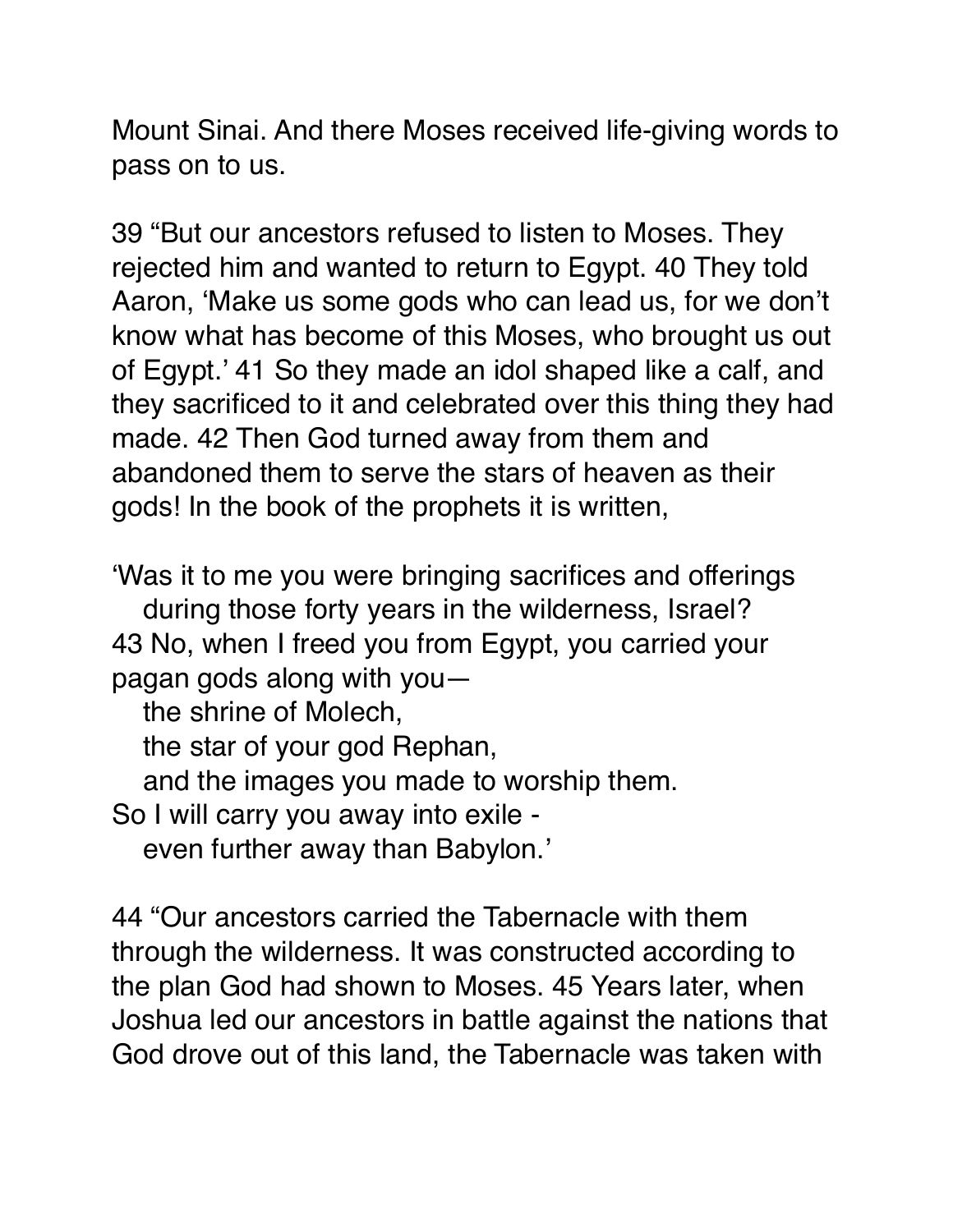them into their new territory. And it stayed there until the time of King David.

46 "David found favor with God and asked for the privilege of building a permanent Temple for the God of Jacob. 47 But it was Solomon who actually built it. 48 However, the Most High doesn't live in temples made by human hands. As the prophet says,

49 'Heaven is my throne,

and the earth is my footstool.

So how can you possibly build a temple large enough for me?'

asks the Lord.

'What makes you think I need you to build a house for me?

50 Didn't my hands make both heaven and earth?'

51 "You stubborn people! You are heathen at heart and deaf to the truth. Must you forever resist the Holy Spirit? That's what your ancestors did, and so do you! 52 Name one prophet your ancestors didn't persecute! They even killed the ones who predicted the coming of the Righteous One—the Messiah, and now *you* have even betrayed and murdered *Him!* 53 You deliberately disobeyed God's law, even though you received it from the hands of angels."

54 The Jewish leaders were extremely insulted by Stephen's accusation, and they bared their teeth at him in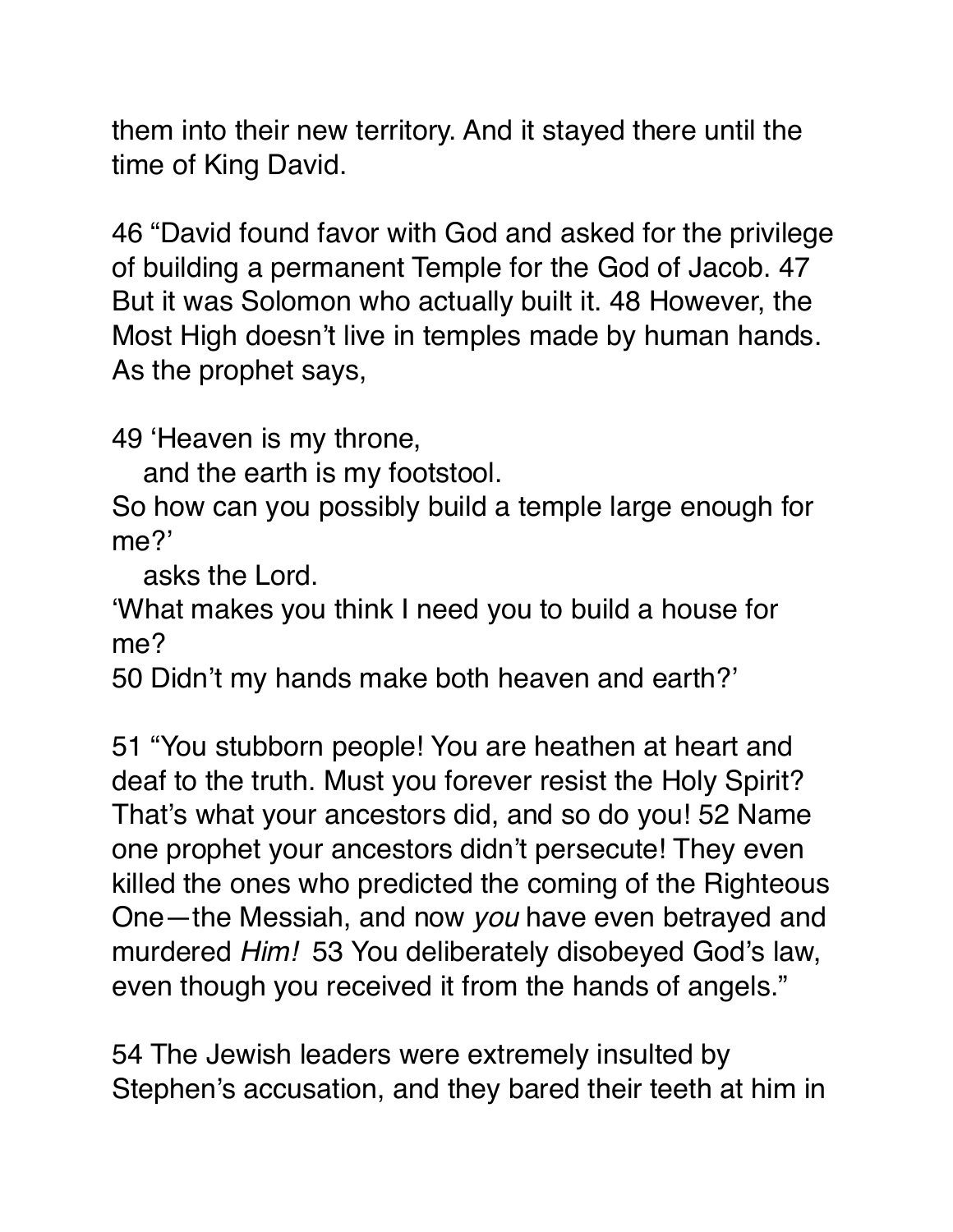rage. 55 But Stephen, full of the Holy Spirit, gazed steadily into heaven and saw the glory of God, and he saw Jesus standing in the place of honor at God's right hand. 56 And he told them, "Look, I see the heavens opened and Jesus standing in the place of honor at God's right hand!"

57 Then they began shouting, covered their ears with their hands and attacked him. 58 They dragged him out of the city and began to stone him. His accusers took off their coats and laid them at the feet of a young man present, named Saul.

59 As they stoned him, Stephen prayed, "Lord Jesus, receive my spirit." 60 He fell to his knees, shouting, "Lord, don't charge them with *this* sin!" And with that, he died.

# **ACTS 8**

Saul was one of the witnesses, and he agreed completely with the killing of Stephen.

A great wave of persecution began that day, sweeping over the church in Jerusalem; and all the believers except the apostles were scattered through the regions of Judea and Samaria. 2 (Some devout men came and buried Stephen with great mourning.) 3 But Saul was going everywhere to destroy the church. He went from house to house, dragging out both men and women to throw them into prison.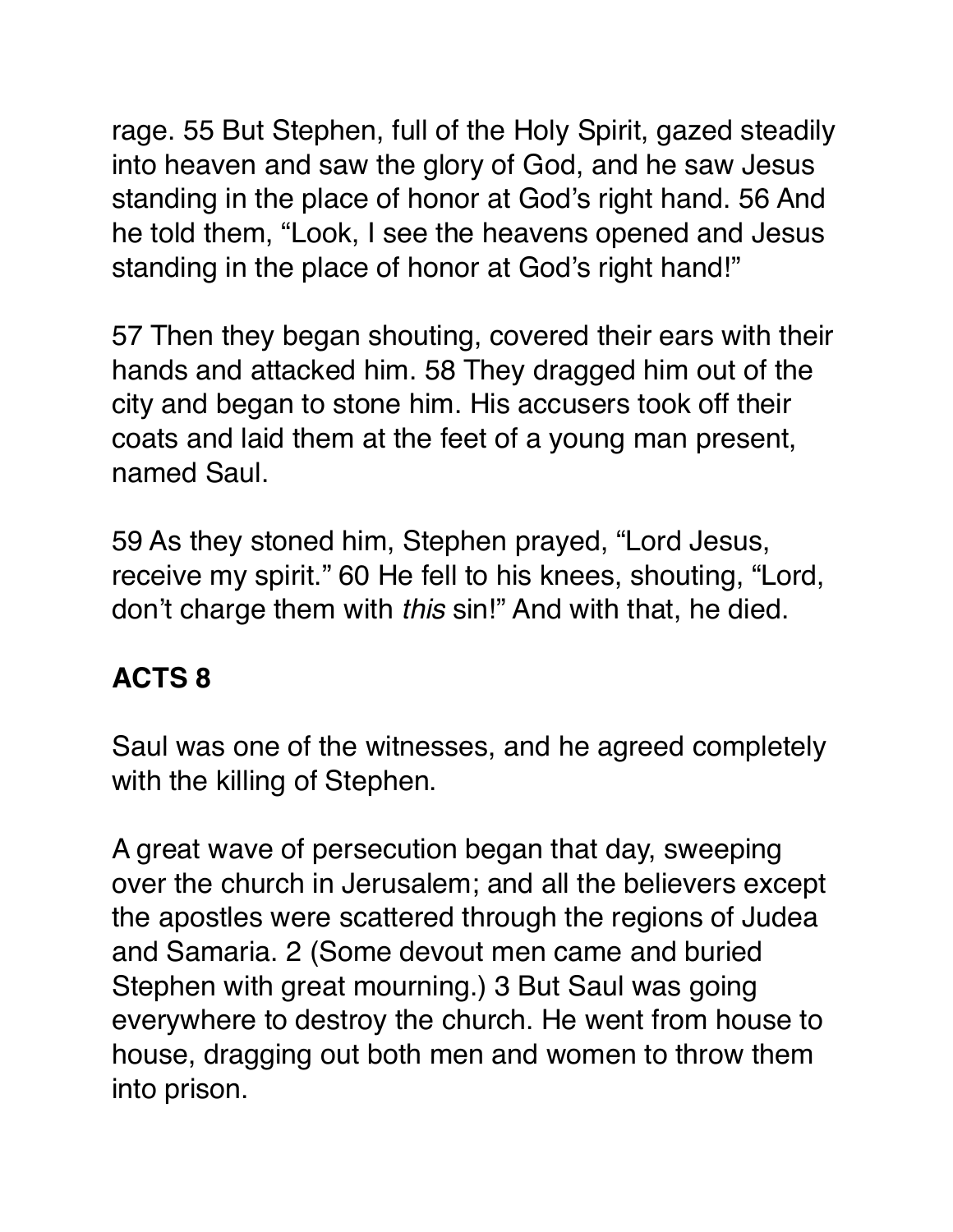4 But the believers who were scattered preached the Good News about Jesus wherever they went. 5 Philip, for example, went to the city of Samaria and told the people there about the Messiah. 6 Crowds listened intently to Philip because they were eager to hear his message and see the miraculous signs he did. 7 Many evil spirits were cast out, screaming as they left their victims. And many who had been paralyzed or lame were healed. 8 So there was great joy in that city.

9 A man named Simon had been a sorcerer there for many years, amazing the people of Samaria and claiming to be someone great. 10 Everyone, from the least to the greatest, often spoke of him as "the Great One—the Power of God." 11 They listened closely to him because for a long time he had astounded them with his magic.

12 But now the people believed Philip's message of Good News concerning the Kingdom of God [Authentic Christianity/The Church] and the name of Jesus Christ. As a result, many men and women were baptized. 13 Then Simon himself believed and was baptized. He began following Philip wherever he went, and he was amazed by the signs and great miracles Philip performed.

14 When the apostles in Jerusalem heard that the people of Samaria had accepted God's message, they sent Peter and John there. 15 As soon as they arrived, they prayed for these new believers to receive the Holy Spirit. 16 The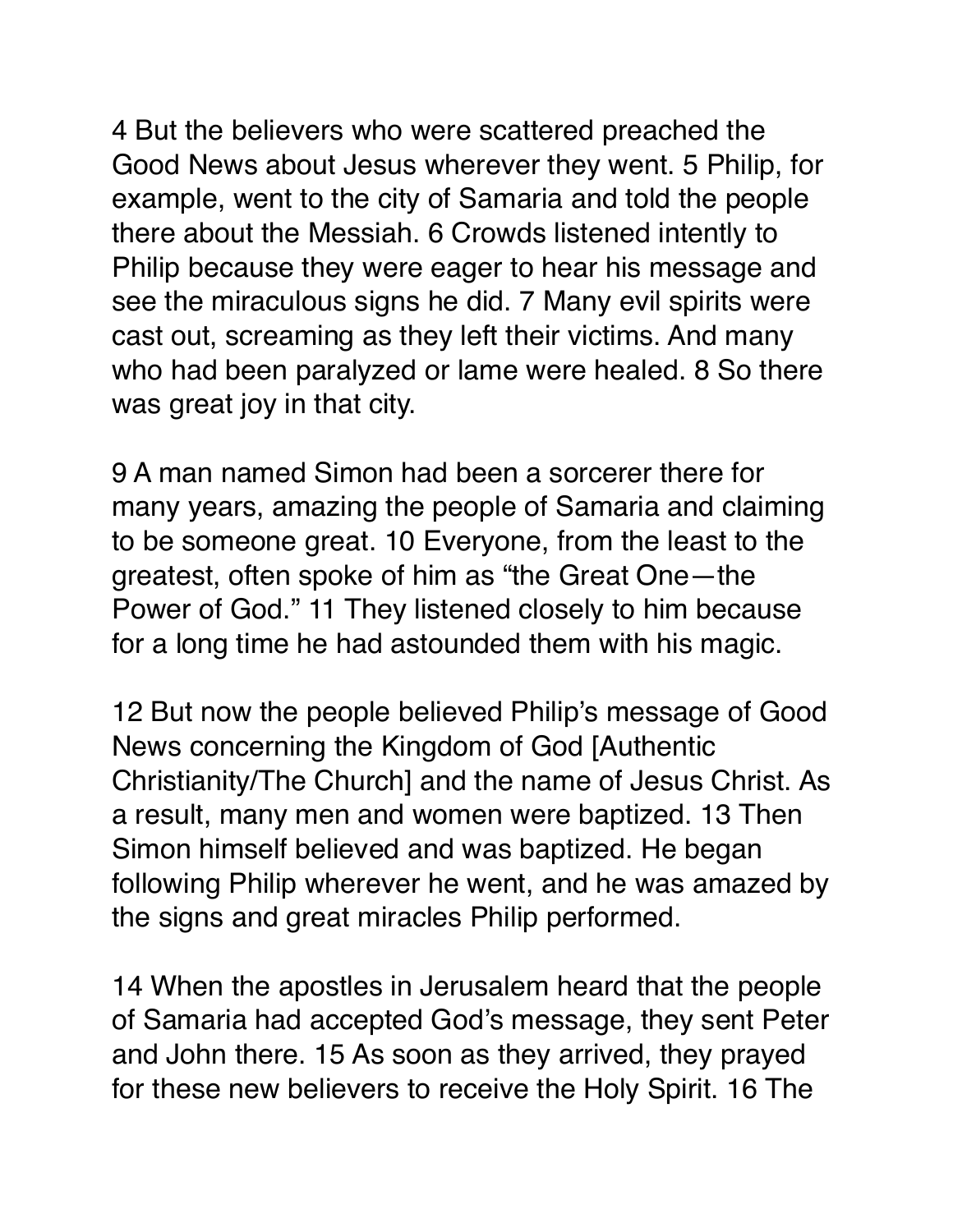Holy Spirit had not yet come upon any of them, for they had only been baptized in the name of the Lord Jesus. 17 Then Peter and John laid their hands upon these believers, and they received the Holy Spirit.

18 When Simon saw that the Spirit was given when the apostles laid their hands on people, he offered them money to buy this power. 19 "Let me have this power, too," he exclaimed, "so that when I lay my hands on people, they will receive the Holy Spirit!"

20 But Peter replied, "May your money be destroyed with you for thinking God's gift can be bought! 21 You can have no part in this, for your heart is not right with God. 22 Repent of your wickedness and pray to the Lord. Perhaps he will forgive your evil thoughts, 23 for I can see that you are full of bitter jealousy and are held captive by sin."

24 "Pray to the Lord for me," Simon exclaimed, "that these terrible things you've said won't happen to me!"

25 After testifying and preaching the word of the Lord in Samaria, Peter and John returned to Jerusalem. And they stopped in many Samaritan villages along the way to preach the Good News.

26 As for Philip, an angel of the Lord said to him, "Go south down the desert road that runs from Jerusalem to Gaza." 27 So he started out, and he met the treasurer of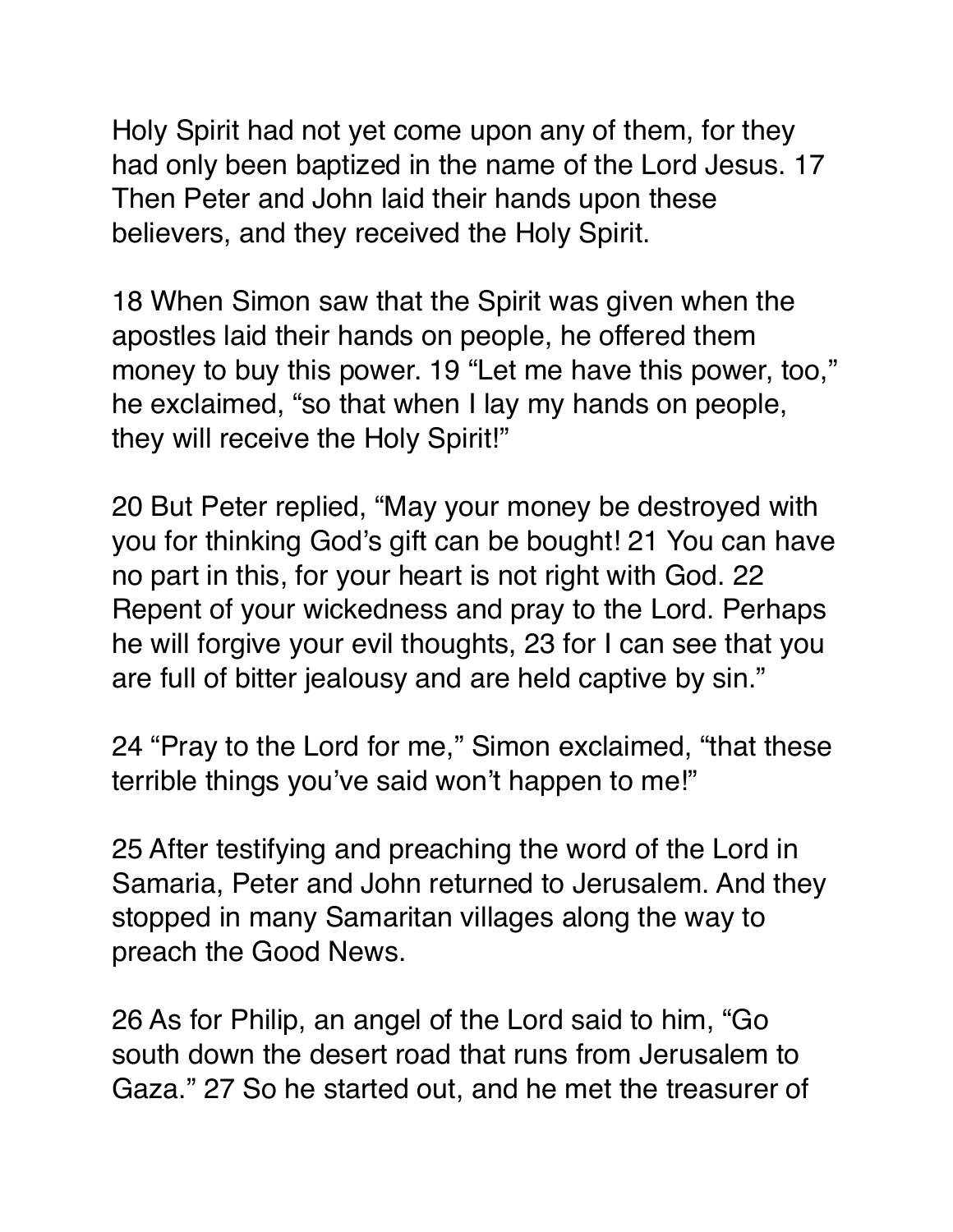Ethiopia, a eunuch of great authority under the Kandake, the queen of Ethiopia. The eunuch had gone to Jerusalem to worship, 28 and he was now returning. Seated in his carriage, he was reading aloud from the book of the prophet Isaiah.

29 The Holy Spirit said to Philip, "Go over and walk along beside the carriage."

30 Philip ran over and heard the man reading from the prophet Isaiah. Philip asked, "Do you understand what you are reading?"

31 The man replied, "How can I, unless someone instructs me?" And he urged Philip to come up into the carriage and sit with him.

32 The passage of Scripture he had been reading was this:

"He was led like a sheep to the slaughter. And as a lamb is silent before the shearers, he did not open his mouth.

33 He was humiliated and received no justice. Who can speak of his descendants? For his life was taken from the earth."

34 The eunuch asked Philip, "Tell me, was the prophet talking about himself or someone else?" 35 So beginning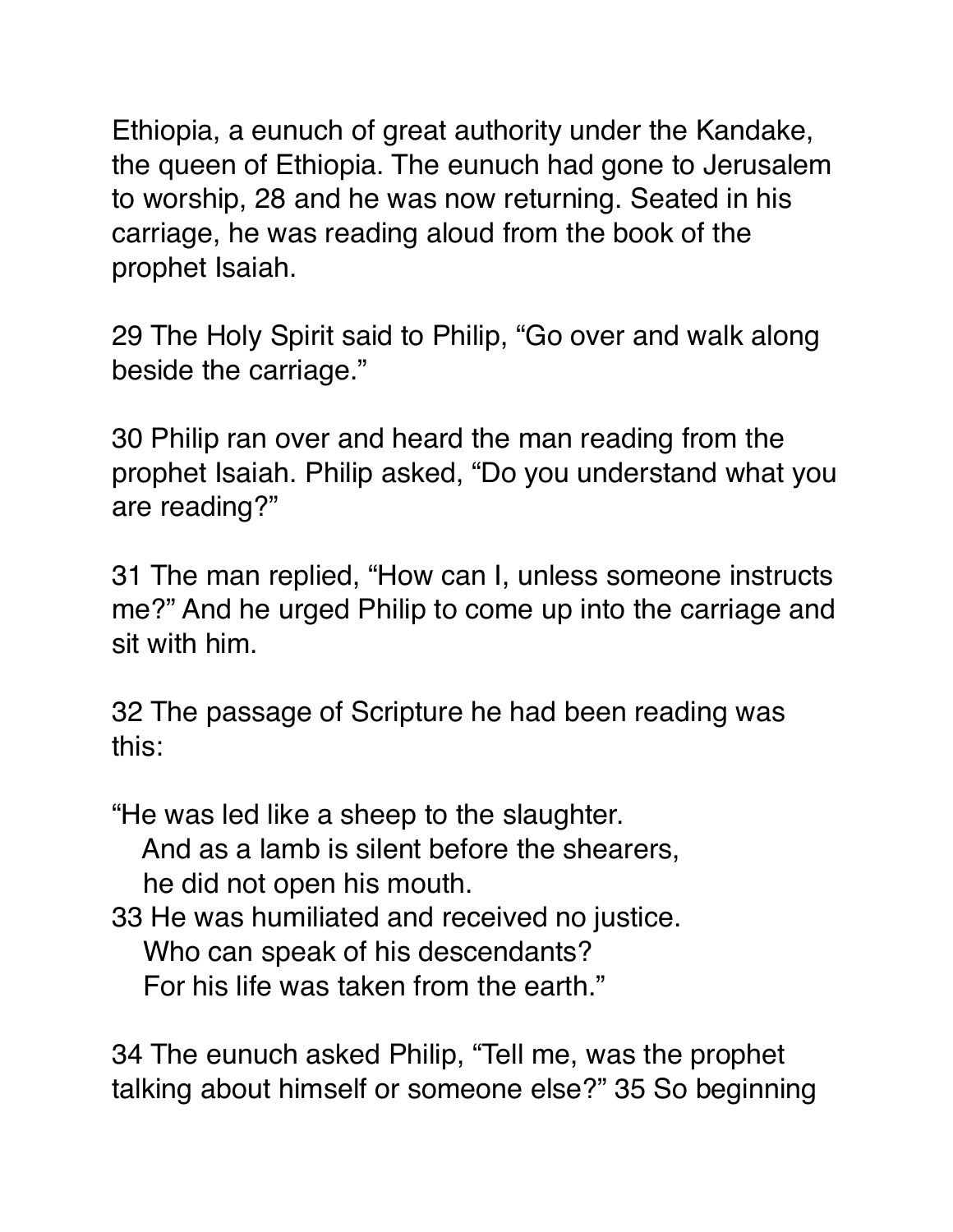with this same Scripture, Philip told him the Good News about Jesus.

36 As they rode along, they came to some water, and the eunuch said, "Look! There's some water! Why can't I be baptized?" 38 He ordered the carriage to stop, and they went down into the water, and Philip baptized him.

39 When they came up out of the water, the Spirit of the Lord snatched Philip away. The eunuch never saw him again but went on his way rejoicing. 40 Meanwhile, Philip found himself farther north at the town of Azotus. He preached the Good News there and in every town along the way until he came to Caesarea.

### **ACTS 9**

 Afterwards, Saul, incensed against believers in Jesus whom he believed to be an imposter - and eager to eliminate any of His followers, went to see the high priest. 2 He requested letters addressed to the synagogues in Damascus, asking for their cooperation in the arrest of any followers of Jesus found there. He intended to bring them —both men and women—back to Jerusalem in chains for trial.

3 As he was approaching Damascus - 223 miles from Jerusalem - on this mission, a bright light suddenly shone down upon him, making his horse rear up in fright. 4 Saul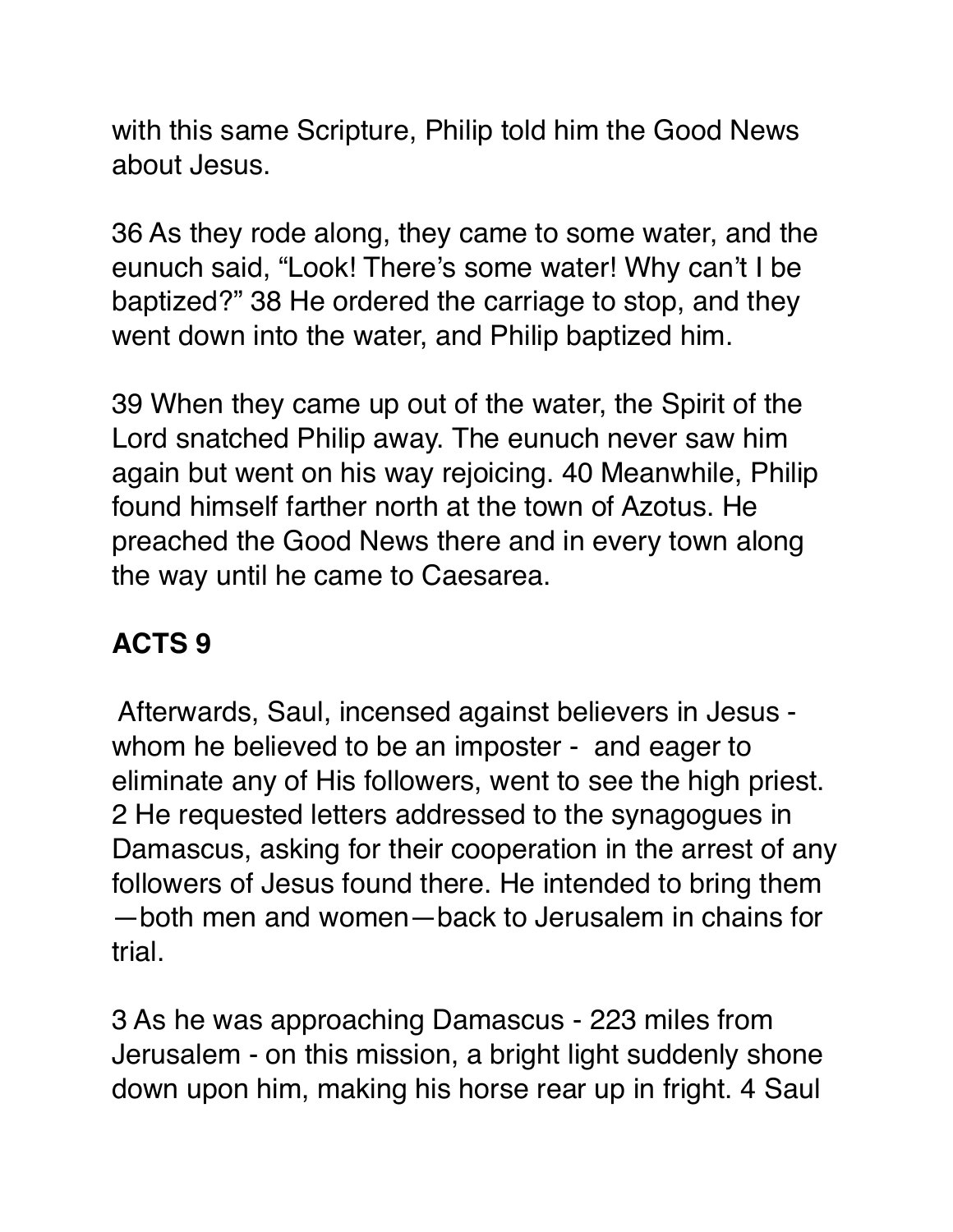fell off his horse and heard a voice saying to him, "Saul! Saul! Why are you persecuting me?"

5 "Who are you, sir?" Saul asked.

And the voice replied, "I am Jesus, the one you are so determined to annihilate! 6 Now get up and continue on into the city, and there you will learn how *you* are going to suffer for *my* sake, from now on."

7 Saul's travel companions stood speechless, for though they heard the sound of someone's voice, they didn't see anyone speaking! 8 Saul picked himself up off the ground to discover that he was totally blind. So he was led by the hand by his companions into Damascus. 9 He remained there, blind, and did not eat or drink for three days.

10 Now there was a man in Damascus who believed in Jesus, named Ananias. The Lord spoke to him in a dream, calling, "Ananias!"

"Yes, Lord!" he replied.

11 The Lord said, "Go over to Straight Street, to the house of Judas. When you get there, ask for a man from Tarsus, named Saul. He is praying to me right now. 12 I have shown him, in a dream, a man named Ananias coming to the house to lay hands on him and pray for him so he can see again."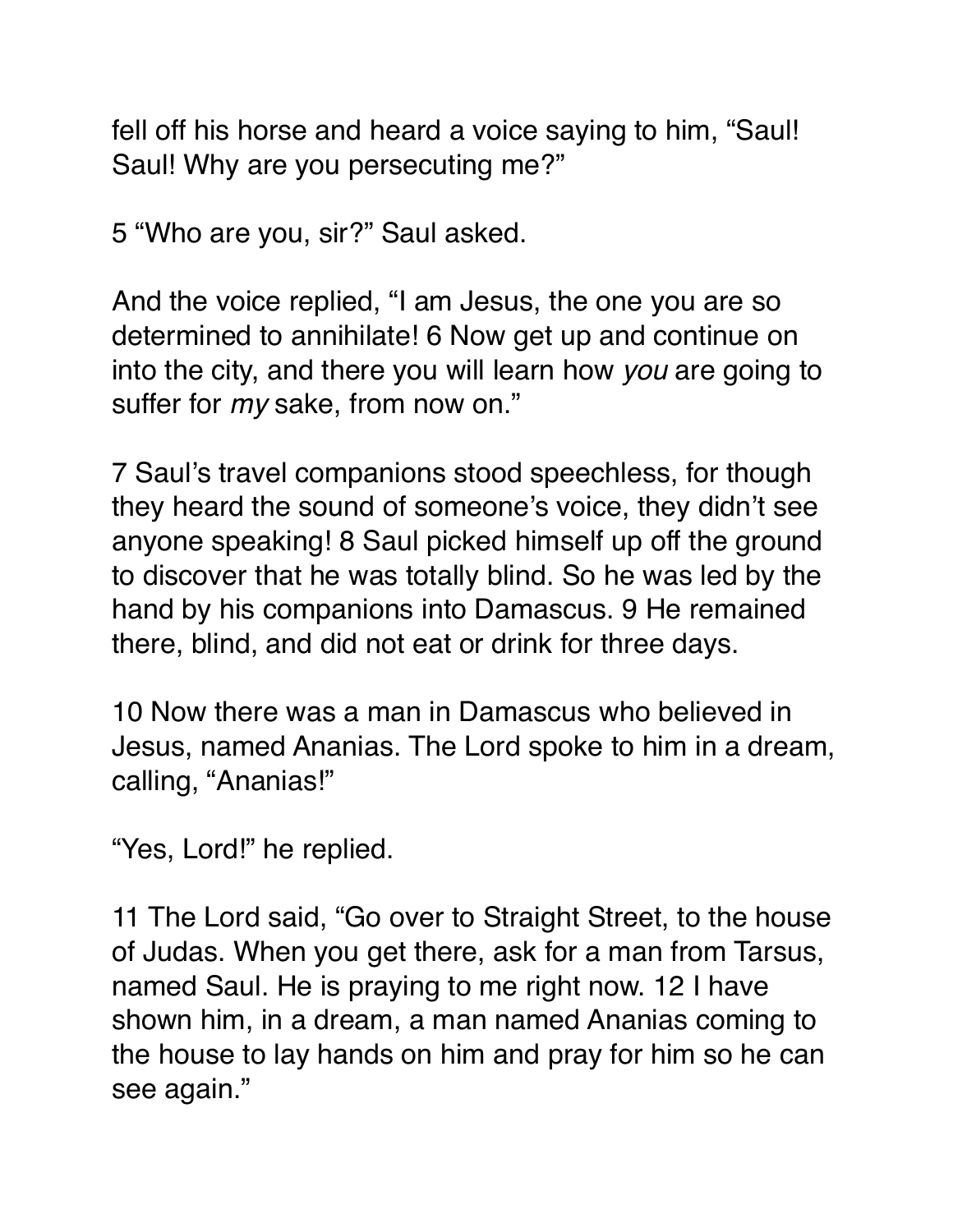13 "But Lord!," exclaimed Ananias, "I've heard many people talk about the terrible suffering this man has brought upon Christians in Jerusalem! 14 And he has been authorized by the chief priests to arrest people like me who believe in you!"

15 But the Lord said, "Do as I say, for I have specifically chosen Saul. He is uniquely equipped to be an evangelist, not only to the Jews, but also to the Gentiles in the surrounding nations and to their highest officials. 16 And I will be giving him a preview of all the suffering he will have to experience for being a Christian now, himself."

17 So Ananias went and found Saul. He laid his hands on him and said, "Brother Saul, the Lord Jesus, who appeared to you on the road, has sent me so that you might regain your sight and be filled with the Holy Spirit." 18 Instantly, something like scales fell from Saul's eyes, and he regained his sight. Then he got up and was publicly baptized as a believer in Jesus. 19 Afterward, he ate some food and recovered his strength.

Saul stayed with the believers in Damascus for the next few days. 20 And immediately he began preaching about Jesus in the synagogues, saying, "He is indeed the Son of God!"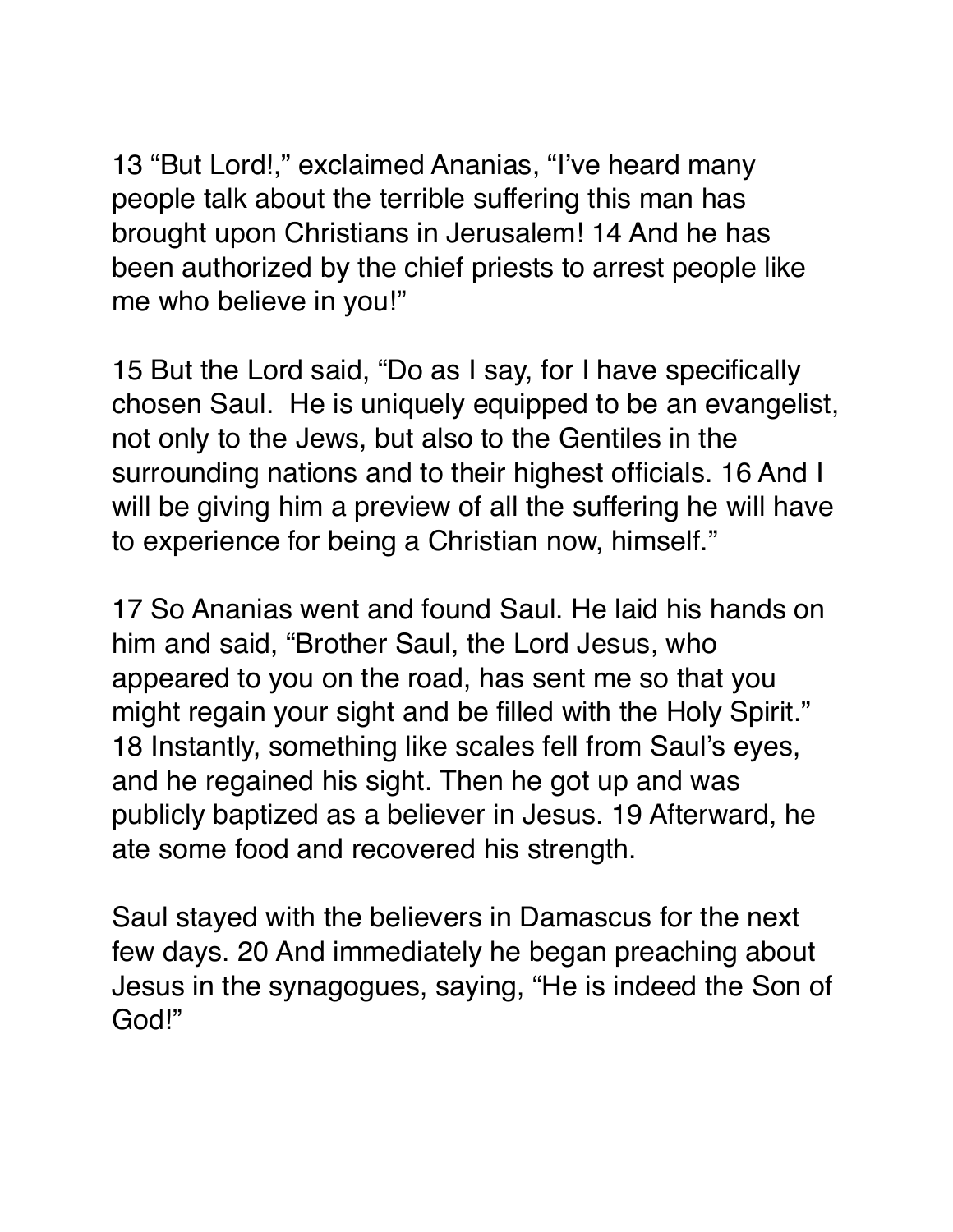21 All who heard him were amazed. "Isn't this the same man who created such havoc among Jesus' followers in Jerusalem?" they asked. "And didn't he come here to arrest Christians and take them in chains to the chief priests?"

22 Saul's preaching became more and more convincing, and the Jews in Damascus couldn't refute his scriptural proofs that Jesus was indeed the Messiah as prophesied throughout the Old Testament scriptures. 23 Before long, some of them made plans to murder him. 24 They watched for him day and night at the city gate so they could kill him as he left the city. But Saul was made aware of their plot, 25 so, one night, some of the believers helped him leave the city through a window high up in the city wall, by lowering him in a large basket.

26 When Saul arrived back in Jerusalem, he wanted to meet with the believers there, but they didn't trust him and were afraid he planned to arrest them. They did not believe he had truly become a believer! 27 So, Barnabas introduced him to the apostles and told them how Saul had seen the Lord on the way to Damascus, and related to them them what the Lord had said to Saul. He also reported to them that Saul had preached boldly in the name of Jesus while in Damascus, at the risk of his own life.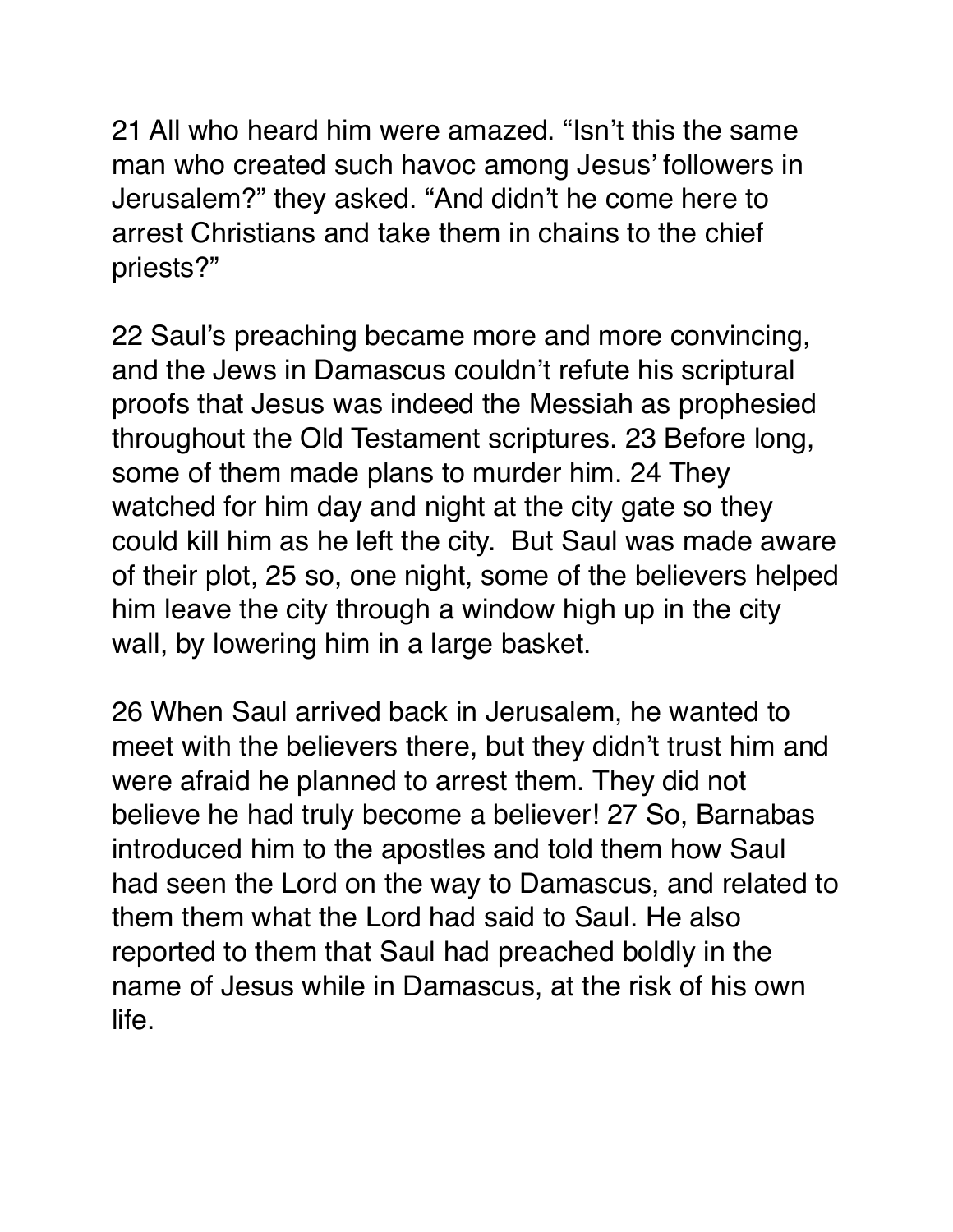28 So Saul lodged with the apostles and went all over Jerusalem in their company, preaching boldly in the name of the Lord. 29 He disputed with some Greek-speaking Jews, who determined to murder him. 30 When the believers heard about this, they took him down to Caesarea, seventy-four miles west, on the Mediterranean coast, and sent him by ship to Tarsus, his hometown, 567 miles north.

31 The Church at that time was enjoying peace throughout Judea, Galilee, and Samaria, and the believers were growing in spiritual maturity. As they continued to honor the Lord in their personal lives, the Holy Spirit honored them, and consequently the church grew rapidly in number.

32 Meanwhile, as Peter traveled from town to town, he made a visit to the believers in the town of Lydda. 33 There he met a man named Aeneas, who had been paralyzed and bedridden for eight years. 34 Peter said to him, "Aeneas, Jesus Christ heals you! Get up, and roll up your sleeping mat. You won't be needing it!" Aeneas was healed instantly. 35 And when the residents of Lydda and Sharon saw Aeneas walking around, they all believed in Jesus!

36 There was a Jewish believer in Joppa named Tabitha, — known as Dorcas to her Gentile friends. She was always doing kind things for others and helping the poor.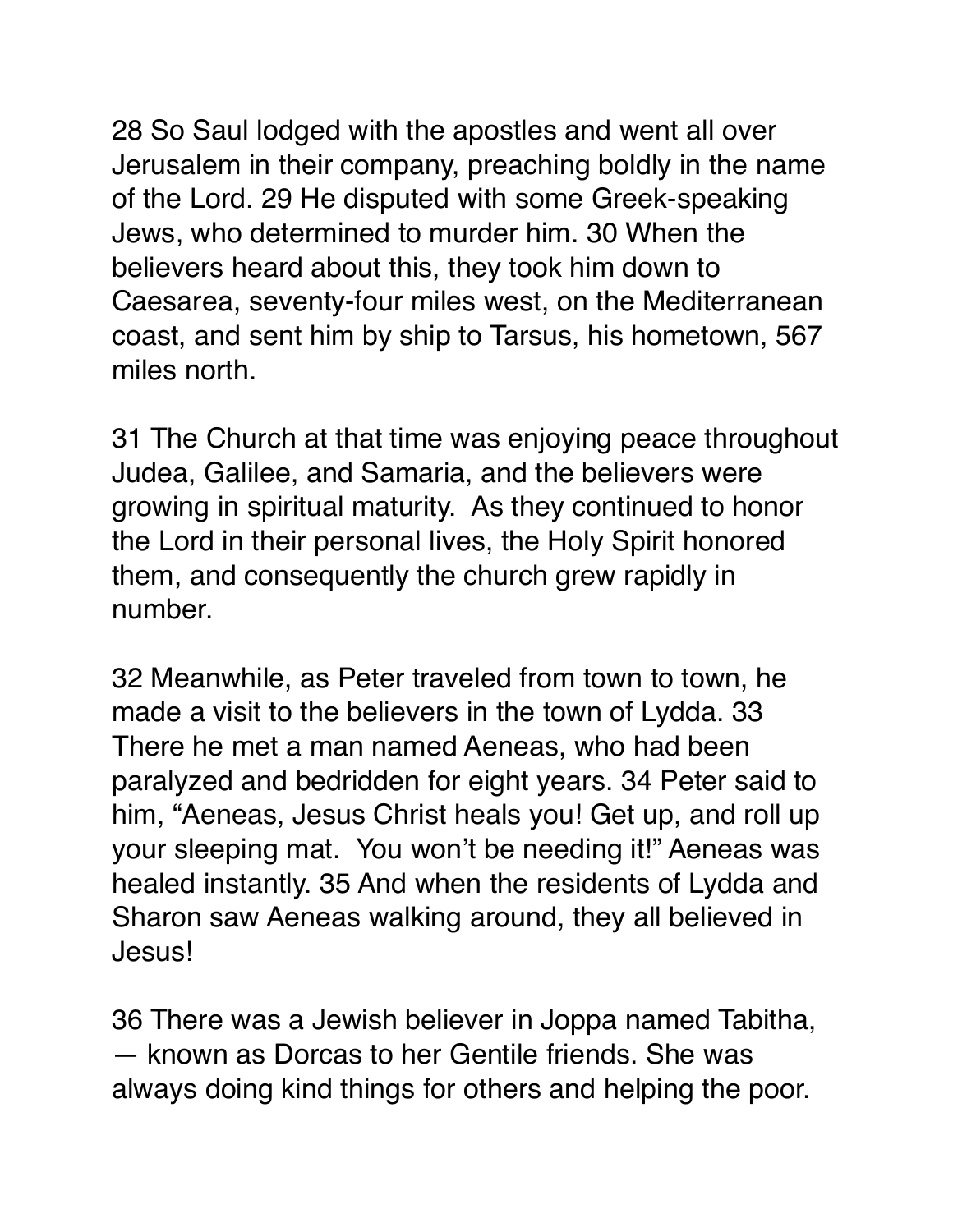37 About this time, she became ill and died. Her body was prepared for burial and laid in an upstairs room. 38 But the believers had heard that Peter was nearby, about fourteen miles away, in Lydda, so they sent two men to entreat him to return right away with them to Joppa.

39 Peter did return with them; and as soon as he arrived, the believers took him to see Dorcas in the upstairs room. The room was filled with widows who were weeping and showing him the coats and other clothes Dorcas had made for them. 40 Peter asked them all to leave the room; then he knelt and prayed. Then turning to the body he said, "Tabitha, wake up," and she opened her eyes! When she saw Peter, she sat right up! 41 He gave her his hand and helped her off the table where she had been lying. Then he called the widows and all the believers back into the room, and he presented her to them, alive.

42 The news of this miracle spread through the whole town, and many believed in the Lord. 43 Peter stayed there in Joppa for quite a while, lodging at the house of Simon, the hide tanner.

#### **ACTS 10**

Now, in Caesarea, about thirty miles north of Joppa, there lived a Roman army officer named Cornelius, who was a captain of the Italian Regiment. 2 He was a devout, God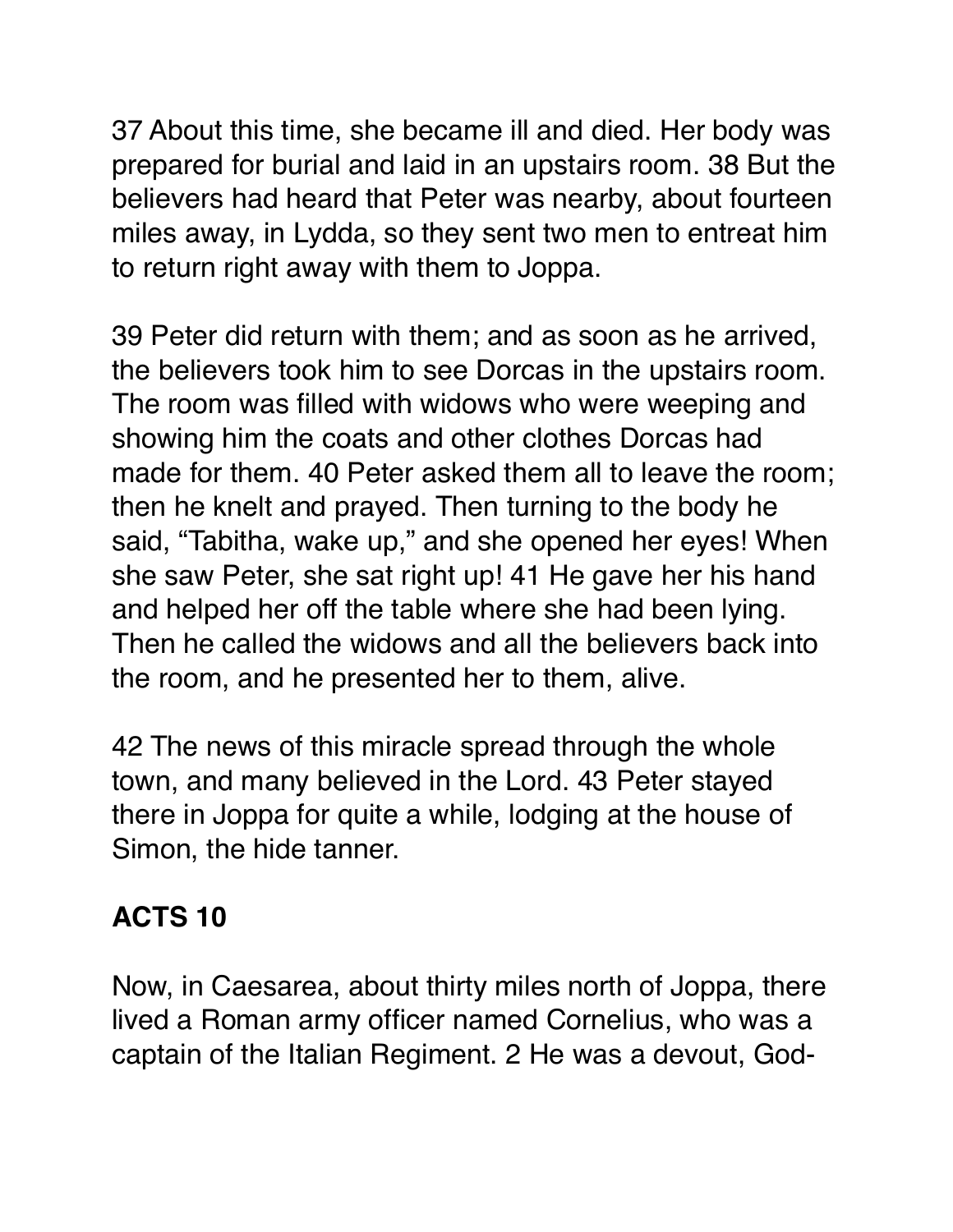fearing person, as was everyone in his household. He gave generously to the poor and prayed regularly to God. 3 Praying, about three o'clock one afternoon, as was his habit, he had a vision in which an angel of God appeared to him. "Cornelius!" the angel said.

4 Cornelius gaped at him in terror. "What do you want, sir?" he asked the angel.

The angel replied, "God has taken special notice of your prayers and gifts to the poor. 5 In answer to your prayer, He directs you to send some of your servants to Joppa to fetch a man named Simon whose name has been changed to Peter. 6 He is staying with Simon, a tanner who lives near the seashore. Peter has some very important information for you."

7 As soon as the angel vanished, Cornelius called two of his household servants and a devout soldier, one of his personal attendants. 8 He told them about his vision and sent them off to Joppa to find Simon Peter.

9 The next day as Cornelius's messengers were nearing the town, Peter went up on the flat rooftop to pray. It was about noon, 10 and he was very hungry. But while his kosher Jewish lunch was being prepared in the home downstairs, he lay down and soon fell asleep. 11 He had a vision of the sky opening and a large container - like a tarp with its four corners all tied together - descending. 12 In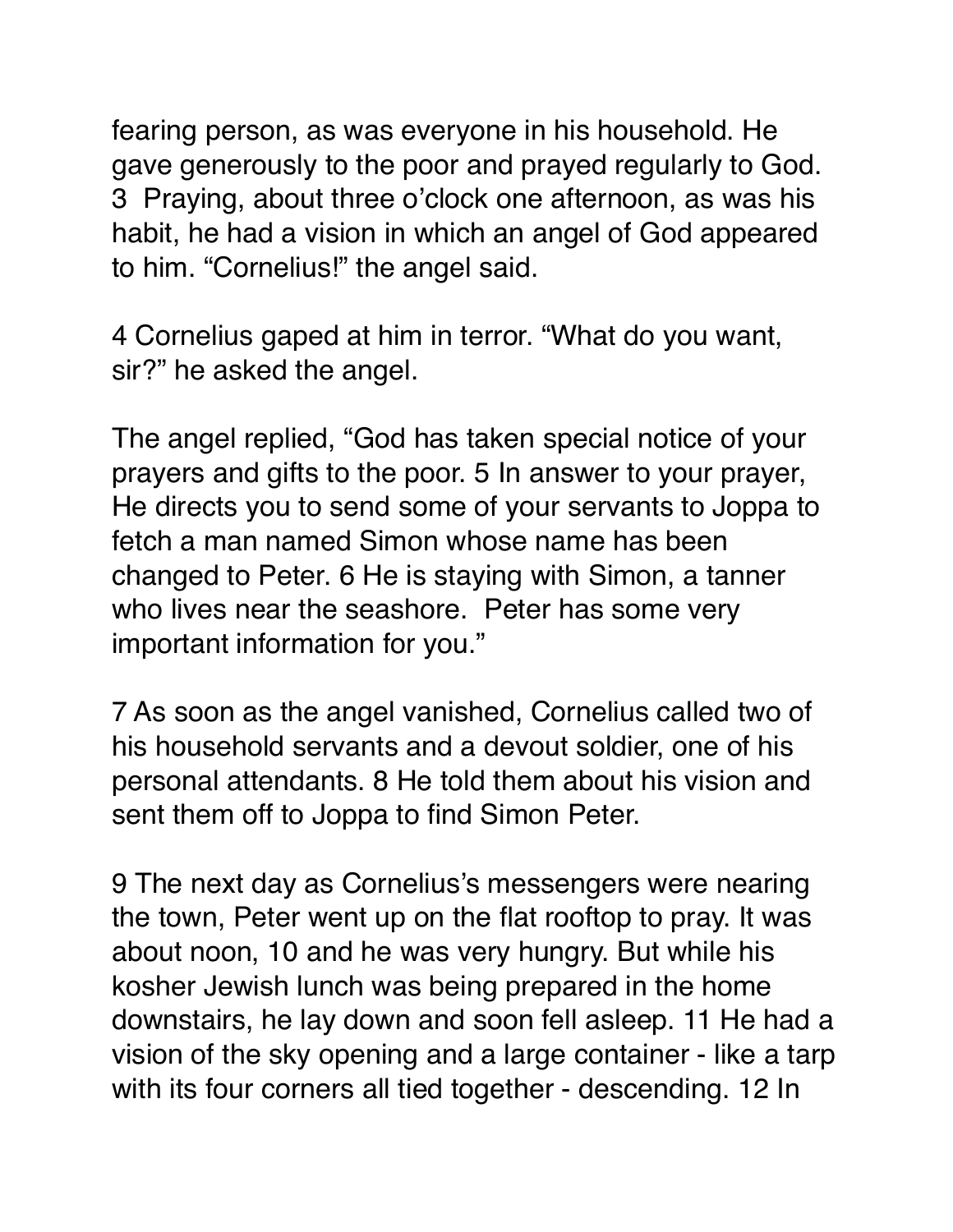this container were all kinds of wild animals, reptiles, and birds — none of them kosher. 13 Then a voice said to him, "Wake up, Peter; here's some lunch for you. Prepare yourself a meal."

14 "No way, Lord!" Peter declared. "I would never dream of eating any of these things that our Jewish laws have declared to be impure and unclean!"

15 But the voice spoke again: "When God makes something clean, don't you call it unclean!" 16 The same vision was repeated three times. Then the container departed back up into the sky.

17 Peter was very perplexed. The vision obviously was meant to teach him something, . . . but what? Just then the three men sent by Cornelius found Simon the tanner's house. Standing outside the gate, 18 they asked if a man named Simon whose name had been changed to Peter was staying there.

19 Meanwhile, as Peter was puzzling over the meaning of the vision, the Holy Spirit said to him, "Three Gentile men from Caesarea have come looking for you. 20 Get up, go downstairs, and go with them without hesitation. Don't fret about associating with Gentiles, for I have sent them."

21 So Peter went down and said, "I am the man you are looking for. Why have you come?"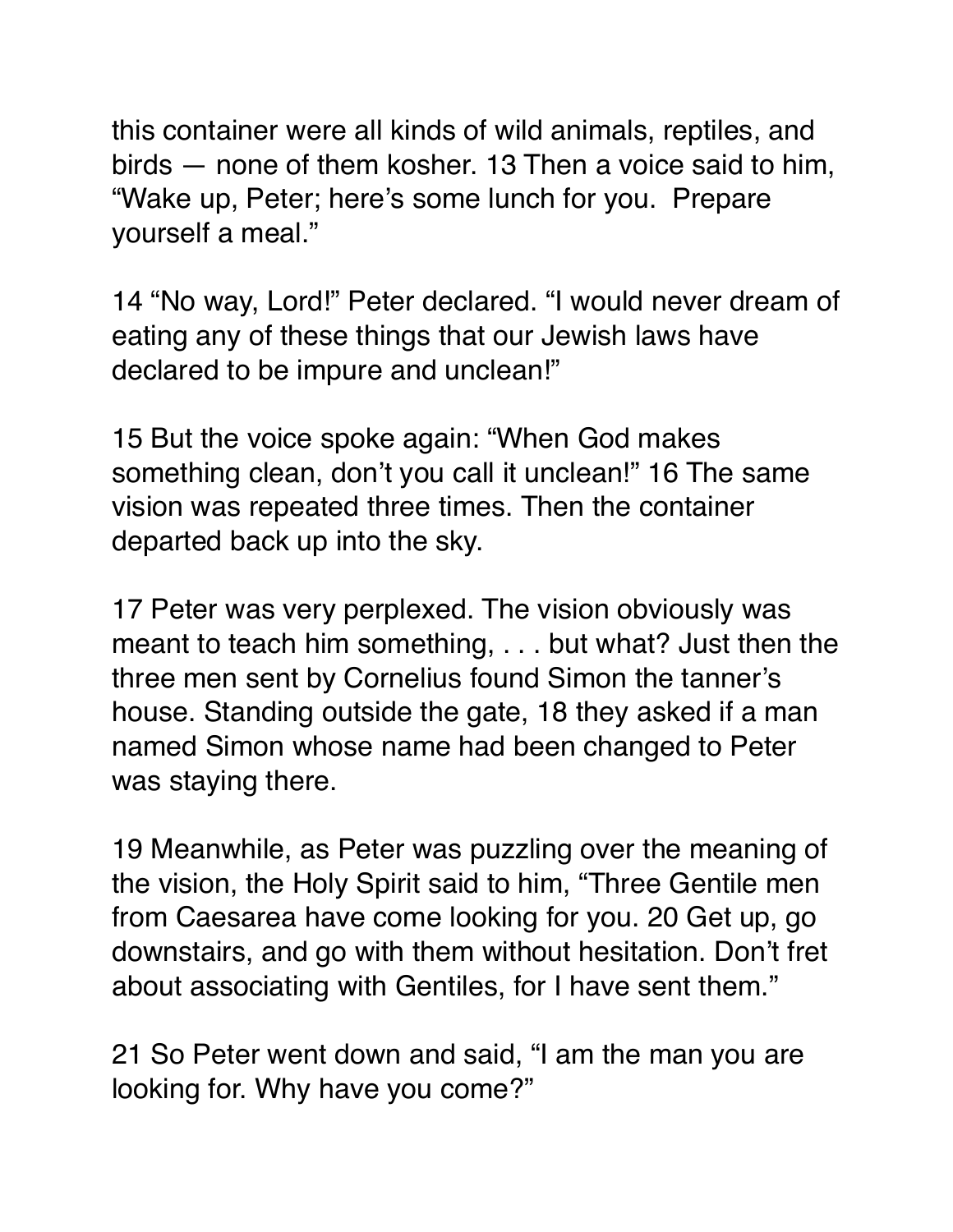22 They said, "We were sent by Cornelius, a Roman officer. He is a devout and God-fearing man, well respected by all the Jews. A holy angel instructed him to summon you to his house to talk to him." 23 Hearing this, Peter invited the men to come on in and spend the night.

And the next day he left with them on the journey to Caesarea, accompanied by a few curious Jewish believer friends from Joppa.

24 The party arrived in Caesarea the following day. Cornelius had been expecting their arrival and had gathered together his Gentile relatives and close friends. 25 At the entrance to his large home, Cornelius fell at Peter's feet and worshiped him. 26 But Peter pulled him up and said, "Stand up! I'm just an ordinary human being, like you!" 27 Then, engaged in conversation, they made their way inside the house, where Peter discovered the large roomful of Gentiles whom Cornelius had gathered together to meet and hear him.

28 Peter said to them, "You are undoubtedly aware that our Jewish laws strictly forbid us to enter a Gentile home like this or to associate with Gentiles like you. But God recently showed me in a vision that I should no longer think of people who are not Jews as impure or unclean. 29 Because of this, I was able to come here without objection as soon as I was asked. So, now, tell me: why have you sent for me?"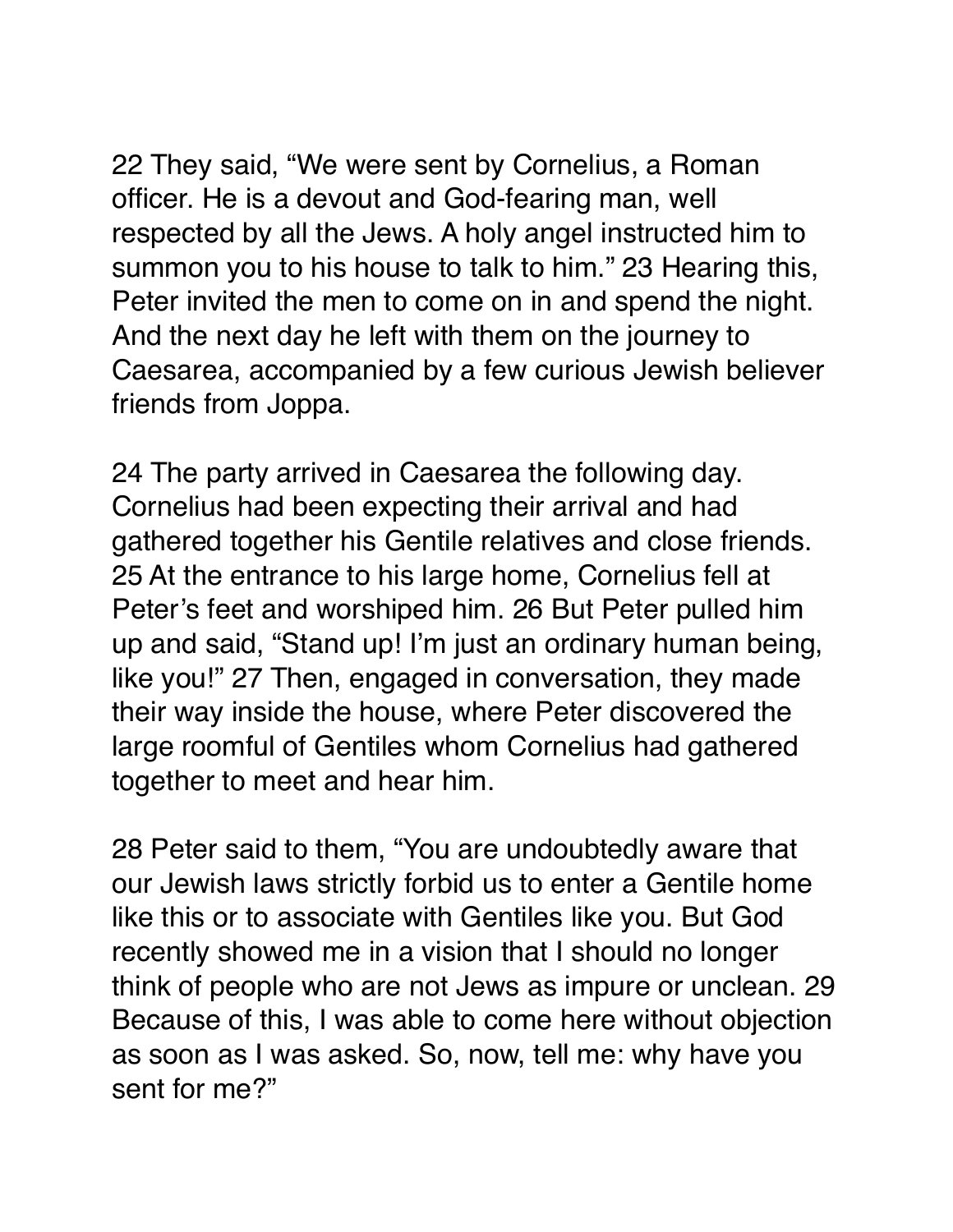30 Cornelius replied, "Four days ago, I was praying in my house, about this same time - three o'clock in the afternoon. Suddenly, a man in bright white clothes was standing in front of me. 31 He told me, 'Cornelius, your prayer has been heard, and your gifts to the poor have been noticed by God. 32 Send servants to Joppa, and ask a man named Simon — whose name has been changed to Peter — to come to see you. He is staying in the home of Simon, a tanner, who lives near the seashore. When he arrives at your house, he will tell you some very important things.' 33 So I sent for you at once, and I am so thankful

you have come! All of us Gentiles are gathered here, waiting with humble hearts before God, eager to hear whatever it is God wants you to tell us."

34 Then Peter replied, "Now, I clearly see that the saving grace of God isn't limited to just the Jews. 35 I now realize that, no matter what one's nationality may be, God accepts *any* who put their faith in Him!

36 So, then, . . . The message God wants me to give to you is the same Good News God has already given to the Jews—that all of us can be reconciled to God because of what Jesus, The Messiah, did for us on the cross. He is the Savior of *all* who believe!

37 Most likely, you all know about all that recently took place throughout Judea, beginning in Galilee, after John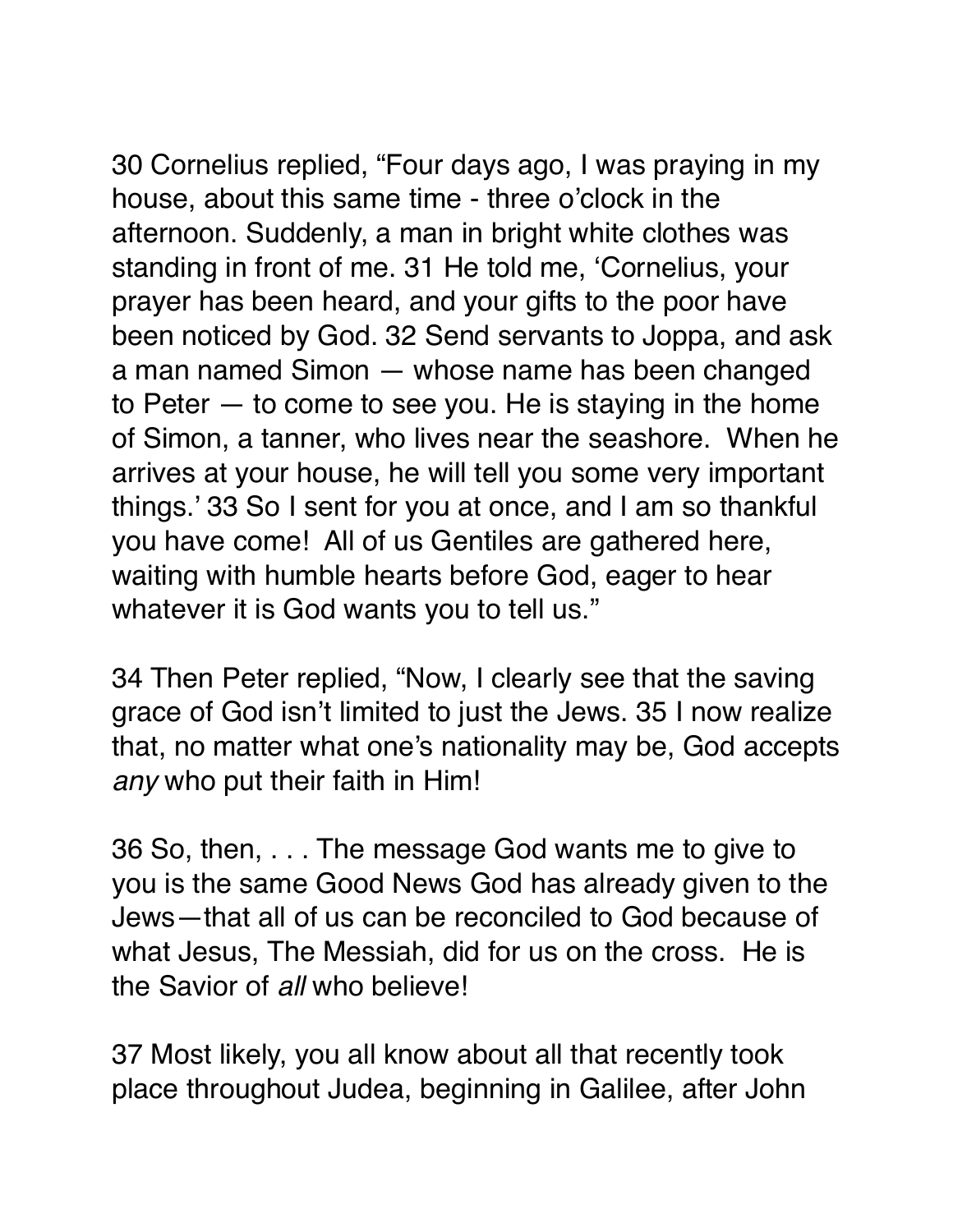began preaching his message of baptism. 38 And you are probably aware that God anointed a man named Jesus of Nazareth with the Holy Spirit and with power, so that he went around performing miracles and healing all who were oppressed by the devil — proving that God was with him. 39 I and the other apostles witnessed everything he did throughout Judea and in Jerusalem.

But despite all these miraculous signs, the Jews had him crucified.

40 But the wonderful Good News is that God resurrected him on the third day!, and proved Him to be alive — 41 not to the general public, but to many of us whom God had chosen in advance to be his witnesses. We even ate and drank with him after he rose from the dead! 42 And he instructed us to go everywhere and to testify that He, Jesus, is indeed the Messiah — the one appointed by God to be the Final Judge of everybody — both the living and the dead. 43 Jesus is the one all the prophets throughout the Old Testament Scriptures wrote about when they said that everyone who believes in him will have their sins forgiven."

44 Now, as Peter was saying these things, the Holy Spirit filled all who were listening to his message. 45 The Jewish believers who had come with Peter were amazed to see evidence that the Holy Spirit was being given to the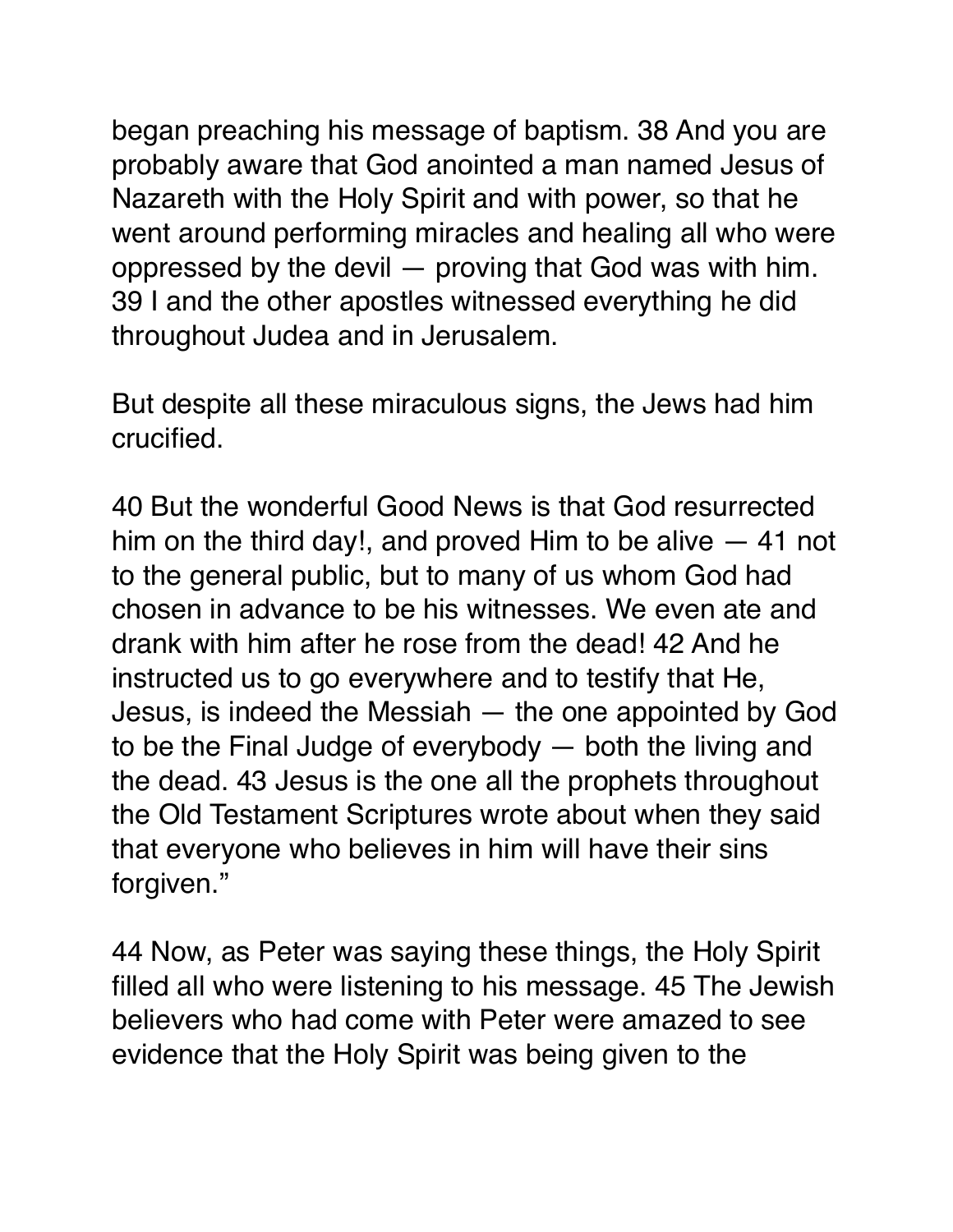Gentiles, too. 46 For they heard them praising God in languages they knew they had not learned previously.

Then Peter asked, 47 "Who can possibly object to these Gentiles being baptized as followers of Jesus, when it is obvious that they have been given the Holy Spirit exactly as we were at Pentecost?" 48 So he gave orders for them to be baptized in the name of Jesus Christ. Following their baptism, the new Gentile believers begged him to stay with them for a few more days.

## **ACTS 11**

Soon the news reached the apostles and other believers in Judea that the Gentiles were believing the Gospel and becoming Christians. 2 But when Peter arrived back in Jerusalem, the Jewish believers there criticized him. 3 "You entered the home of Gentiles, and even ate with them!" they said.

4 Then Peter told them exactly what had happened. 5 "I was in the town of Joppa," he said, "and while I was praying, I fell asleep and saw a vision. Something like a large tarpaulin was let down by its four corners from the sky. And it came right down to me. 6 When I looked inside it, I saw all sorts of animals, reptiles, and birds. 7 And I heard a voice say, 'Get up, Peter; kill and eat them.'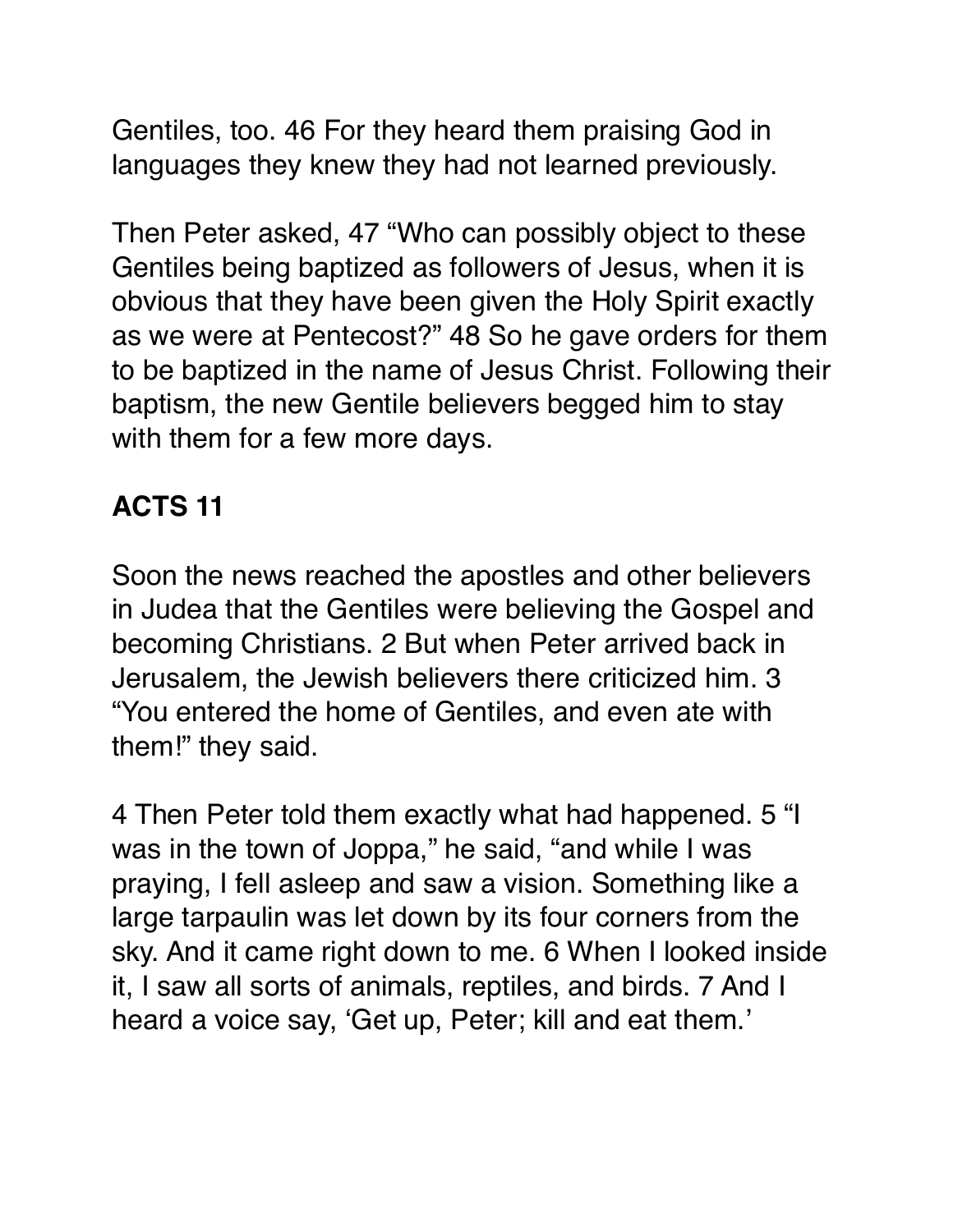8 "'No, Lord,' I replied. 'I have never eaten anything that wasn't kosher according to our Jewish laws.'

9 "But the voice from heaven spoke again: 'Do not call something unclean, if God has made it clean.' 10 This happened three times before the tarp and all it contained was pulled back up to heaven.

11 "Just then three men who had been sent from Caesarea arrived at the house where I was staying. 12 The Holy Spirit told me to go with them and not to worry that they were Gentiles. These six brothers here accompanied me, and we soon were welcomed into the home of the man who had sent for us. 13 He told us how an angel had appeared to him in his home and had told him, 'Send some of your servants to Joppa, and summon a man named Simon who is now called Peter. 14 He will tell you how you and everyone in your household can be saved!'

15 "Soon after I began telling them about Jesus," Peter continued, "they were filled with the Holy Spirit, in the exact same way we had been in the upper room at Pentecost. 16 Then I recalled the Lord telling us, 'John baptized his followers with water, but my followers will be baptized with the Holy Spirit.' 17 So, since God treated these Gentiles in the very same way that he treated us when we believed in the Lord Jesus Christ, who was I to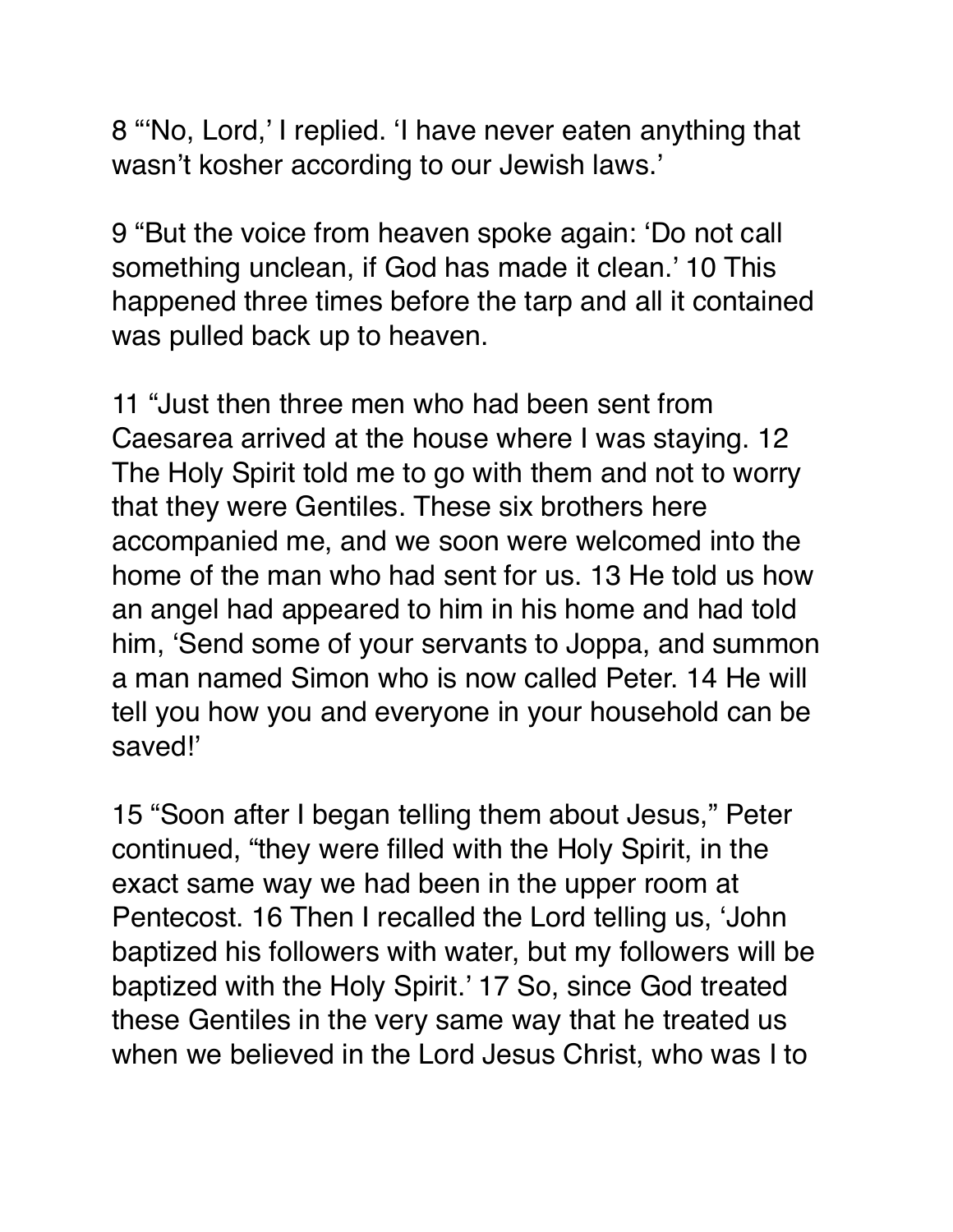stand in God's way and forbid them to be baptized in Jesus' name?"

18 Having heard Peter's explanation, they were satisfied and began praising God. They said, "It is clear that God has given the Gentiles, too, the privilege of repenting of their sins and receiving eternal life."

19 Meanwhile, the believers who had been scattered during the persecution after Stephen's death traveled as far as Phoenicia [292 miles], Cyprus [254 miles], and Antioch of Syria [about 300 miles]. Everywhere they went, they proclaimed the Good News about Jesus, but only to Jews. 20 However, a few of the believers who went to Antioch, in Turkey, from Cyprus [358 miles] and Cyrene began preaching to the Gentiles, as well, about the Lord Jesus. 21 The power of the Lord was with them, and a large number of these Gentiles believed and turned to the Lord.

22 When the church at Jerusalem heard about it, they sent Barnabas to Antioch, about 300 miles north. 23 When he arrived and saw this evidence of God's blessing, he was filled with joy, and he encouraged these new Gentile believers to commit themselves to remaining faithful to the Lord. 24 Barnabas was a good man, full of the Holy Spirit and strong in faith, and God used him to bring many Gentile people to a saving faith in the Lord.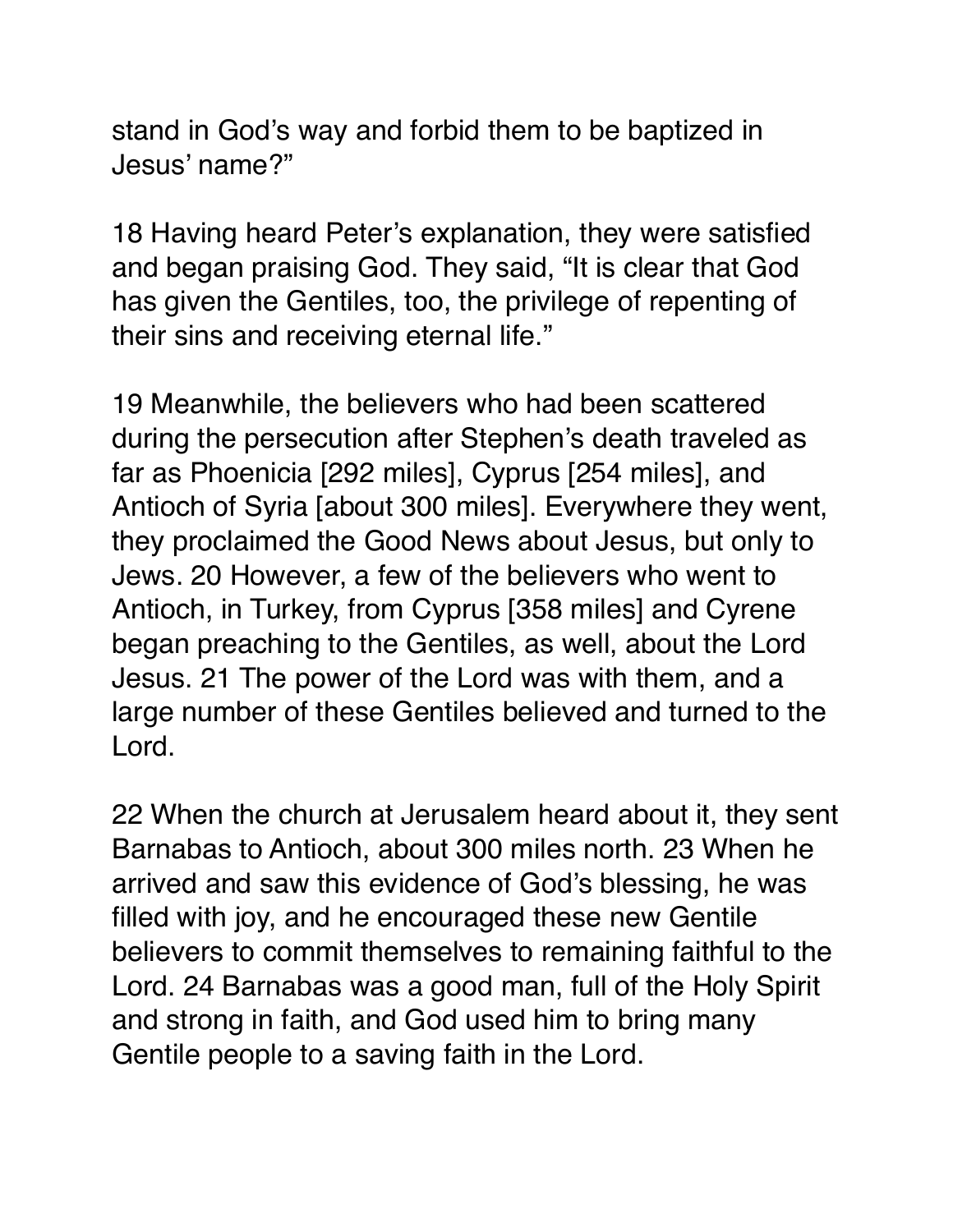25 Later, Barnabas traveled to Tarsus, about 87 miles northwest, to look for Saul. 26 When he found him, he brought him back to Antioch. Both of them stayed there with the body of believers for a full year, teaching large crowds of people. And it was at Antioch that believers in Jesus as the Christ [the Messiah] were first called Christones, or Christians.

27 During this time, some Christians with the spiritual gift of prophecy traveled from Jerusalem to Antioch. 28 One of them named Agabus stood up in one of the meetings and predicted by the Holy Spirit that a great famine was coming upon the entire Roman world - which later came to pass, during the reign of Claudius. 29 So the believers in Antioch decided to send relief to the believers in Judea, everyone giving as much as they could. 30 This they did, entrusting their gifts to Barnabas and Saul to take to the elders of the church in Jerusalem.

## **ACTS 12**

It was around this time that King Herod Agrippa began to persecute some of the Christians. 2 He had the Apostle James (John's brother) put to death with the sword. 3 When Herod saw how much this pleased the Jewish people, he also arrested Peter. (This took place during the Passover celebration.) 4 Then he imprisoned him, placing him under the guard of four squads of four soldiers each. Herod intended to bring Peter out for public trial after the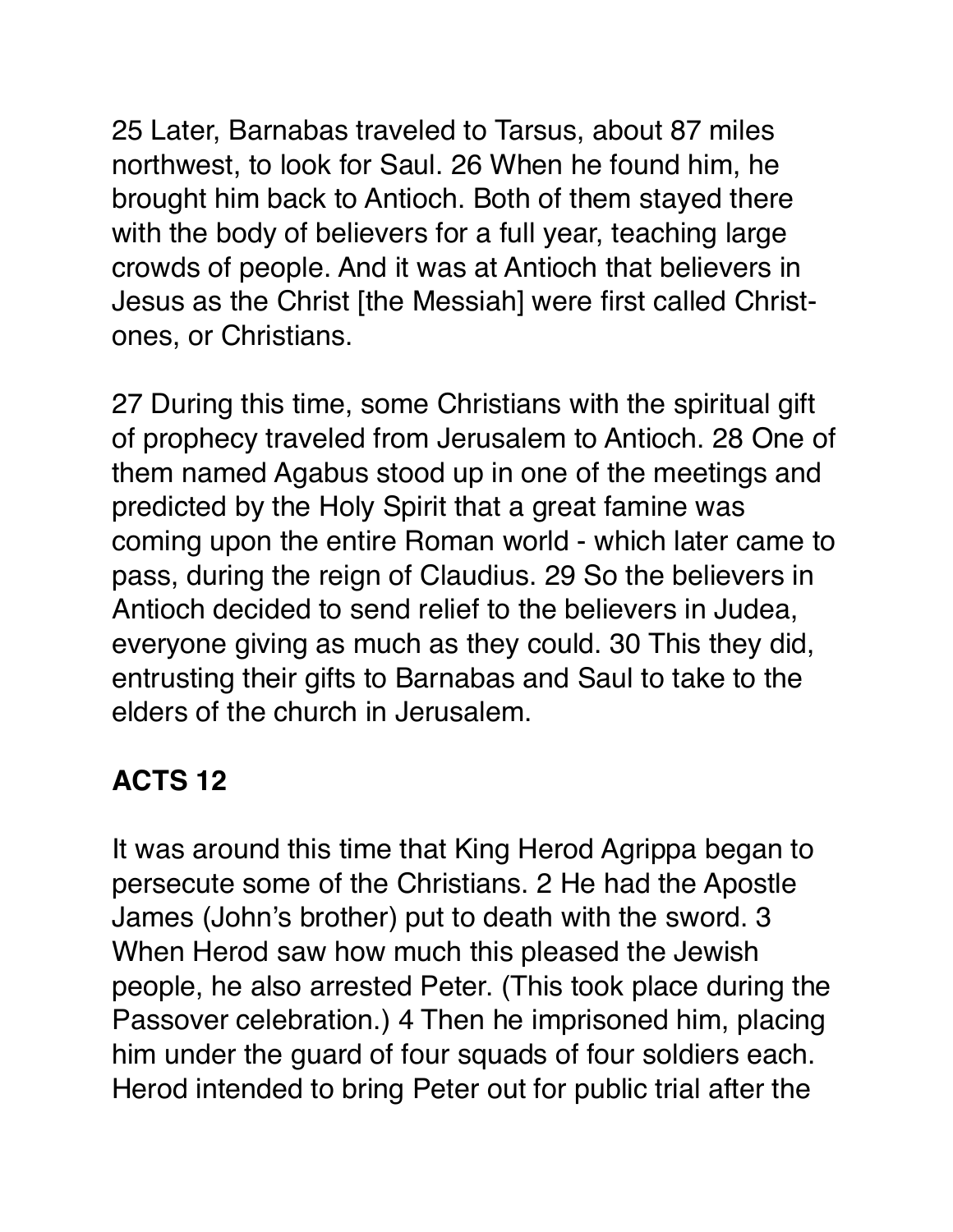Passover. 5 But all the time that Peter was in prison, the church was praying very earnestly for him.

6 The night before Peter was to be placed on trial, he was asleep, shackled by his wrists to a soldier on either side. Other soldiers stood guard at the prison gate. 7 Suddenly, there was a bright light in the cell, and an angel of the Lord appeared at Peter's side. The angel thumped Peter on his side to awaken him, and helped him to his feet, saying, "Quick! Get up!" The shackles fell off his wrists. 8 Then the angel told him, "Get dressed and put on your sandals." So he did. "Now put on your coat and follow me," the angel ordered.

9 So Peter left the cell, following the angel. But all this time he thought he was just dreaming. 10 They passed the first and second guard posts and came to the iron gate leading to the city, which opened for them all by itself. So they passed through and walked about a block before the angel suddenly left him.

11 Peter finally came to his senses. "It's really true!" he said. "The Lord has sent his angel and saved me from Herod and from what the Jewish leaders had planned to do to me!"

12 He considered for a moment what to do next, and decided to go to the home of Mary, the mother of John Mark, where, as it happened, many were gathered,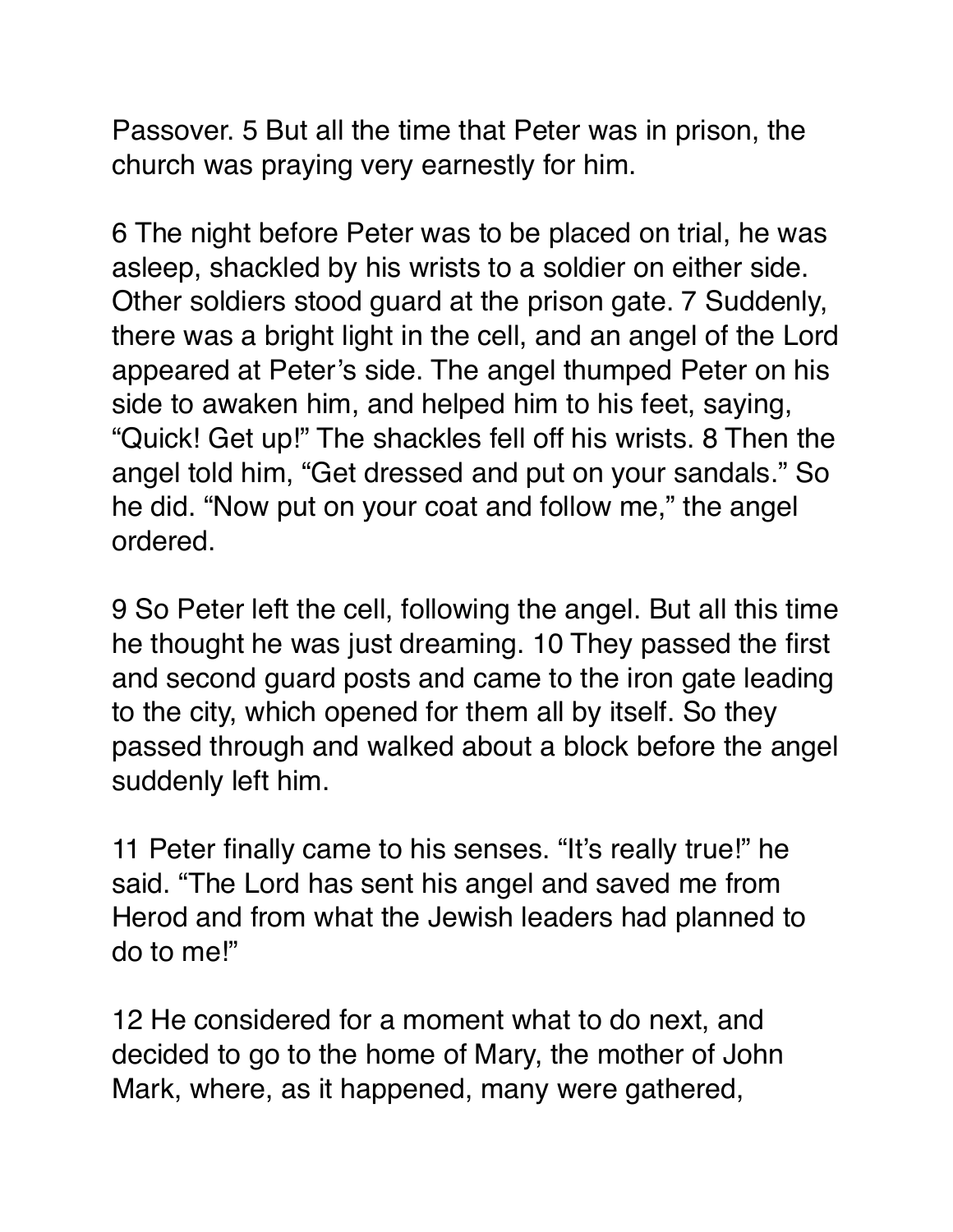praying for him. 13 He knocked on the locked door in the gate, until a servant girl named Rhoda came to ask who was there. 14 When she recognized Peter's voice, she was so overjoyed that, instead of unlocking the door to let Peter in, she ran back inside and excitedly told everyone, "Peter is out there!"

15 "You're crazy!" they said. But she kept on insisting that it was true. So, they decided, "It must be his angel."

16 All this time, Peter kept knocking. When they finally opened the door and saw him for themselves, they were amazed. 17 Motioning with his hands for them to quiet down, he told them how the Lord had delivered him from prison. "Tell James and the other believers what has happened," he said. Then he left that house and went to another home.

18 At dawn, when the soldiers awoke, they were greatly disturbed to find Peter, their prisoner, missing. 19 Herod Agrippa ordered a thorough search for him. When he couldn't be found, Herod interrogated the guards, then sentenced them to death.

Afterward, Herod left Judea to stay in Caesarea for a while.

20 Now Herod had been very angry with the people of Tyre and Sidon. So they sent a delegation to make peace with him because their cities were dependent upon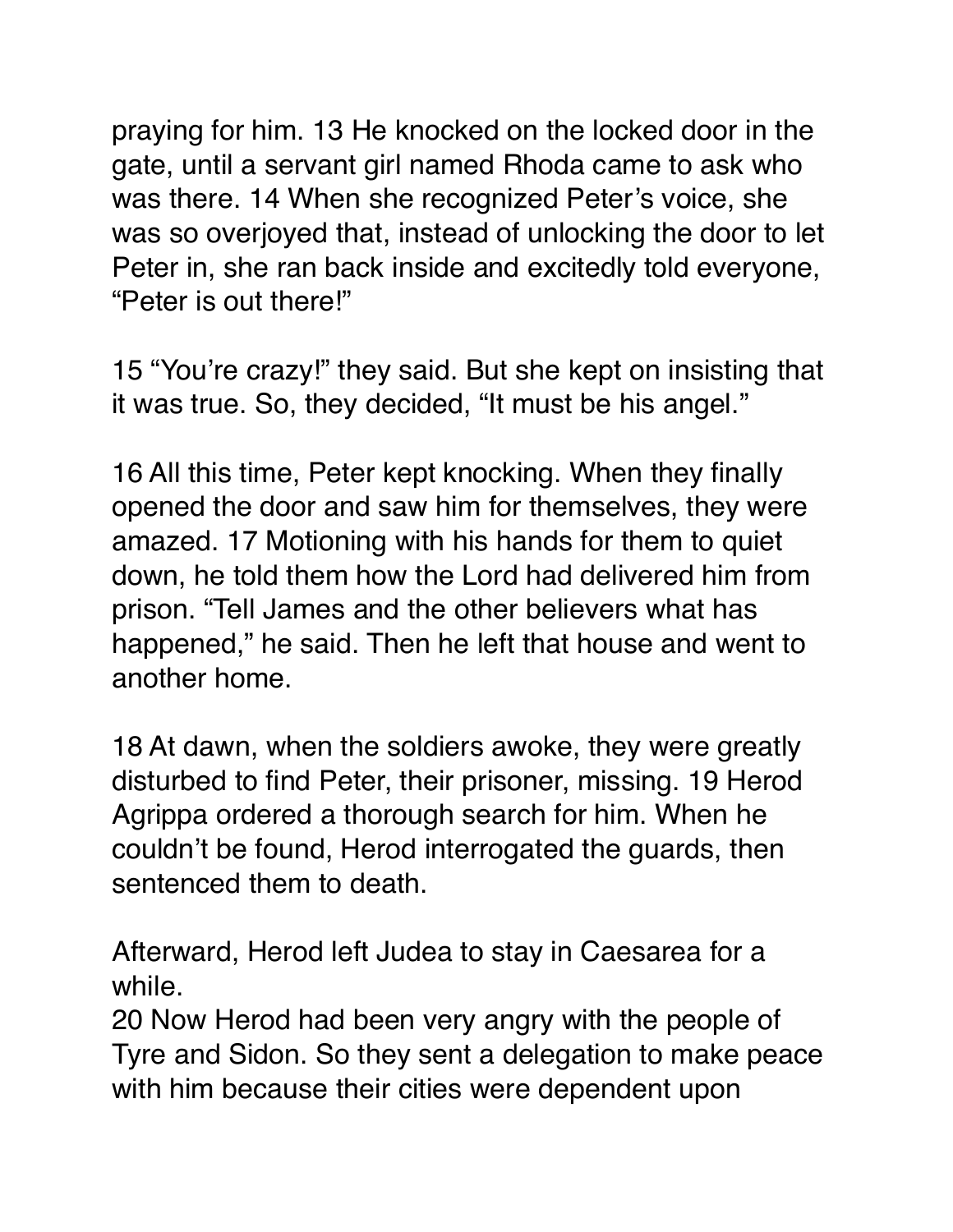Herod's country for food. The delegates won the support of Blastus, Herod's personal assistant, 21 and an appointment with Herod was granted. When the day arrived, Herod put on his royal robes, sat on his throne, and made a speech to them. 22 The people trying to curry favor with him, gave him a great ovation, shouting, "It is the voice of a god, not of a man!"

23 Because Herod accepted the people's worship instead of giving the glory to God, an angel of the Lord struck him down, on the spot, with terrible pains. Soon, being consumed by internal parasites, he died.

24 Meanwhile, God's Good News was spreading rapidly, and there were many new believers.

25 So, when Barnabas and Saul had finished their mission to Jerusalem, they returned to Antioch, taking John Mark with them.

#### **ACTS 13**

Among the prophets and teachers of the church at Antioch of Syria were Barnabas, Simeon (called "the black man"), Lucius (from Cyrene), Manaen (the childhood companion of King Herod Antipas), and Saul. 2 One day as these men were worshiping the Lord and fasting, the Holy Spirit said, "Appoint Barnabas and Saul for the special work to which I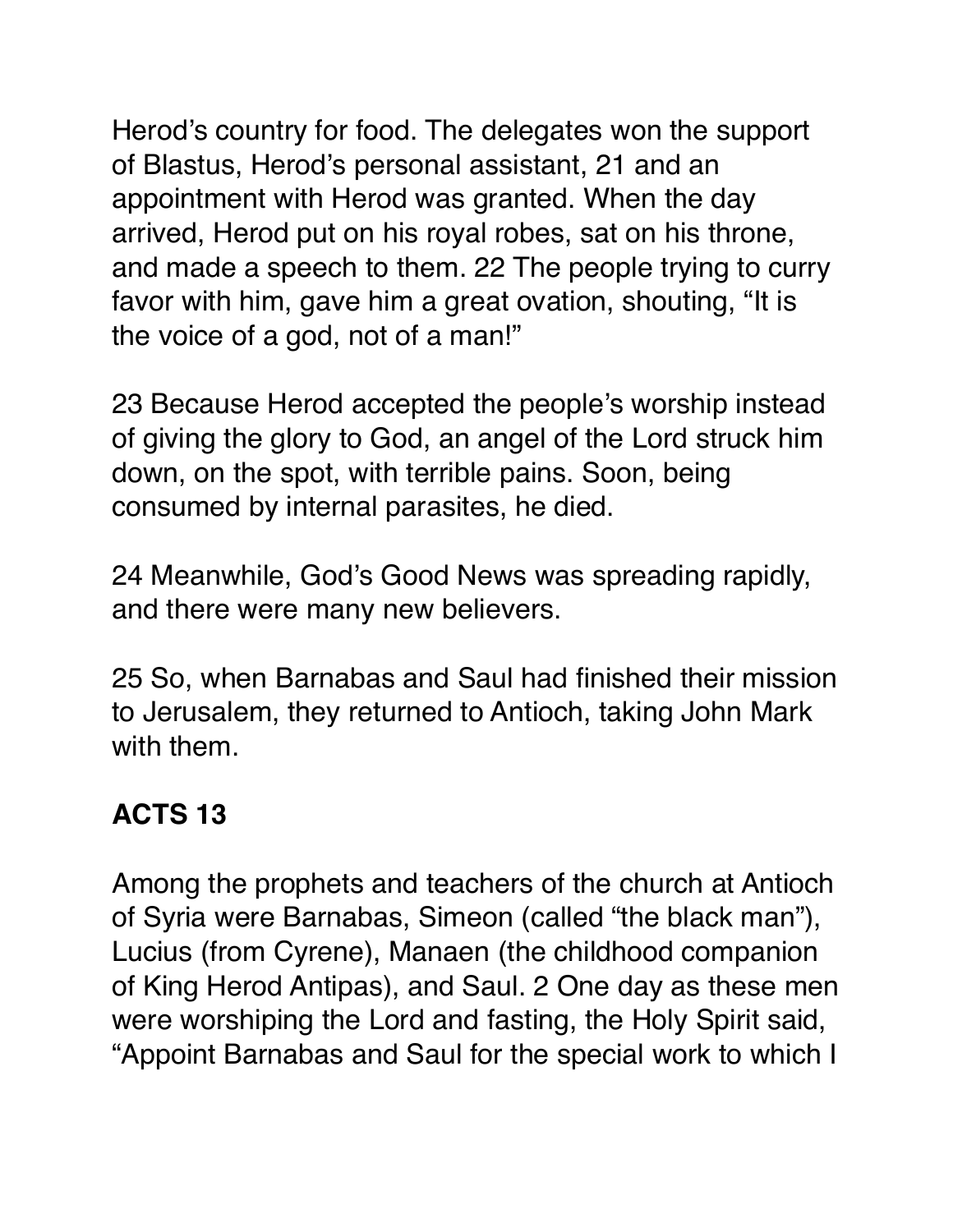have called them." 3 So after more fasting and prayer, the other men ordained them and sent them on their way.

4 So, Barnabas and Saul, following the leading of the Holy Spirit, went down to the seaport of Seleucia and, from there, sailed for the island of Cyprus. 5 There, in the town of Salamis, they went to the Jewish synagogues and taught, from the Old Testament Scriptures, the Good News about Jesus, the Messiah. All this time, John Mark accompanied them as their assistant.

6 Afterward they traveled from town to town across the entire island until finally they reached Paphos, where they met a Jewish sorcerer, a false prophet named Bar-Jesus. 7 He had attached himself to the governor, Sergius Paulus, who was an intelligent man. The governor invited Barnabas and Saul to visit him, for he wanted to hear the word of God. 8 But Elymas, the sorcerer (as his name means in Greek), interfered and urged the governor to pay no attention to what Barnabas and Saul said. He was trying to keep the governor from believing.

9 Saul, also known as Paul, filled with the Holy Spirit, looked the sorcerer in the eye 10 and said, "You child of the devil, full of every sort of deceit and fraud, and enemy of all that is good! So: you don't intend to stop interfering with the preaching of the Good News about Jesus? 11 Alright! Jesus is going to interfere with you. He is going to make you blind: you will totally lose your sight for a while."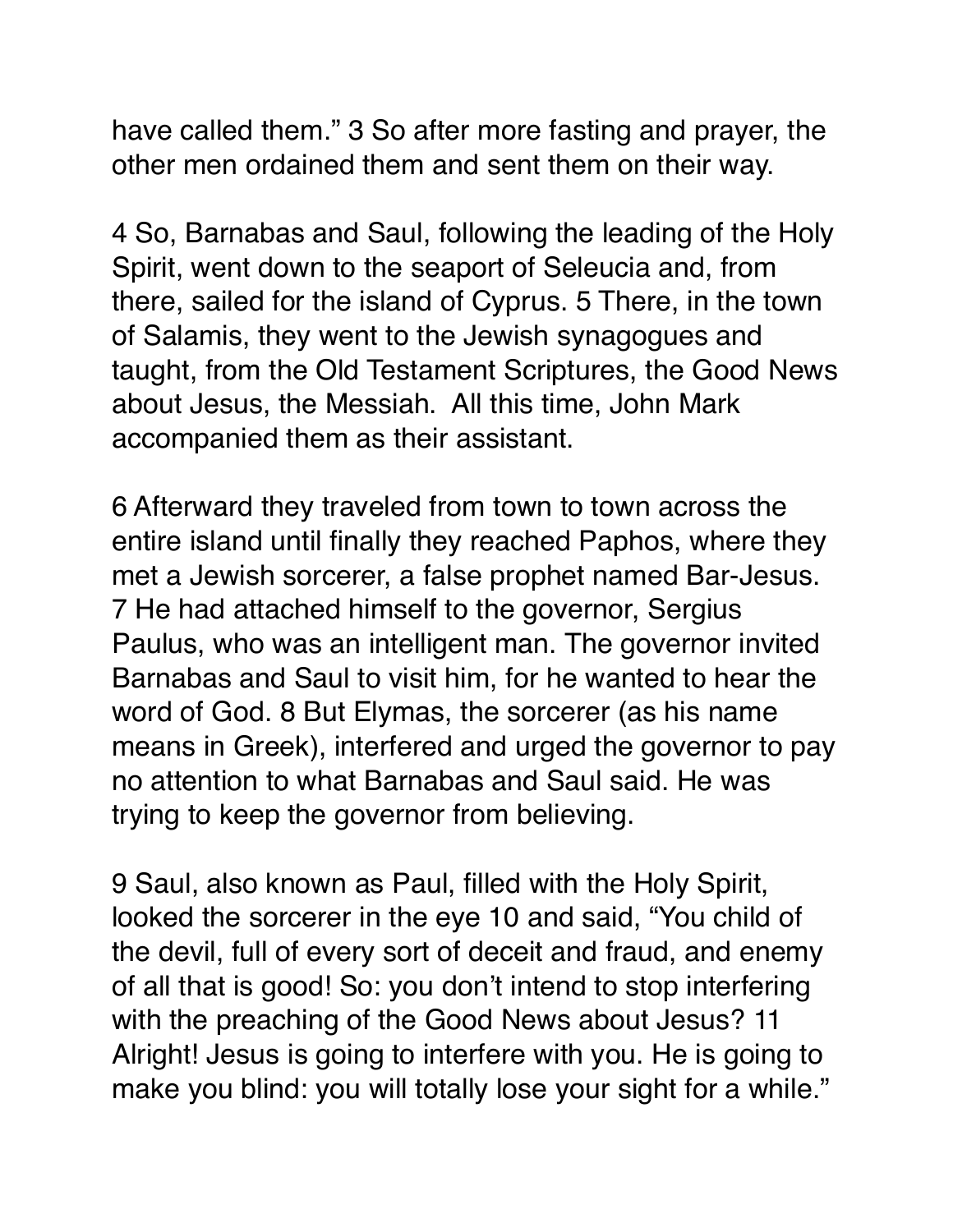Instantly his vision faded until he could see nothing but total darkness, and he began groping around, begging for someone to take his hand and lead him.

12 When the governor saw this, he became a believer, for he was most impressed by this verification of the message about Jesus.

13 Paul and his companions then sailed from Paphos for Pamphylia, landing at the port town of Perga. It was there that John Mark deserted them and returned to Jerusalem. 14 But Paul and Barnabas traveled inland to Antioch of Pisidia.

On the Sabbath, they went to the synagogue for the services. 15 After the usual readings from the books of Moses and the prophets, those in charge of the service gave them this invitation: "Brothers, if you have any word of encouragement for the people, come and give it."

16 So Paul stood, lifted his hand for quiet and started speaking. "Men of Israel," he said, "and all others who reverence God, listen to me.

17 "The God of this nation of Israel chose our ancestors and made them multiply and grow strong during their stay as foreigners in Egypt. Then with a powerful arm he led them out of that country. 18 He put up with their poor conduct through forty years of wandering in the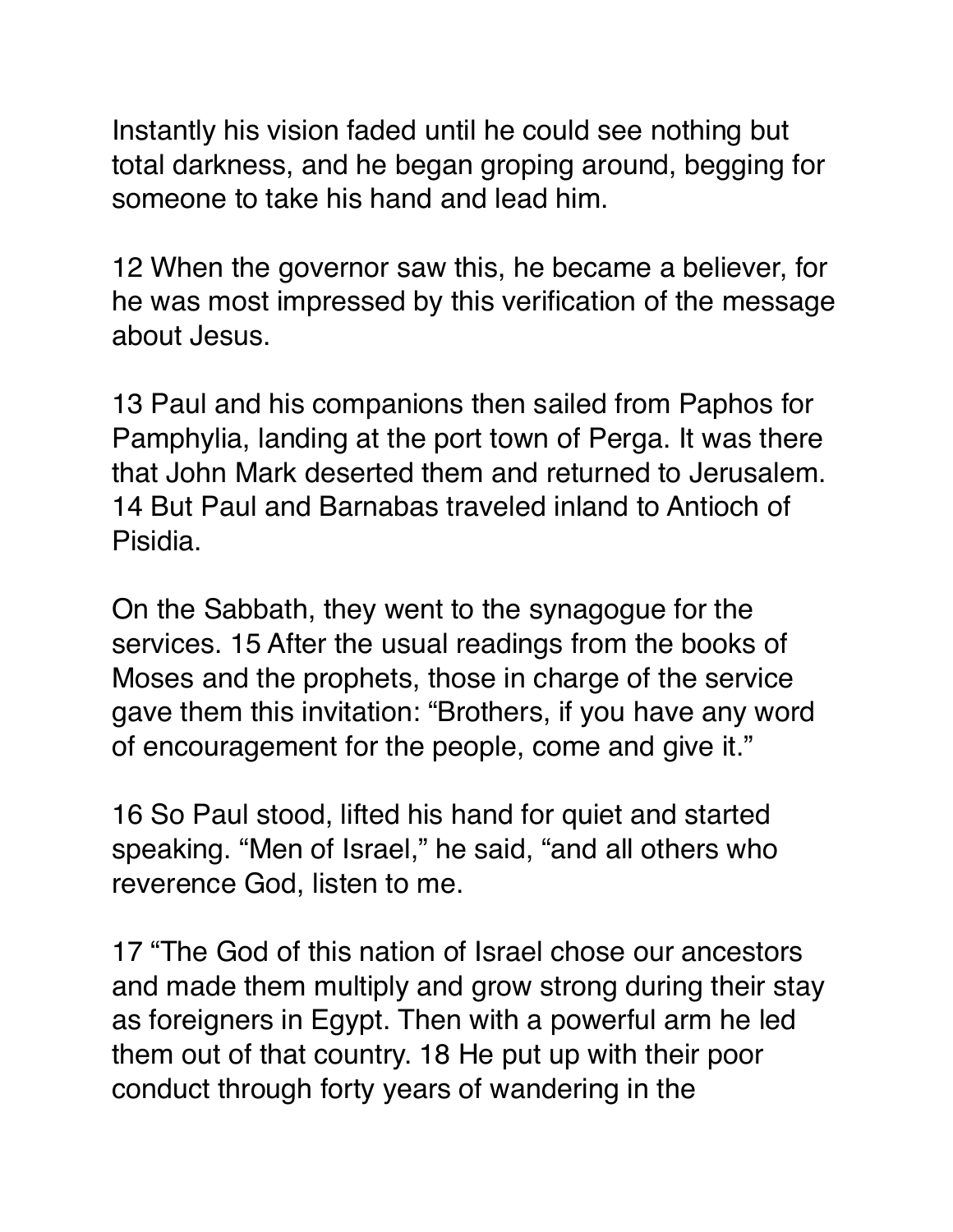wilderness. 19 When he had destroyed seven nations in Canaan, He gave their land by lot as an inheritance to the tribes of Israel. 20 All this took about 450 years.

"After that, God gave them judges to govern them until the time of Samuel the prophet. 21 But, then, the people begged for a king, so God gave them Saul, son of Kish, from the tribe of Benjamin, who reigned for forty years. 22 Then God removed Saul and replaced him with David, a man about whom God said, 'I have found David son of Jesse, a man after my own heart. He will do everything I want him to do.'

23 "Of this special seed, God, just as He promised to do, has raised up a Savior for Israel — Jesus! 24 Before he came, John the Baptist preached that all the people of Israel needed to repent of their sins and turn to God and be baptized. 25 As John was finishing his ministry he asked, 'Do you think I am the Messiah? No, I am not! But he is coming soon—and I'm not even worthy to untie the sandals on his feet!'

26 "Gentlemen and brethren— whether sons of Abraham, or God-fearing Gentiles—we have been sent to give this message of salvation to you. 27 For the people in Jerusalem and their leaders, in failing to recognize Jesus, and in failing to comprehend that all the prophets were speaking about him — though they hear these scriptures read every Sabbath — fulfilled the prophets' words by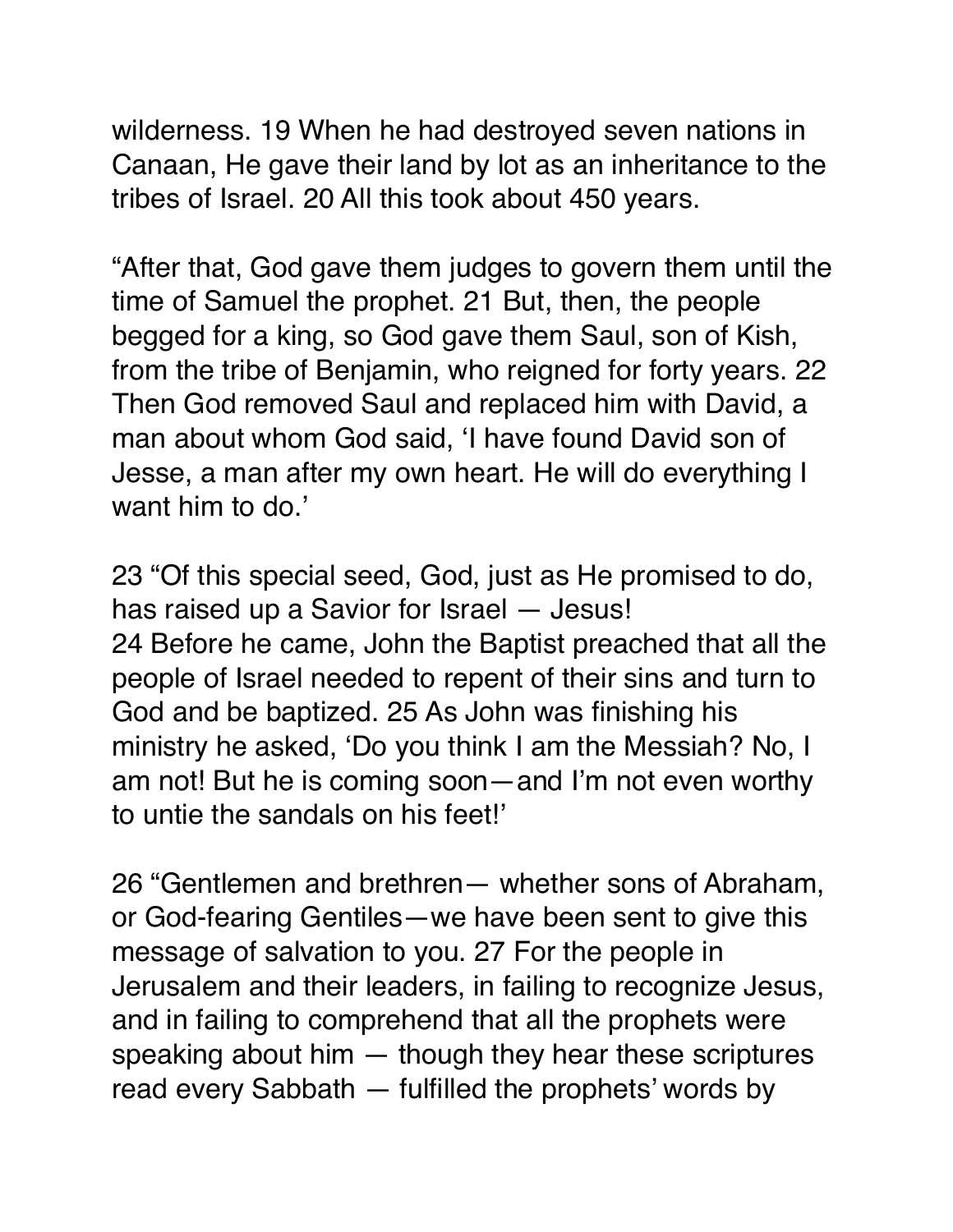condemning him to death. 28 They found no legal reason to execute him, but they insisted that Pilate have him put to death anyway.

29 "When all that the prophecies said about him had been fulfilled, they took his dead body down from the cross and placed it in a tomb. 30 But God raised him from the dead! 31 And for many days following he was seen by many who knew him very well from having spent time with him from the beginning of his ministry in Galilee until his death in Jerusalem. These are the very ones who are now his witnesses to the people of Israel.

32 "So, now we have some very Good News for you. The promise God gave to our ancestors, 33 He has now fulfilled for us, their descendants, by raising Jesus from the dead!

This is what the second psalm means when it says:

'You are my Son.

Today I have become your Father.'

34 And concerning God's promise to raise him from the dead, never to die again, he said, 'I will give you the *eternal* blessings I promised to David.'

35 Another psalm explains it more fully: 'You will not allow your Holy One to decompose in the grave.'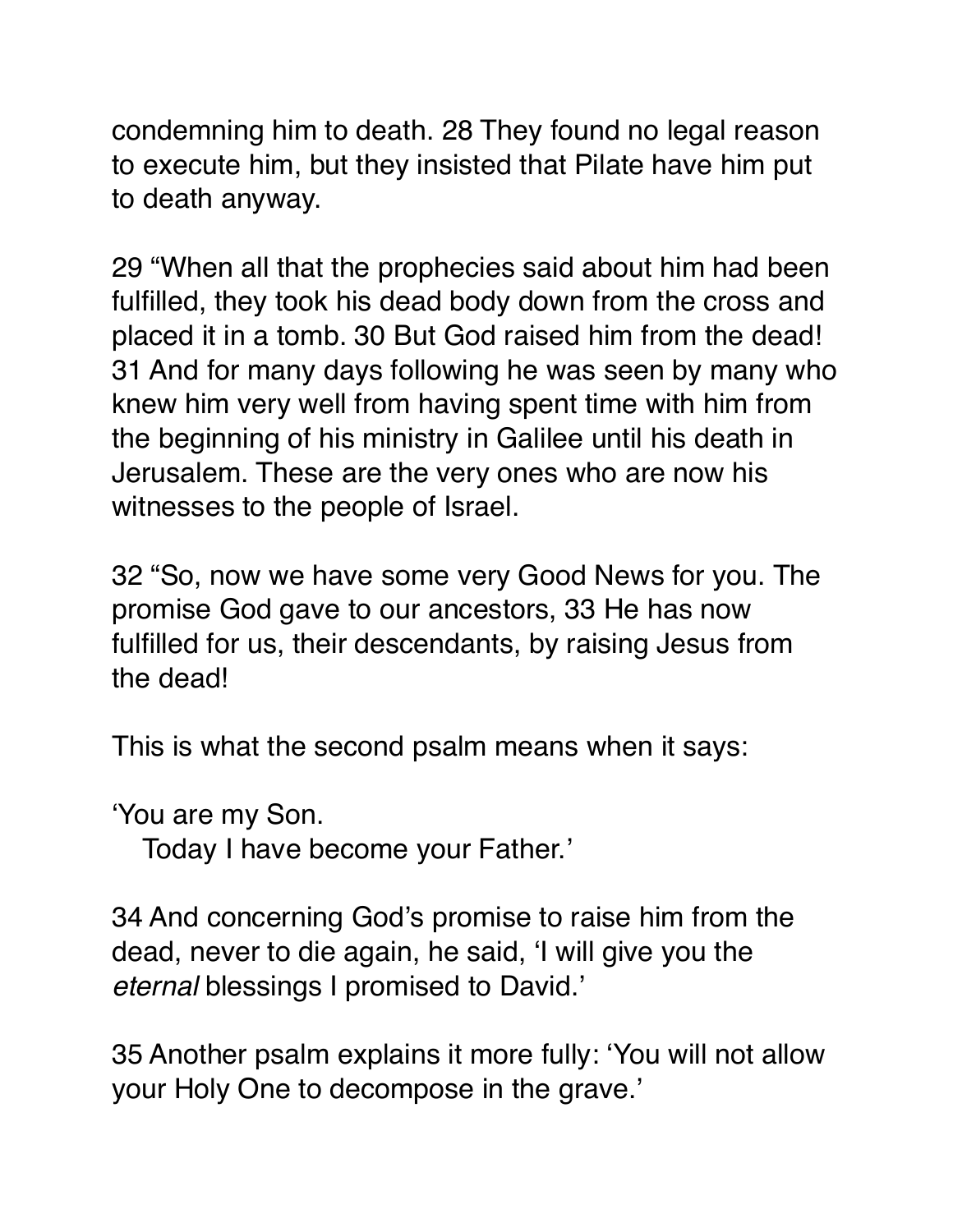36 This is not a reference to David, for after David had done the will of God for his own generation, he died and was buried with his ancestors, and his body decayed. 37 But Jesus, whom God raised from the dead, experienced no decay.

"Therefore, gentlemen and brethren, please understand that we are here to proclaim that through this man, Jesus, there is forgiveness for sins! 39 Everyone who simply believes in him is made righteous in God's sight something obeying the law of Moses can never do for you. 40 But be careful! Don't let the prophet's words apply to you. For he said,

41 'Look, you scoffers!

Be amazed and die!

For I am doing something in your own day, something you will not believe even though someone tells you all about it.' "

42 After the Jews had exited the synagogue, the Gentiles asked Paul and Barnabas to speak to them again the following week about these things. 43 And though the meeting was ended, many Jews and devout Gentile converts to Judaism continued to follow Paul and Barnabas to learn more from them. The two men urged them to continue to trust in the grace of God, rather than in their adherence to the Jewish Laws, for salvation.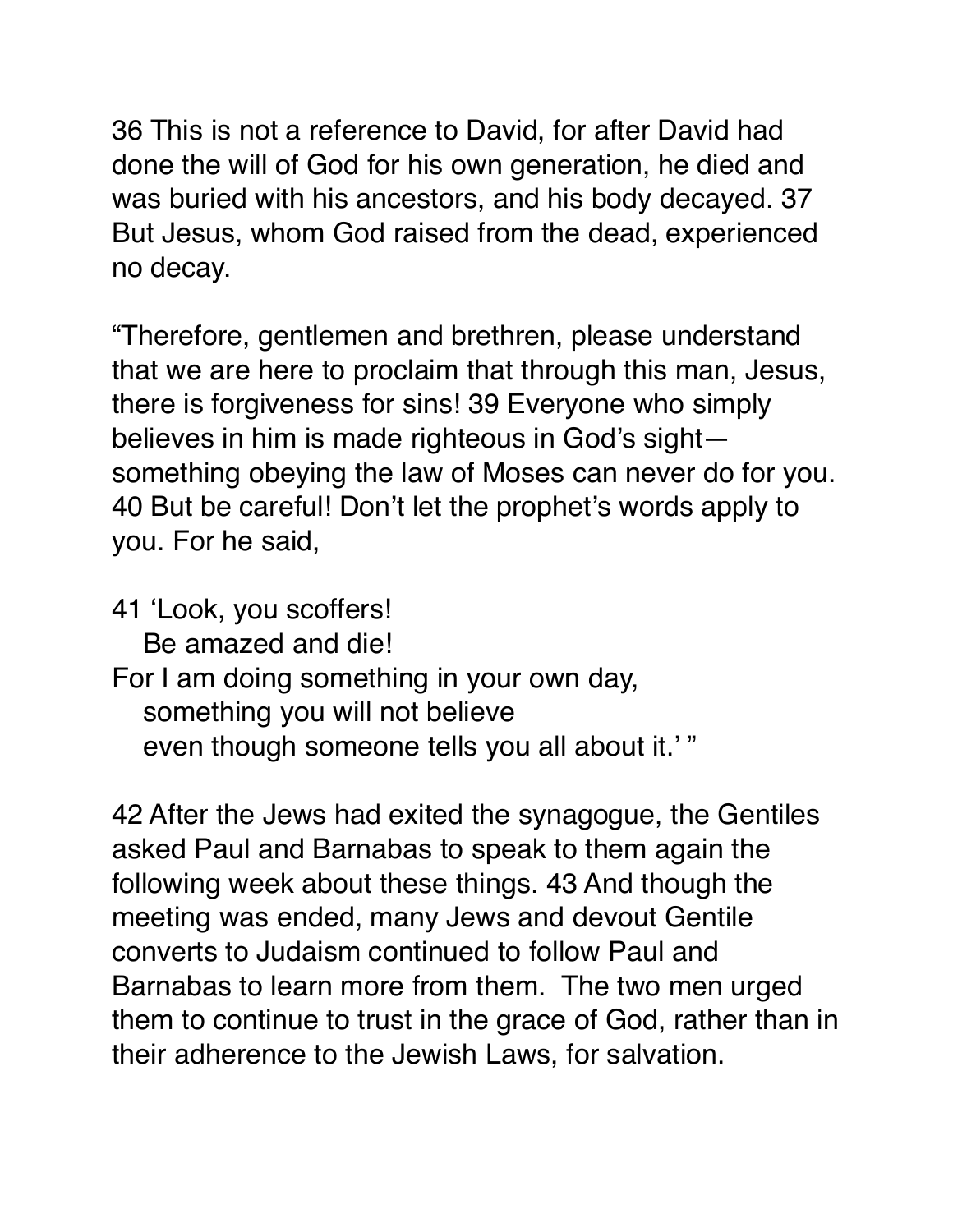44 The following week, almost the entire city turned out to hear them teach the Word of God from their new, exciting perspective. 45 But when some of the Jews saw the crowds, they were jealous; so they contradicted whatever Paul taught and slandered him.

46 Then Paul and Barnabas courageously declared, "It was preordained that we should first proclaim the Gospel to you Jews. But since you spurn it, and consider this message of eternal life to be beneath your dignity, we will now offer it to the Gentiles, instead. 47 And this is just as the Lord planned, as we read in Isaiah 49:6,

'I have made you to be a light to the Gentiles, to bring salvation to the farthest corners of the earth.' "

48 When the Gentiles heard this, they were overjoyed and thanked the Lord for the message of his gracious salvation; and all whom God had chosen for eternal life became believers. 49 And through them, the message of salvation through faith in Jesus spread throughout that region.

50 Then the Jews stirred up their most orthodox and influential city officials - both men and women - then, with their support, incited a mob against Paul and Barnabas, which drove them out of their district. 51 Paul and Barnabas shook the dust from their feet as a witness against them and proceeded to the town of Iconium. 52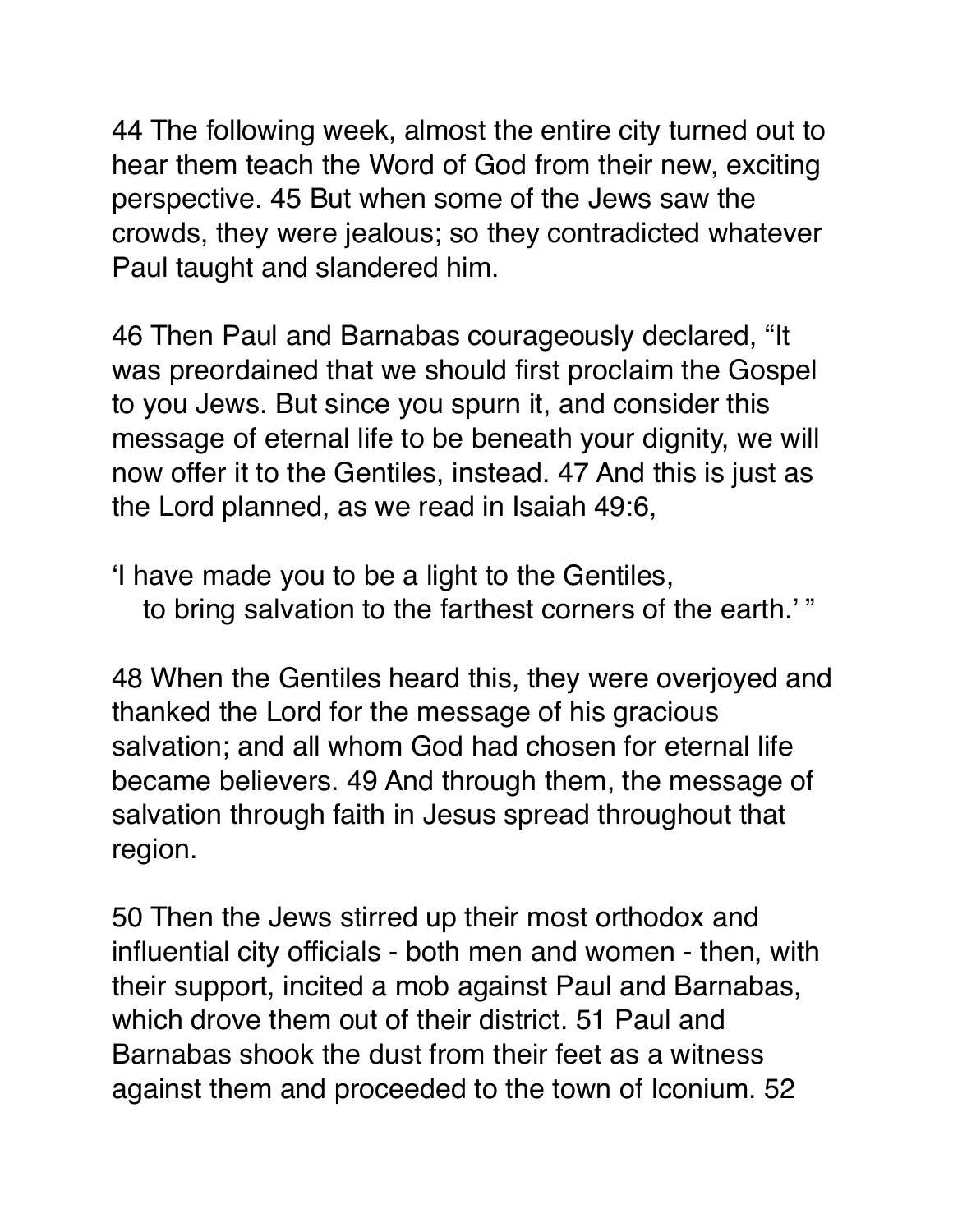But despite oppression and harassment of this sort, all the believers in Jesus were continually filled with joy and with the Holy Spirit.

#### **ACTS 14**

 The same thing happened in Iconium. Paul and Barnabas went to the Jewish synagogue and preached so effectively that a great number of both Jews and Greeks became believers in Jesus. 2 Some of the Jews, however, spurned God's message and poisoned the minds of the Gentiles against Paul and Barnabas. 3 Nevertheless, the apostles stayed there a long time, preaching boldly as the Lord enabled them, confirming their message about His grace by permitting them to do miraculous signs and wonders. 4 But the people of the town were divided in their opinion about them. Some sided with the Jews, and some with the apostles.

5 Then a mob of Gentiles and Jews, along with their leaders, made plans to assault and stone them. 6 When the apostles learned of it, they escaped to the region of Lycaonia—to the towns of Lystra and Derbe and the surrounding area. 7 And there they continued to proclaim the Good News.

8 In Lystra there sat a helpless man whose feet were deformed. He had never walked, having been crippled since birth. 9 He listened so intently as Paul preached that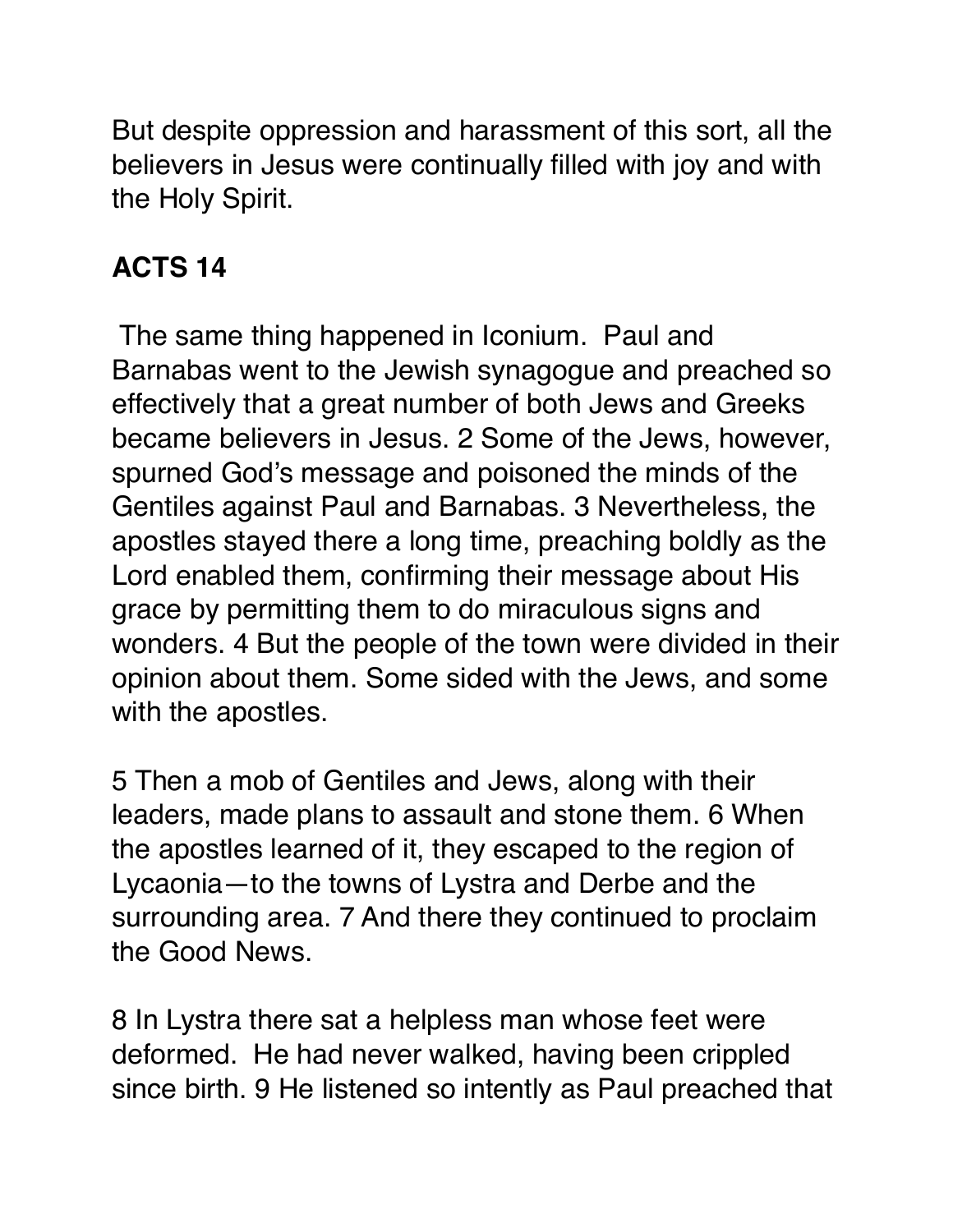he attracted Paul's attention. Paul could see that he had faith to be healed. 10 So, in a loud voice, Paul said to him "Stand up!" And the man literally jumped to his feet and started walking around.

11 When the crowd saw what Paul had done, they began exclaiming in their local dialect, "These men are gods in the flesh!" 12 They all thought Barnabas was the Greek god Zeus, and Paul was Hermes, since he was the chief speaker. 13 Now, the temple of Zeus was located just outside the town. So, the priest of that temple brought bulls and wreaths of flowers to the town gates, and he prepared to lead the people in offering sacrifices to the apostles.

14 But when the apostles, Barnabas and Paul, heard what was happening, they tore their clothing in dismay and ran out among the people, shouting, 15 "Friends, why are you doing this? We are merely human beings—just like you! In fact, the very reason we have come is to tell you that you should stop worshipping false gods like these and believe in the living God, who made heaven and earth, the sea, and everything in them. 16 Until now, he has allowed people around the world to act in accordance with their own ideas about what God is like — 17 though He surrounded them with evidence of his existence and his goodness. For instance, he sends us rain and harvests, filling our hearts with food and gladness." 18 But despite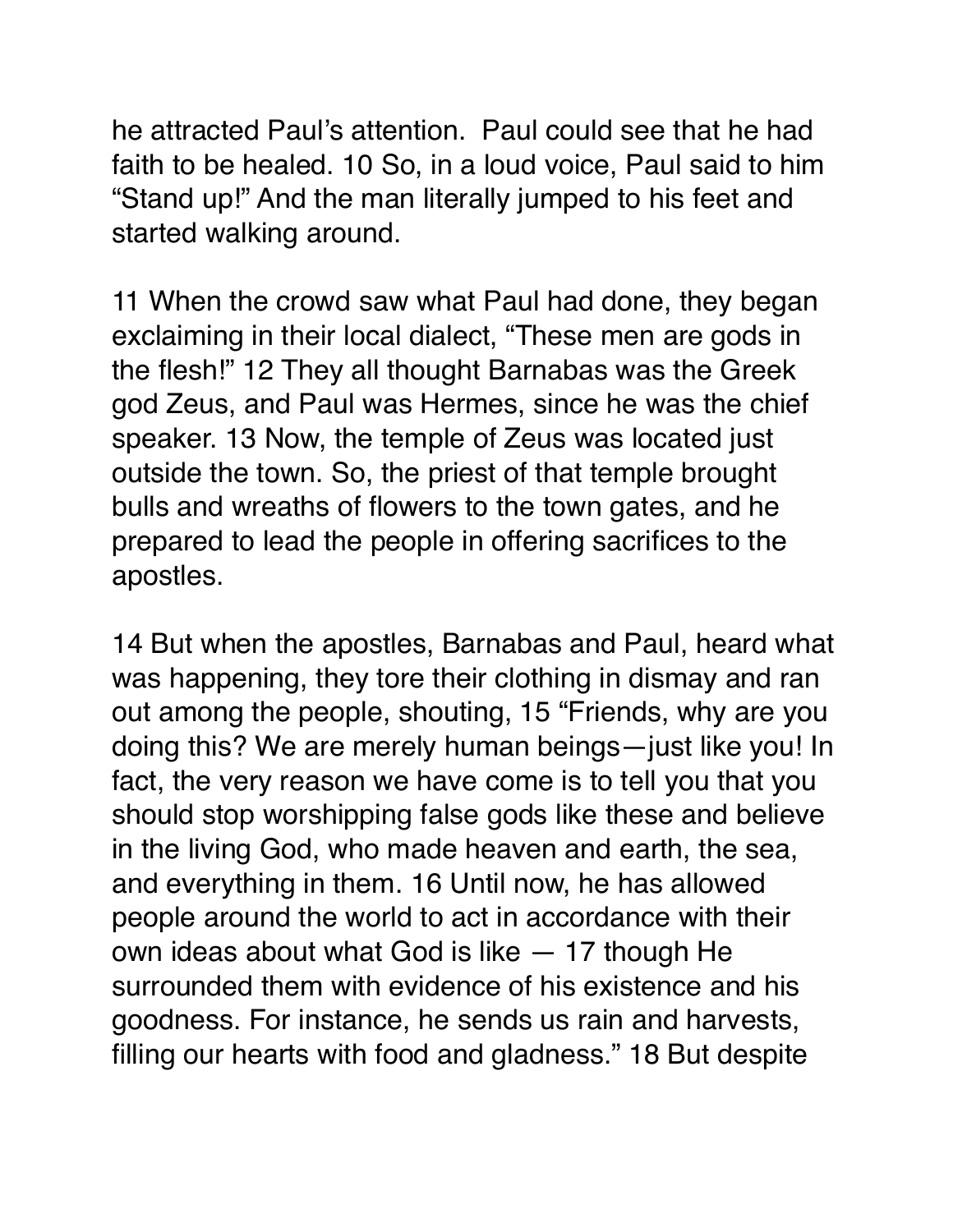everything they said, Paul and Barnabas could scarcely restrain the people from sacrificing to them.

19 Some time later, some Jews arrived from Antioch and Iconium and were so successful in persuading these very same crowds that Paul and Barnabas were false teachers, they ended up stoning Paul, and, thinking he was dead, dragged his battered body out of town. 20 But, amazingly, as the believers gathered around his body lying in the dirt, Paul got up! — and went right back into the town to spend the night! The following day he left with Barnabas for Derbe.

21 After preaching the Good News in Derbe and winning many people to Christ, Paul and Barnabas returned to Lystra, Iconium, and Antioch of Pisidia, 22 where they strengthened the believers. They encouraged them to maintain their faith in Jesus, reminding them that the normal Christian life [authentic Christianity] includes many hardships. 23 Paul and Barnabas also appointed elders in every church. With prayer and fasting, they turned the elders over to the care of the Lord, in whom they had come to put their trust. 24 Then they traveled back through Pisidia to Pamphylia. 25 After proclaiming the Good News in Perga, they went down to Attalia. 26 From there, they sailed back to Antioch of Syria, where their journey had begun. It was there that the believers had first entrusted them to the grace of God to do the work they had now completed.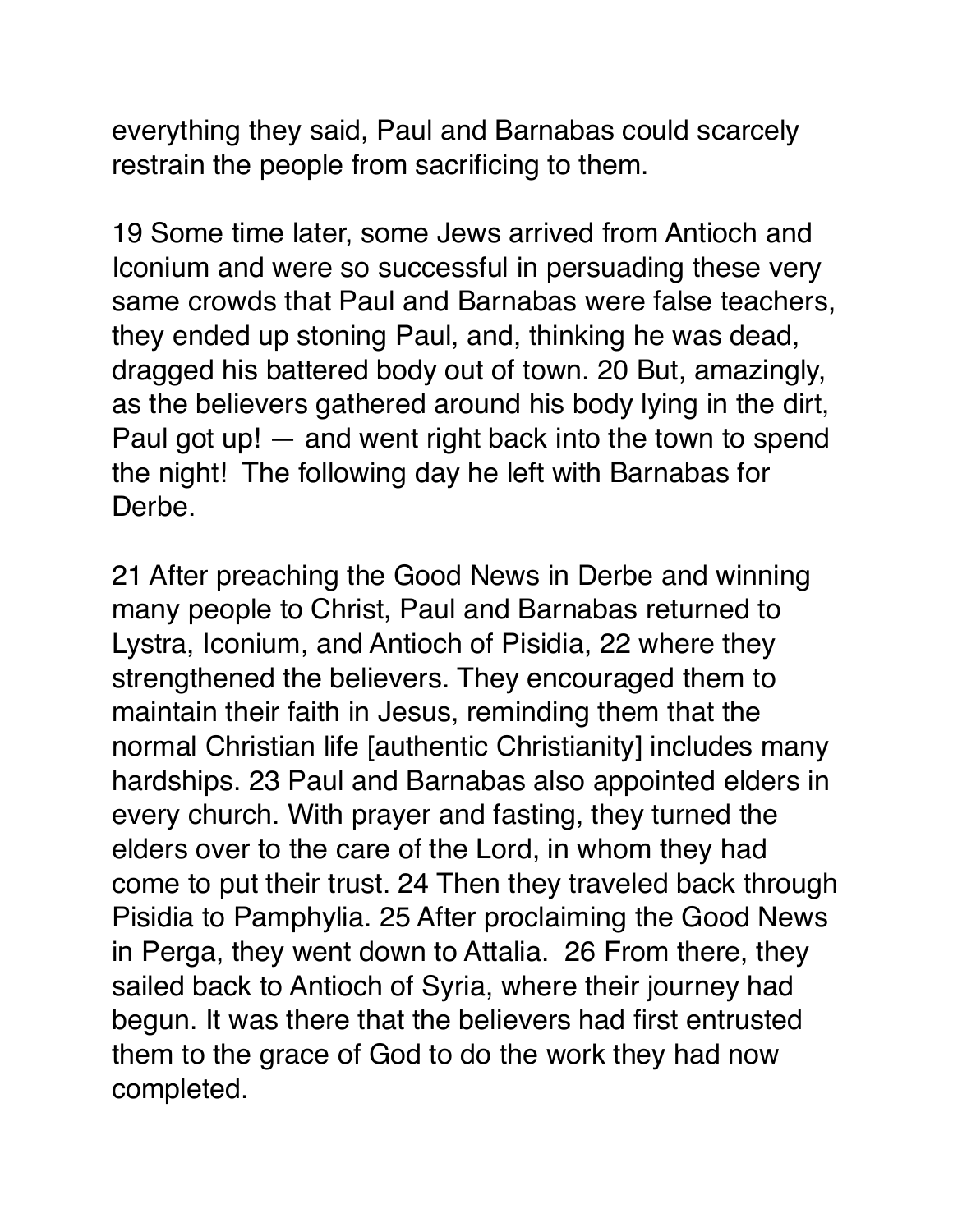27 Upon arriving in Antioch, they called all the believers together and reported everything God had done through them and how he had opened the door of salvation by faith in Jesus to the Gentiles, too. 28 And they stayed there with the believers for a long time.

*[Note: Peter used the "keys" God had given him to "Open the Door of Salvation" to 1. the Jews, 2. John the Baptist's followers, 3. the Gentiles.]*

# **ACTS 15**

While Paul and Barnabas were at Antioch of Syria, some men from Judea arrived and began to teach the believers: "Unless you are circumcised as required by the law of Moses, you cannot be saved." 2 Paul and Barnabas strongly disagreed, and disputed the issue warmly with them. Finally, the church decided to send Paul and Barnabas to Jerusalem, accompanied by some local believers, to discuss this question with the apostles and elders. 3 The church sent the delegates to Jerusalem, and they stopped along the way in Phoenicia and Samaria to visit the believers. They told them—much to everyone's joy—that the Gentiles, too, were being converted.

4 When they arrived in Jerusalem, Barnabas and Paul were welcomed by the whole church, including the apostles and elders. They reported everything God had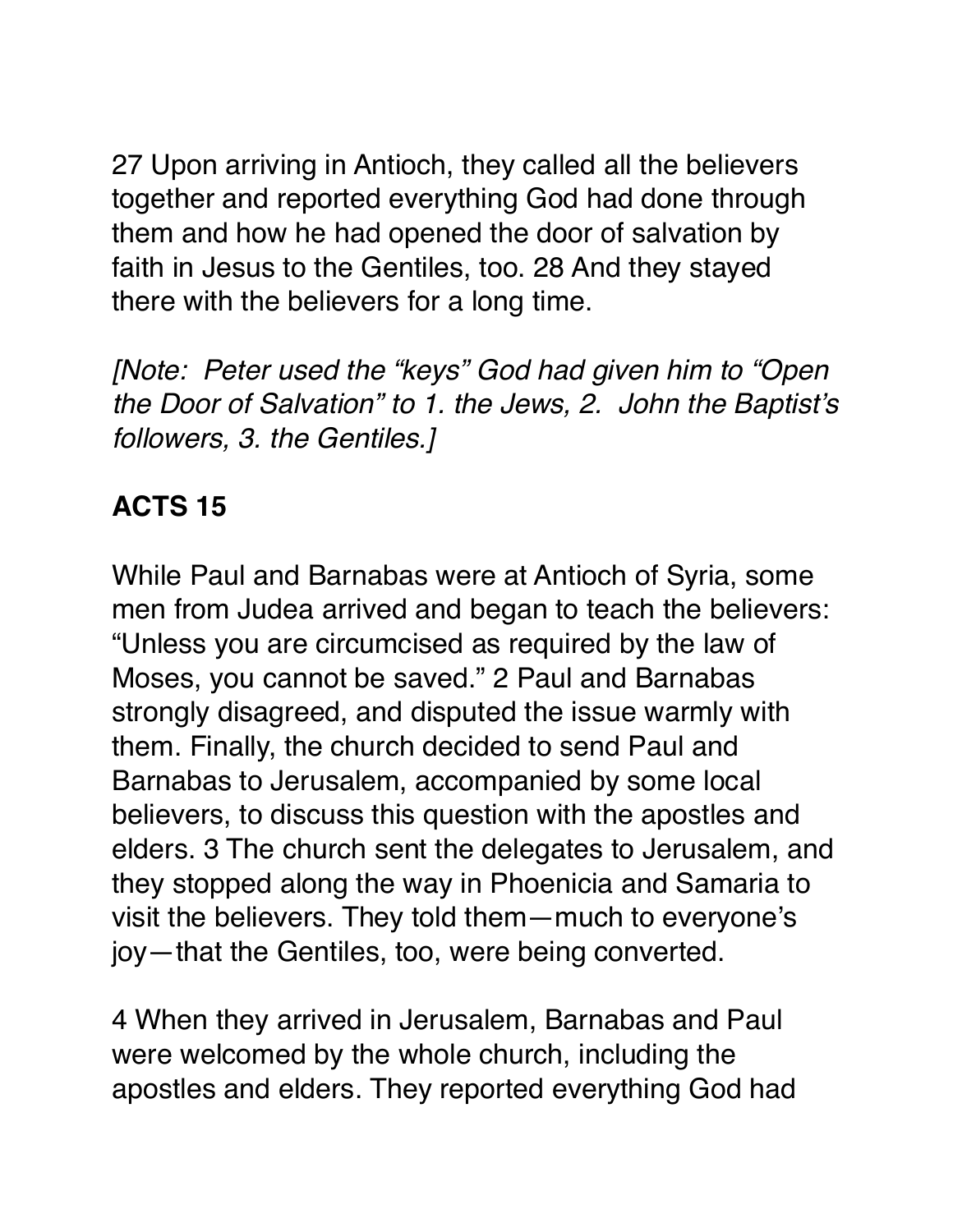done through them. 5 But some of the believers who belonged to the sect of the Pharisees stood up and insisted, "The Gentile converts must worship God the way we do, as Jews: they must be circumcised and required to follow the law of Moses."

6 So the apostles and elders met together to resolve this issue. 7 At the meeting, after a long discussion, Peter stood and addressed them as follows: "Brothers, you all know that God chose me from among you some time ago to preach to the Gentiles so that they could hear the Good News and believe. 8 God knows people's hearts, and he confirmed that the Gentiles were accepted by Him by giving them the Holy Spirit, just as he did to us. 9 He made no distinction between us and them, for he saved them simply by their faith in Jesus - just as we were saved. 10 So why are you now arguing against God by demanding that the Gentile believers do something neither we nor our ancestors were ever able to do? 11 We, Jews, now understand that we are saved only by the undeserved grace of the Lord Jesus. The Gentiles are saved the exact same way."

12 That quieted everybody down, and they all listened intently as Barnabas and Paul told about the miraculous signs and wonders God had done among the Gentiles through them.

13 After they had finished speaking, James stood and said, "Gentlemen, brethren - here is what I have to say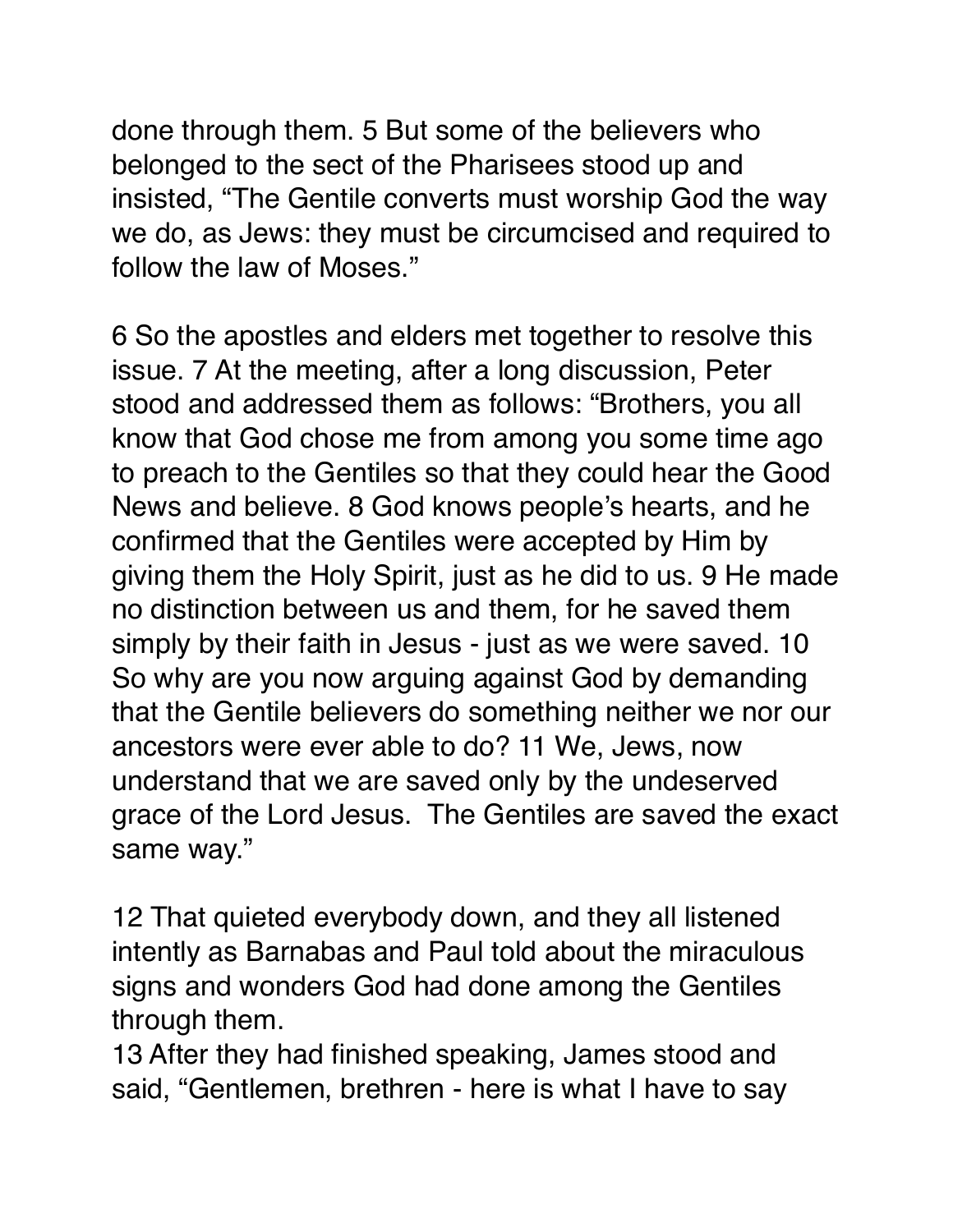about this matter. 14 We have heard the account from Peter about the first time the Gospel was brought to the Gentiles, and how God called some of them to become his children through faith in Jesus. 15 Backing this account, Gentile conversion is exactly what the prophets predicted. The Bible says:

16 'Afterward, I will return

and restore the fallen kingdom of David.

I will rebuild its ruins and restore it,

17 so that the rest of humanity might seek the Lord, including the Gentiles—

all whom I have called to be mine.

The Lord has spoken—

18 and he will do everything he planned to do since the beginning of the world.'

19 "And so my judgment is that we should cause no trouble for the Gentiles who are turning to God for salvation. 20 But I believe, to promote peace in the Body between Jewish and Gentile believers, we should counsel the Gentiles not to eat food that has been offered to idols, to keep themselves from sexual immorality, from eating the meat of strangled animals, and from consuming blood.\* 21 For these laws of Moses have been preached in Jewish synagogues in every city on every Sabbath for many generations."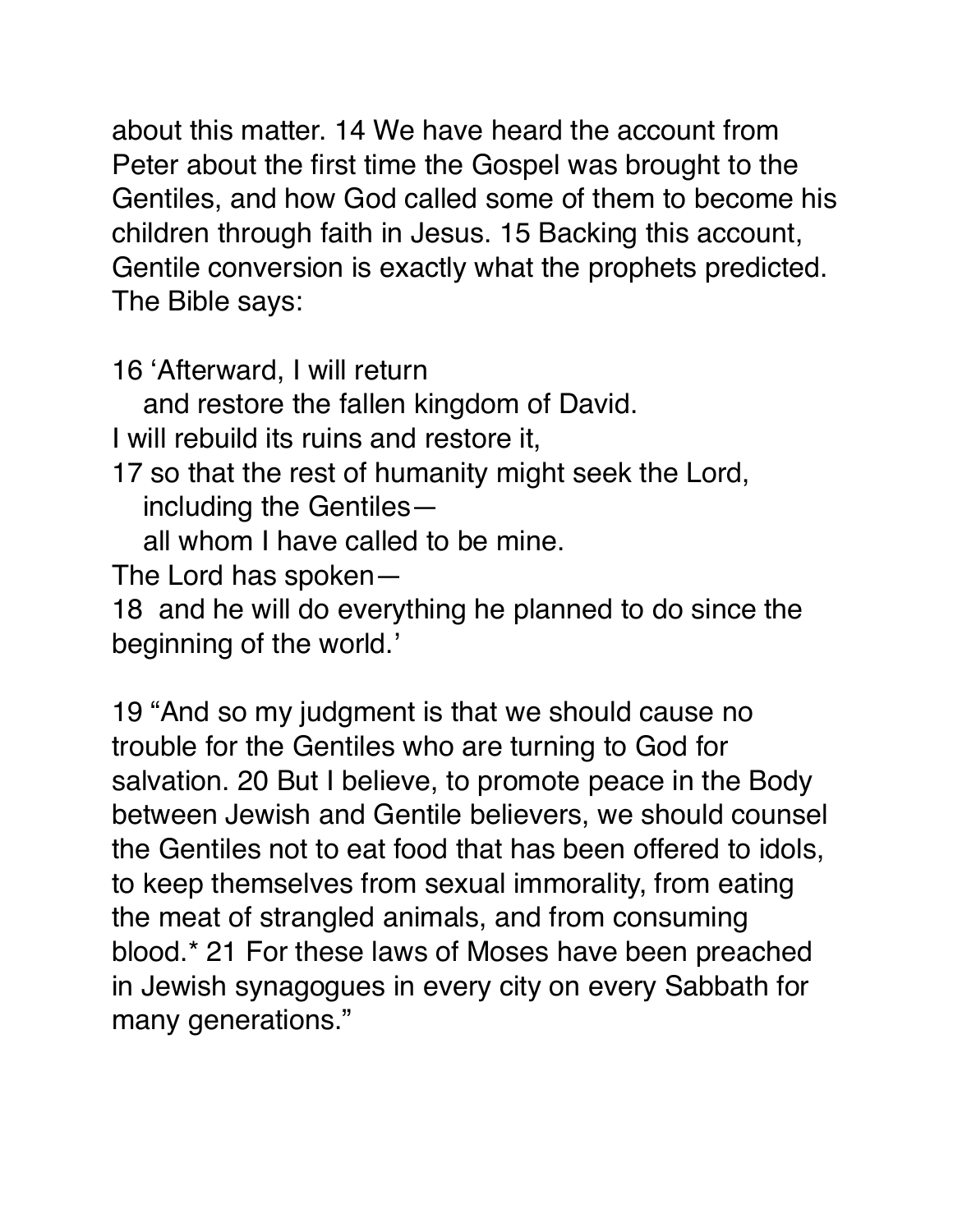*[Note: We all need to lay aside our preferences to avoid becoming a stumbling block to other believers.]*

22 In full agreement, the apostles and elders together with the whole church in Jerusalem chose two delegates, and they sent them to Antioch of Syria with Paul and Barnabas to report on this decision. The men chosen were leaders among the believers—Judas (also called Barsabbas) and Silas.

23 This is the letter they took with them:

"This letter is from the apostles and elders, your Christian brothers in Jerusalem. It is written to the Gentile believers in Antioch, Syria, and Cilicia. Greetings!

24 "We understand that some men from here have been bothering you and upsetting you by teaching that you must be circumcised and keep the Mosaic Law; but they are not preaching this with our authority; we did not send them! 25 Having come to complete agreement concerning your question, we decided to send official representatives to you, accompanied by our beloved Barnabas and Paul — 26 who have risked their lives for the name of our Lord Jesus Christ. 27 We are, therefore, sending Judas and Silas to you to confirm verbally what we have decided concerning your question.

28 "We felt impressed by the Holy Spirit to ask no more of you than these few requirements: 29 that you abstain from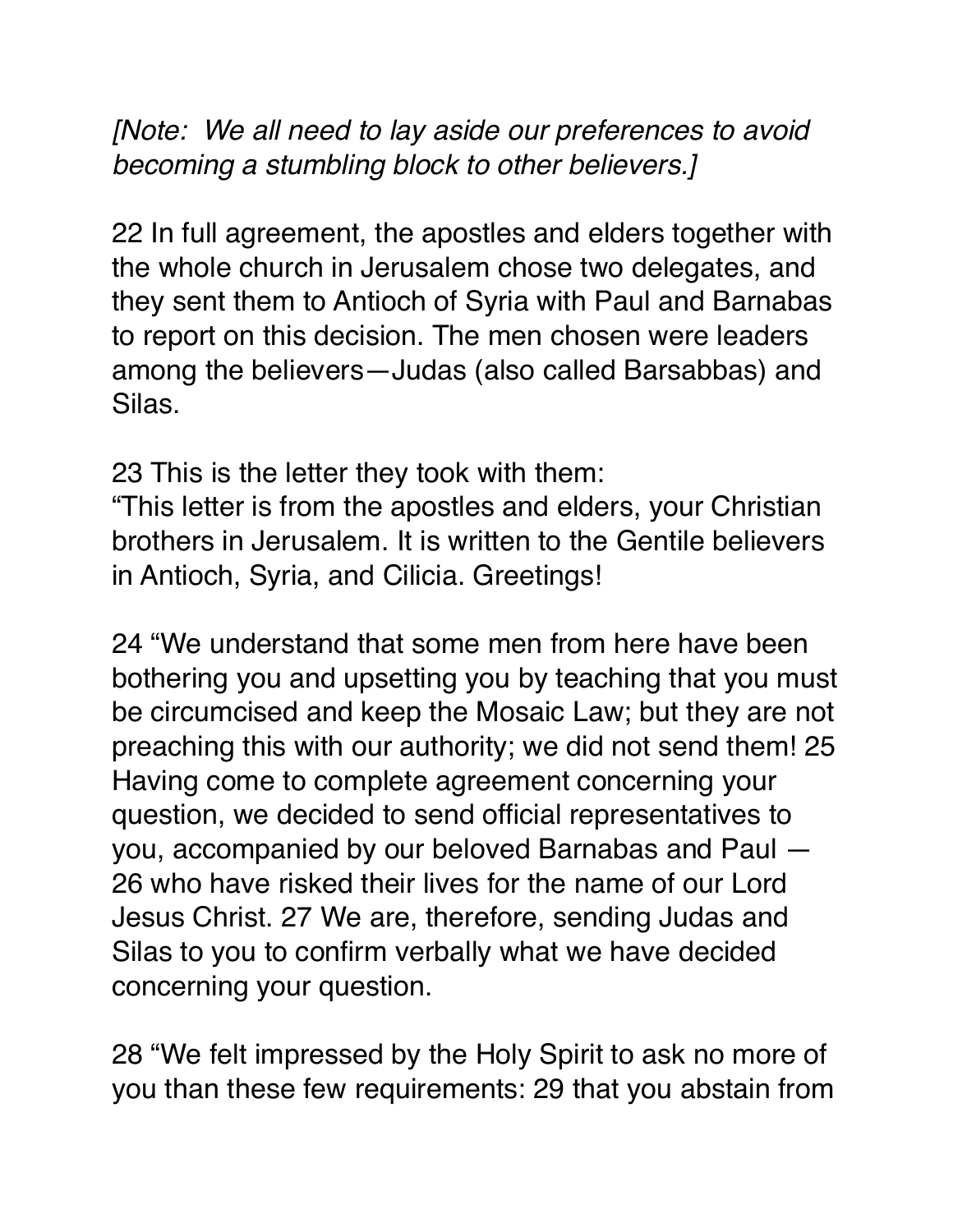eating food offered to idols, from consuming blood or the meat of strangled animals, and from sexual immorality. We think it best for you to avoid these things. God bless you."

30 The messengers traveled at once to Antioch, where they called a general meeting of the believers and delivered the letter from the Jerusalem council to them. 31 As they read this encouraging message, it brought great joy to the church.

32 Then Judas and Silas, both being excellent Bible teachers, spoke at length to the believers, encouraging them and strengthening their faith. 33 They stayed for a while, and then the believers sent them back to the church in Jerusalem with their blessing. 34 However, Silas chose to remain there, 35 with Paul and Barnabas. Along with many others, they continued to teach and proclaim the Good News of the grace of God.

36 After some time Paul said to Barnabas, "Let's go back and visit every city where we have previously preached the word of the Lord, to see how the new believers are doing." 37 Barnabas agreed and wanted to take along John Mark. 38 But Paul disapproved, since John Mark had deserted them in Pamphylia, and had not continued with them in their missionary work. 39 Their disagreement was so strong that they separated. Barnabas took John Mark with him and sailed for Cyprus. 40 Paul chose Silas, and before they sailed, the believers entrusted them to the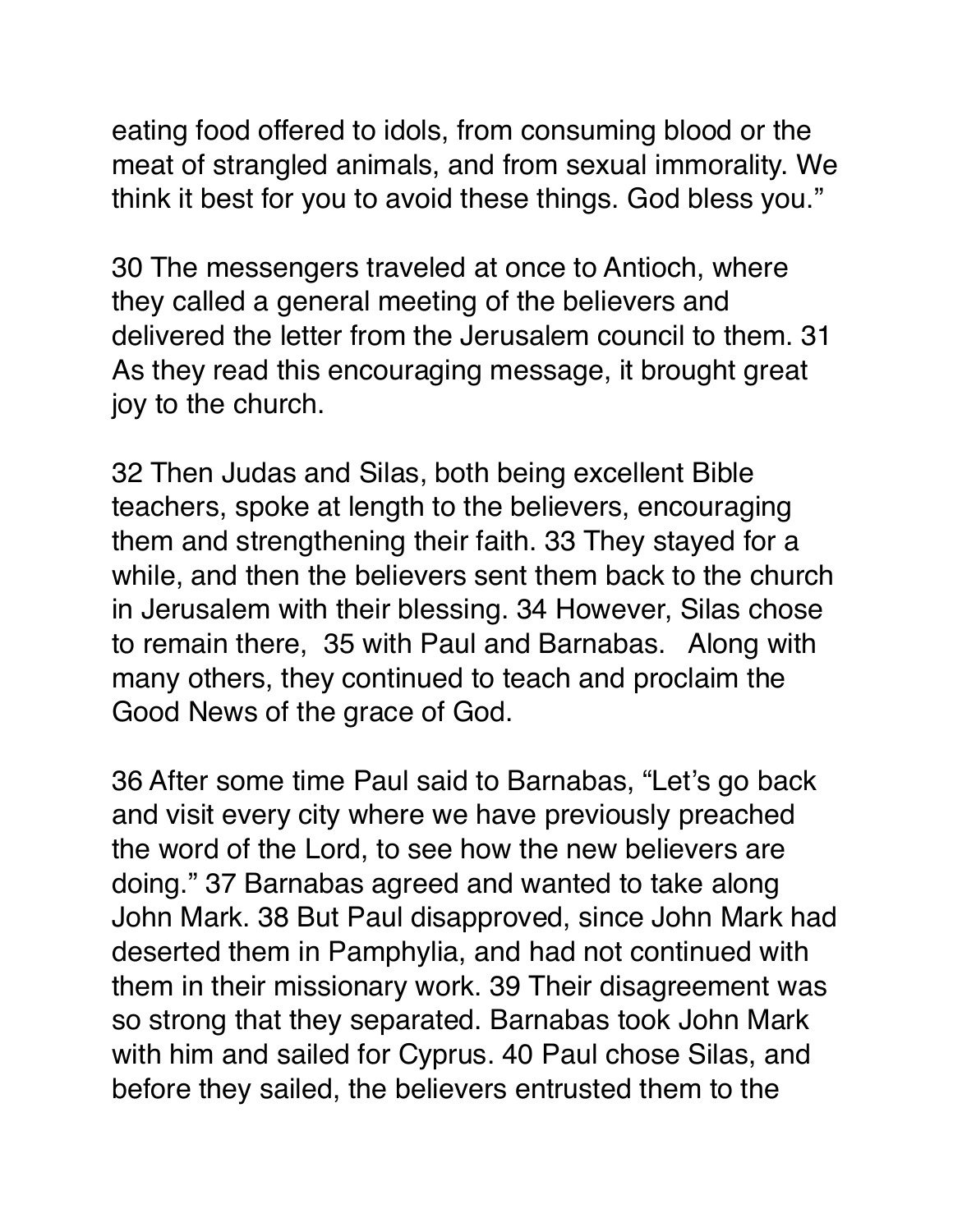Lord's gracious care. 41 Then he traveled throughout Syria and Cilicia, strengthening the churches there.

## **ACTS 16**

Paul and Silas went first to Derbe and then on to Lystra where they met Timothy, a believer whose mother was a Christian Jewess, and his father a Greek. 2 The Christians in Lystra and Iconium thought highly of Timothy, 3 so Paul asked him to join them on their journey. In deference to the Jews of the area, he circumcised Timothy before they left, for everyone knew that his father was a Greek and hadn't permitted this before. 4 Then they went from city to city, making known the decision concerning the Gentiles, as decided by the apostles and elders in Jerusalem. 5 So the church grew daily in faith and numbers.

6 Next they traveled through Phrygia and Galatia, because the Holy Spirit had told them not to go into the Turkish province of Asia Minor at that time. 7 Then, going along the borders of Mysia, they headed north for the province of Bithynia, but again the Holy Spirit said no. 8 So instead they went on through Mysia province to the city of Troas.

9 That night, Paul had a vision. In his dream he saw a man over in Macedonia, Greece, pleading with him, "Come over *here* and help *us*." 10 At this point, I, Luke, joined Paul at Troas, and, because of Paul's vision, we determined to leave immediately for Macedonia, for we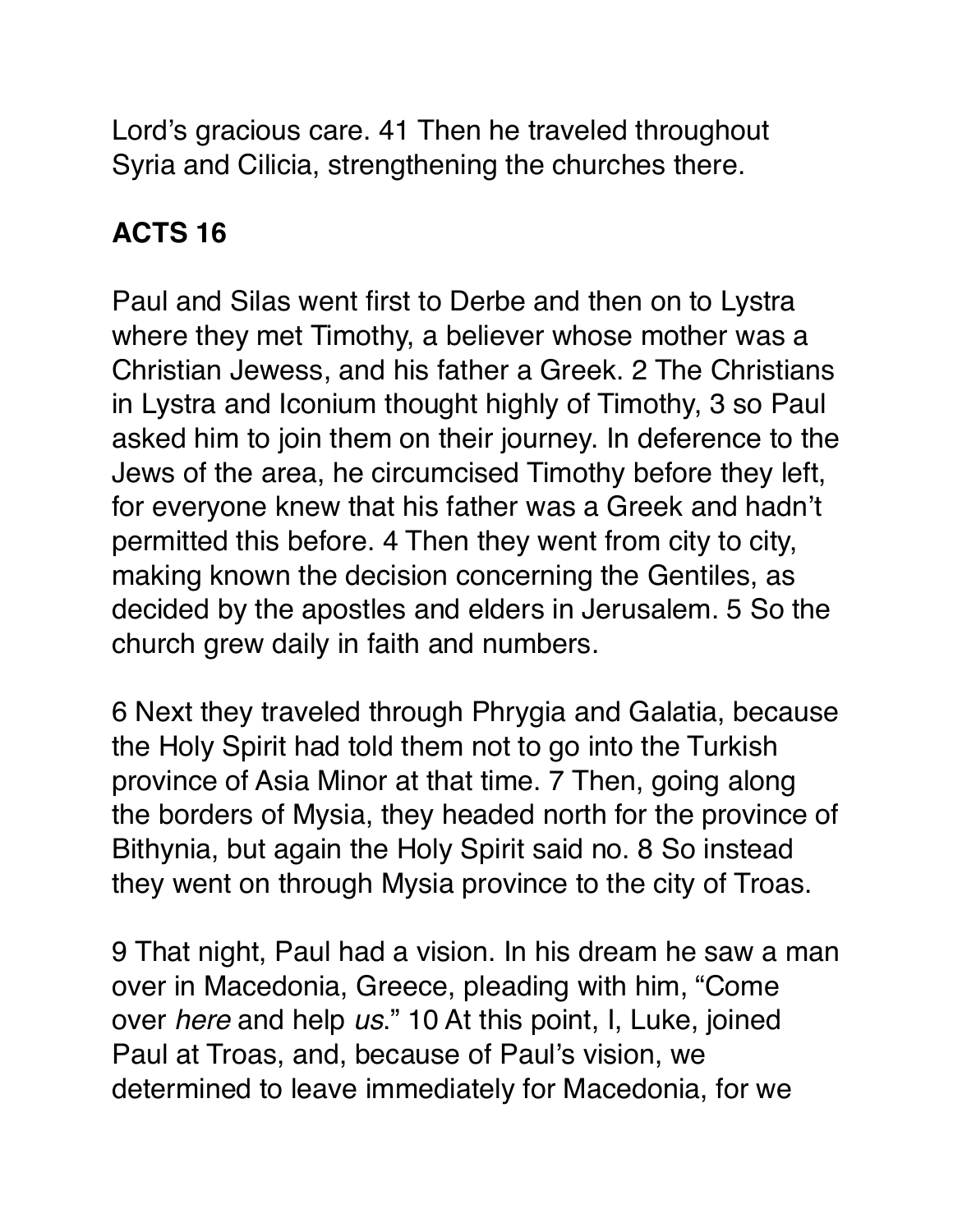concluded that God was sending us to proclaim the Good News there.

11 We boarded a ship at Troas, and sailed straight across to Samothrace, and the next day on to Neapolis, 12 and finally reached Philippi, a Roman colony just inside the Macedonian border, and we stayed there several days.

13 On the Sabbath, we went a little way outside the city to a riverbank where we understood some people met for prayer; and we preached the Gospel to some women who came. 14 One of them was Lydia, a saleswoman from Thyatira, a merchant of purple cloth. She was already a worshiper of God and as she listened to us, the Lord opened her heart and she accepted all that Paul was saying. 15 She was baptized along with all her household and asked us to be her guests. "If you are satisfied that I am a sincere Christian with no ulterior motive," she said, "be my guests, and stay at my home." And she continued to coax us until we agreed.

16 One day as we were going down to the place of prayer beside the river, we met a demon-possessed slave girl, who earned much money for her masters be telling people's fortunes. 17 She followed along behind us crying out, "These men are servants of God, and they have come to tell us the true way of salvation."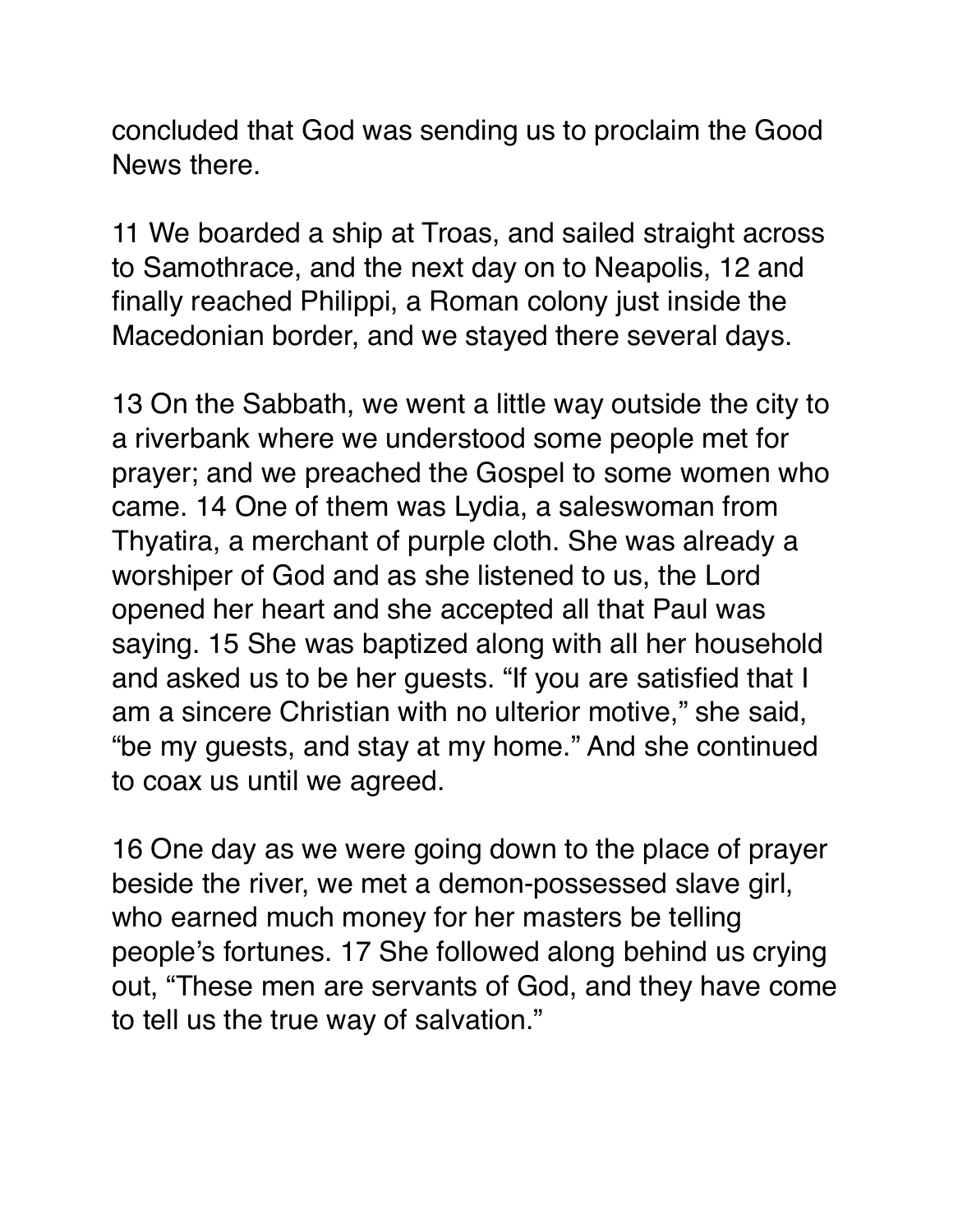18 This went on for many days until Paul, greatly troubled, turned and spoke to the demon within her. "I command you in the name of Jesus Christ to come out of her." Instantly it left her.

19 When the slave-girl's owners realized that their source of profit was now ended, they seized Paul and Silas and dragged them to the marketplace before the authorities.

20-21 "These Jews are seriously disturbing the peace of our city," they shouted. "They are teaching the people to do things that are against the Roman laws."

22 A mob was quickly formed against Paul and Silas, and the judges ordered that they be stripped and given a caning. 23 After they had been given a good beating, they were thrown into prison. The jailer was strictly warned to prevent their escaped, 24 so he took no chances, but put them into the inner dungeon and clamped their feet into the stocks.

25 Around midnight, as Paul and Silas were praying and singing hymns to the Lord — with all the other prisoners listening, 26 suddenly, there was a great earthquake, shaking the prison to its foundations, with the result that the doors of every cell flew open, and the chains of every prisoner were loosed! 27 The earthquake wakened the jailer. He ran from his house, next door, to the prison to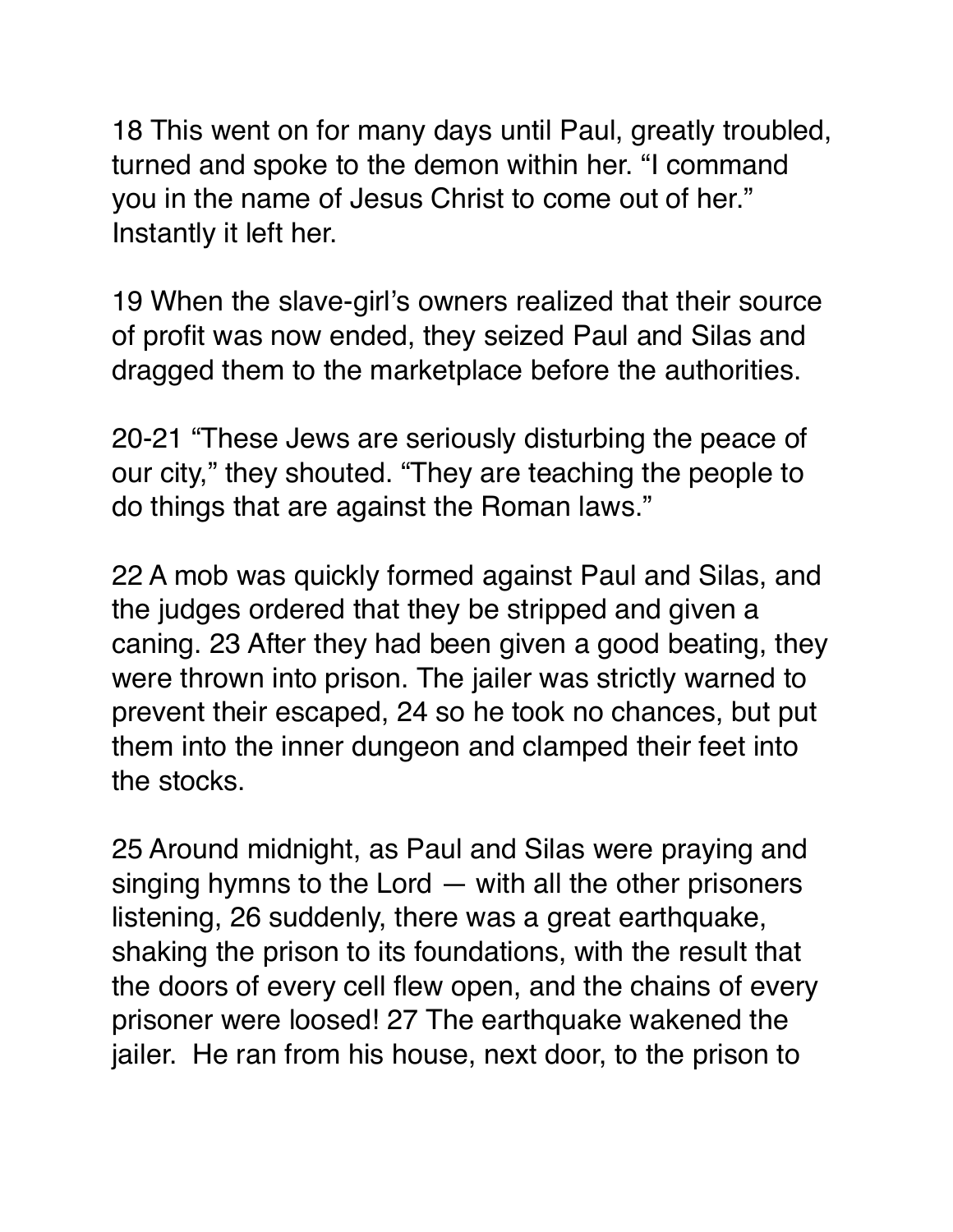find all the doors wide open. Assuming the prisoners had escaped, he drew his sword to kill himself.

28 But Paul yelled to him, "Do not hurt yourself! We are all here!"

29 Trembling with fear, the jailer called for a torch, ran into the dungeon and prostrated himself in thanks before Paul and Silas. 30 Then he led them out of the prison and implored them, "Sirs, what must I do to have this salvation you possess and have been proclaiming?"

31 They replied, "Simply believe in Jesus as your Lord and as the Messiah and you will be saved; and this same thing applies to your entire household."

32 Then they carefully explained to him and all his household the Good News of salvation by grace through faith in Jesus. 33 The jailer, a new believer, washed their bloody backs, and then he and all his family were baptized as believers in Jesus. 34 Next, he brought them to his house and set a meal before them. He and his family were filled with such joy in being new believers!

35 The next morning the judges sent police officers to tell the jailer to let Paul and Silas go. 36 So the jailer told Paul they were free to leave.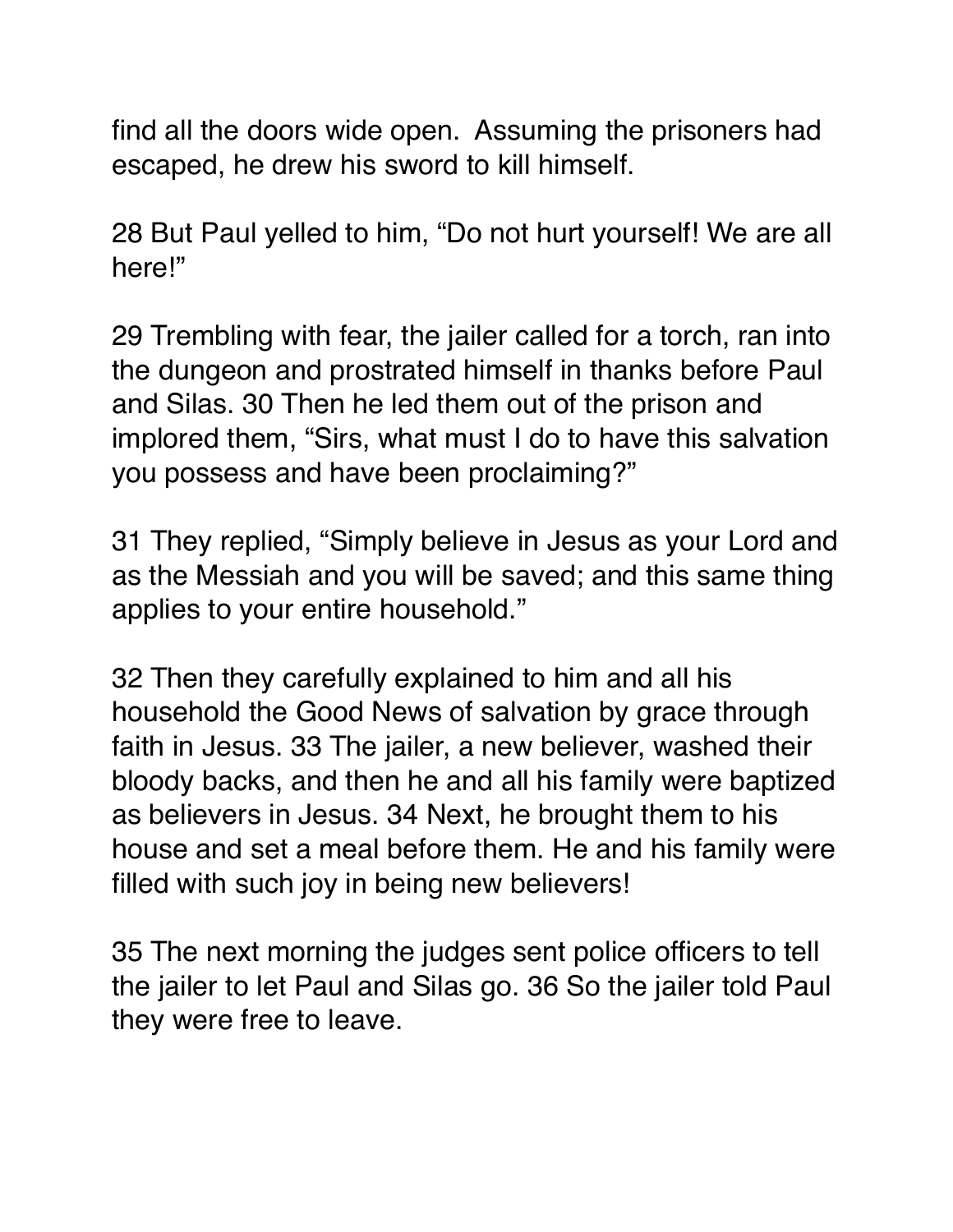37 But Paul replied, "They have mistreated us by arresting us, shaming us, and beating us publicly — without any trial, and they have put us in irons and in jail—and we are Roman citizens! And now they add insult to injury by trying to get rid of us secretly? Never! Let them come themselves and release us publicly!"

38 When the police officers brought this reply back to the judges, the judges feared for their lives when they heard Paul and Silas were Roman citizens. 39 So they hurried to the jail, apologized profusely, ushered them out and implored them to leave their city. 40 So, Paul and Silas left the prison and returned to the home of Lydia. After meeting there with the local believers and reassuring them of God's sovereignty over every situation, they left town.

#### **ACTS 17**

Paul and Silas now traveled through the cities of Amphipolis and Apollonia and came to Thessalonica, where there was a Jewish synagogue. 2 As was Paul's custom, he went there to preach, and for three Sabbaths in a row he opened the Scriptures to the people, 3 explaining the prophecies about the death of the Messiah and his resurrection. His persistent theme was "Jesus is the Messiah". 4 Some who listened were persuaded and became converts and continued to spend time with Paul and Silas—including a large number of sincere Gentiles and also many important women of the city.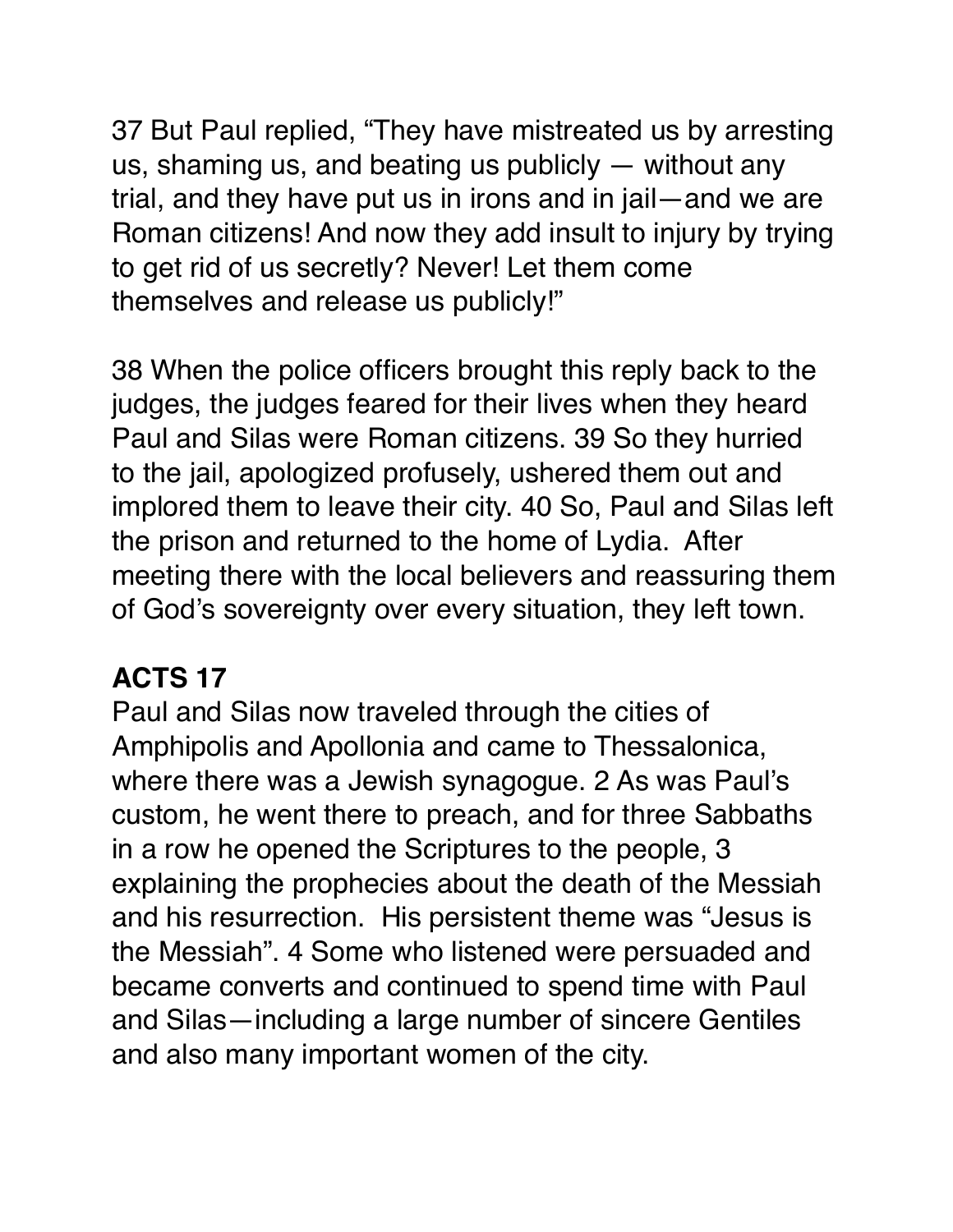5 But, once again, some of the staunch Jews were jealous of the attention being given to Paul and Silas relating to Jesus — whom they rejected as Messiah, so they conspired with some nefarious fellows from the streets to form a mob and start a riot. The mob assailed the home of Jason, expecting to find Paul and Silas there, and planning to bring them out to the crowd to do them violence.

6 Not finding them there, they dragged out Jason and some of the other believers, and hauled them, instead, before the city Council. They howled, "These men, Paul and Silas, who have caused nothing but trouble everywhere they've been, are now here disturbing *our* city! 7 And Jason has welcomed them into his home! They are all guilty of treason, for they claim Jesus to be their king not Caesar!"

8-9 The people of the city, as well as the judges, were concerned at these reports and let Jason and the others go only after they had posted bail.

10 That night the Christians hurriedly sent Paul and Silas to Berea, where, as usual, they went to the synagogue to preach about Jesus. 11 But the people of Berea were more open-minded than those in Thessalonica, and gladly listened to the message. They searched the Scriptures day by day to check up on Paul and Silas' statements to see if they were really so. 12 As a result, many of them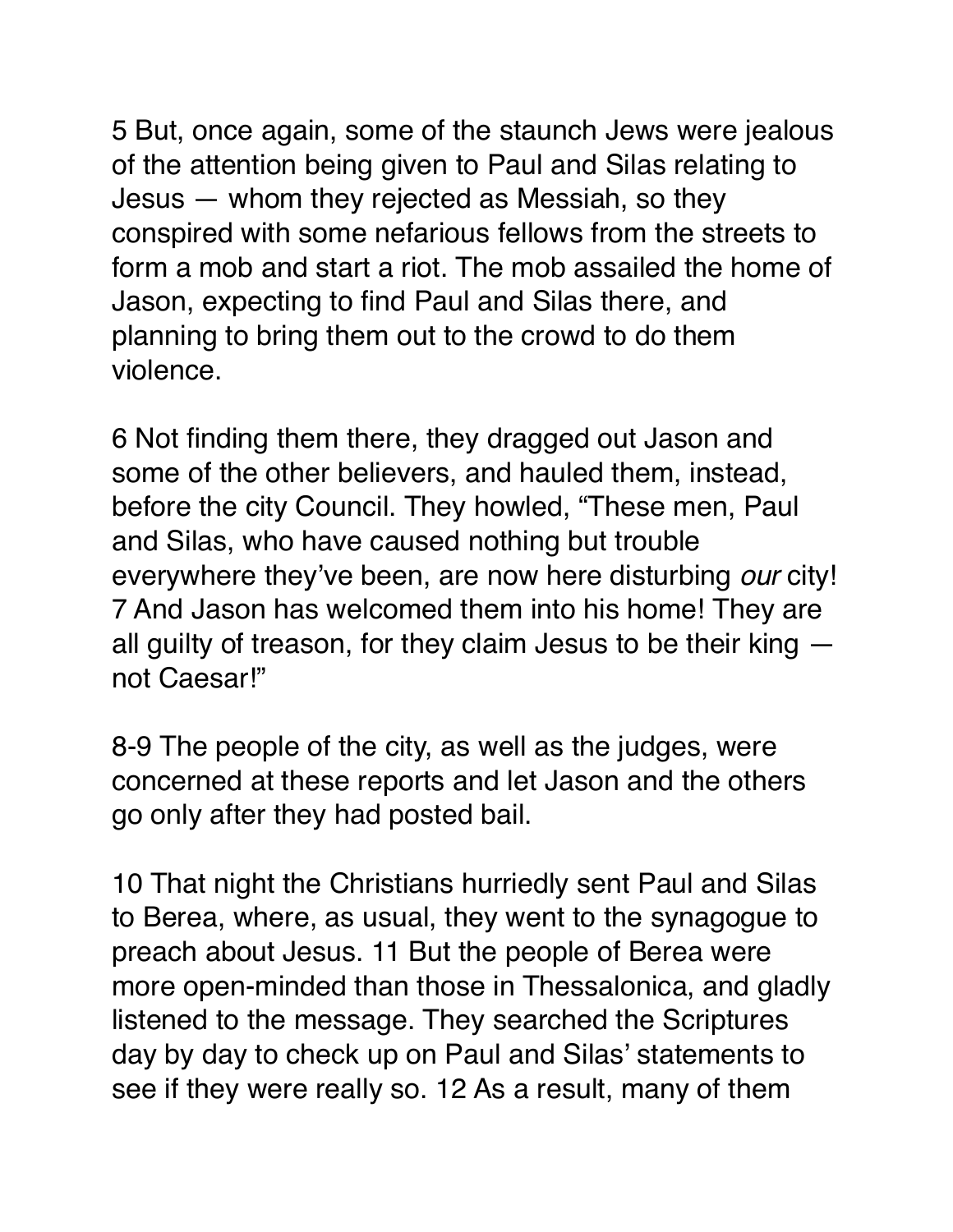believed, including several prominent Gentile women, and many men, also.

13 But when the Jews in Thessalonica learned that Paul was preaching in Berea, they went over and stirred up trouble. 14 The believers acted at once, sending Paul on to the coast, while Silas and Timothy remained behind. 15 Those accompanying Paul went on with him to Athens and then returned to Berea with a message for Silas and Timothy to hurry and join him.

16 While Paul was waiting for them in Athens, he was deeply troubled by all the idols he saw everywhere throughout the city. 17 He went to the synagogue for discussions with the Jews and the devout Gentiles, and spoke daily in the public square to all who happened to be there.

18 He also had an encounter with some of the Epicurean and Stoic philosophers. Their reaction, when he told them about Jesus and his resurrection, was, "He's imagining things," or, "He's pushing some foreign religion."

19 But they brought him to the forum at Mars Hill. "Please tell us more about this new religion," they said, 20 "for you are saying some things we've never heard before, and we want to understand them." 21 (The Athenians as well as the foreigners in Athens seemed to spend all their time hearing and telling anything new.)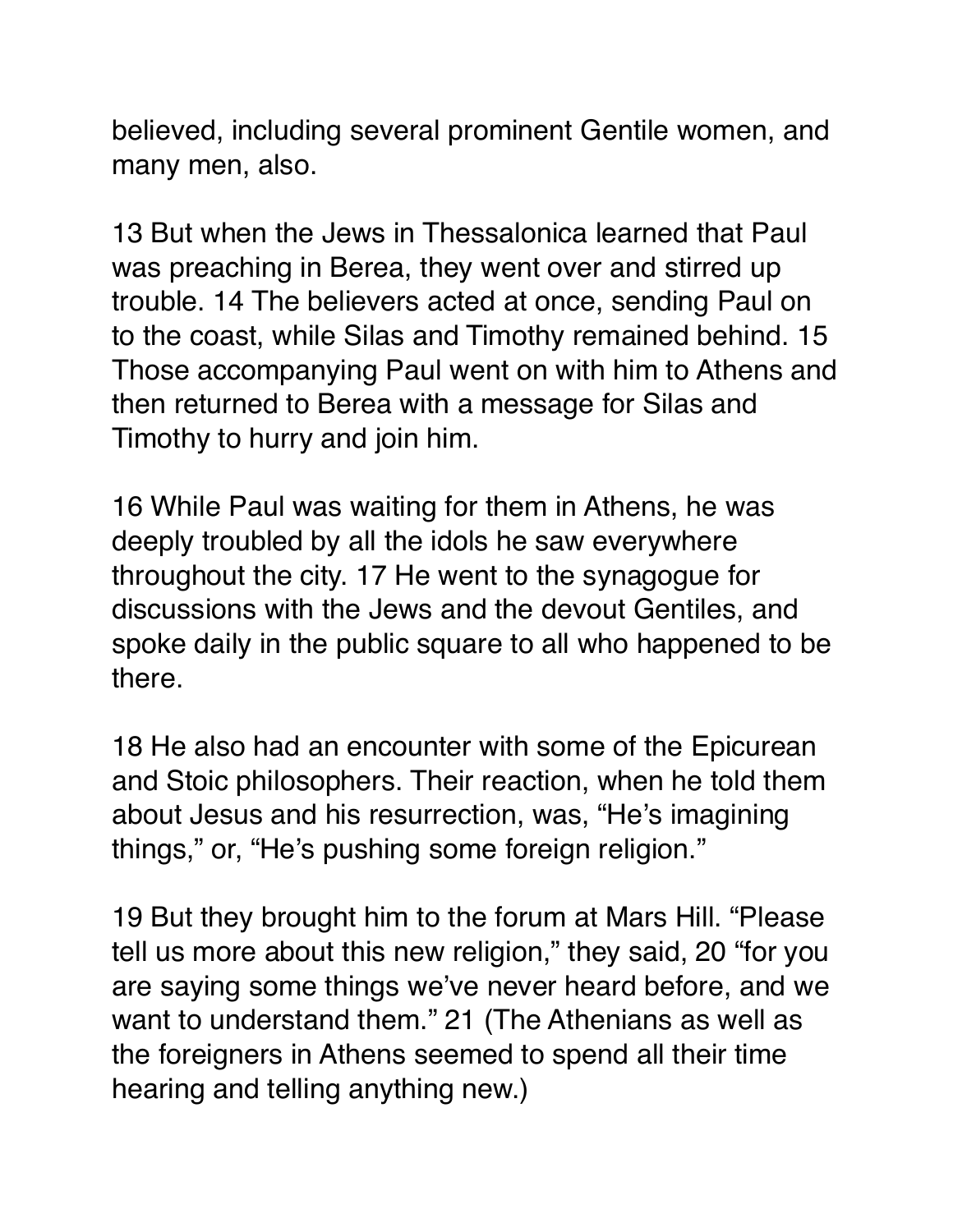22 So Paul, standing before them at the Mars Hill forum, addressed them as follows:

"Men of Athens, it is obvious that you are deeply reverent toward all religions. 23 For as I was walking in your city I saw many shrines. I noticed that one of them had this inscription on it—'To the Unknown God.' This God you have been worshiping without knowing who he is, is the One I now wish to tell you about.

24 "His name is Jehovah. He made the world and everything in it. And, since he is Lord of the entire universe and of the whole earth, He doesn't live in manmade temples; 25 and human hands can't minister to his needs—for he has no needs! In fact, it is He, himself, who gives life and breath to everything, and satisfies every need there is. 26 He created all the nations of the world from one man, Adam, and scattered them across the face of the earth to the places He had prepared for them. He decided beforehand which nations should rise or fall, and when. He determined the specific geographical boundaries of each nation.

27 "His desire is that, because of all He has done for them, men would be aware of His existence, and would be intrigued to reach toward him and discover him personally —though he is not far from any one of us, since He fills the entire universe. 28 In fact it is true to say that we live and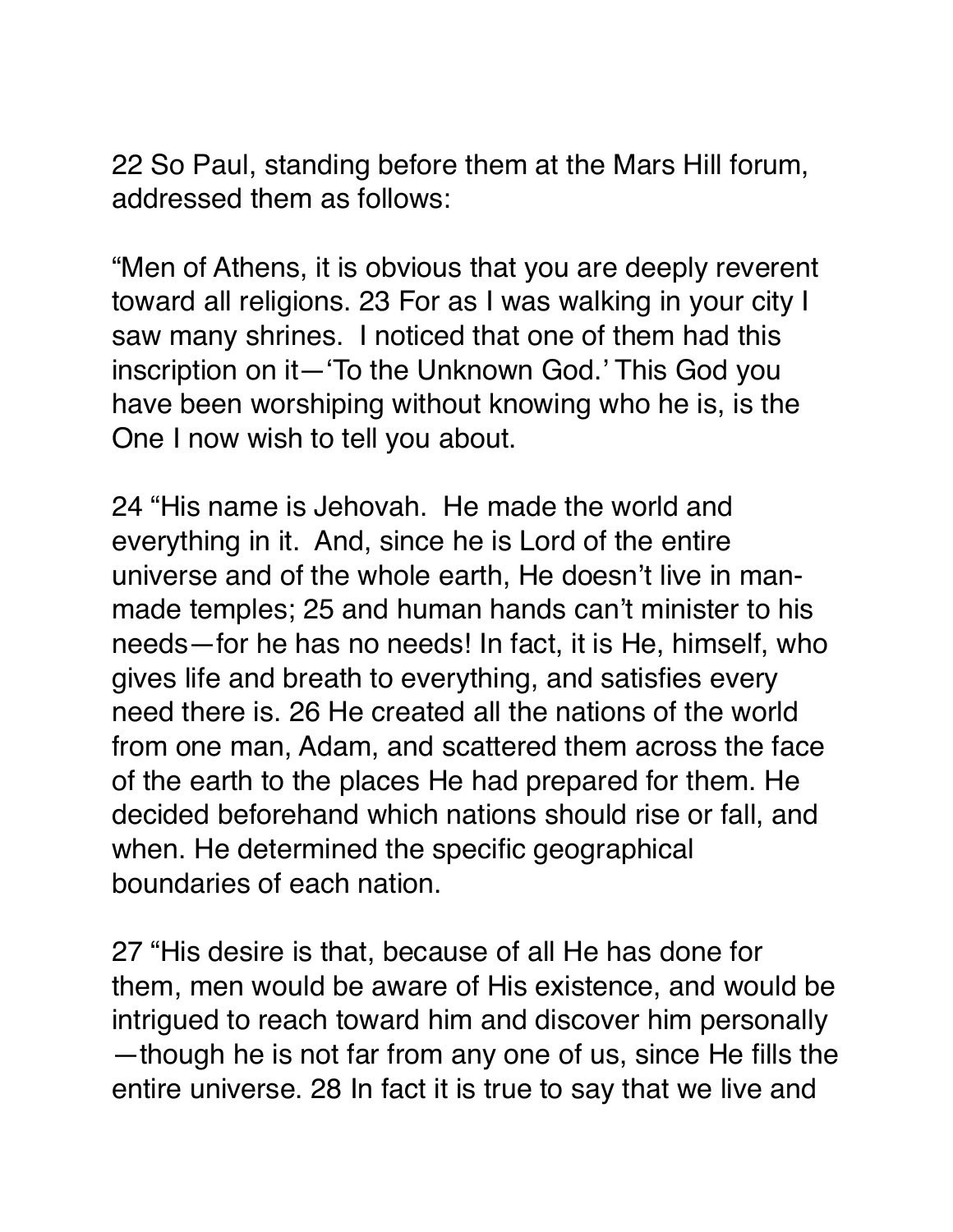move *in* Him and have come to existence *out* of Him! As one of your own poets puts it, 'We are the sons of God.'

29 This being the case, we shouldn't think of God as an idol made by men from gold or silver or chipped from stone. 30 God has tolerated man's past ignorance about these things, but from now on he commands everyone to turn away from idols and worship only him. 31 This is very important because he has set a day when the world is going to be judged righteously by a man he has appointed to this task. And He has endorsed this man to all by raising him from the dead."

32 When they heard Paul speak of the resurrection of a person who had been dead, some laughed out loud, though some others said, "We want to hear more about this later."

33 But that was all Paul had to say to the mockers. 34 However, his speech had a good effect on others. A few people embraced what he had said and became believers. Among them was Dionysius, a member of the City Council, and a woman named Damaris, and there were others.

# **ACTS 18**

Some time later, Paul left Athens and went to Corinth. 2-3 There he became acquainted with a Jew named Aquila,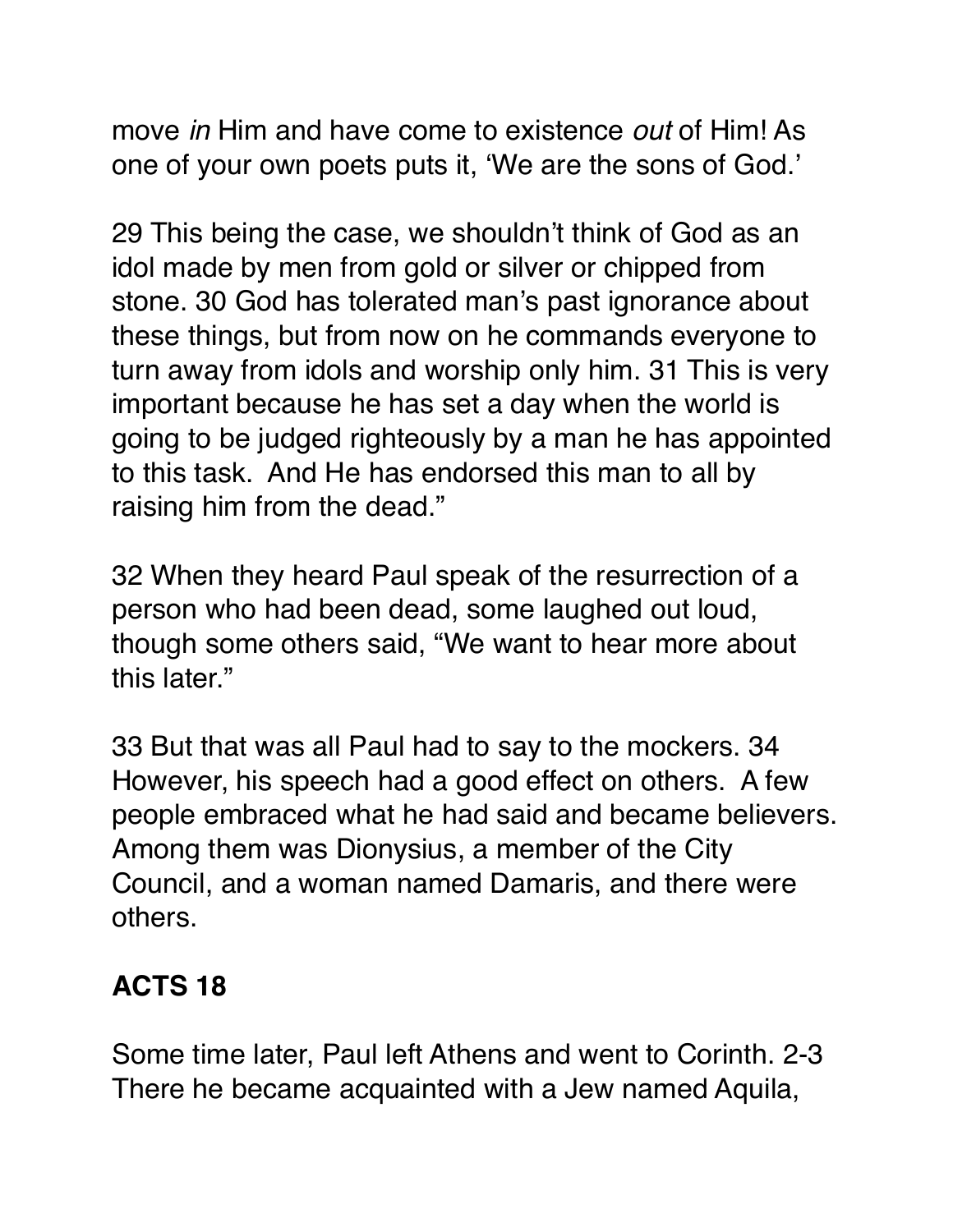born in Pontus, who had recently arrived from Italy with his wife, Priscilla. They had been expelled from Italy as a result of Claudius Caesar's order to expel all Jews from Rome. Paul lived and worked with them, for they were tentmakers just as he was.

4 Each Sabbath found Paul at the synagogue, persuading both Jews and Gentiles that Jesus is the Messiah. 5 After the arrival of Silas and Timothy from Macedonia, Paul, deeply concerned for his people, the Jews, turned his full attention to convincing them that Jesus is the Messiah. 6 But when the Jews shut their minds to his teaching and began blaspheming Jesus, Paul shook off the dust from his robe and said, "Your blood be upon your own heads—I have fulfilled my responsibility toward you. From now on I will take my message to the Gentiles."

7 From then on, he lodged with Titius Justus, a Gentile who worshiped God and lived next door to the synagogue. 8 Before long, Crispus, the leader of the synagogue, and all his household believed in the Lord and were baptized as were many others in Corinth.

9 One night the Lord spoke to Paul in a vision and told him, "Don't be afraid! Speak out! Don't quit! 10 I am with you, so no one can harm you. There are many people in this city who will trust in me as their Savior." 11 So Paul stayed there for the next year and a half, teaching them the Word of God.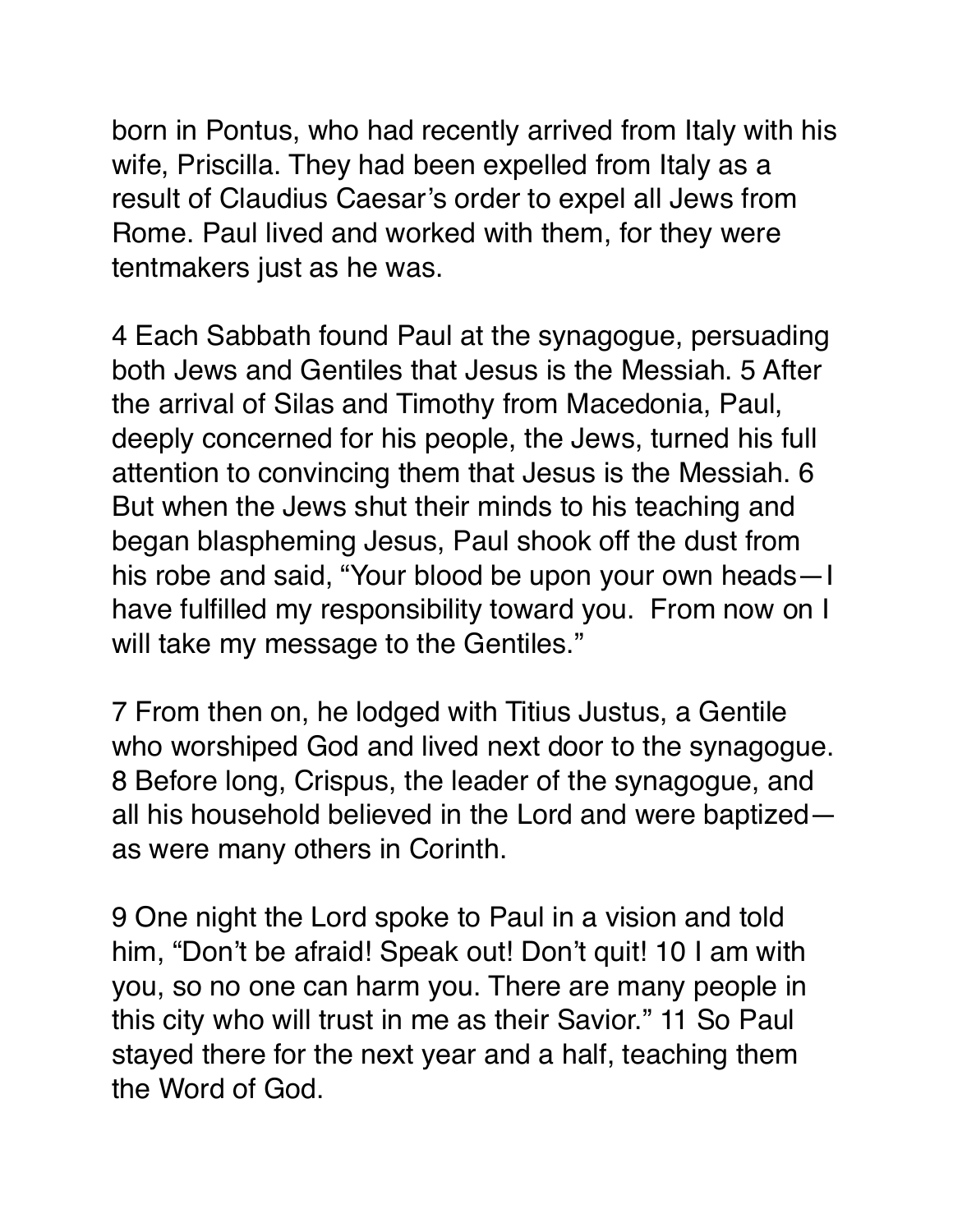12 But when Gallio became governor of Achaia, the Jews rose in concerted action against Paul and brought him before the new governor for judgment. 13 They accused Paul of "persuading men to worship only one God, contrary to Roman law." 14 But when it was Paul's turn to make his defense, Gallio turned to his accusers and said, "Listen, you Jews, if this were a case involving a misdemeanor or serious crime, it would be my duty to listen to you, 15 but since it is merely a matter of semantics and person preferences and your own Jewish laws, you take care of it. I'm not interested in dealing with it." 16 And he drove them out of the courtroom.

17 Then the Gentile mob turned against Sosthenes, the new leader of the synagogue, and gave him a beating right outside the courtroom. But Gallio couldn't have cared less.

18 Paul remained in the city several days after that and then said good-bye to the Christians there and sailed for the coast of Syria, taking Priscilla and Aquila with him. At Cenchreae, Paul had his head shaved according to Jewish custom, for he had taken a vow. 19 Arriving at the port of Ephesus, he left us aboard ship while he went over to the synagogue for a discussion with the Jews. 20 They asked him to stay for a few days, but he felt that he had no time to lose.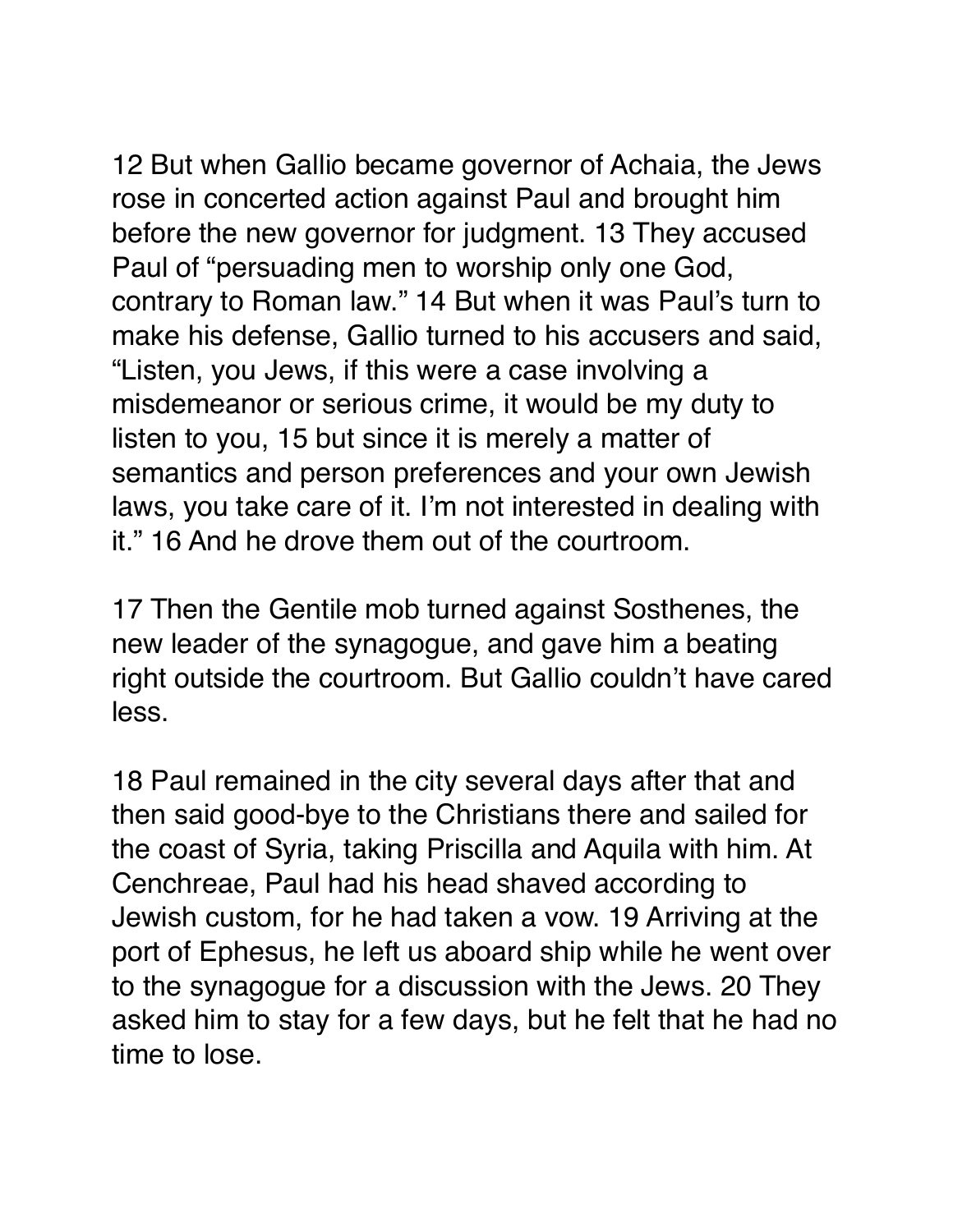21 "I must by all means be at Jerusalem for the holiday," he said. But he promised to return to Ephesus later if God permitted; and so he set sail again.

22 The next stop was at the port of Caesarea. He went from there to Jerusalem to greet the church there, and then sailed on to Antioch. 23 After spending some time there, he left for Turkey again, going through Galatia and Phrygia, from place to place, encouraging the local groups of believers and helping them grow in the Lord.

24 As it happened, a Jew named Apollos, a wonderful Bible teacher and preacher, had just arrived in Ephesus from Alexandria in Egypt. 25 While he was in Egypt, someone had told him about John the Baptist and what John had said about Jesus, but that is all he knew. He had never heard the rest of the story! 26 So he was preaching boldly and enthusiastically in the synagogue, "The Messiah is coming! Get ready to receive him!" Priscilla and Aquila were there and heard him—and it was a powerful sermon. Afterwards they met with him and explained what had happened to Jesus since the time of John, and all that it meant!

27 Apollos had been thinking about going to Greece, and the believers encouraged him in this. They wrote to their fellow-believers there, directing them to welcome him. And upon his arrival in Greece, he was greatly used of God to strengthen the church, 28 for he powerfully refuted all the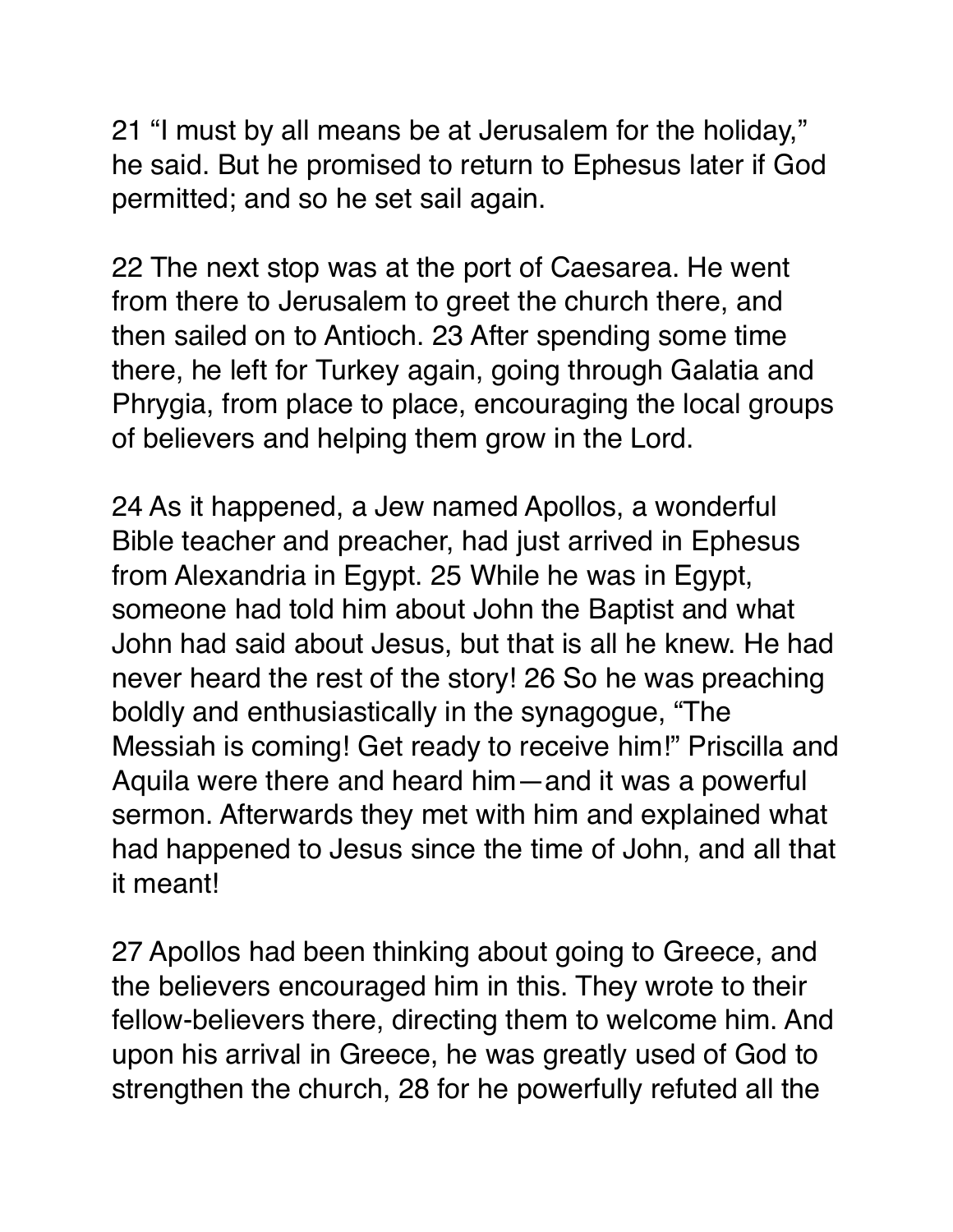Jewish arguments in public debate, showing by the Scriptures that Jesus is indeed the Messiah.

## **ACTS 19**

While Apollos was in Corinth, Paul traveled through Turkey and arrived in Ephesus, where he found several Gentile "believers". 2 Sensing something wasn't quite right with their "Christianity", he asked them "Did you receive the Holy Spirit when you believed in Jesus?"

"No," they replied, "we don't know what you mean. What is the Holy Spirit?"

3 "Then what beliefs were you acknowledging by your baptism?" he asked.

And they replied, "What John the Baptist taught."

4 Then Paul pointed out to them that John's baptism was to demonstrate a desire to turn from sin to God and that those receiving his baptism must then go on to believe in Jesus, the one John said would come later.

5 As soon as they heard this, they put their faith in Jesus and were baptized as true believers in the Lord Jesus. 6 Then, when Paul laid his hands upon their heads, the Holy Spirit came on them, and they spoke in other languages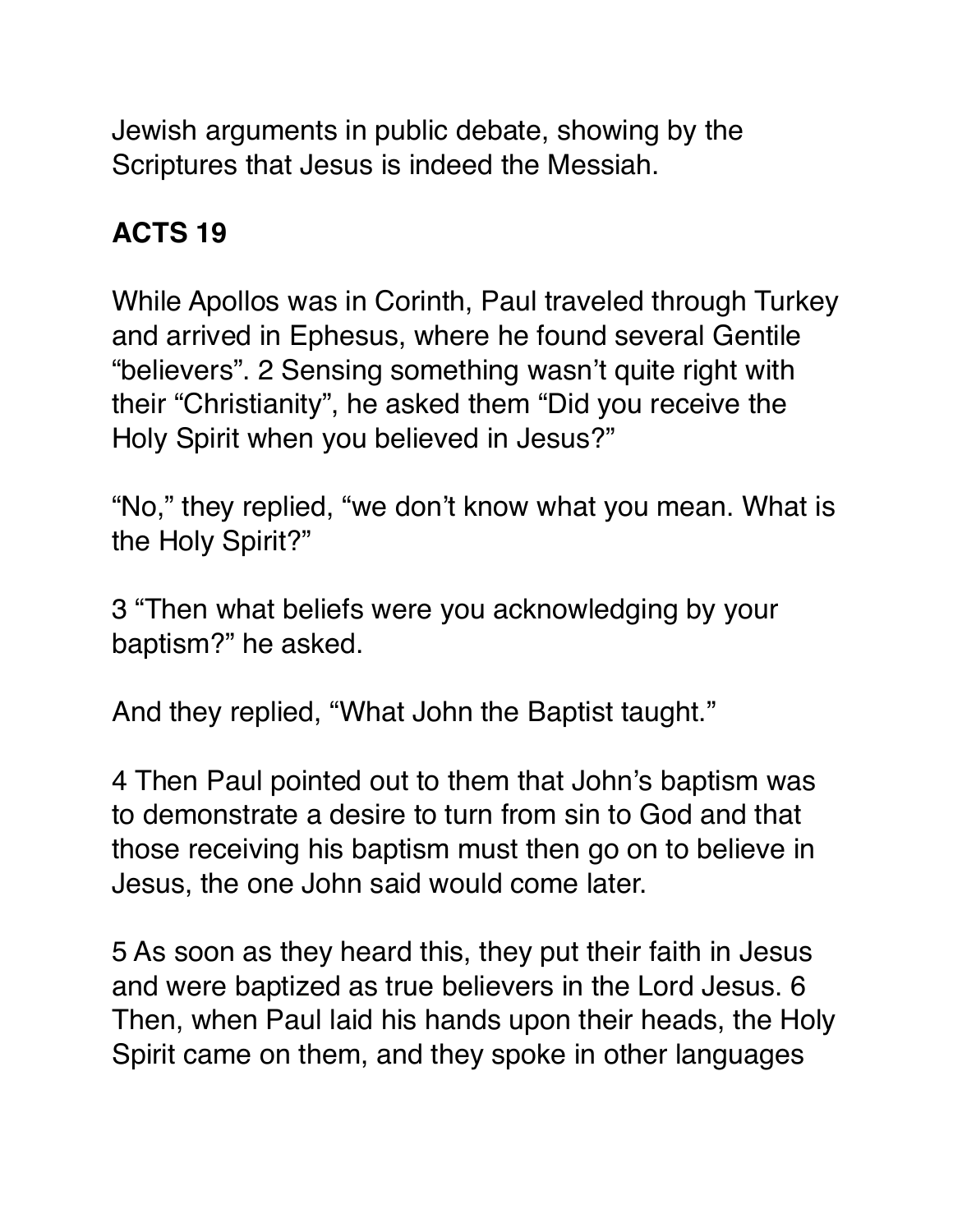and gave testimonies of their new faith. 7 The men involved were about twelve in number.

8 Paul went to the synagogue and preached boldly each Sabbath day for three months, telling about The Church [authentic Christianity], and persuading many to believe in Jesus. 9 But some strongly rejected his message and publicly spoke against the new way of salvation by faith in Christ apart from works, so he left, refusing to preach to them again. Gathering the believers from among them, he began a separate meeting at the lecture hall of Tyrannus and preached there daily. 10 This went on for the next two years, so that everyone in the Turkish province of Asia Minor—both Jews and Gentiles —heard the gospel of salvation by grace through faith in Jesus Christ.

11 Now, God had given Paul the power to do wonderful miracles, 12 so that even when his handkerchiefs or parts of his clothing were placed upon sick people, they were healed, and any demons within them came out.

13 A team of itinerant Jews who were traveling from town to town casting out demons planned to experiment by using the name of the Lord Jesus. The formula they decided on was this: "I adjure you by Jesus, whom Paul preaches, to come out!" 14 Seven sons of Sceva, a chief Jewish priest, were doing this. 15 But when they tried it on a man possessed by a demon, the demon replied, "I know Jesus and I know Paul, but who are you!" 16 And he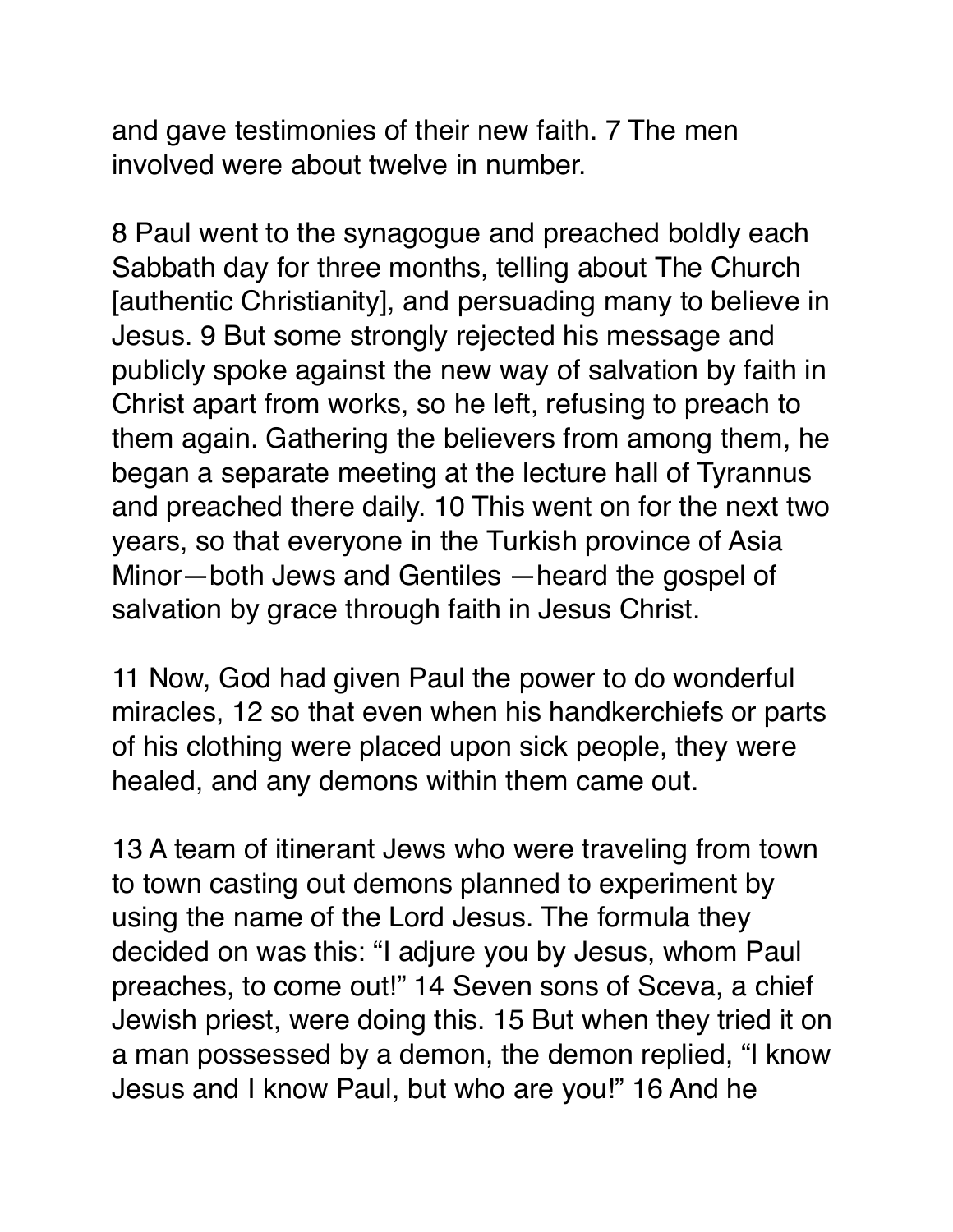attacked two of them and beat them up, so that they fled out of his house naked and badly injured.

17 The account of what happened spread quickly all through Ephesus, to Jews and Gentiles alike; and a serious reverence for Paul and his message descended on the city, and everyone's respect for the name of the Lord Jesus increased. 18 Many who became believers confessed their sinful practices. 19 A number of them who had been practicing black magic brought their spell books and charms and burned them at a public bonfire. (Someone estimated the value of the books at \$10,000.) 20 This indicates how deeply the whole area was stirred and permanently affected by God's message.

21 Afterwards Paul felt impelled by the Holy Spirit to go across to Greece before returning to Jerusalem. "And after that," he said, "I must go on to Rome!" 22 He sent his two assistants, Timothy and Erastus, on ahead to Greece while he stayed a while longer in Asia Minor.

23 But about that time, a big blowup developed in Ephesus concerning the Christians. 24 It began with Demetrius, a silversmith who employed many craftsmen to manufacture silver shrines of the Greek goddess Diana. 25 He called a meeting of his men, together with others employed in related trades, and addressed them as follows: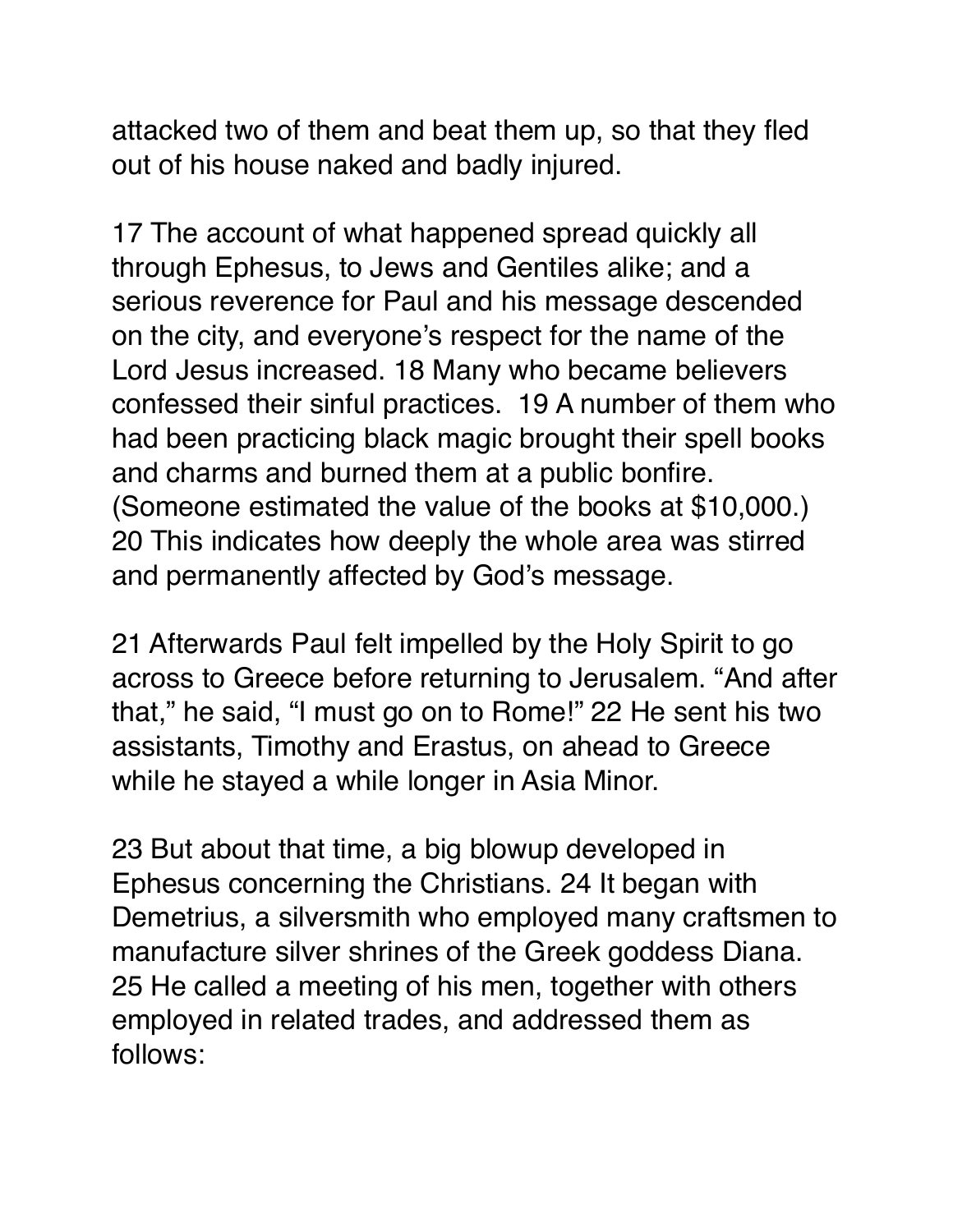"Gentlemen, this business is our income. 26 As you know so well from what you've seen and heard, this man Paul has persuaded many, many people that handmade gods aren't gods at all. As a result, our sales volume is going down! 27 Of course, I am not only talking about the business aspects of this situation and our loss of income, but also of the possibility that the temple of the great goddess Diana will lose its influence, and that Diana—this magnificent goddess worshiped not only throughout this part of Turkey but all around the world—will be forgotten!"

28 This speech made them all angry and they began shouting, "Great is Diana of the Ephesians!"

29 A crowd began to gather, and soon the city was in an uproar. Everyone rushed to the amphitheater, dragging along Gaius and Aristarchus, Paul's traveling companions, for trial. 30 Paul wanted to go in, but the believers wouldn't let him. 31 Some of the Roman officers of the province, friends of Paul, also sent a message to him, begging him not to risk his life by entering.

32 Inside, the people were all shouting — some one thing and some another; everything was in confusion. In fact, most of them didn't even know why they were there.

33 Alexander was spotted among the crowd by some of the Jews and dragged forward. He motioned for silence and tried to speak. 34 But when the crowd realized he was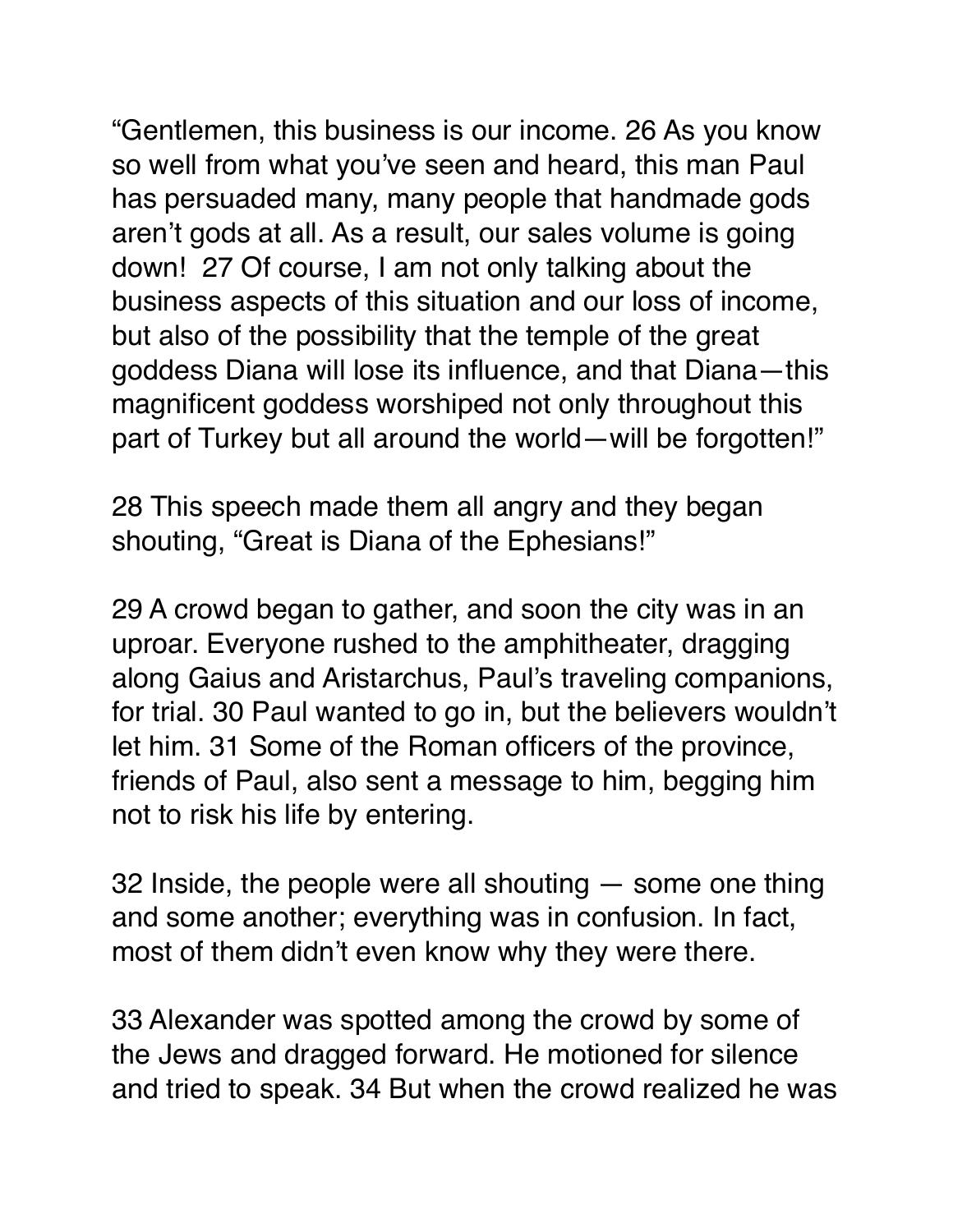a Jew, they started shouting again and kept it up for two hours: "Great is Diana of the Ephesians! Great is Diana of the Ephesians!"

35 At last the mayor was able to quiet them down enough to speak. "Men of Ephesus," he said, "everyone knows that Ephesus is the center of the religion of the great Diana, whose image fell down to us from heaven. 36 Since this is an indisputable fact, you shouldn't be disturbed no matter what is said, and should do nothing rash. 37 Yet you have brought these men here who have stolen nothing from her temple and have not defamed her. 38 If Demetrius and the craftsmen have a case against them, the courts are currently in session and the judges can take the case at once. Let them go through legal channels. 39 And if there are complaints about other matters, they can be settled at the regular City Council meetings; 40 for we are in danger of being called to account by the Roman government for today's riot, since there is no cause for it. And if Rome demands an explanation, I won't know what to say."

41 Then he dismissed them, and they dispersed.

#### **ACTS 20**

When it was all over, Paul sent for the believers, and after encouraging them, made his good-byes and left for Greece, 2 preaching to the believers along the way in all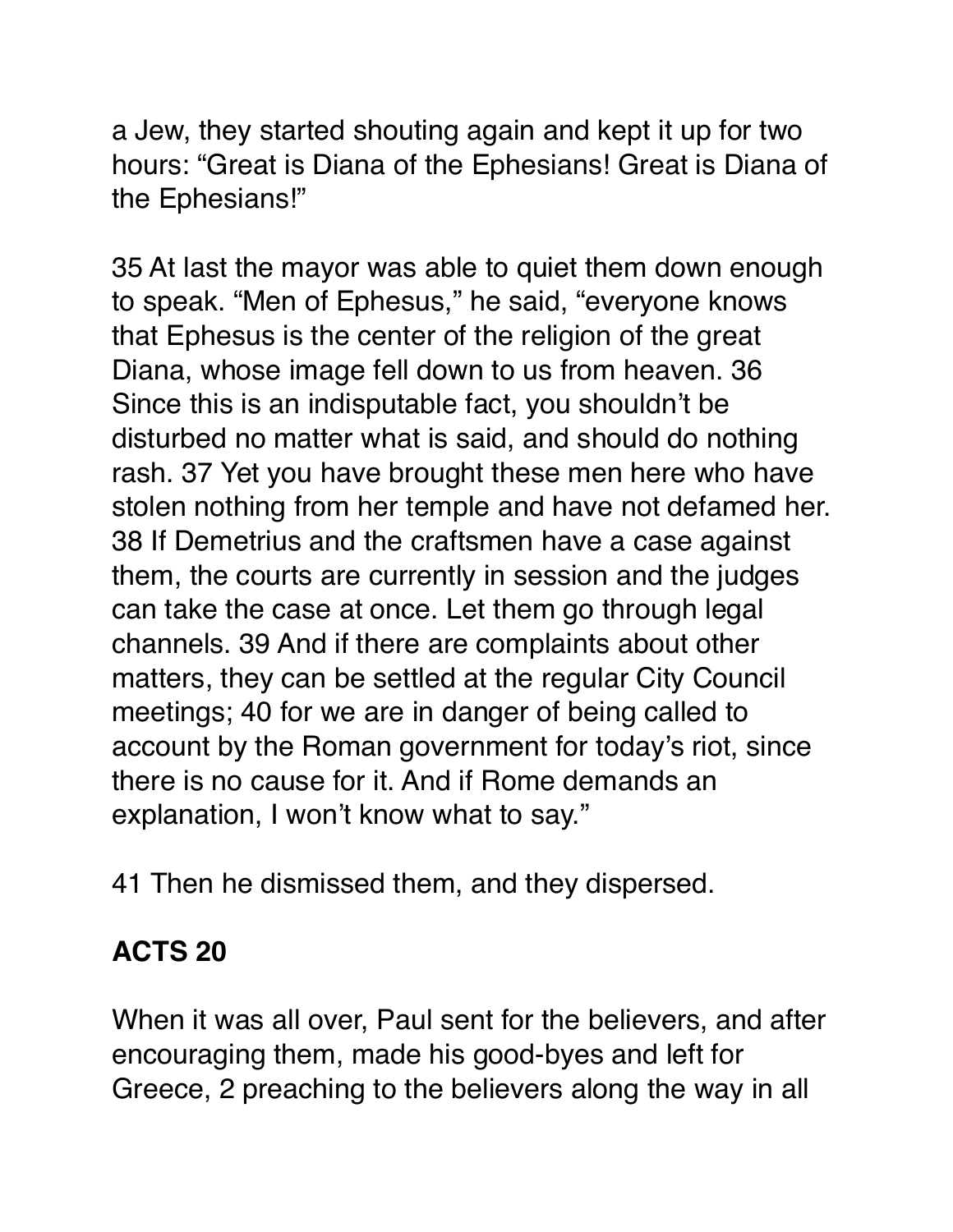the cities he passed through. 3 He was in Greece three months and was preparing to sail for Syria when he discovered a plot by the Jews against his life, so he decided to go north to Macedonia first.

4 Several men were traveling with him, going as far as Turkey; they were Sopater of Berea, the son of Pyrrhus; Aristarchus and Secundus, from Thessalonica; Gaius, from Derbe; Timothy; and Tychicus and Trophimus, who were returning to their homes in Turkey, 5 and had gone on ahead and were waiting for us at Troas. 6 As soon as the Passover ceremonies ended, we boarded ship at Philippi in northern Greece and five days later arrived in Troas, Turkey, where we stayed a week.

7 On Sunday, the weekly gathering of the believers for a meal and Christian fellowship, Paul addressed everybody. And since he was leaving the next day, he talked until midnight! 8 The upstairs room where we met had a number of windows. 9 As Paul spoke on and on, a young man named Eutychus, sitting on one of the windowsills, went fast asleep and fell three stories to his death below. 10 Paul went downstairs, bent over him, and took him into his arms. "Don't worry," he said, "he's all right!" 11 And he was! They all went back upstairs and had some refreshments; then Paul preached another long sermon so it was dawn when he finally left them! 12 The young man was taken home unhurt, and everyone was greatly relieved.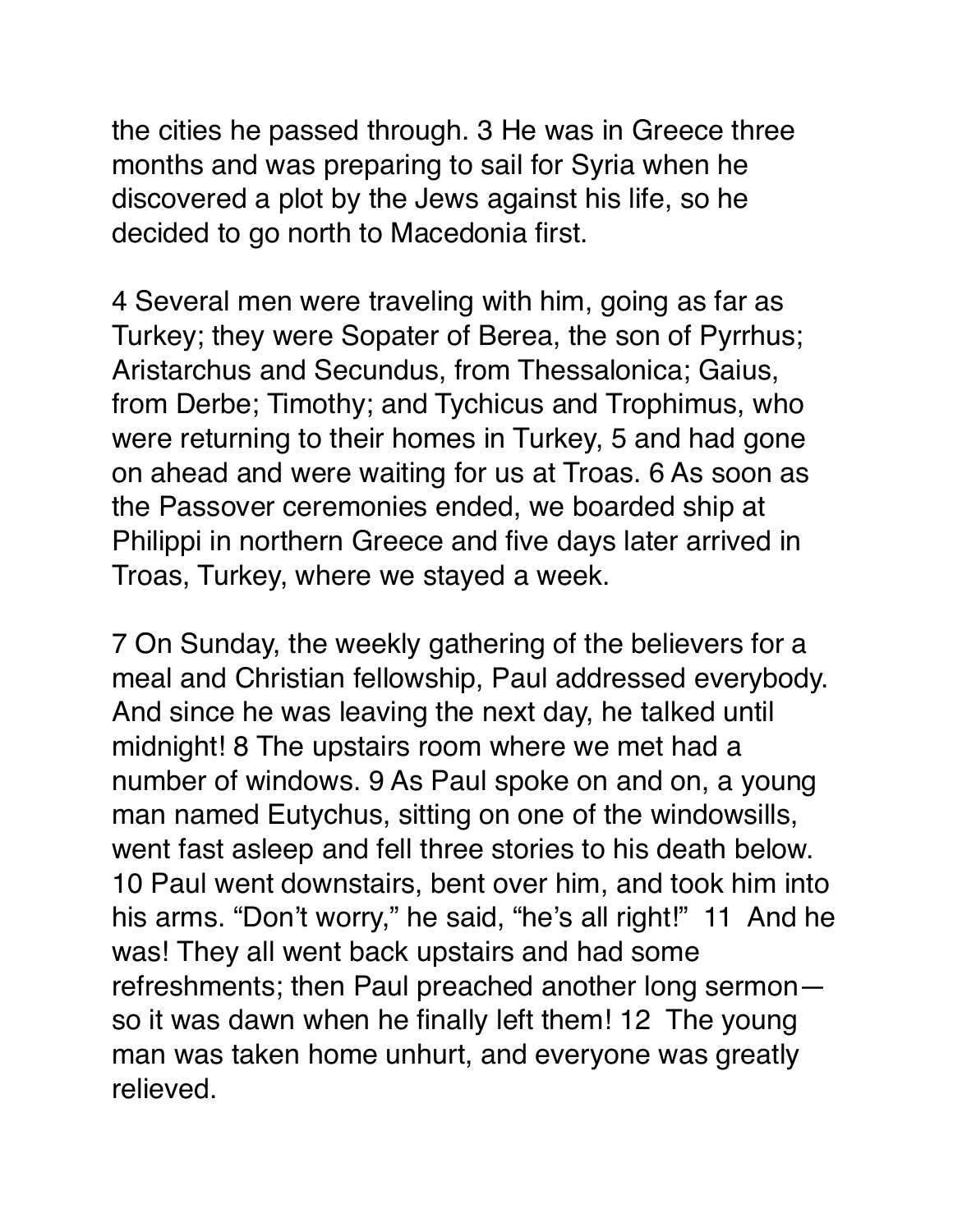13 Paul was going by land to Assos, and we went on ahead by ship. 14 He joined us there and we sailed together to Mitylene; 15 the next day we passed Chios; and the next, we touched at Samos; a day later we arrived at Miletus.

16 Paul had decided against stopping at Ephesus this time, as he was hurrying to get to Jerusalem, if possible, for the celebration of Pentecost.

17 But when we landed at Miletus, he sent a message to the leaders of the house churches at Ephesus asking them to come down to the boat to meet him.

18 When they arrived he told them, "You men know that from the day I set foot in Turkey until now 19 I have done the Lord's work humbly—yes, and with tears—and have faced grave danger from the plots of the Jews against my life. 20 Yet I never shrank from telling you the truth, either publicly or in your homes. 21 I have had one message for Jews and Gentiles alike—the necessity of turning from sin, to God, through faith in our Lord Jesus Christ.

22 "And now I am going to Jerusalem, drawn there irresistibly by the Holy Spirit, not knowing what awaits me, 23 except that the Holy Spirit has told me through believers in city after city that jail and suffering lie ahead. 24 But life is worth nothing unless I use it for completing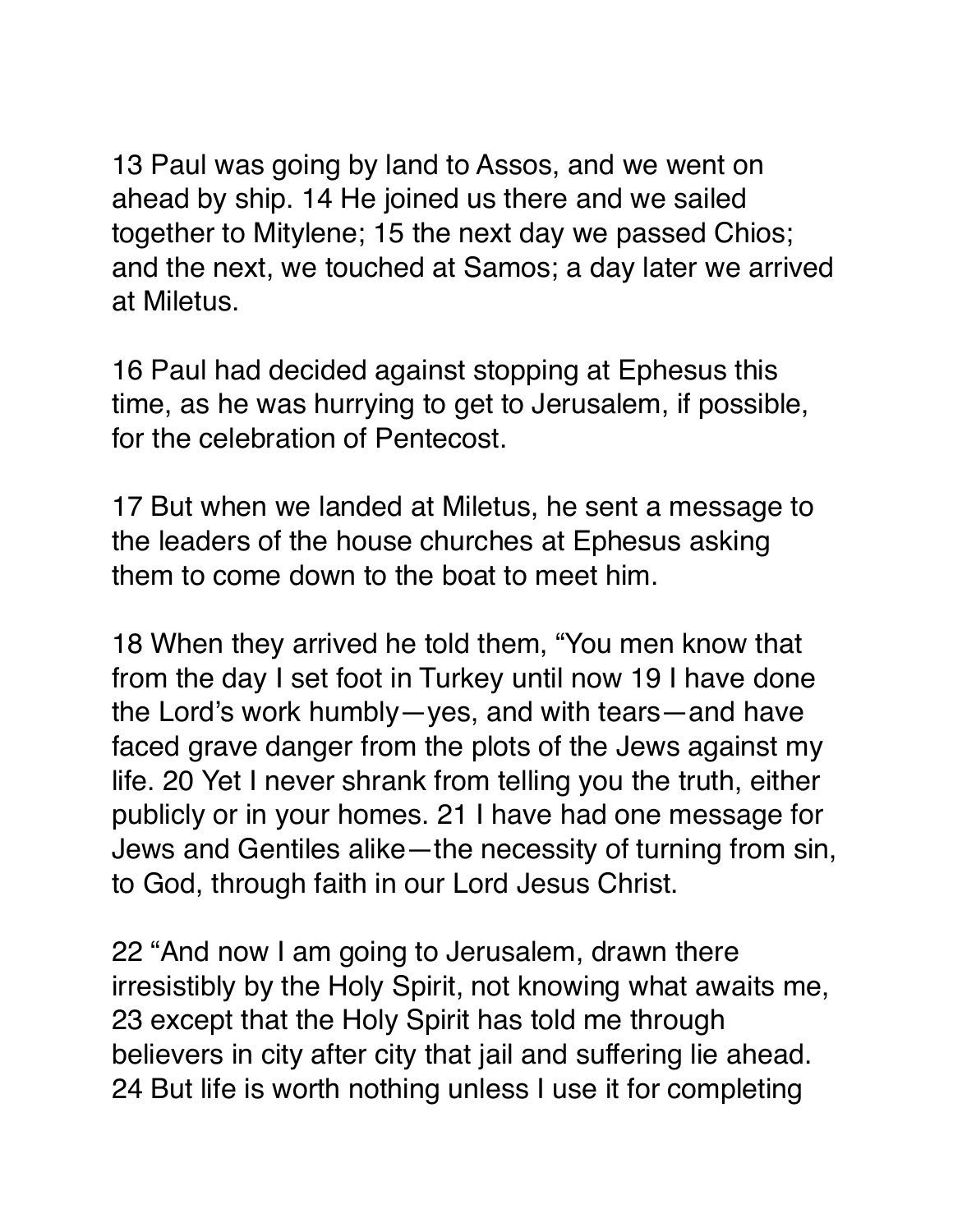the work assigned me by the Lord Jesus—the work of telling others the Good News about God's grace.

25 "And now I know that none of you among whom I have gone about teaching the ways of God in The Church [authentic Christianity] will ever see me again. 26 I boldly declare that no man's blood can be laid at my door, 27 for I did not shrink from declaring to you everything God wanted me to say.

28 "And now beware! Be sure that you feed and shepherd God's flock—his church, purchased with his blood—for the Holy Spirit is holding you responsible as overseers. 29 I know full well that after I leave you, false teachers, like vicious wolves, will appear among you, not sparing the flock. 30 Some of you yourselves will distort the truth in order to draw a following. 31 Watch out! Remember the three years I was with you—my constant watchcare over you night and day and my many tears for you.

32 "And now I leave you in God's hands and with the wonderful teaching of his grace that is able to build your faith and give you an inheritance among all those who are saved.

33 "I have never been hungry for money or fine clothing; 34 you know that these hands of mine worked to pay my own way and even to supply the needs of those who were with me. 35 And I was a constant example to you in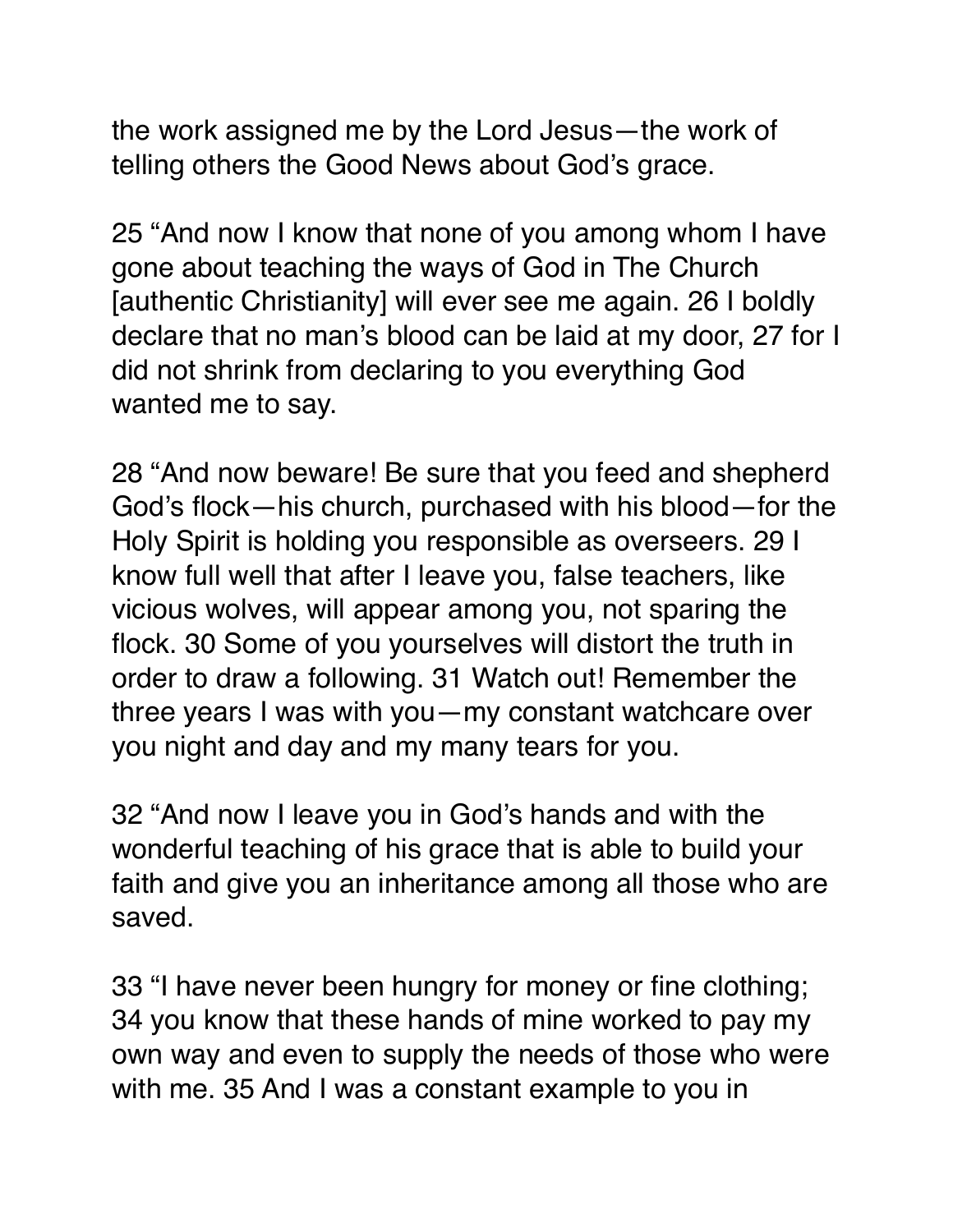helping the poor; for I remembered the words of the Lord Jesus, 'It is more blessed to give than to receive.'"

36 When he had finished speaking, he knelt and prayed with them, 37 and they wept aloud as they gave him farewell hugs, 38 sorrowing most of all because he said that he would never see them again. Then they accompanied him down to the ship.

### **ACTS 21**

After parting from the Ephesian elders, we sailed straight to Cos. The next day we reached Rhodes and then went to Patara. 2 There we boarded a ship sailing for the Syrian province of Phoenicia. 3 We sighted the island of Cyprus, passed it on our left, and landed at the harbor of Tyre, in Syria, where the ship unloaded. 4 We went ashore, found the local believers, and stayed with them a week. These disciples warned Paul—the Holy Spirit prophesying through them—not to go on to Jerusalem. 5 At the end of the week when we returned to the ship, the entire congregation including wives and children walked down to the beach with us where we prayed and said our farewells. 6 Then we went aboard, and they returned home.

7 The next stop after leaving Tyre was Ptolemais, where we greeted the believers but stayed only one day. 8 Then we went on to Caesarea and stayed at the home of Philip the Evangelist, one of the first seven deacons. 9 He had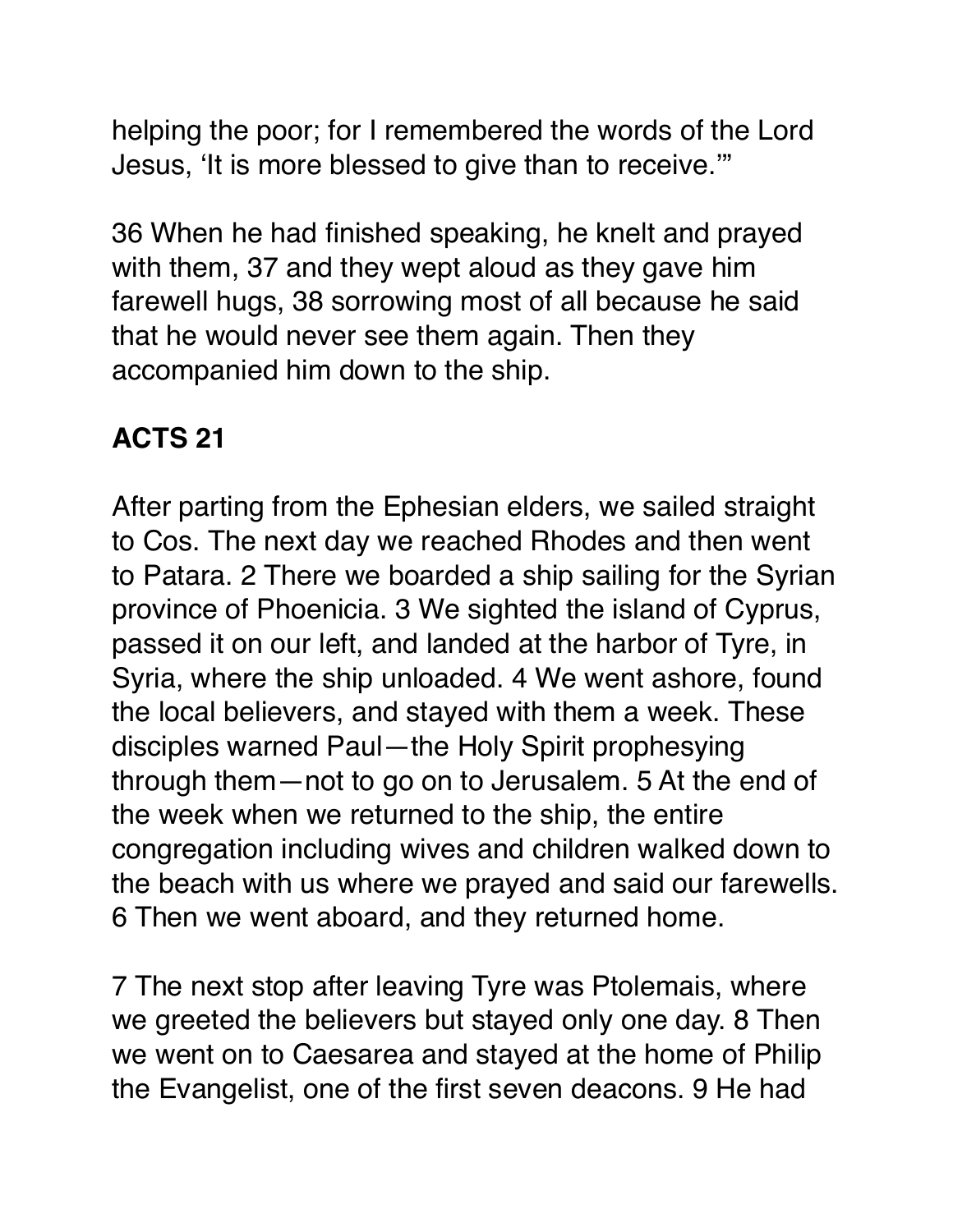four unmarried daughters who were gifted at speaking through the power of the Holy Spirit.

10 During our stay of several days, a man named Agabus, who also had the gift of speaking through the power of the Holy Spirit, arrived from Judea 11 and visited us. He took Paul's belt, bound it around his own feet and hands, and said, "The Holy Spirit declares, 'So shall the owner of this belt be bound by the Jews in Jerusalem and turned over to the Romans.'" 12 Hearing this, all of us—the local believers and his traveling companions—begged Paul not to go on to Jerusalem.

13 But he said, "Why all this weeping? You are breaking my heart! For I am ready not only to be jailed at Jerusalem but also to die for the sake of the Lord Jesus." 14 When it was clear that he wouldn't be dissuaded, we gave up and said, "The will of the Lord be done."

15 So, shortly afterwards, we packed our things and left for Jerusalem. 16 Some disciples from Caesarea accompanied us, and on arrival we were guests at the home of Mnason, originally from Cyprus, one of the early believers; 17 and all the believers at Jerusalem welcomed us gladly.

18 The next day Paul took us with him to meet with James and the elders of the Jerusalem church. 19 After greetings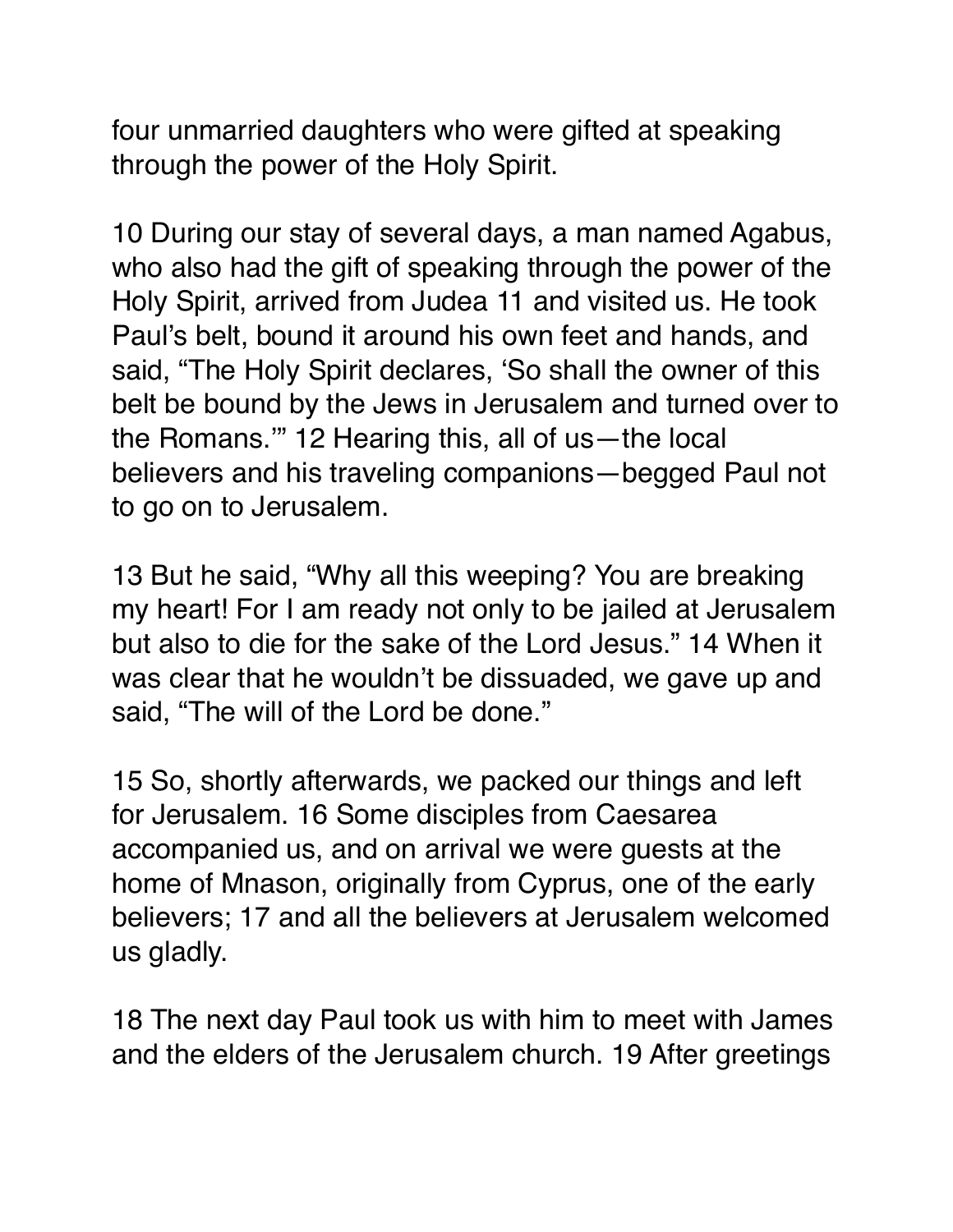were exchanged, Paul recounted the many things God had accomplished among the Gentiles through his work.

20 They praised God but then said, "You know, dear brother, how many thousands of Jews have also believed, and they are all very insistent that Jewish believers must continue to follow the Jewish traditions and customs. \* 21 Our Jewish Christians here at Jerusalem have been told that you are against the laws of Moses, against our Jewish customs, and that you forbid the circumcision of their children. 22 Now what can be done? For they will certainly hear that you have come.

\*Note: Descriptive; not prescriptive.

23 "We suggest this: We have four men here who are preparing to shave their heads and take some vows. 24 Go with them to the Temple and have your head shaved too—and pay for theirs to be shaved.

"Then everyone will know that you approve of this custom for the Hebrew Christians and that you yourself obey the Jewish laws and are in line with our thinking in these matters.

25 "As for the Gentile Christians, we aren't asking them to follow these Jewish customs at all—except for the ones we wrote to them about: not to eat food offered to idols,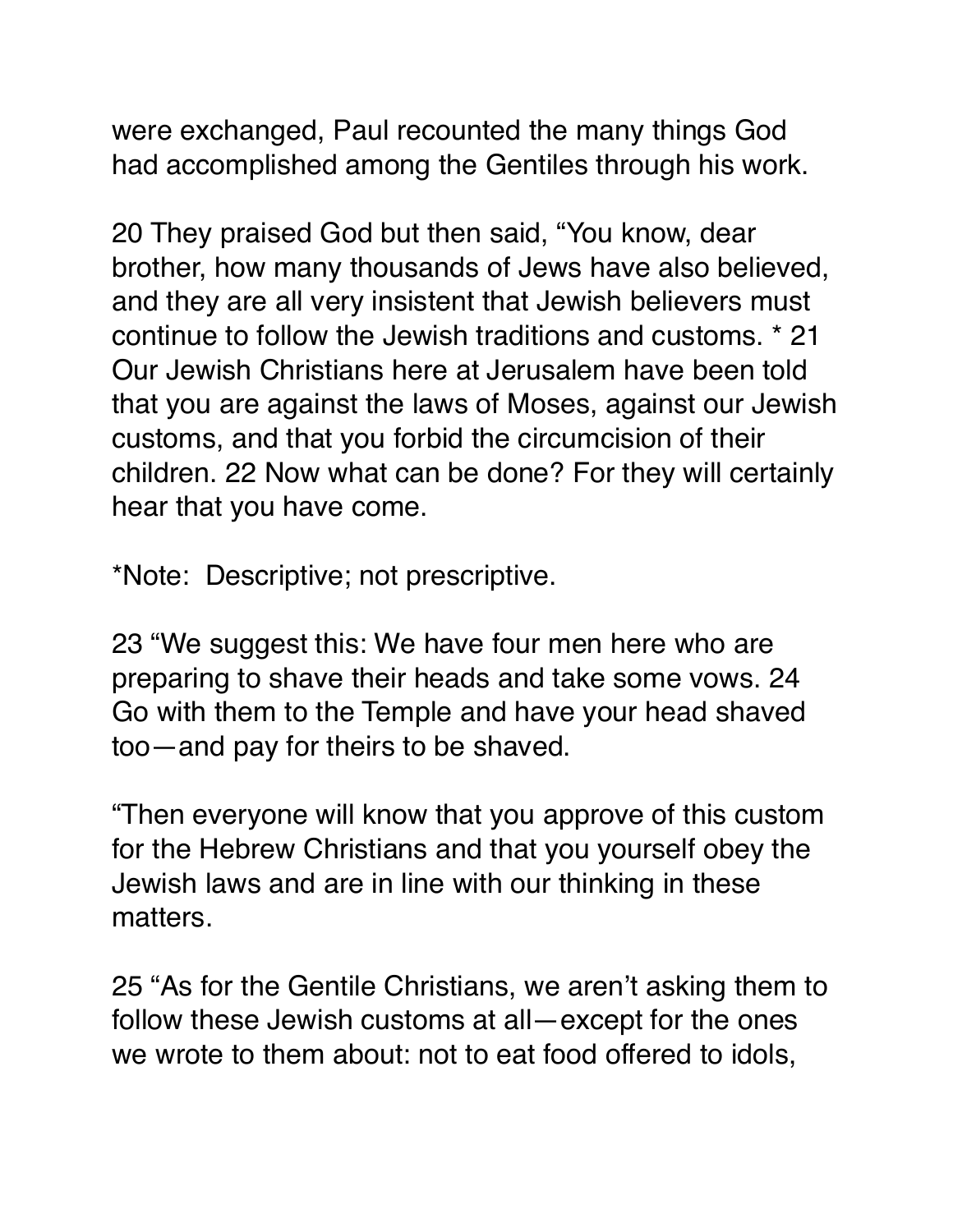not to eat unbled meat from strangled animals, and not to commit fornication."

26-27 So Paul agreed to their request and the next day went with the men to the Temple for the ceremony, thus publicizing his vow to offer a sacrifice seven days later with the others.

The seven days were almost ended when some Jews from Turkey saw him in the Temple and roused a mob against him. They grabbed him, 28 yelling, "Men of Israel! Help! Help! This is the man who preaches against our people and tells everybody to disobey the Jewish laws. He even talks against the Temple and defiles it by bringing Gentiles in!" 29 (For down in the city earlier that day, they had seen him with Trophimus, a Gentile from Ephesus in Turkey, and assumed that Paul had taken him into the Temple.)

30 The whole population of the city was electrified by these accusations and a great riot followed. Paul was dragged out of the Temple, and immediately the gates were closed behind him. 31 As they were attempting to kill him, word reached the commander of the Roman garrison that all Jerusalem was in an uproar. 32 He quickly ordered out his soldiers and officers and ran down among the crowd. When the mob saw the troops coming, they stopped beating Paul. 33 The commander arrested Paul and ordered him bound with double chains. Then he asked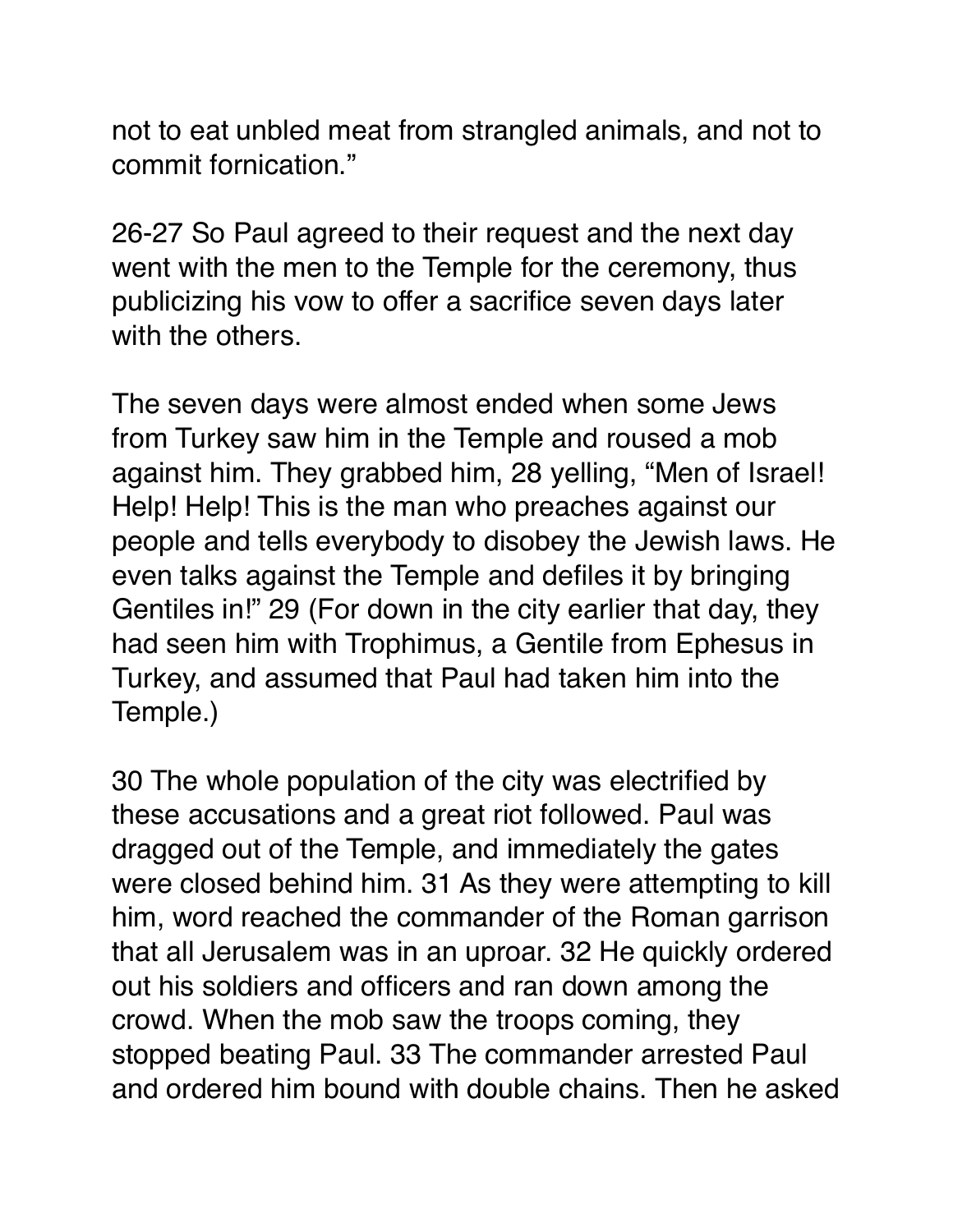the crowd who he was and what he had done. 34 Some shouted one thing and some another. When he couldn't find out anything because of the uproar and confusion, he ordered Paul to be taken to their garrison. 35 As they reached the stairs, the mob grew so violent that the soldiers lifted Paul to their shoulders to protect him, 36 and the crowd surged behind shouting, "Away with him, away with him!"

37-38 As Paul was about to be taken inside, he said to the commander, "May I have a word with you?"

"Do you know Greek?" the commander asked, surprised. "Aren't you that Egyptian who led a rebellion a few years ago and took 4,000 members of the Assassins with him into the desert?"

39 "No," Paul replied, "I am a Jew from Tarsus in Cilicia which is no small town. I request permission to talk to these people."

40 The commander agreed, so Paul stood on the stairs and motioned to the people to be quiet. When a majority of the crowd had quieted down, he addressed them in Hebrew as follows:

### **ACTS 22**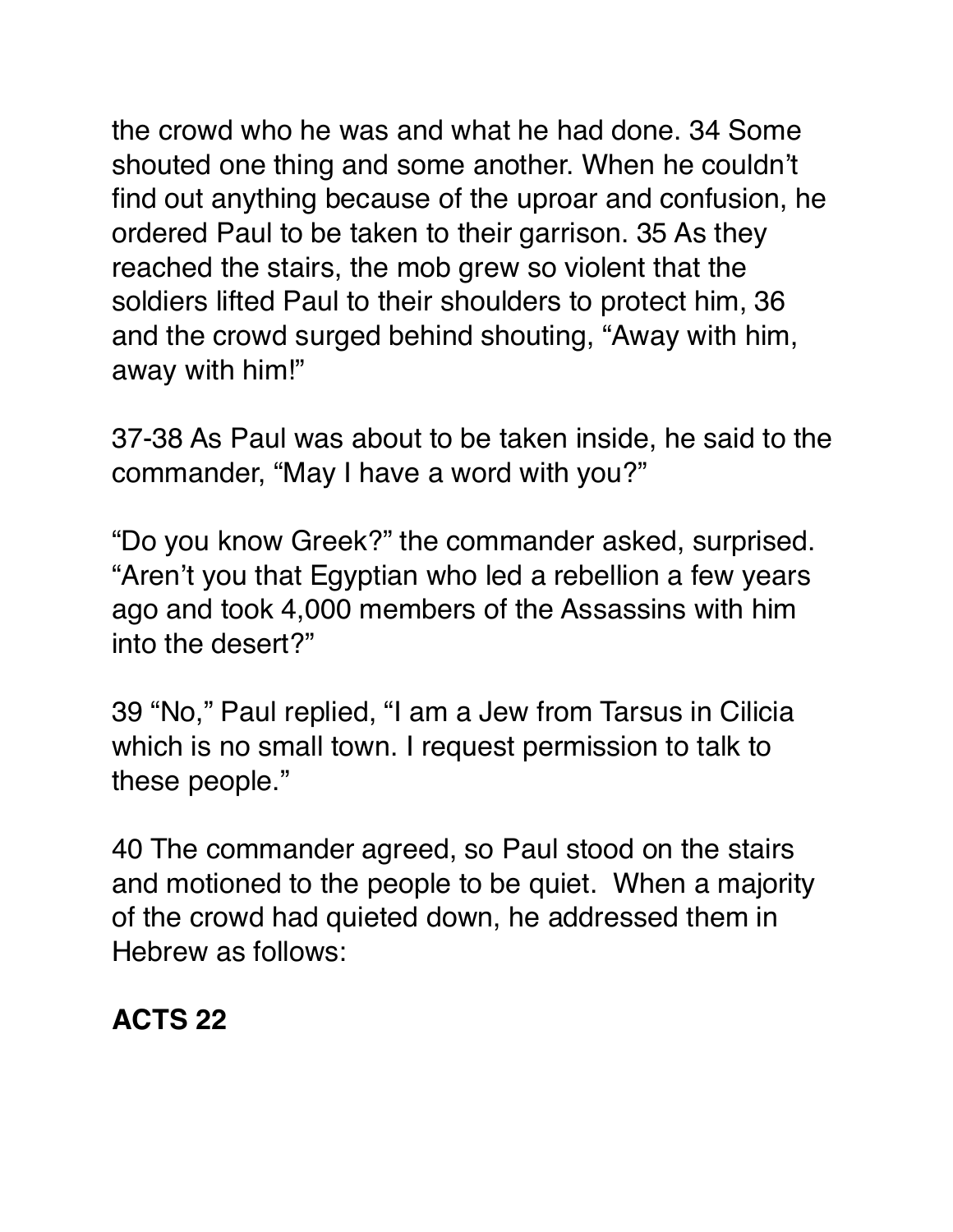"Brothers and fathers, listen to me as I offer my defense." 2 (When they heard him speaking in Hebrew, the silence was even greater.) 3 "I am a Jew," he said, "born in Tarsus, a city in Cilicia, but educated here in Jerusalem under Gamaliel, at whose feet I learned to follow our Jewish laws and customs very carefully. I became very anxious to honor God in everything I did, just as you have tried to do today. 4 And I persecuted the Christians, hounding them to death, binding and delivering both men and women to prison. 5 The High Priest or any member of the Council can testify that this is so, for I asked them for letters to the Jewish leaders in Damascus, with instructions to let me bring any Christians I found to Jerusalem in chains to be punished.

6 "As I was on the road, nearing Damascus, suddenly about noon a very bright light from heaven shone around me. 7 I fell off my horse to the ground and heard a voice saying to me, 'Paul, Paul, why are you persecuting me?'

8 "'Who is it speaking to me, sir?' I asked. And he replied, 'I am Jesus of Nazareth, the one you are so intent on eliminating.' 9 The men with me saw the light but didn't understand what was said.

10 "And I said, 'What shall I do, Lord?'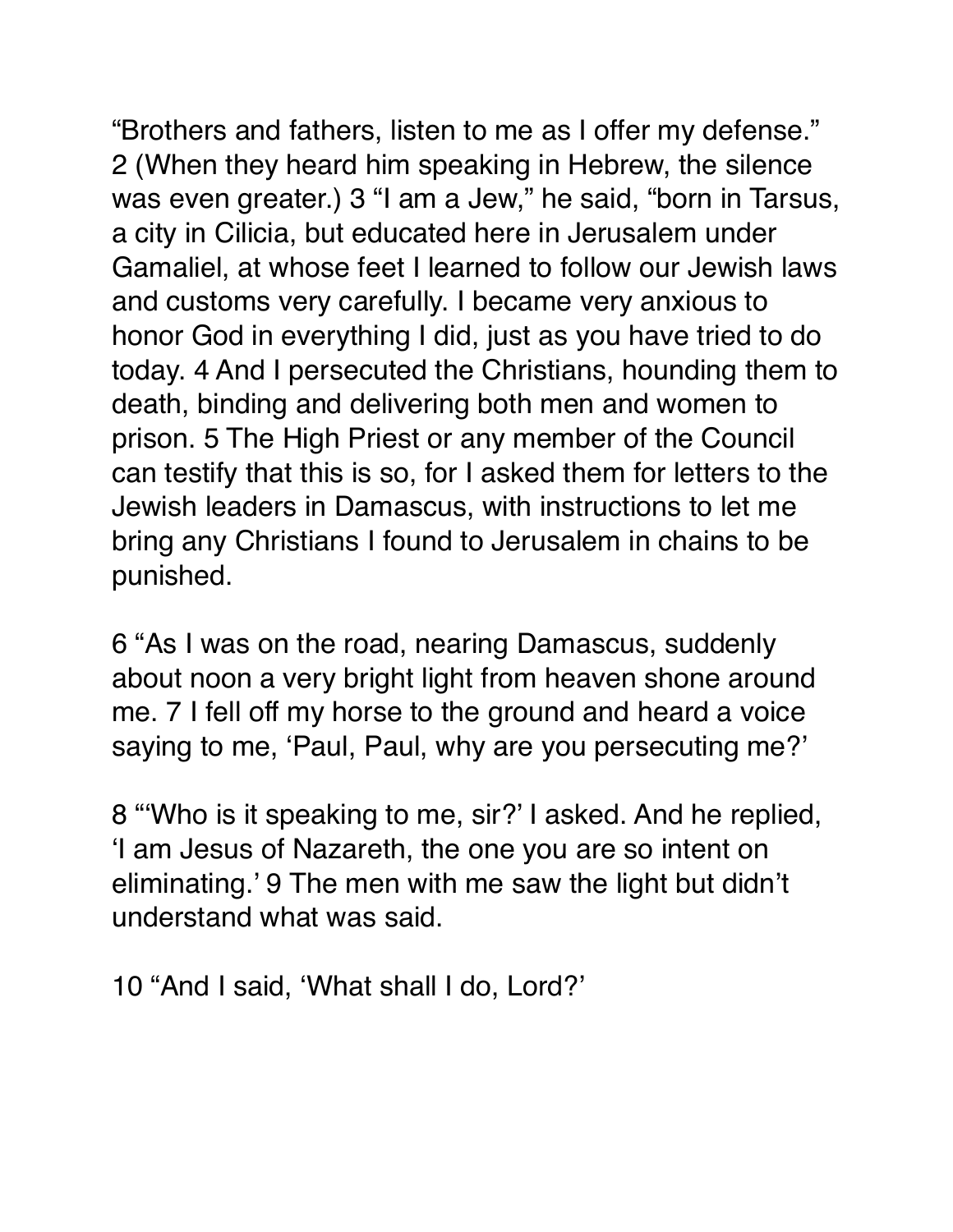"And the Lord told me, 'Get up and go into Damascus, and there you will be told all that I have appointed for you to do.'

11 "I was blinded by the intense light and had to be led into Damascus by my companions. 12 There a man named Ananias, as godly a man as you could find for obeying the law and well thought of by all the Jews of Damascus, 13 came to me, and standing beside me said, 'Brother Paul, receive your sight!' And immediately I could see.

14 "Then he told me, 'The God of our fathers has chosen you to know his will and to see the Messiah and hear him speak. 15 You are to take his message everywhere, telling what you have seen and heard. 16 And now, why delay? Go and be baptized and be cleansed from your sins, calling on the name of the Lord.'

17 "One day, after my return to Jerusalem, while I was praying in the Temple, I fell into a trance 18 and saw a vision of God saying to me, 'Hurry! Leave Jerusalem, for the people here won't believe you when you give them my message.'

19 "'But Lord,' I argued, 'they certainly know that I imprisoned and beat those in every synagogue who believed on you. 20 And when your witness, Stephen, was killed, I was standing there agreeing—keeping the coats they laid aside as they stoned him.'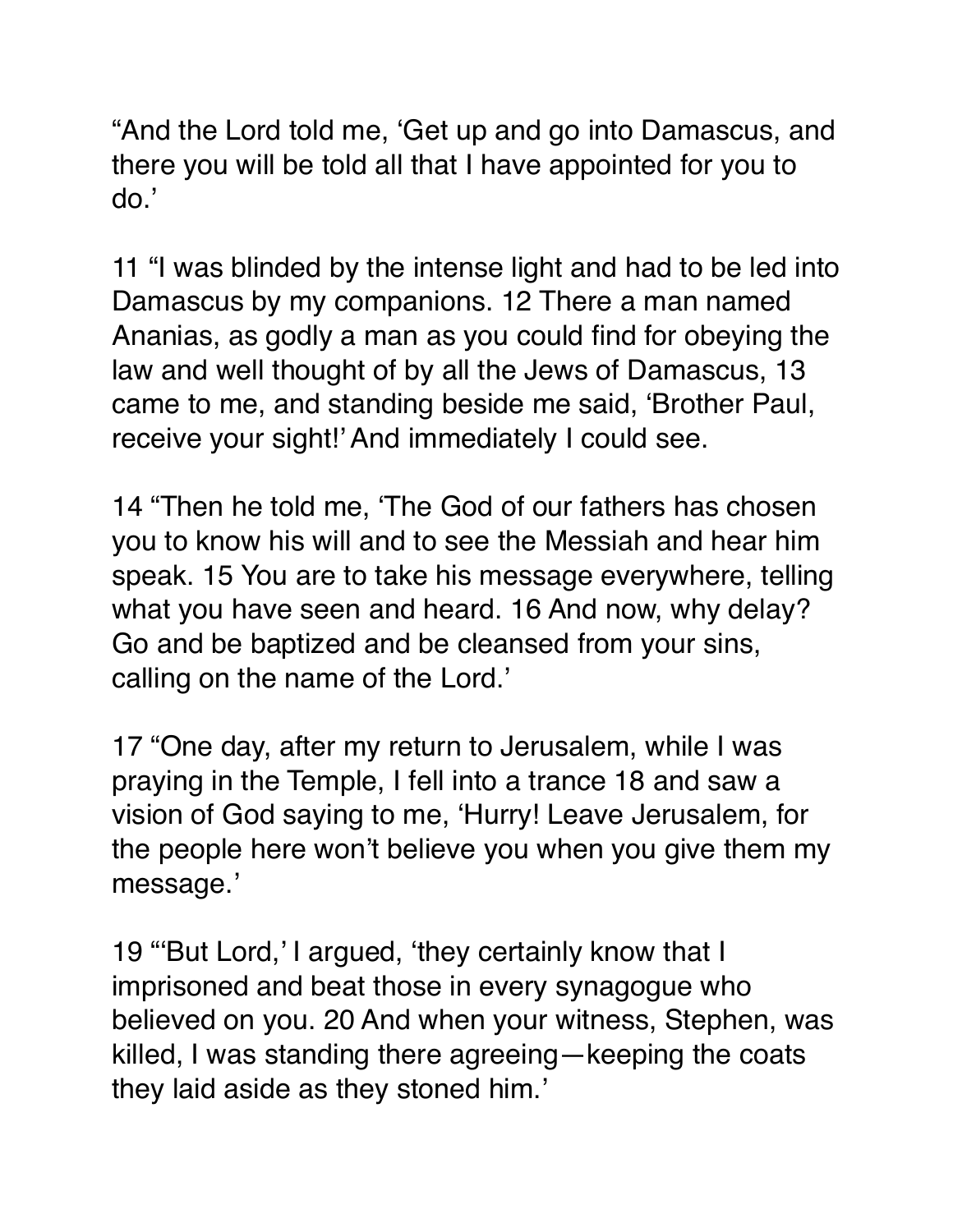21 "But God said to me, 'Leave Jerusalem, for I will send you far away . . . to the Gentiles!'"

22 The crowd listened until Paul came to that word — "Gentiles", then they all began yelling at once: "Away with such a fellow! Kill him! He isn't fit to live!" 23 They yelled and threw their coats in the air and tossed up handfuls of dust.

24 So the commander brought him inside and ordered him lashed with whips to make him confess his crime. He wanted to find out why the crowd had become so furious!

25 As they tied Paul — spread-eagled in an upright position — to lash him, Paul said to an officer standing there, "Is it legal for you to whip a Roman citizen who hasn't even been tried?"

26 The officer went to the commander and asked, "Be careful what you do; this man is a Roman citizen!"

27 So the commander went over and asked Paul, "Tell me, are you a Roman citizen?"

"I most certainly am."

28 "I am too," the commander muttered, "and it cost me plenty!"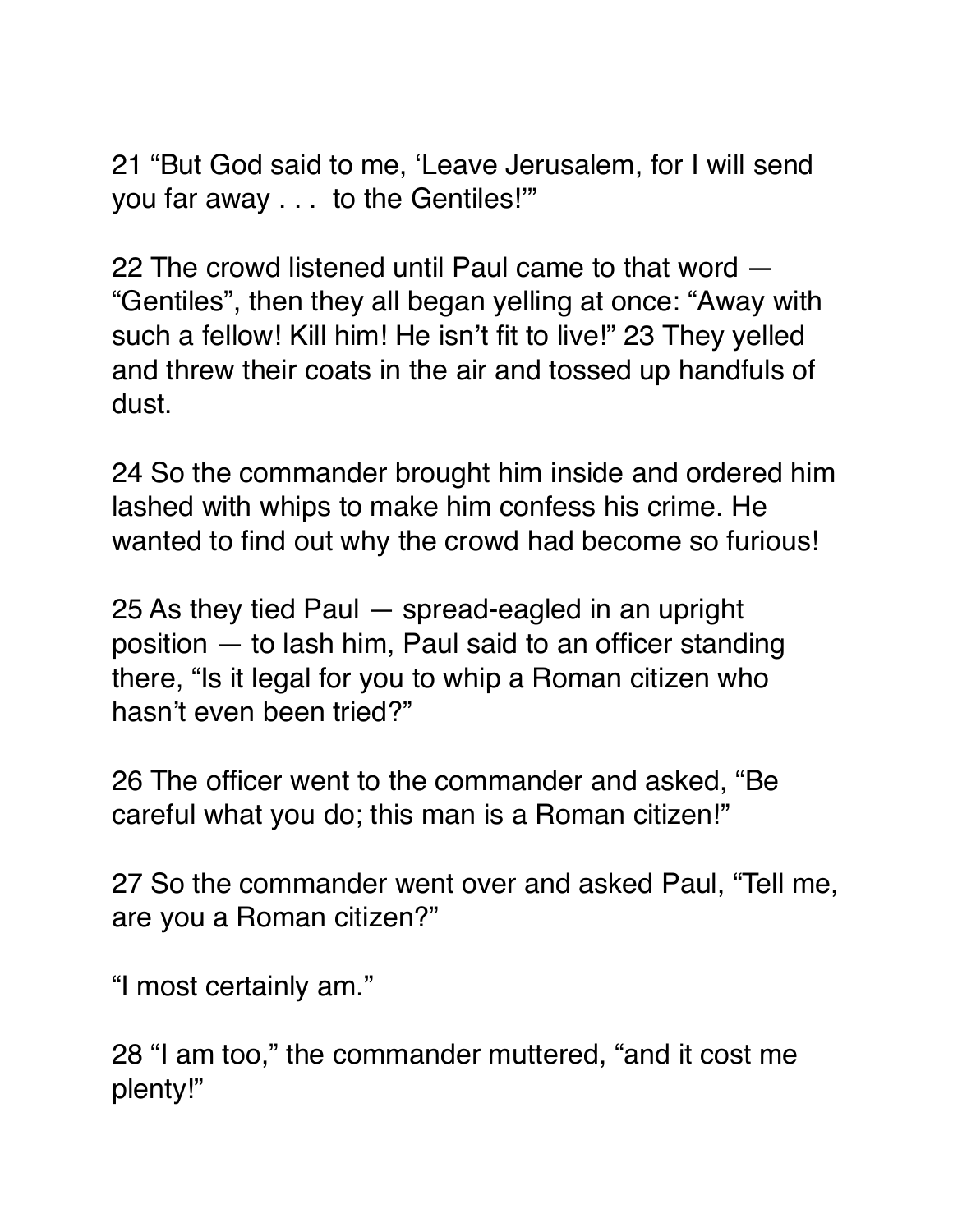And Paul said, "Well, I am a citizen by birth!"

29 The soldiers standing ready to lash him, quickly disappeared when they heard that Paul was a Roman citizen, and the commander was frightened because he had ordered him bound and whipped.

30 The next day the commander freed him from his chains and ordered the chief priests into session with the Jewish Council. He had Paul brought in before them to try to find out what the trouble was all about.

### **ACTS 23**

Looking the Council over carefully, Paul began:

"Brothers, I have kept a clear conscience before God all my life."

2 At once, Ananias the High Priest ordered somebody close to Paul slap his mouth.

3 Paul said to him, "God shall slap you, you whitewashed pigpen. You pretend to judge me according to the law, while commanding me to be struck, contrary to the law!"

4 Those standing near Paul said to him, "Is that any way to talk to God's High Priest?"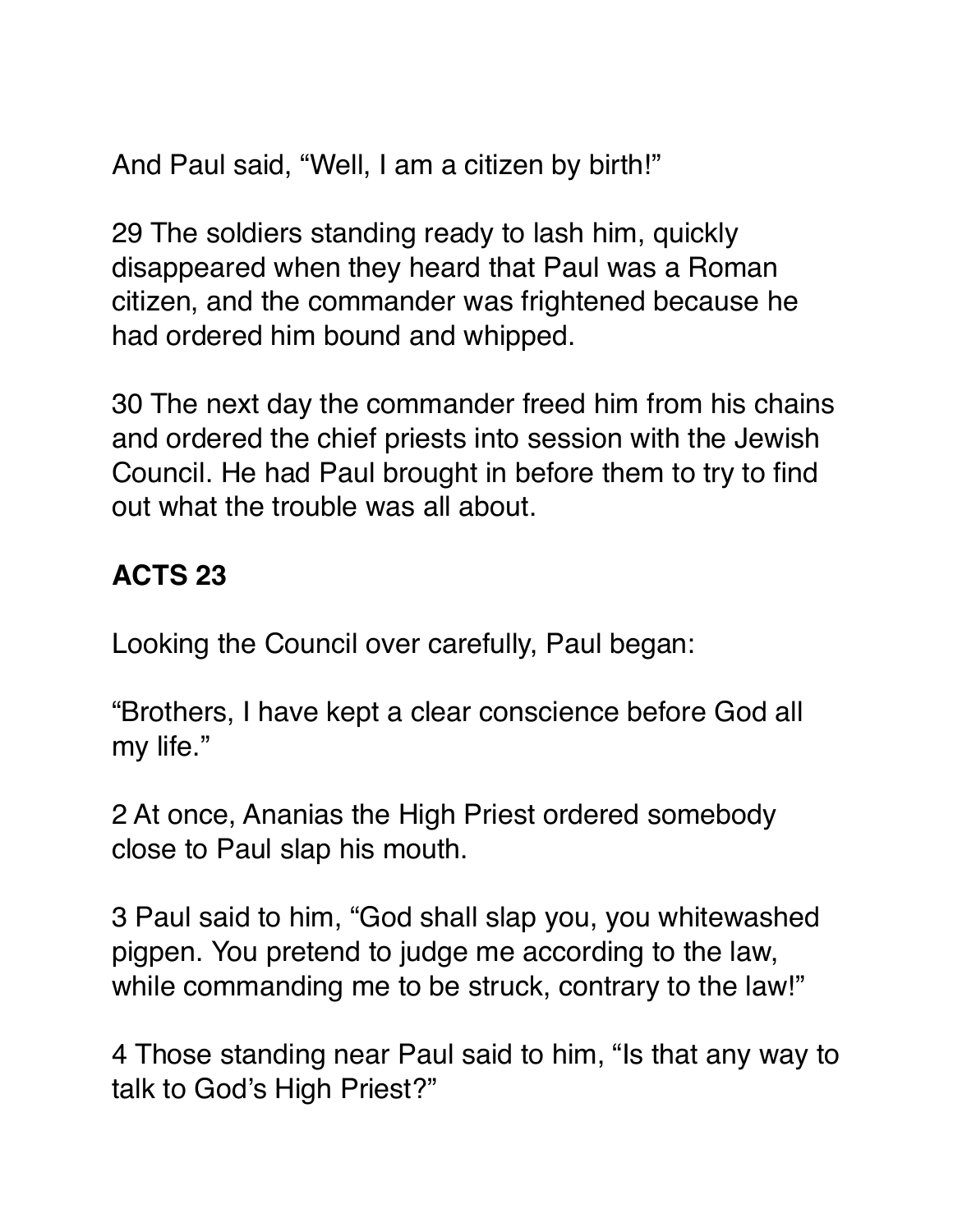5 "I didn't realize he was the High Priest, brothers," Paul replied, "for I know that the Scriptures say, 'Never speak evil of your ruler.'"

6 The council had fallen into disorder. Then Paul thought of something! Part of the Council were Sadducees, and part were Pharisees! So he called out, "Brothers, I am a Pharisee — as were all my ancestors! And I am being tried here today because I believe in the resurrection of the dead!"

7 This divided the Council right down the middle—the Pharisees against the Sadducees— 8 for the Sadducees say there is no resurrection, no angels, and no eternal spirit within us, but the Pharisees believe in all of these.

9 Now, an even greater clamor arose. Some of the Pharisees leapt to their feet to argue that Paul was all right. "We see nothing wrong with him," they shouted. "Perhaps a spirit or angel spoke to him there on the Damascus road. Let us not argue against God."

10 The shouting grew louder and louder, and the men were tugging at Paul from both sides, pulling him this way and that. Finally the commander, fearing they would tear him apart, ordered his soldiers to take him away from them by force and bring him back to the garrison.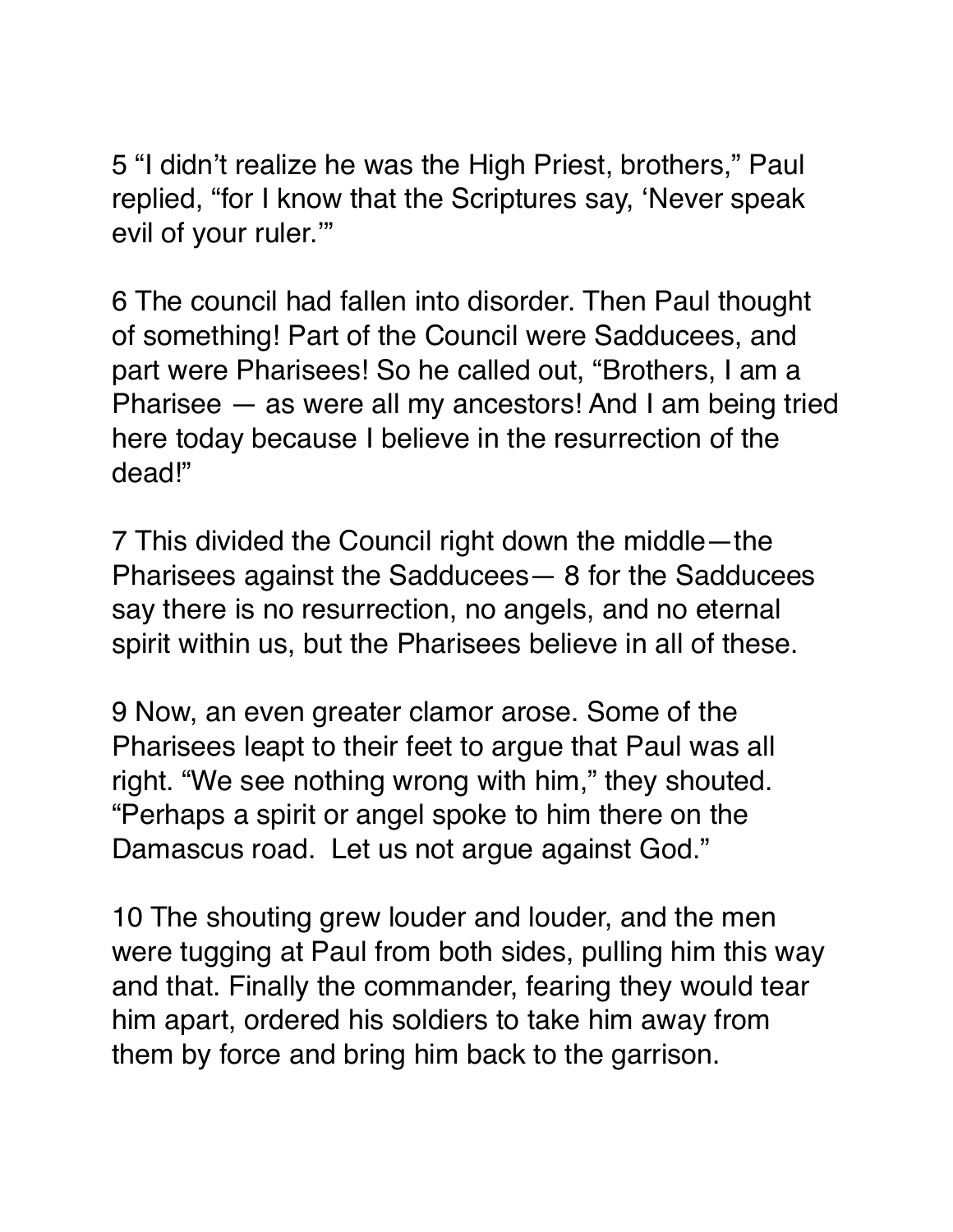11 That night the Lord stood beside Paul and said, "Don't worry, Paul; just as you have told the people about me here in Jerusalem, so you must also in Rome."

12-13 The next morning more than forty of the Jews got together and bound themselves under an oath neither to eat nor drink until they had killed Paul. 14 Then they went to the chief priests and elders and told them what they had done. 15 "Ask the commander to bring Paul back to the Council again," they requested. "Pretend you want to ask a few more questions. We will kill him on the way."

16 But Paul's nephew, his sister's son, got wind of their plan and came to the garrison and told Paul.

17 Paul called one of the officers and said, "Take this boy to the commander. He has something important to tell him."

18 So the officer did so, explaining, "Paul, the prisoner, called me over and asked me to bring this young man to you to tell you something."

19 The commander took the boy by the hand, and leading him aside asked him privately, "What is it you want to tell me, lad?"

20 "Tomorrow," he told him, "the Jews are going to ask you to bring Paul before the Council again, pretending they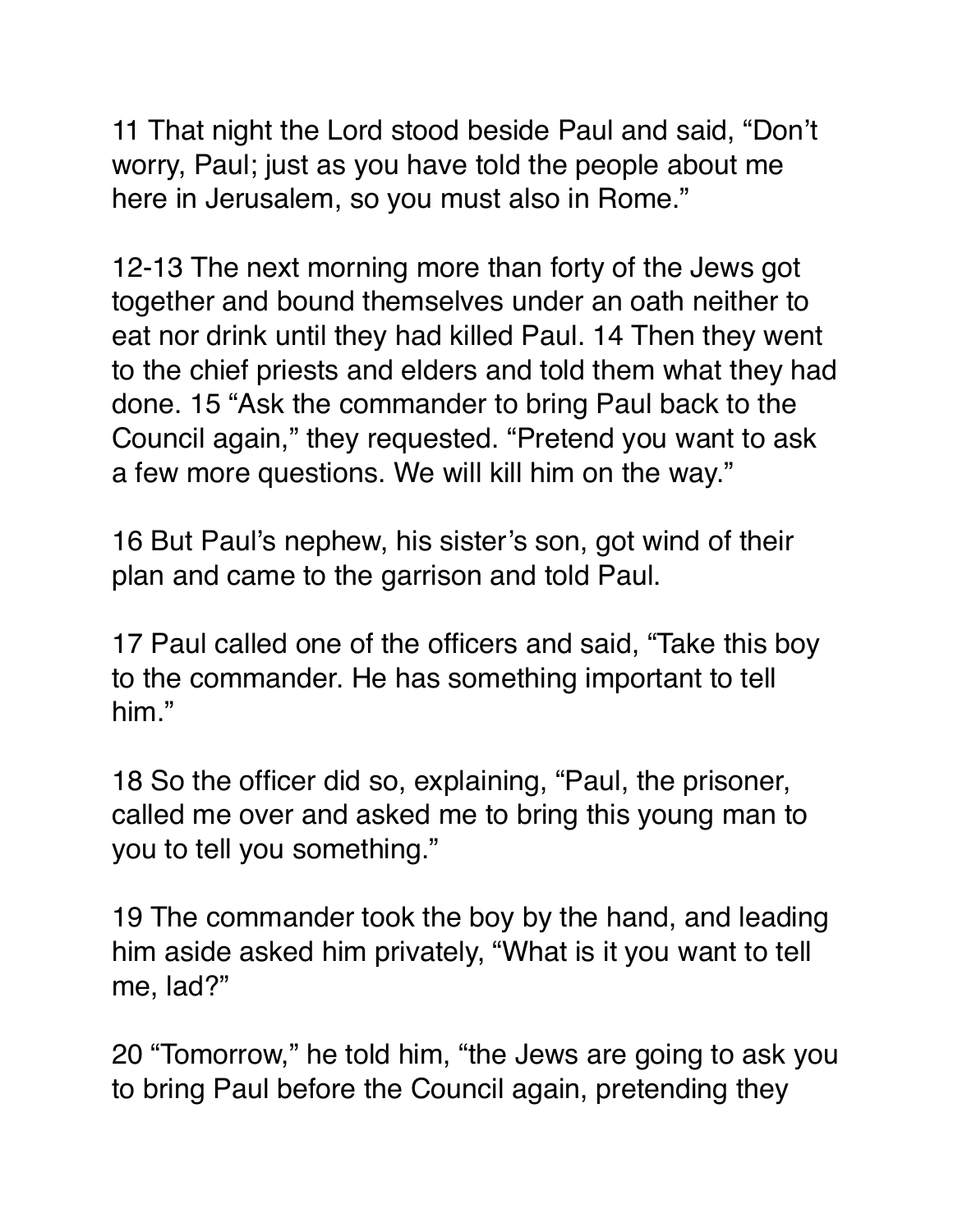want to get some more information. 21 But don't do it! There are more than forty men hiding along the road ready to jump out and kill him. They have bound themselves under a curse to neither eat nor drink till he is dead. They are out there now, expecting you to agree to their request."

22 "Don't let a soul know you told me this," the commander warned the boy as he left. 23-24 Then the commander called two of his officers and ordered, "Get 200 soldiers ready to leave for Caesarea at nine o'clock tonight! Take 200 spearmen and 70 mounted cavalry. Give Paul a horse to ride and get him safely to Governor Felix."

25 Then he wrote this letter to the governor:

26 "From: Claudius Lysias

"To: His Excellency, Governor Felix.

"Greetings!

27 "This man was seized by the Jews, and they were beating him to death when I sent the soldiers to rescue him, for I learned that he was a Roman citizen. 28 Then I took him to their Council to try to find out what he had done to make them so angry. 29 I soon discovered it was something about their Jewish beliefs — definitely nothing worthy of imprisonment or death. 30 But when I was informed of a plot to kill him, I decided to send him on to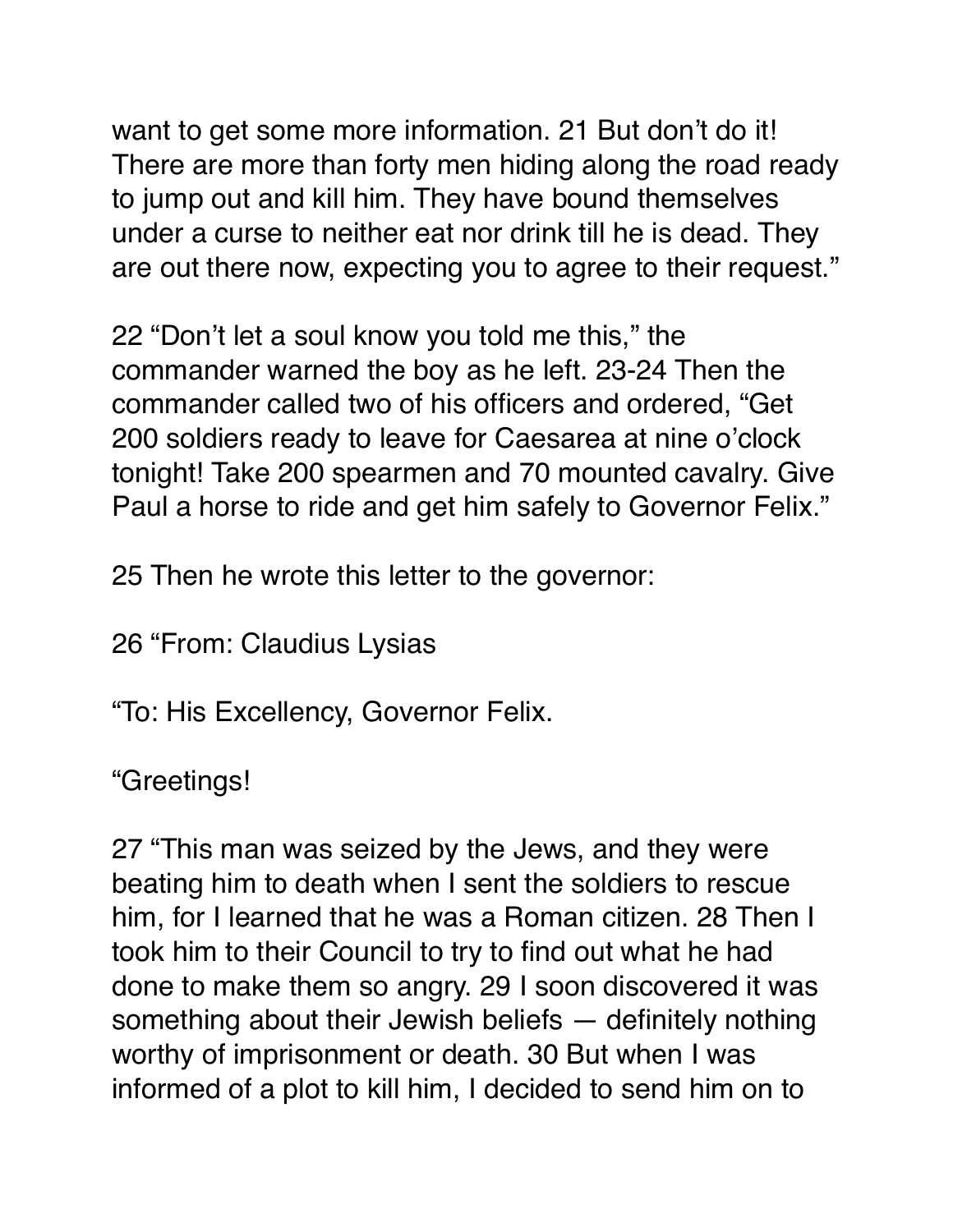you and will tell his accusers to bring their charges before you.

Farewell."

31 So that night, as ordered, the soldiers started on their march to take Paul to Antipatris. 32 They returned to the headquarters the next morning, leaving him with the cavalry to take him the rest of the way to Caesarea.

33 When the cavalry arrived in Caesarea, they presented Paul and the letter to the governor. 34 He read it and then asked Paul where he was from.

"Cilicia," Paul answered.

35 "I will hear your case fully when your accusers arrive," the governor told him, and ordered him kept in the prison at King Herod's palace, in the meantime.

### **ACTS 24**

Five days later, Ananias the High Priest arrived with some of the Jewish leaders and the lawyer Tertullus, to make their accusations against Paul. 2 When Paul was called into the courtroom, Tertullus laid charges against Paul in the following address to the governor: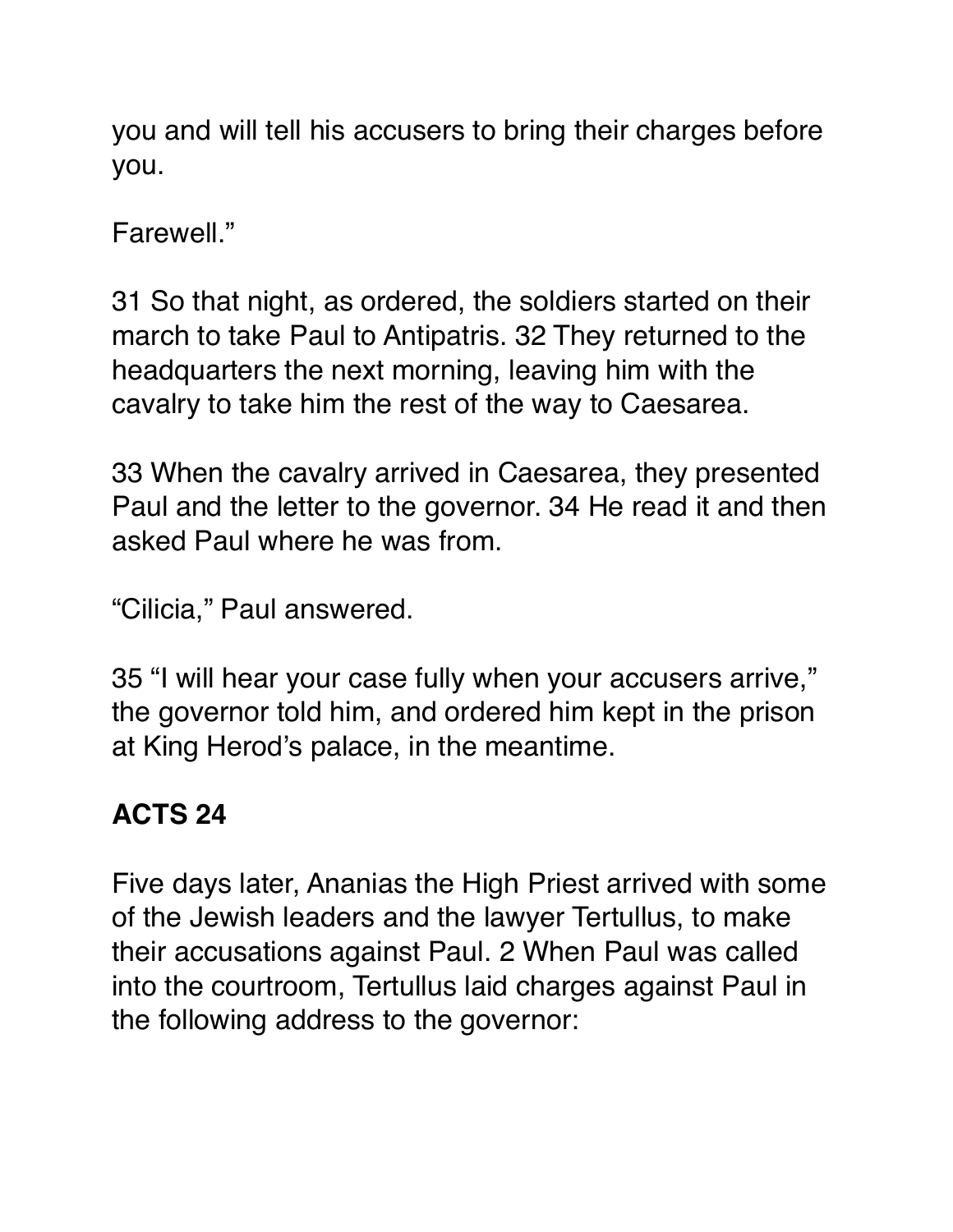"Your Excellency, you have given quietness and peace to us Jews and have greatly reduced the discrimination against us. 3 And for this we are very, very grateful to you. 4 But lest I bore you, kindly give me your attention as I take a moment to briefly outline our case against this man. 5 For we have found him to be a troublemaker, a man who is constantly inciting the Jews throughout the entire world to riots and rebellions against the Roman government. He is a ringleader of the sect known as the Nazarenes. 6 Moreover, he was in the act of defiling the Temple when we arrested him.

"We would have given him what he justly deserves, 7 but Lysias, the commander of the garrison, came and took him violently away from us, 8 demanding that he be tried by Roman law. You can find out the truth of our accusations by examining him yourself."

9 Then all the other Jews chimed in, declaring that everything Tertullus said was true.

10 Now it was Paul's turn. The governor nodded for him to speak.

Paul began: "I know, sir, that you have been a judge of Jewish affairs for many years, and this gives me confidence as I make my defense.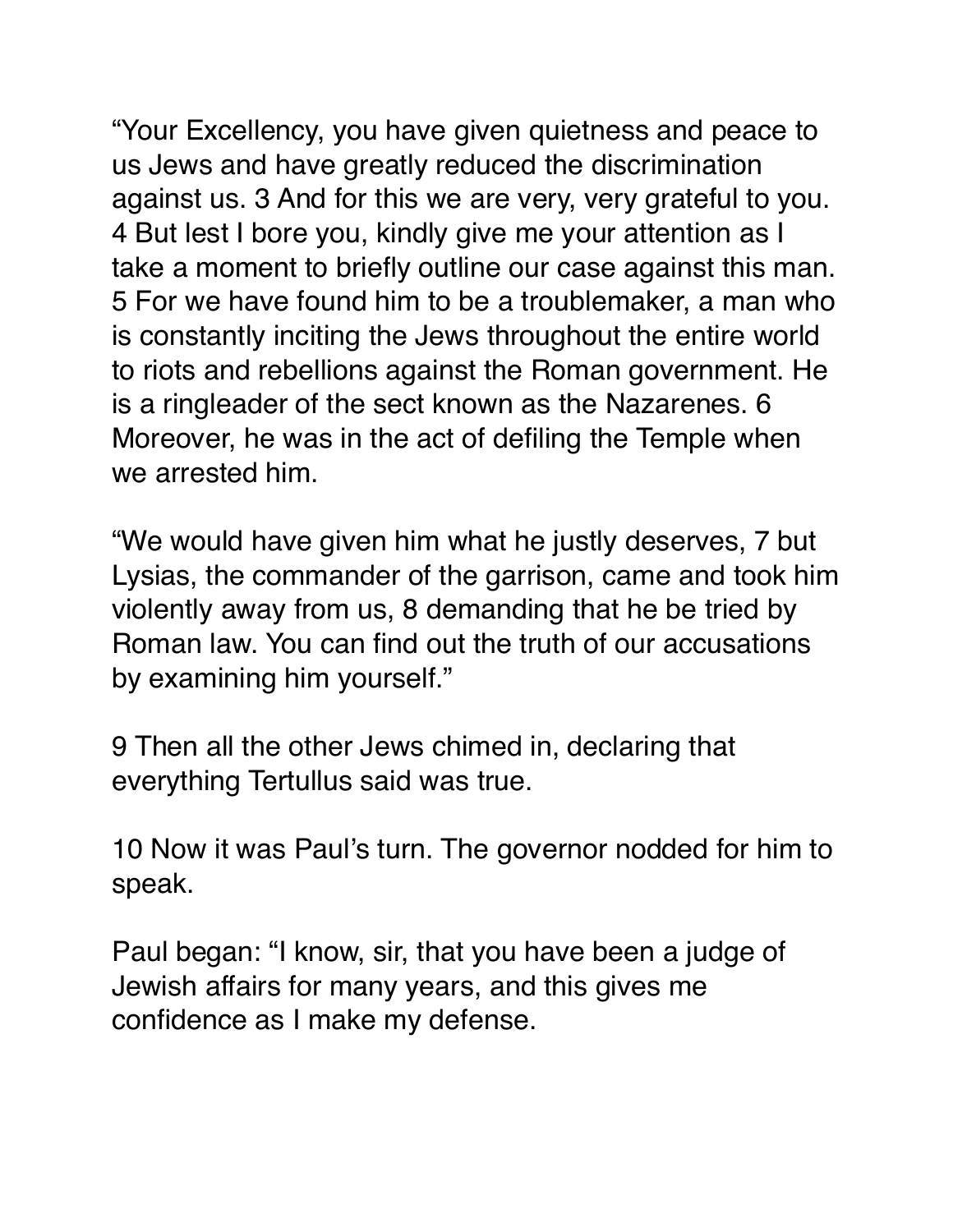11 You can quickly discover that no more than twelve days ago I arrived in Jerusalem to worship at the Temple,

12 and you will discover that my accusers did not find me in the temple stirring up trouble with anyone,

nor have I ever incited a riot in any synagogue or on the streets of any city.

13 The fact is that these men cannot prove any of the things they accuse me of doing.

14 "Their real problem with me is that, because I accept and believe *everything* written in the Hebrew scriptures, I worship the God of my fathers as a Christian, by following "The Way" [the belief that has recently arisen in Jesus as the Messiah]—a belief they consider a heresy, 15 and I believe, just as these men do, that there will be a resurrection of both the righteous and ungodly. 16 It is because of this belief that I try with all my strength to always maintain a clear conscience before God and man.

17 "After several years away, I returned to Jerusalem with money to aid needy Jews and to offer a sacrifice to God. 18 My accusers saw me in the Temple as I was presenting my thank offering. I had shaved my head as their laws required, and there was no crowd around me, and no rioting! But some Jews from Turkey were there 19 (who ought to be here if they have anything against me)— 20 but look! Ask these men right here what wrongdoing their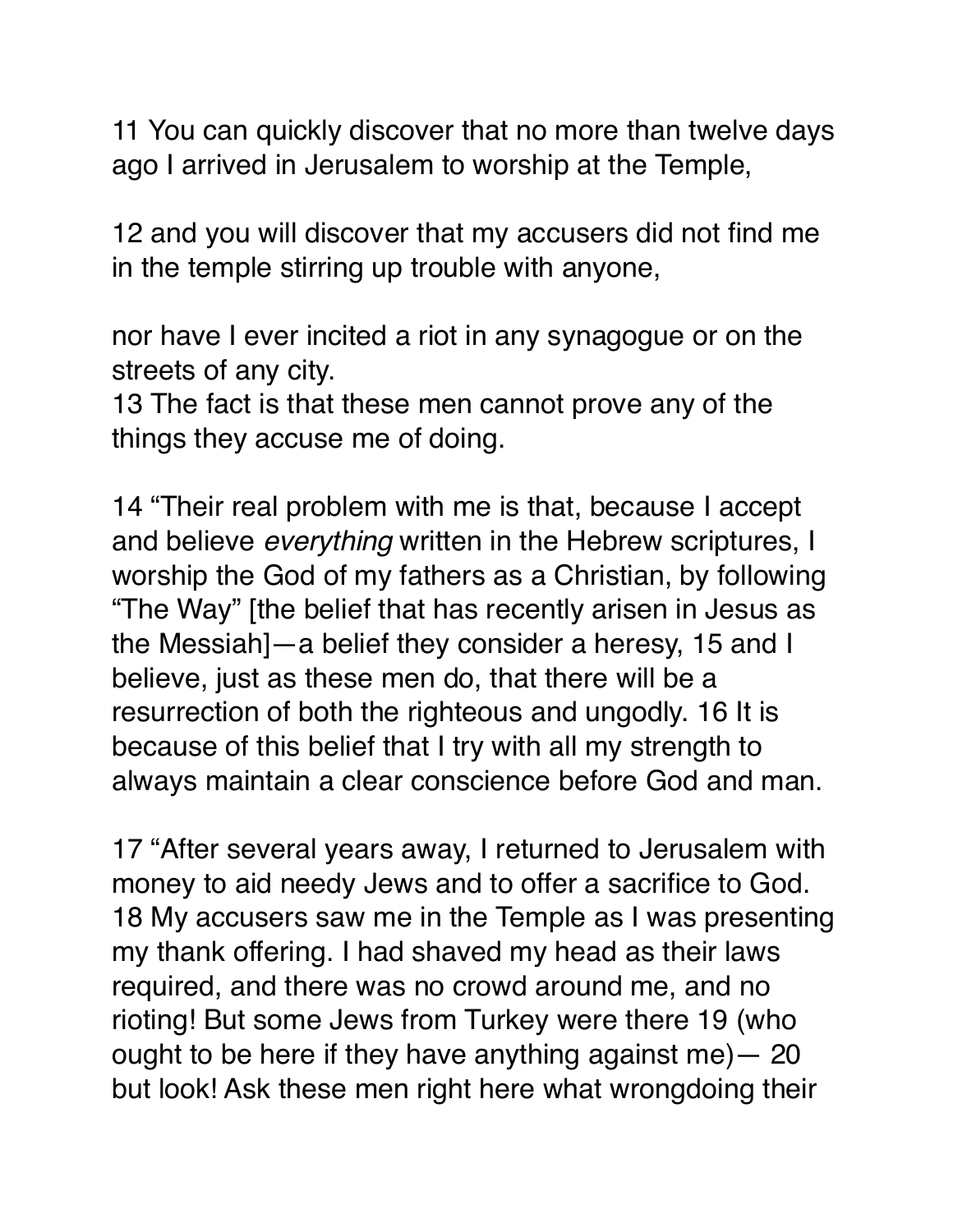Council found in me, 21 except for one thing I said when I shouted out, 'I am here before the Council to defend myself for believing that the dead will rise again!'"

22 Felix, who knew Christians [members of The Way] didn't go around starting riots, told the Jews to wait for the arrival of Lysias, the garrison commander, and then he would decide the case. 23 He ordered Paul to prison but instructed the guards to treat him gently and not to forbid any of his friends from visiting him or bringing him gifts to make his stay more comfortable.

24 A few days later Felix came with Drusilla, his legal wife, a Jewess. Sending for Paul, they listened as he told them about The Way: about the faith centered in Jesus as Messiah. 25 And as he reasoned with them about the foolishness of trusting for salvation during the coming judgment in our own righteousness and self-control, his words affected Felix deeply.

"That's enough for now. You may leave." he replied, "When my schedule allows it, I'll call for you again."

26 Hoping that Paul would bribe him to be released from prison, he sent for him from time to time to talk with him. 27 Two years went by in this way; then Felix was succeeded by Porcius Festus. And because Felix wanted to gain favor with the Jewish leaders, he left Paul in prison.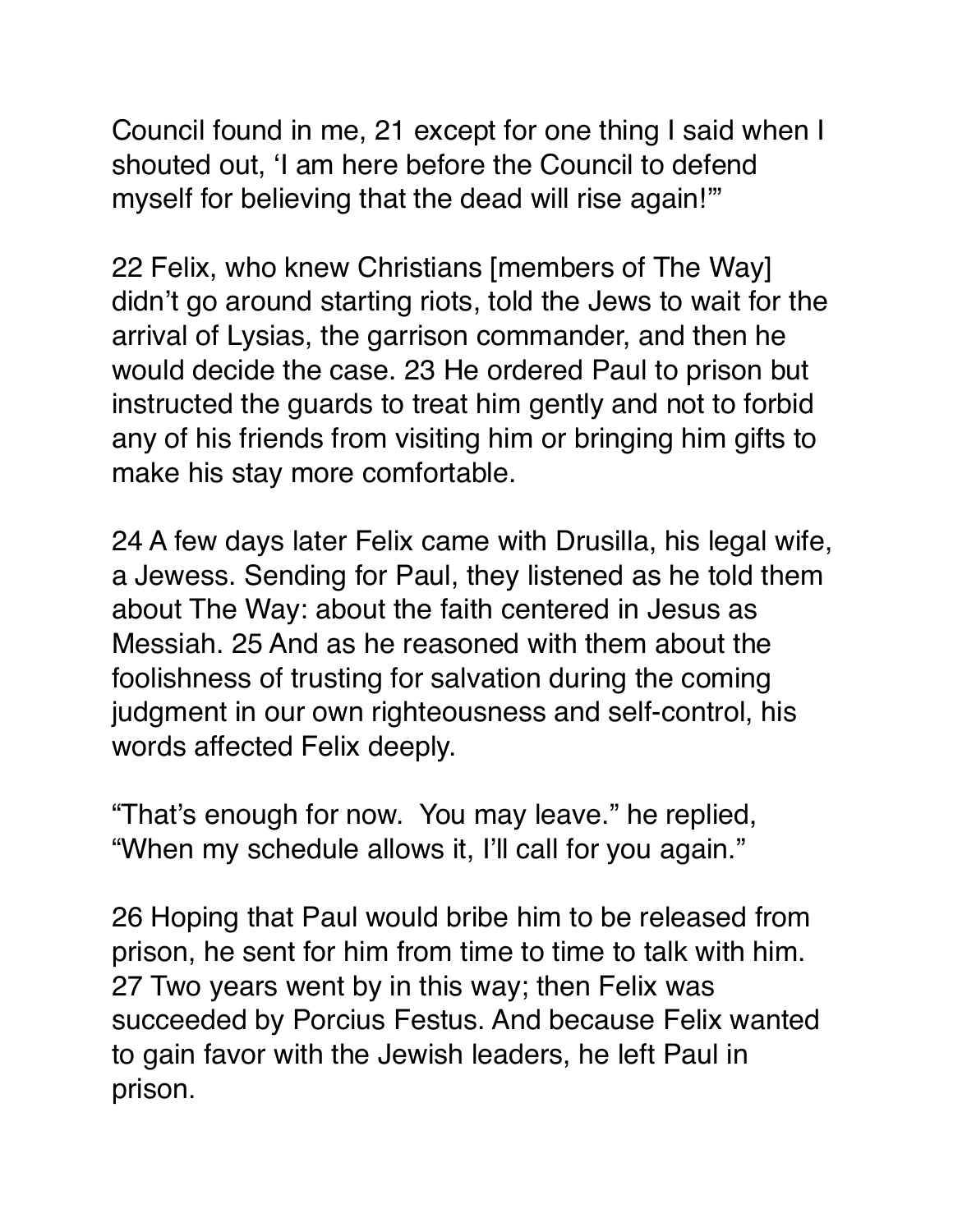# **ACTS 25**

Three days after Festus arrived in Caesarea to take over his new responsibilities, he left for Jerusalem, 2 where the chief priests and other Jewish leaders made their accusations to him against Paul. 3 They asked that, as a favor to them, he bring Paul from Caesarea to Jerusalem. (Their plan was to waylay and kill him.)

4 But Festus replied that since Paul was in custody at Caesarea, and he himself was returning there soon, 5 those with any interest in this affair should return with him to make their accusations at the coming trial.

6 Eight or ten days later he returned to Caesarea and the following day opened Paul's trial.

7 On Paul's arrival in court, the Jews from Jerusalem gathered around, hurling many serious accusations, but with no proof. 8 Paul denied all the charges: "I am not guilty," he said. "I have not opposed the Jewish laws, nor desecrated the Temple, nor rebelled against the Roman government."

9 Then Festus, anxious to please the Jews — and knowing they would have much more power over Paul in their own city, asked Paul, "Are you willing to go to Jerusalem and stand trial before me there?"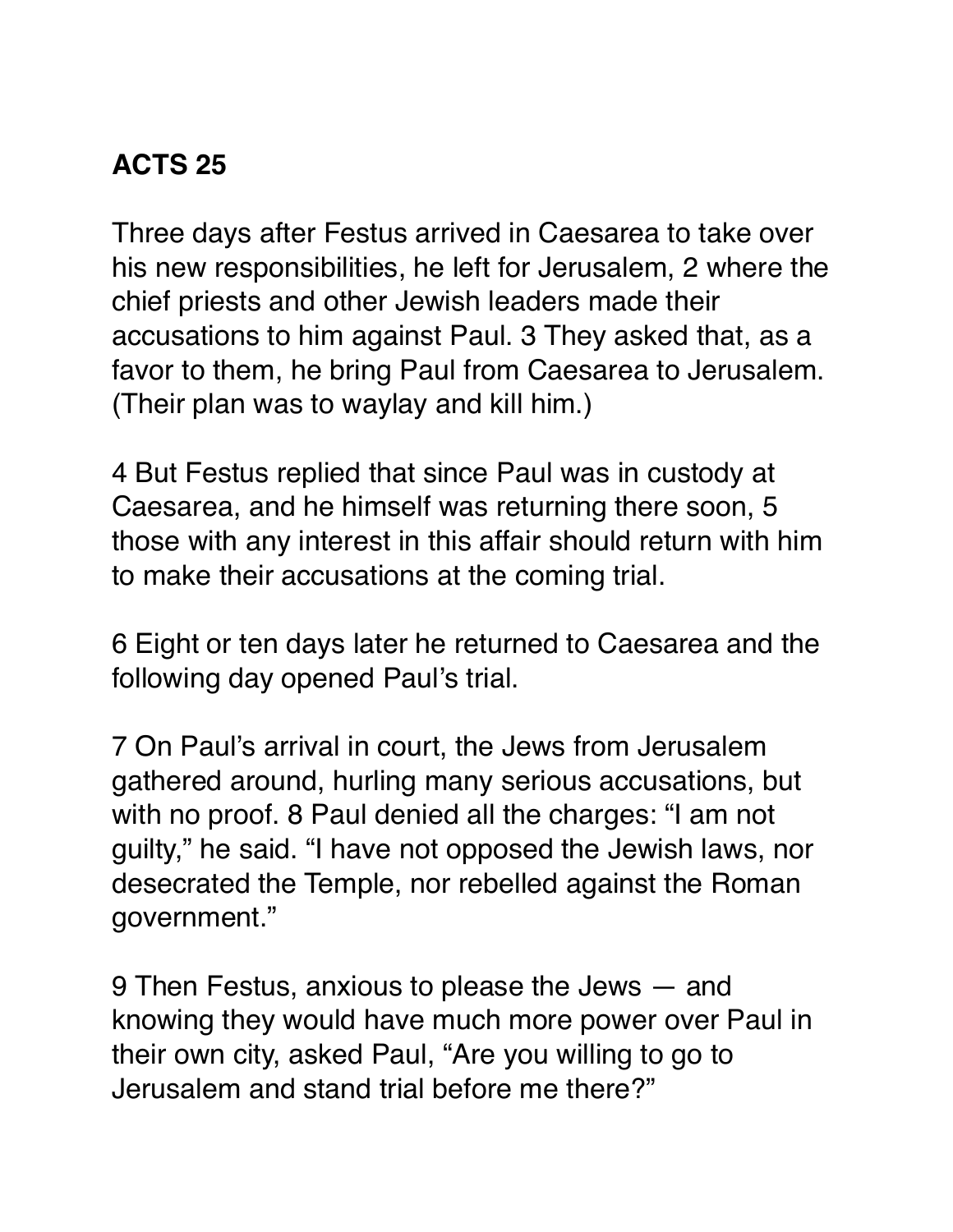10 But Paul — knowing the motive behind Fetus's question, replied, "This is the official Roman court, so I ought to be tried right here. I am guilty of no crime against the Jews — as you know very well. If I have done anything worthy of death, I don't refuse to die! But as I am innocent, neither you nor anyone else has a right to turn me over to these men to kill me. I wish to make my appeal to Caesar."

12 Festus conferred with his advisors and then replied, "Very well! You have appealed to Caesar, and to Caesar you shall go!"

13 A few days later King Agrippa arrived with Bernice for a visit with Festus. 14 During their stay of several days Festus discussed Paul's case with the king. "There is a prisoner here," he told him, "whose case was left for me by Felix. 15 When I was in Jerusalem, the chief priests and other Jewish leaders gave me their side of the story and asked me to have him killed. 16 Of course I quickly pointed out to them that Roman law does not convict a man before he is tried. He is given an opportunity to defend himself face-to-face with his accusers.

17 "When they came here for the trial, I called the case the very next day and ordered Paul brought in. 18 But the accusations made against him weren't at all what I supposed they would be. 19 It was something about their religion and about someone called Jesus who died, but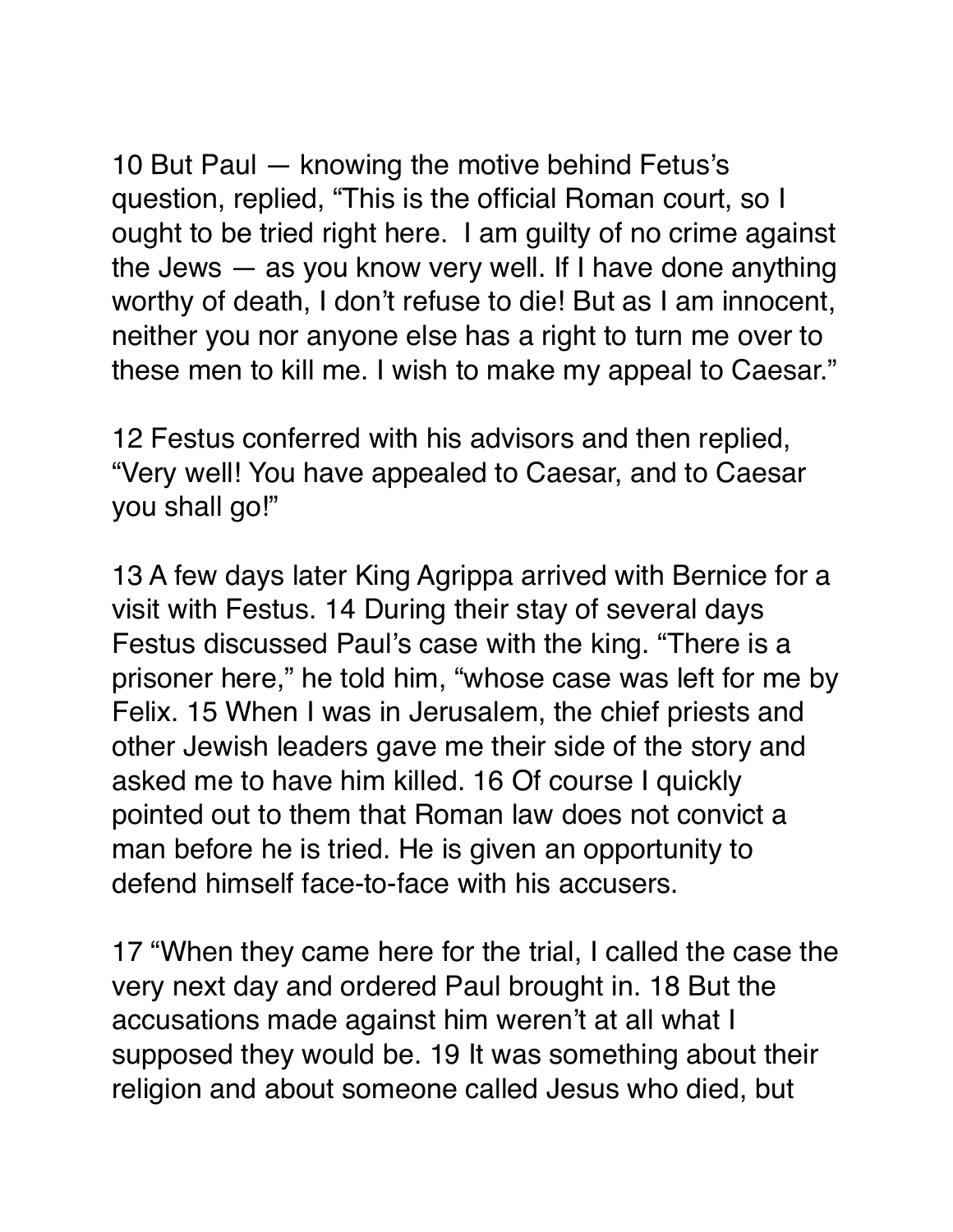Paul insists is alive! 20 I was perplexed as to how to decide a case of this kind and asked him whether he would be willing to stand trial on these charges in Jerusalem. 21 But Paul appealed to have Caesar decide his case! So I ordered him back to jail until I could arrange to get him to the emperor."

22 "I'd like to hear the man myself," King Agrippa said.

And Festus replied, "You shall — tomorrow!"

23 So the next day, after the king and Bernice had arrived at the courtroom with great pomp, accompanied by military officers and prominent men of the city, Festus ordered Paul brought in.

24 Then Festus addressed the audience: "King Agrippa and all present," he said, "this is the man whose death is demanded both by the local Jews and by those in Jerusalem. 25 But in my opinion he has done nothing worthy of death. However, he appealed his case to Caesar, and I have no alternative but to send him. 26 But what shall I write the emperor? For there is no real charge against him! So I have brought him before you all, and especially you, King Agrippa, to examine him and then tell me what to write. 27 For there is no way I'm going to send a prisoner to the emperor for trial without any charges against him!"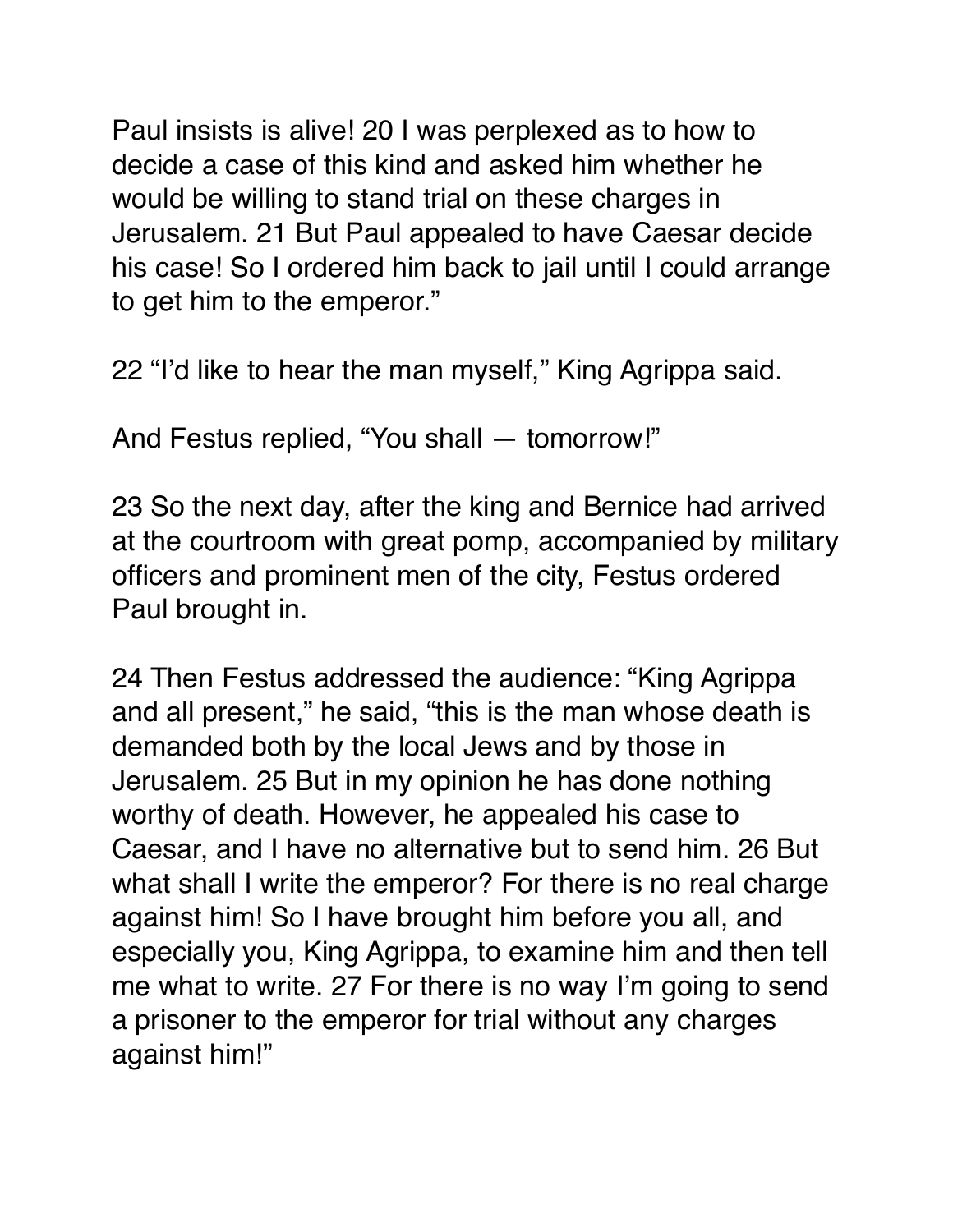#### **ACTS 26**

Then Agrippa said to Paul, "Go ahead. Tell us your story."

So Paul, with a respectful gesture of his hand, presented his defense:

2 "I am fortunate, King Agrippa," he began, "to be able to present my answer before you, 3 for I know you are an expert on Jewish laws and customs. So, please be patient with me as I tell you the whole story!

4 "As the Jews are well aware, I was given a thorough Jewish training from my earliest childhood in Tarsus and later at Jerusalem, and I lived accordingly. 5 If they would admit it, they know that I have always been the strictest of Pharisees when it comes to obedience to Jewish laws and customs.

6 No; the real reason behind their accusations is something else—it is because I believe in the fulfillment of a promise God made to our ancestors, long ago - that He would raise them back to life, after their death, to spend eternity with Him. 7 The entire nation of Israel has respectfully worshipped God night and day hoping in this very promise! Yet, O King, these Jews are accusing me of a crime for believing that a resurrection has taken place!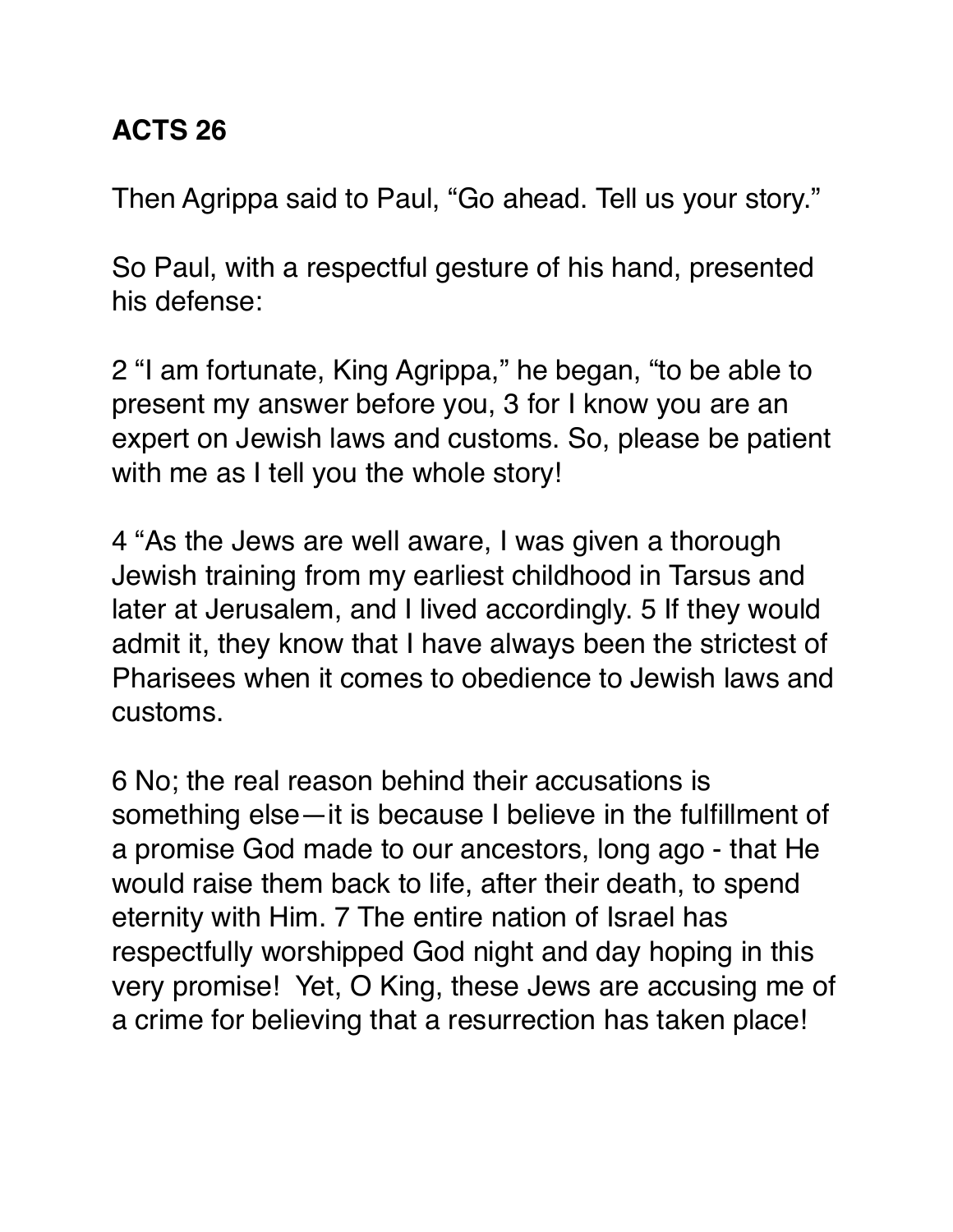8 Does it seem unbelievable to you that God is able to bring a dead person back to life again?

9 "I used to think I was doing the right thing by horribly persecuting those who believed in the resurrection of Jesus of Nazareth. 10 I imprisoned many of the saints in Jerusalem, as authorized by the High Priests; and when they were condemned to death, I cast my vote against them. 11 Many a time, I went from one synagogue to other to have them punished, and I used torture to try to make Christians everywhere curse Christ. I was so violently opposed to them that I even hounded them in distant cities in foreign lands.

12 "I was on such a mission to Damascus, armed with the authority and commission of the chief priests, 13 when one day about noon, sir, a light from heaven brighter than the sun shone down on me and my companions. 14 We all fell down, and I heard a voice speaking to me in Hebrew, 'Paul, Paul, why are you persecuting me? I am not going to allow you to do this anymore.'

15 "'Who are you, sir?' I asked.

"And the reply came back, 'I am Jesus - the one who was crucified, buried and resurrected. In persecuting those who believe in me, you have been persecuting *me*.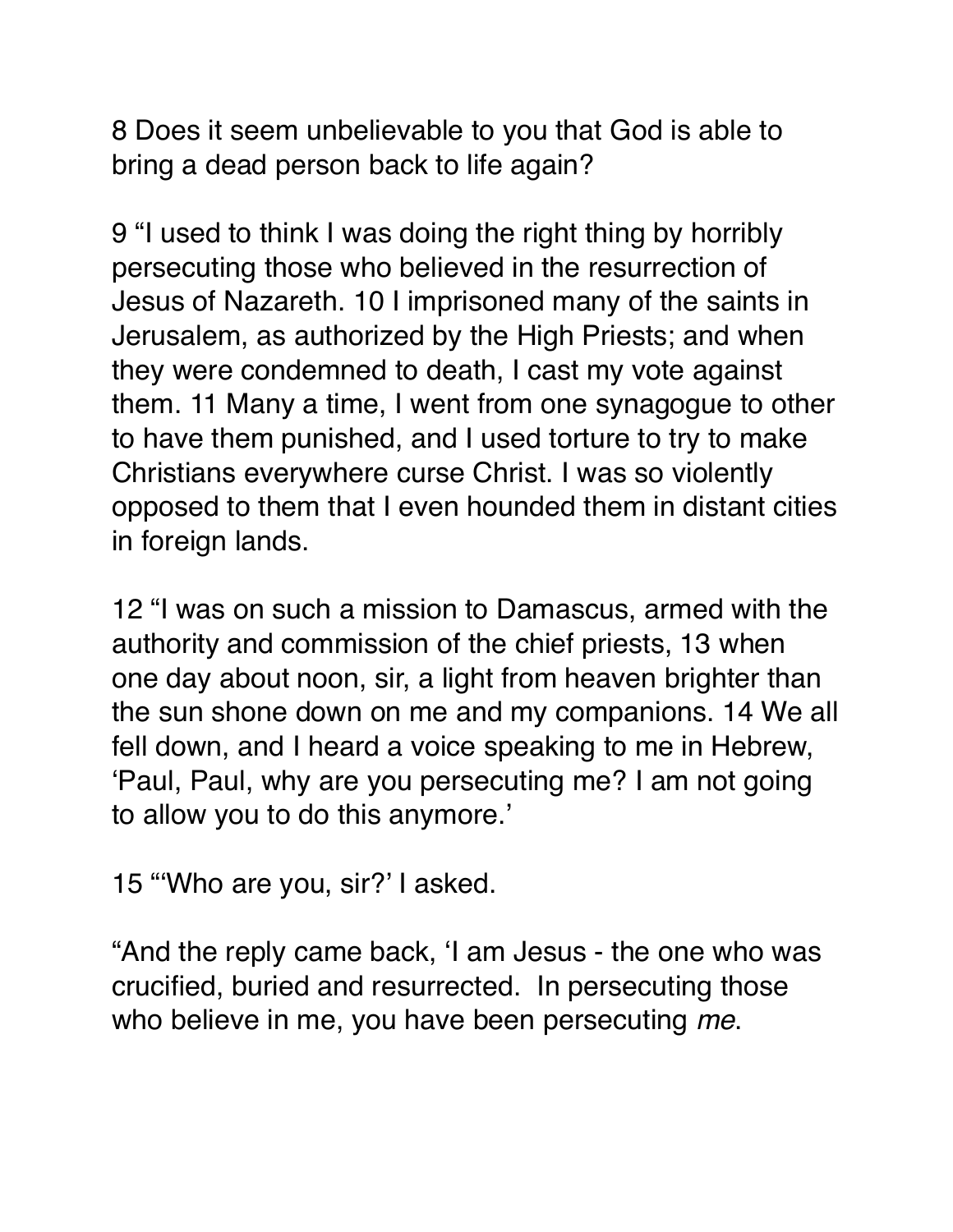16 Now, mount up! For I have appeared to you to appoint you as my servant and my witness. You are to tell the world about this experience and about many other things I shall teach you. 17 And I will protect you from both your own people and the Gentiles. For, yes, I am going to send you to the Gentiles 18 to open their eyes to their true condition so that they may repent and live in the light of God instead of in Satan's darkness, so that they may receive forgiveness for their sins and God's inheritance along with all people everywhere who are saved from their sins by putting their faith in me.'

19 "And so, O King Agrippa, I did not ignore that visitation from heaven, 20 but shared it  $-$  first with the people in Damascus, then in Jerusalem and throughout Judea, and also to the Gentiles — urging *everybody* to forsake their sins and turn to God by faith in Jesus, the Messiah proving their repentance by a changed life.

21 *This* is the reason the Jews arrested me in the Temple and tried to kill me. 22 But God protected me so that I am still alive today to tell these facts to everyone, both great and small. I teach nothing except what the Prophets and Moses said— 23 that the Messiah, Jesus, would be crucified for our atonement and be the First to rise from the dead — providing salvation for Jews and Gentiles, alike."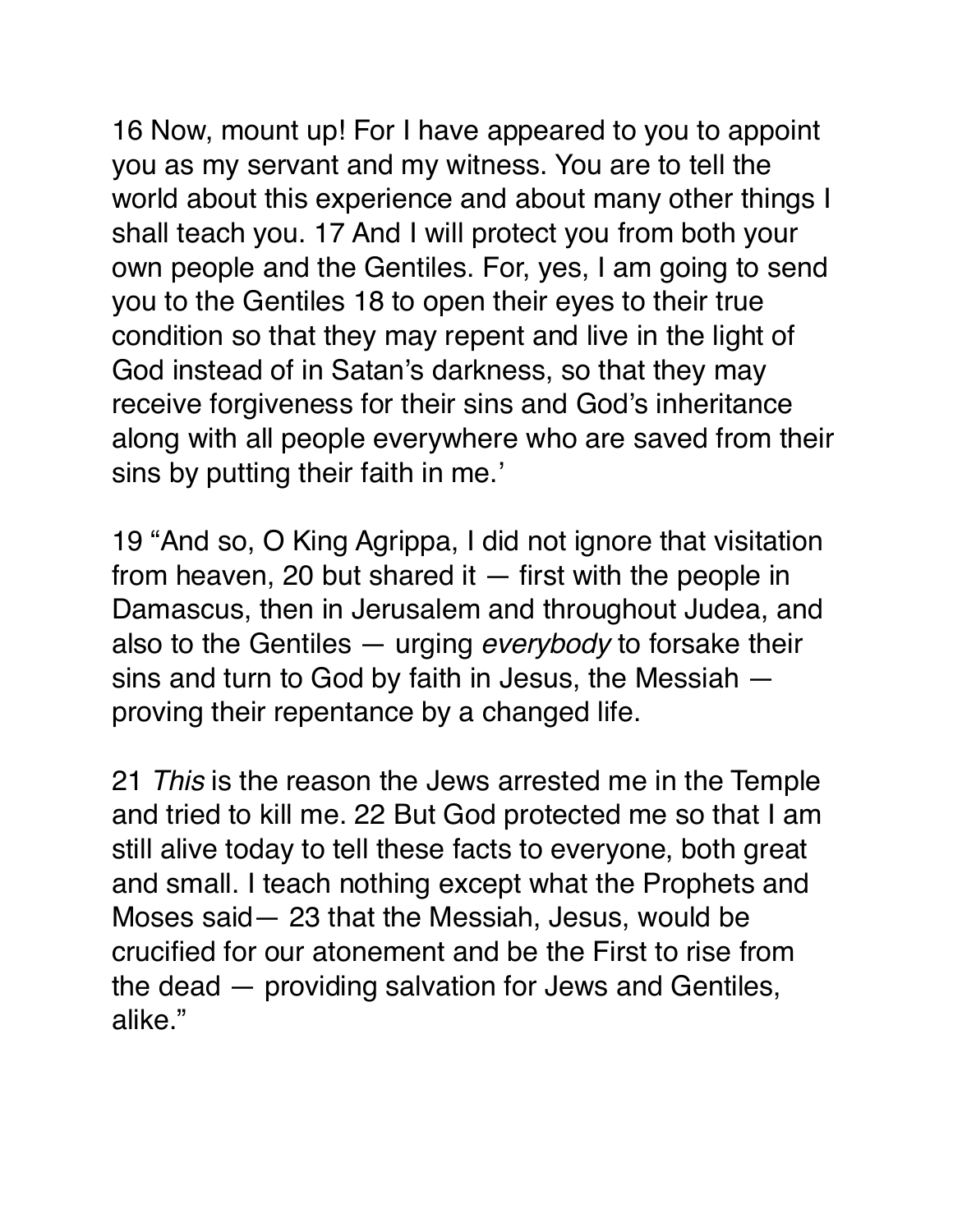24 Suddenly Festus spoke out, "Paul, you're nuts! Too much studying has affected your mind!"

25 But Paul replied, "No, I have not lost my mind, Most Excellent Festus. Everything I am saying is both true and important. 26 And King Agrippa knows that my testimony is the truth. I speak with no fear of contradiction because I am sure these events are all familiar to him, for they were not done in secret, but openly, in his jurisdiction!

27 King Agrippa, do you believe the Prophets were talking about Jesus? But I know you do—"

28 Jokingly, Agrippa interrupted him. "You have almost persuaded *me* to be a Christian!"

29 And Paul replied, "I wish that not only you but also everybody else here today were not just almost but absolutely as I am — except for these bonds."

30 At this point, the king, the governor, Bernice, and all the others got up and left the courtroom. 31 Afterwards, as they talked it over among themselves, they agreed, "This man hasn't done anything worthy of death or even of imprisonment."

32 Agrippa said to Festus, "True. We could set him free, if he hadn't appealed to Caesar!"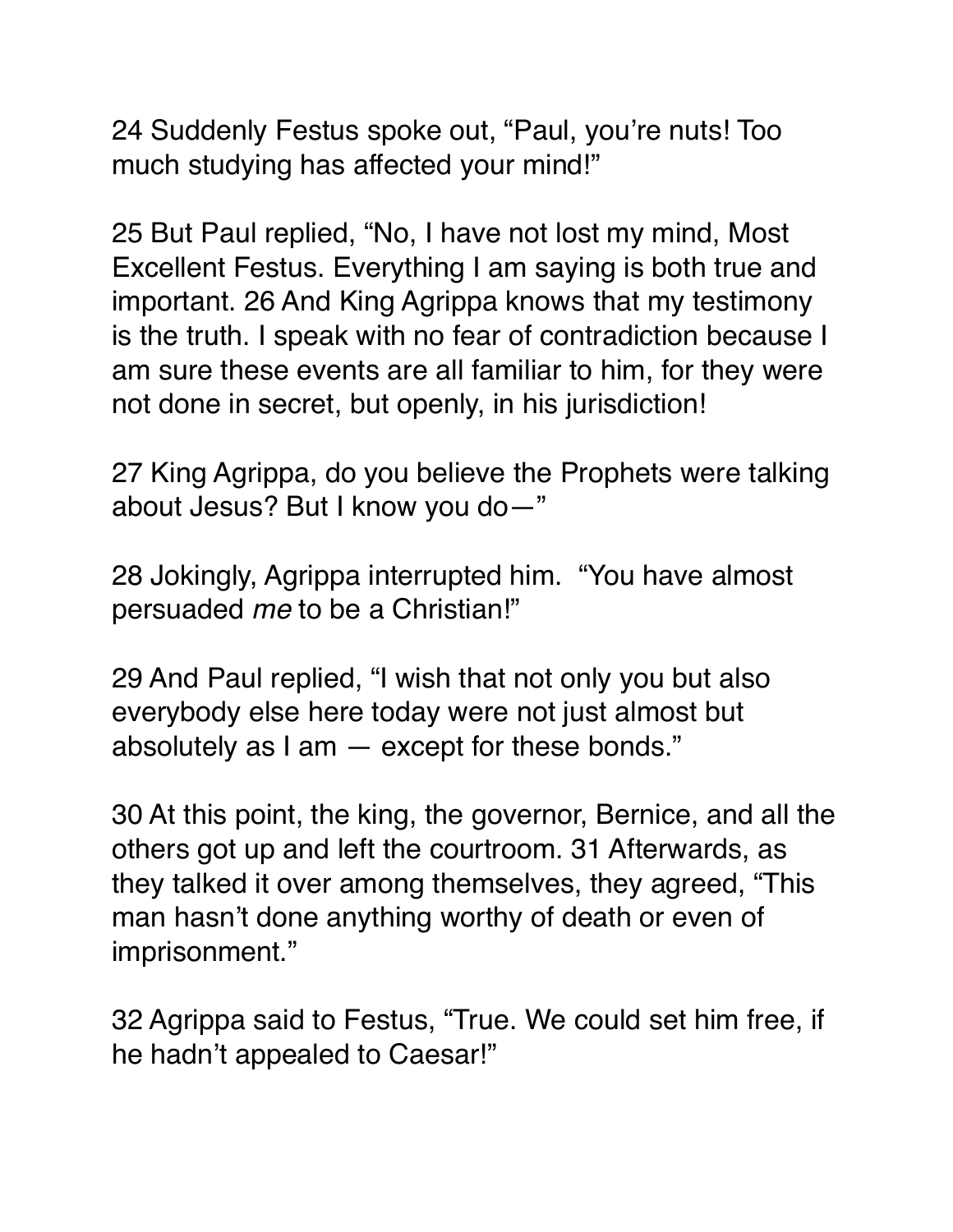## **ACTS 27**

When arrangements were eventually made for a ship to leave for Rome, Paul and several other prisoners were placed in the custody of an officer named Julius, a member of the imperial guard. 2 We boarded a ship from Adramyttium about to sail for ports along the Turkish coast, and put out to sea. I should add that Aristarchus, a Greek from Thessalonica, was with us.

3 The next day when we docked at Sidon, Julius was very kind to Paul and let him go ashore to visit with friends and receive their hospitality. 4 Putting to sea from there, we encountered headwinds that made it difficult to keep the ship on course, so we sailed under the lee of Cyprus between the island and the mainland, 5 and passed along the coast of the provinces of Cilicia and Pamphylia, landing at Myra, in the province of Lycia. 6 There, our officer found an Egyptian ship from Alexandria, bound for Italy, and put us aboard.

7 We had several days of rough sailing, and finally neared Cnidus; but the winds had become too strong, so we ran across to Crete, passing the port of Salome. 8 Beating into the wind with great difficulty and moving slowly along the southern coast, we arrived at Fair Havens, near the city of Lasea. 9 There we stayed for several days. By then, the weather was becoming dangerous for long voyages,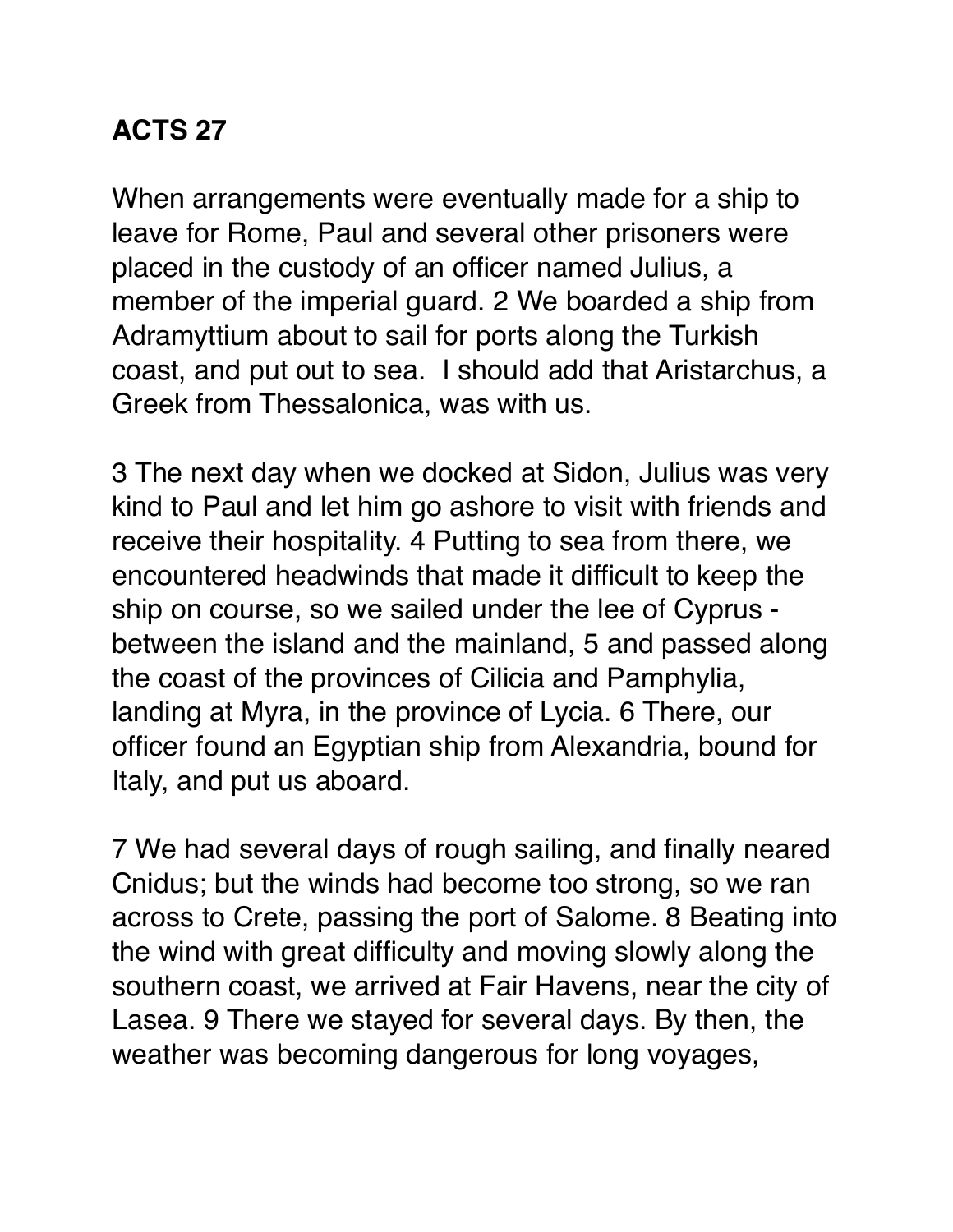because it was so late in the year, and Paul spoke to the ship's officers about it.

10 "Sirs," he said, "I perceive that there will be much danger ahead if we go on— to the ship, its cargo, and to us." 11 But the officer in charge of the prisoners trusted the counsel of the Captain and the ship's owner more than Paul's. 12 And since Fair Havens was an exposed harbor —a poor place to spend the winter—most of the crew advised trying to go further up the coast to Phoenix, in Crete, in order to winter there; Phoenix was a good harbor with only a northwest and southwest exposure.

13 Just then a light wind began blowing from the south, and it looked like a perfect day for the trip; so they weighed anchor and sailed along, staying close to shore.

14 But not long afterwards, the weather changed abruptly, and a heavy wind of hurricane strength, a "northeaster," caught the ship and blew it out to sea. 15 They tried at first to bear up into the wind, but couldn't, so they gave up and let the ship run before the gale.

16 We finally sailed into the lee of a small island named Clauda, where with great difficulty we hoisted aboard the lifeboat that was being towed behind us, 17 and then banded the ship with ropes to strengthen the hull. The sailors were afraid of being driven across onto the sandbars off the African coast, so they lowered the sea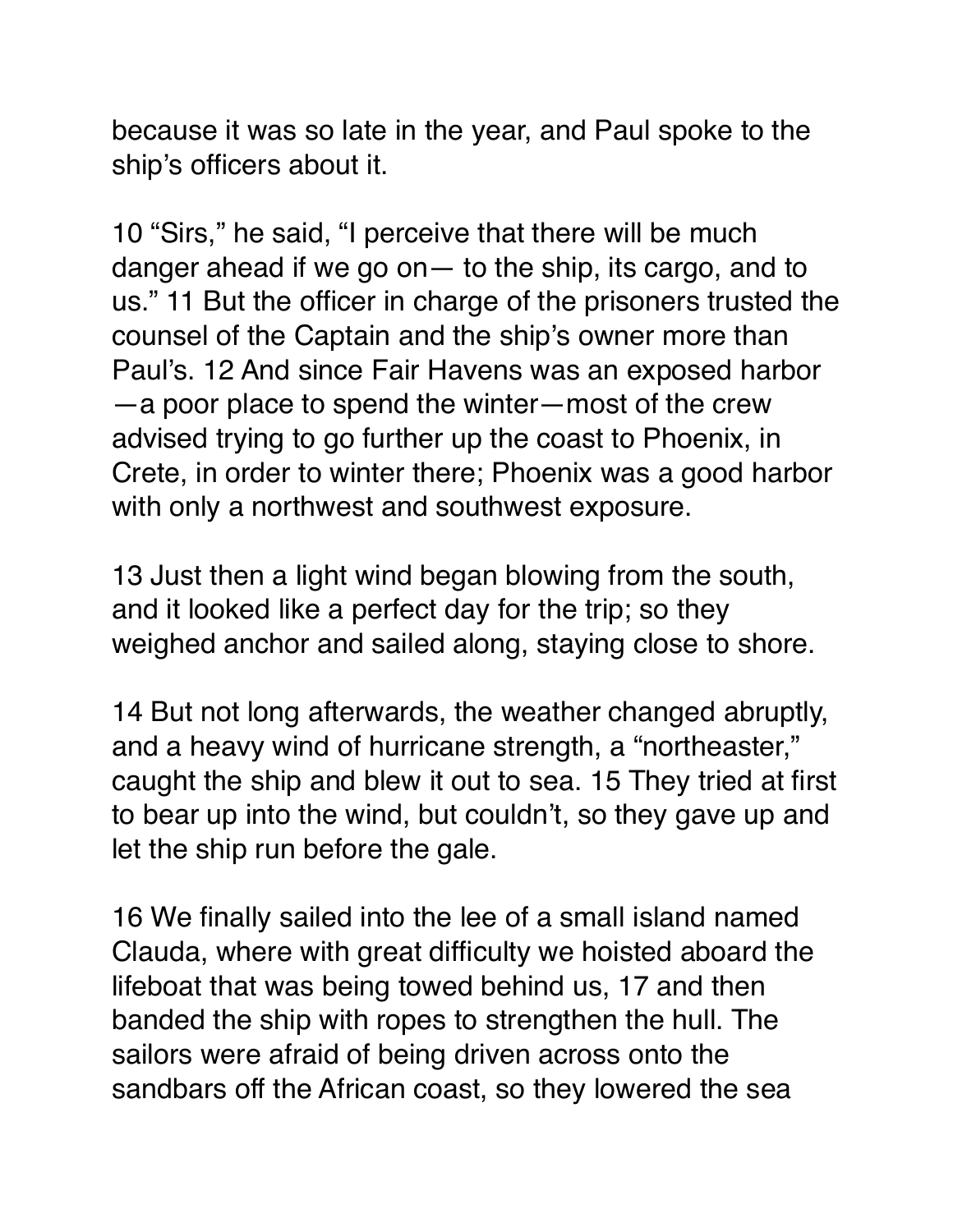anchor to slow the ship and keep its stern to the waves, and let the ship be driven along by the wind.

18 The next day as the seas grew higher, the crew began throwing the cargo overboard. 19 The day after that, they threw all excess tackle overboard, and anything else they could lay their hands on.

20 The terrible storm blotted out the sun and stars for many days, until the sailors had no idea where they were on the sea, and lost all hope of avoiding shipwreck.

21 No one had eaten for a long time, but finally Paul called the crew together and said, "Men, you should have listened to me in the first place and not left Fair Havens you would have avoided all this damage and loss! 22 But cheer up! Not one of us will lose our lives, even though the ship will go down.

23 "For last night an angel of the God to whom I belong and whom I serve stood beside me 24 and said, 'Don't be afraid, Paul—for you will surely stand trial before Caesar! What's more, God has granted your request and will save the lives of all those sailing with you.' 25 So take courage! For I believe God! We will be safe, as he said! 26 But we will be shipwrecked on an island."

27 About midnight on the fourteenth night of the storm, as we were being driven to and fro on the Adriatic Sea, the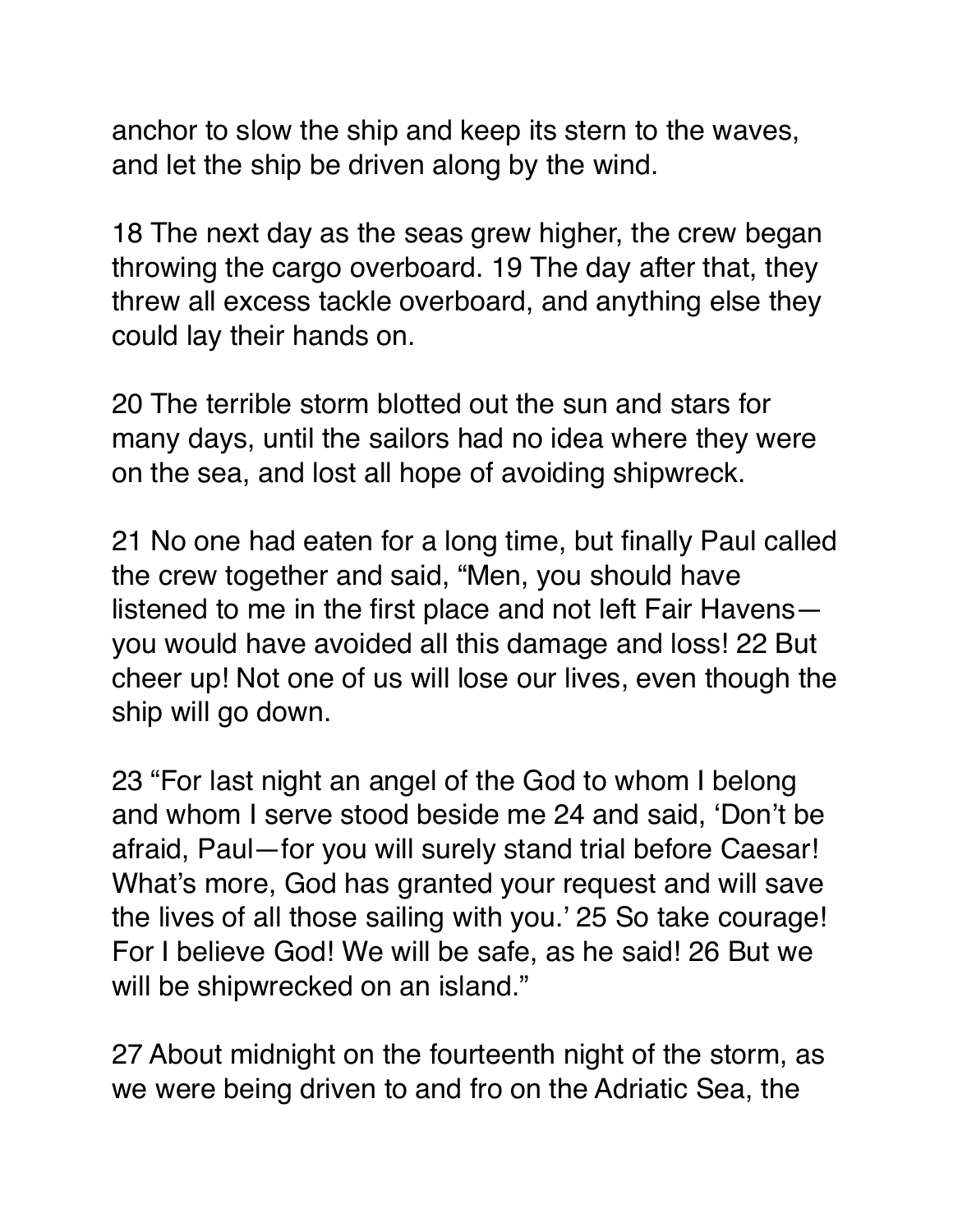sailors suspected land was near. 28 They sounded and found 120 feet of water below them. A little later they sounded again and found only 90 feet. 29 At this rate they knew they would soon be driven ashore; and fearing rocks along the coast, they threw out four anchors from the stern and prayed for daylight.

30 Some of the sailors planned to abandon the ship, and lowered the emergency boat as though they were going to put out anchors from the prow. 31 But Paul said to the soldiers and commanding officer, "You will all die unless everyone stays aboard." 32 So the soldiers cut the ropes and let the boat fall off.

33 As the darkness gave way to the early morning light, Paul begged everyone to eat. "You haven't touched food for two weeks," he said. 34 "Please eat something now for your own good! For not a hair of your heads shall perish!"

35 Then he took some hardtack and gave thanks to God before them all, and broke off a piece and ate it. 36 That encouraged everyone and they began eating — 37 all 276 of us, for that is the number we had aboard. 38 After eating, the crew lightened the ship further by throwing the cargo of wheat overboard.

39 When day dawned, they didn't recognize the coastline, but noticed a creek running into a small bay with a sandy beach and wondered whether they could ground the ship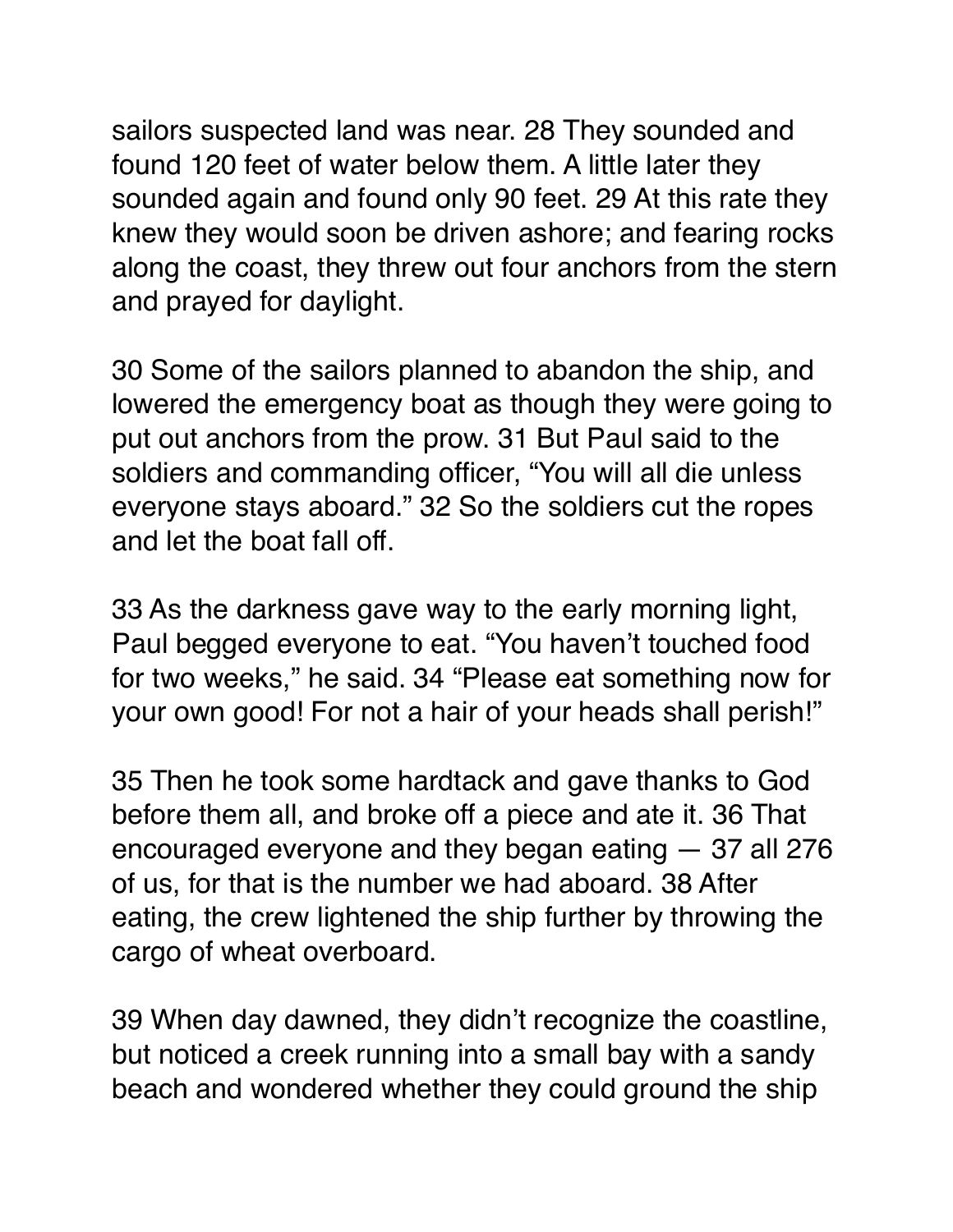in the creek. 40 They finally decided to try. Cutting off the anchors and leaving them in the sea, they removed the ropes from the rudder, raised the foresail, and made a dash for the creek. 41 But failing to detect a hidden reef, they ran the ship onto it. The bow of the ship stuck fast, while the stern was exposed to the violence of the waves and began to break apart.

42 The soldiers advised their commanding officer to let them kill the prisoners lest any of them swim ashore and escape. 43 But Julius wanted to spare Paul, so he told them no. Then he ordered all who could swim to jump overboard and make for land, 44 and the rest to make for shore holding onto planks and debris from the broken ship. In this way, everyone made it safely ashore!

## **ACTS 28**

We soon learned that we had made landfall on the island of Malta. 2 The natives of the island were very kind to us, having built a bonfire on the beach to welcome and warm us in the rain and cold.

3 Paul picked up an armful of sticks to lay on the fire. As he placed them on the fire, a viper, driven out of the sticks by the heat, bit him on his hand and was unable to release its hold for a second or two as Paul quickly jerked his hand back, giving some onlookers the opportunity to see that Paul had been bitten. 4 The natives who saw this happen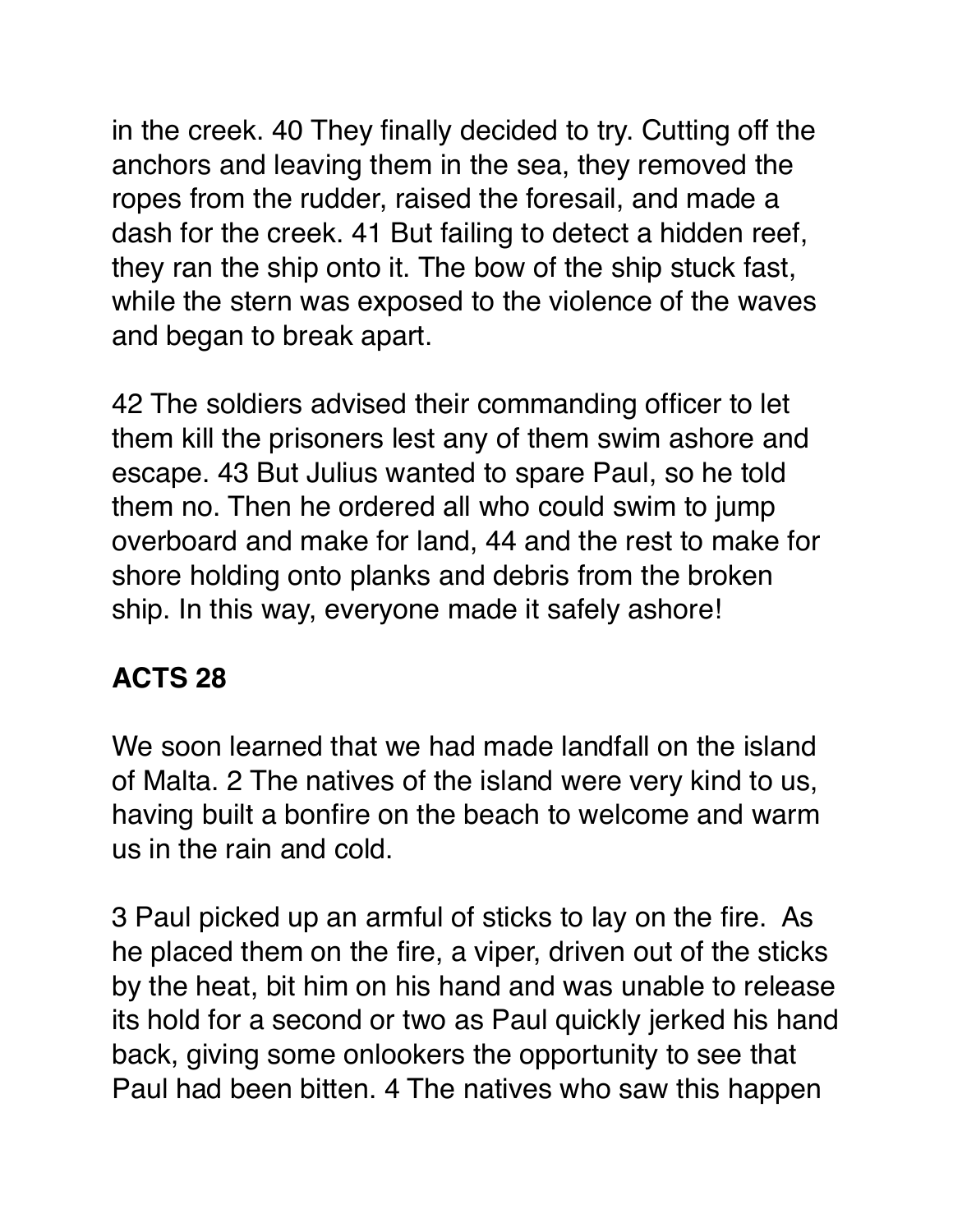said to each other, "This must be a very bad man: a murderer, no doubt! He managed to escape drowning, but justice will not permit him to live!"

5 But Paul calmly shook the snake off his hand into the fire, experiencing no pain or ill effects from the bite. 6 The people expected his hand to begin swelling, or for him to drop dead all of a sudden; but when they had waited a long time and saw absolutely no effect, they changed their minds about Paul, and decided he was a god.

7 Not far from where we had landed was an estate belonging to Publius, the Roman governor of the island. He welcomed us courteously and lodged us for three days. 8 As it happened, Publius's father was ill with fever and dysentery. Paul went in and prayed for him, and laying his hands on him, healed him! 9 Because of this, all the other sick people in the island came and were cured. 10 As a result the islanders honored us in many ways, and when the time came to leave the island, they furnished us with all the food and supplies we might need for our trip.

11 It was three months after the shipwreck before we set sail again, in a ship named Castor & Pollux [the twin gods], out of Alexandria - a ship that had wintered at the island. 12 Our first stop was Syracuse, where we stayed three days. 13 From there we circled around to Rhegium; a day later a south wind began blowing, so the following day we arrived at Puteoli, 14 where we found some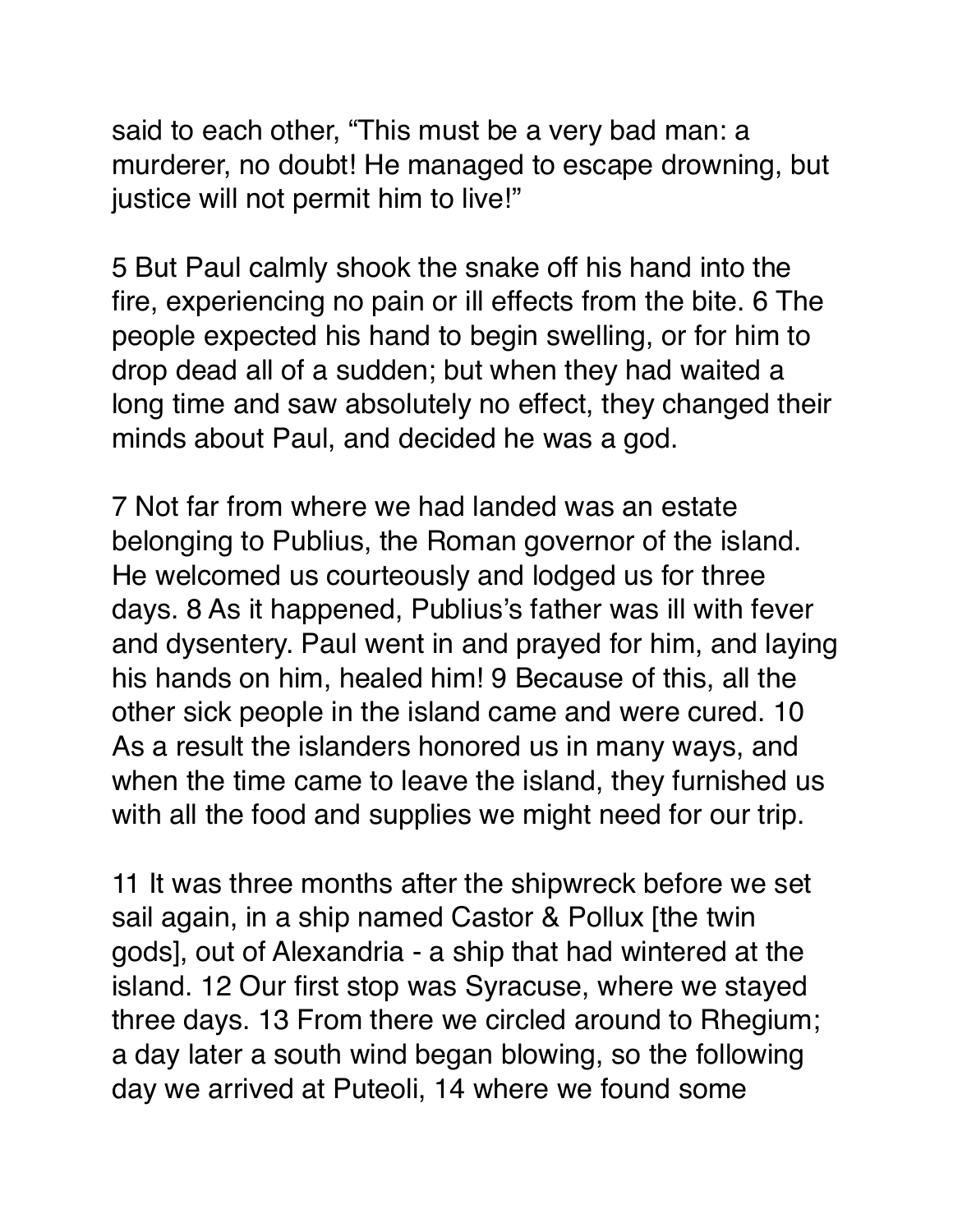believers! They entreated us to stay with them seven days. After that, we continued on to Rome.

15 The believers in Rome had heard we were coming and travelled out from Rome to meet us. We met some of them at the Forum on the Appian Way, about 43 miles from Rome! Others joined us at The Three Taverns, about 35 miles from Rome. It was a great encouragement to Paul to see them, and he thanked God for them.

16 When we arrived in Rome, Paul was permitted to live wherever he wanted to, though guarded by a soldier.

17 Three days after his arrival, he called together the local Jewish leaders and spoke to them as follows:

"Gentlemen and brothers,

Though I had done nothing against our people or the customs of our ancestors, I was arrested by the Jews in Jerusalem and handed over to the Roman government for prosecution. 18 The Romans tried me and would have released me, for they found no cause for the death sentence demanded by the Jewish leaders. 19 But when the Jews protested the decision, I felt it necessary to appeal to Caesar — for a fair trial, though not to bring any charges against my people, the Jews. 20 I asked you to come here today so we could get acquainted and I could tell you that it is only because I believe the Messiah has already come that I am bound with this chain."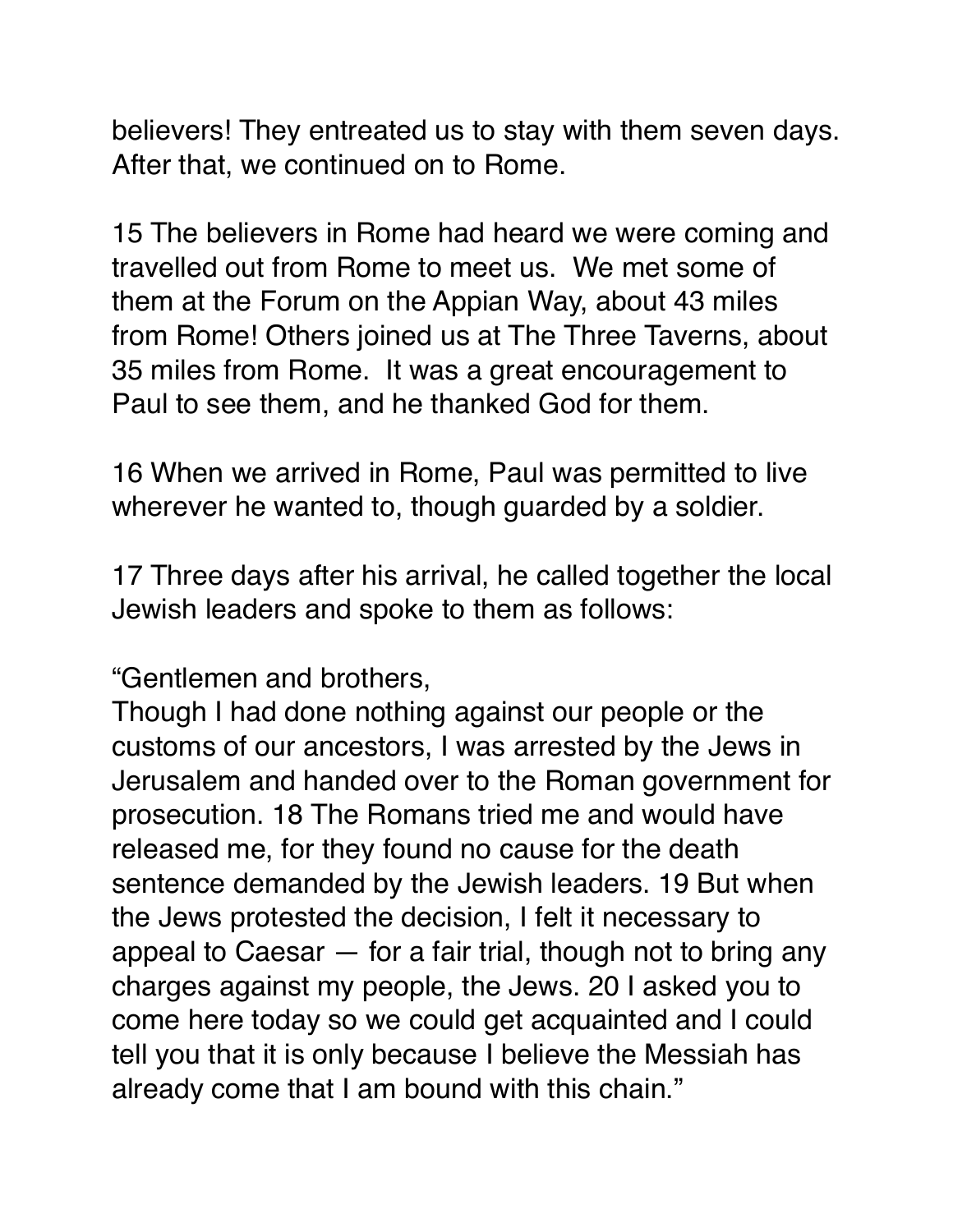21 They replied, "This is all news to us! We have heard nothing against you. We have had no letters from Judea nor reports from those arriving from Jerusalem. 22 But we are interested to hear more about your belief that the Christ - the Messiah - has come, because the only thing we know about these Christ-ones [Christians] is that they are spoken against everywhere!"

23 So a date was set and, when it arrived, a large number of Jewish leaders came to his house. Paul carefully explained authentic Christianity [God's plan of salvation/ The Church/the way things work in the Kingdom of God] to them, showing them glimpses of Jesus throughout the entire Old Testament Scriptures. He began speaking to them in the morning and taught them all day long, on into the evening!

24 Some believed and some didn't. 25 But after quite a lengthy discussion among themselves about the things they had heard, they left with this final word from Paul ringing in their ears: "The Holy Spirit was right when he said through Isaiah the prophet,

26 'Tell the Jews, "You will hear about me with your ears but not understand; you will see the miracles I do with your eyes but not perceive; 27 for your minds have become so set in your own traditions and beliefs that you are no longer interested in listening to anything other than what